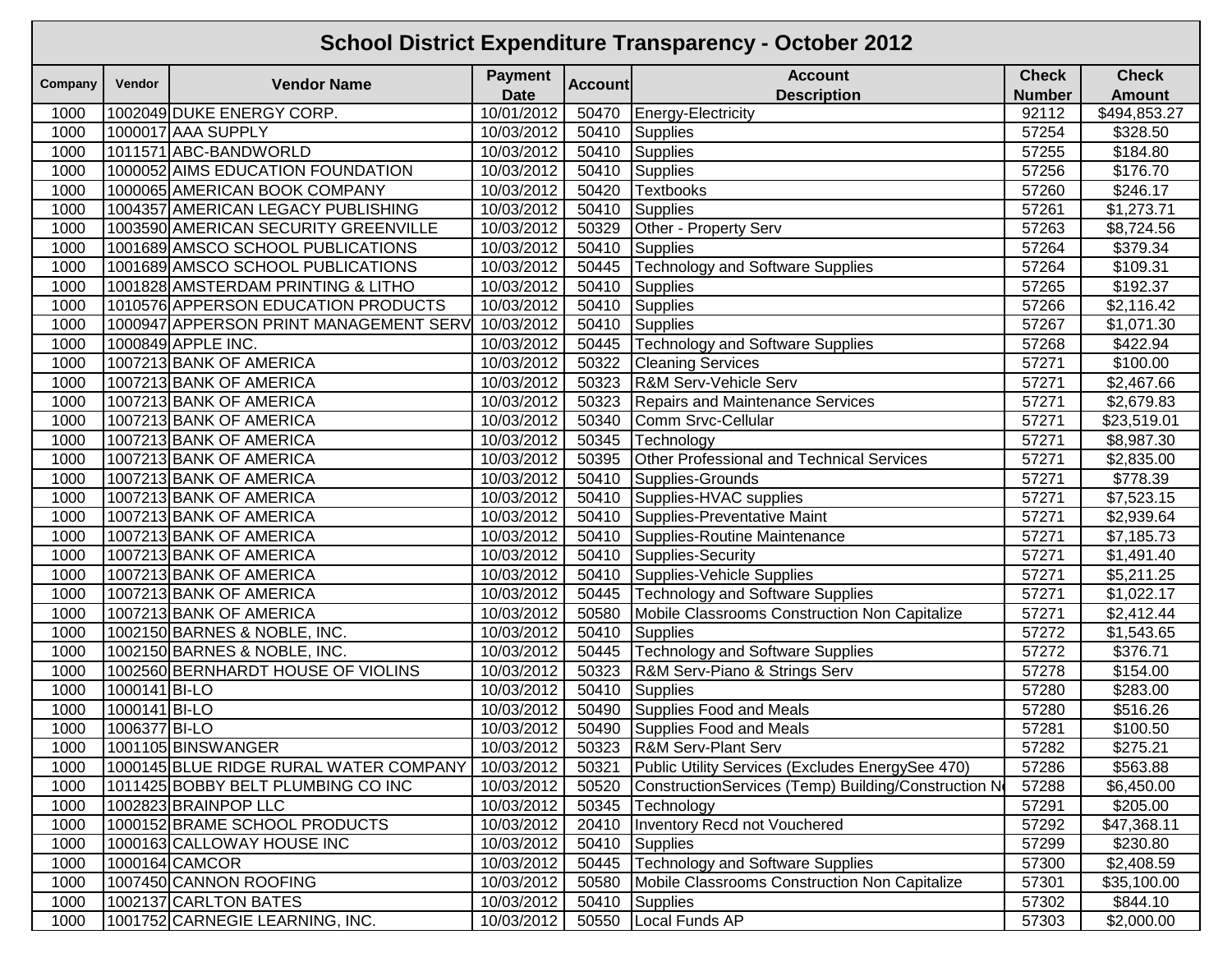| 1000         | 1001752 CARNEGIE LEARNING, INC.                                        | 10/03/2012               |       | 50345 Technology                                    | 57303          | \$2,057.20             |
|--------------|------------------------------------------------------------------------|--------------------------|-------|-----------------------------------------------------|----------------|------------------------|
| 1000         | 1000752 CAROLINA BIOLOGICAL SUPPLY CO                                  | 10/03/2012               | 50410 | Science Lab Supplies                                | 57305          | \$148.61               |
| 1000         | 1000752 CAROLINA BIOLOGICAL SUPPLY CO                                  | 10/03/2012               | 50410 | <b>Supplies</b>                                     | 57305          | \$1,217.94             |
| 1000         | 1003799 CENGAGE LEARNING                                               | 10/03/2012               | 50410 | <b>Supplies</b>                                     | 57306          | \$1,067.77             |
| 1000         | 1002338 CENTER FOR APPLIED LINGUISTICS                                 | 10/03/2012               | 50410 | <b>Supplies</b>                                     | 57307          | \$420.00               |
| 1000         | 1011120 CHANNING BETE COMPANY INC                                      | 10/03/2012               | 50410 | <b>Supplies</b>                                     | 57310          | \$1,300.08             |
| 1000         | 1011463 CLARIDGE PRODUCTS AND EQUIP                                    | 10/03/2012               | 50520 | ConstructionServices Buildings Capitalize           | 57313          | \$355.10               |
| 1000         | 1006759 CLEMSON UNIVERSITY                                             | 10/03/2012               | 50373 | Tuition to other Entity                             | 57314          | \$4,400.00             |
| 1000         | 1006759 CLEMSON UNIVERSITY                                             | 10/03/2012               | 50373 | Tuition to other Entity                             | 57315          | \$10,000.00            |
| 1000         | 1006759 CLEMSON UNIVERSITY                                             | 10/03/2012               | 50373 | Tuition to other Entity                             | 57316          | \$10,000.00            |
| 1000         | 1006759 CLEMSON UNIVERSITY                                             | 10/03/2012               | 50373 | Tuition to other Entity                             | 57317          | \$10,000.00            |
| 1000         | 1000213 COMMISSION OF PUBLIC WORKS                                     | 10/03/2012               | 50321 | Public Utility Services (Excludes EnergySee 470)    | 57320          | \$5,092.48             |
| 1000         | 1000213 COMMISSION OF PUBLIC WORKS                                     | 10/03/2012               | 50470 | Energy-Electricity                                  | 57320          | \$47,480.22            |
| 1000         | 1000213 COMMISSION OF PUBLIC WORKS                                     | 10/03/2012               | 50470 | Energy-Gas                                          | 57320          | \$5,642.02             |
| 1000         | 1009158 COMPASS EVALUATION & RESEARCH                                  | 10/03/2012               |       | 50312   Instructional Programs Improvement Services | 57321          | \$12,000.00            |
| 1000         | 1002916 COMPUTER SOFTWARE INNOVATIONS                                  | 10/03/2012               | 50345 | Technology                                          | 57322          | \$1,145.00             |
| 1000         | 1002916 COMPUTER SOFTWARE INNOVATIONS                                  | 10/03/2012               | 50445 | Technology and Software Supplies                    | 57322          | \$2,239.14             |
| 1000         | 1002340 COOK & BOARDMAN, INC. OF SOUTH                                 | 10/03/2012               | 50520 | ConstructionServices Buildings Capitalize           | 57323          | \$1,043.69             |
| 1000         | 1006223 CSI TECHNOLOGY OUTFITTERS                                      | 10/03/2012               | 50445 | <b>Technology and Software Supplies</b>             | 57325          | \$7,469.48             |
| 1000         | 1000741 DANIEL SMITH INC.                                              | 10/03/2012               | 20410 | Inventory Recd not Vouchered                        | 57326          | \$488.45               |
| 1000         | 1001139 DEMCO INC.                                                     | 10/03/2012               | 50410 | <b>Supplies</b>                                     | 57328          | \$542.07               |
| 1000         | 1000755 DICK BLICK COMPANY                                             | 10/03/2012               | 50410 | <b>Supplies</b>                                     | 57330          | \$962.22               |
| 1000         | 1010442 DISCOUNT MAGAZINE SUBSCRIP SER                                 | 10/03/2012               | 50440 | Periodicals                                         | 57331          | \$483.67               |
| 1000         | 1000073 DRAMATISTS PLAY SERVICE INC.                                   | 10/03/2012               | 50410 | Supplies                                            | 57334          | $\overline{$}355.47$   |
| 1000         | 1008723 EAI EDUCATION                                                  | 10/03/2012               | 50410 | Supplies                                            | 57337          | \$2,647.04             |
| 1000         | 1000093 EAST EDUCATIONAL SERVICES INC                                  | 10/03/2012               | 50410 | Supplies                                            | 57338          | \$684.00               |
| 1000         | 1011284 EASTERN TREE SERVICE INC                                       | 10/03/2012               | 50323 | R&M Grounds                                         | 57340          | \$682.50               |
| 1000         | 1000231 EDITORIAL PROJECTS IN EDUCATIO                                 | 10/03/2012               | 50350 | Advertising                                         | 57343          | \$2,950.00             |
| 1000         | 1000635 EMPLOYEE INSURANCE PROGRAM                                     | 10/03/2012               |       | 20412 Accrued Exp - Dental Ins                      | 57345          | \$86,278.40            |
| 1000         | 1000635 EMPLOYEE INSURANCE PROGRAM                                     | 10/03/2012               |       | 20412 Accrued Exp - Health Ins                      | 57345          | \$3,165,545.14         |
| 1000         | 1000635 EMPLOYEE INSURANCE PROGRAM                                     | 10/03/2012               | 20412 | Accrued Exp - LngTerm Disab                         | 57345          | \$22,733.20            |
| 1000         | 1000635 EMPLOYEE INSURANCE PROGRAM                                     | 10/03/2012               |       | 20412   Accrued Exp - State Life Ins                | 57345          | \$2,400.40             |
| 1000         | 1000635 EMPLOYEE INSURANCE PROGRAM                                     | 10/03/2012               |       | 20412 Dental Insurance                              | 57345          | \$174,790.90           |
| 1000         | 1000635 EMPLOYEE INSURANCE PROGRAM                                     | 10/03/2012               | 20412 | Long Term Disability                                | 57345          | \$14,655.44            |
| 1000         | 1000635 EMPLOYEE INSURANCE PROGRAM                                     | 10/03/2012               | 20412 | State Health Insurance BCBS                         | 57345          | \$1,304,425.78         |
| 1000         | 1000635 EMPLOYEE INSURANCE PROGRAM                                     | 10/03/2012               |       | 20412 State Term Life Ins                           | 57345          | \$59,300.86            |
| 1000         | 1007287 EVERYTHING DISPLAYS                                            | 10/03/2012               |       | 50540 Equipment Under 5000                          | 57348          | \$947.81               |
| 1000<br>1000 | 1003950 EXCLAMARK AWARDS & ENGRAVING<br>1001579 FISHER'S ORCHARD       | 10/03/2012               | 50410 | Supplies                                            | 57349          | \$989.96<br>\$140.00   |
|              |                                                                        | 10/03/2012               | 50660 | <b>Pupil Activity</b>                               | 57351          |                        |
| 1000<br>1000 | 1001572 FLINN SCIENTIFIC, INC.<br>1000431 FOLLETT EDUCATIONAL SERVICES | 10/03/2012<br>10/03/2012 |       | 50410 Supplies                                      | 57352          | \$1,563.01             |
| 1000         | 1002417 FRINGE BENEFITS MANGEMENT COMP                                 | 10/03/2012               | 20412 | 50410 Supplies                                      | 57353          | \$271.95               |
| 1000         | 1008286 FRONTIER COMMUNICATIONS                                        | 10/03/2012               | 50340 | Out of Pocket Medical<br>Comm Srvc-Landlines        | 57356<br>57358 | \$250.00<br>\$2,109.33 |
| 1000         | 1000699 GEORGE COLEMAN FORD INC                                        | 10/03/2012               | 50323 | <b>R&amp;M Serv-Driver Educ Serv</b>                | 57360          | \$242.46               |
| 1000         | 1009697 GOPHER PROFORMANCE                                             | 10/03/2012               | 50410 | Supplies                                            | 57362          | \$518.34               |
| 1000         | 1001056 GOPHER SPORT                                                   | 10/03/2012               | 50410 | Supplies                                            | 57363          | \$187.77               |
| 1000         | 1000461 GREENVILLE NEWS                                                | 10/03/2012               | 50350 | Advertising                                         | 57530          | \$287.85               |
|              |                                                                        |                          |       |                                                     |                |                        |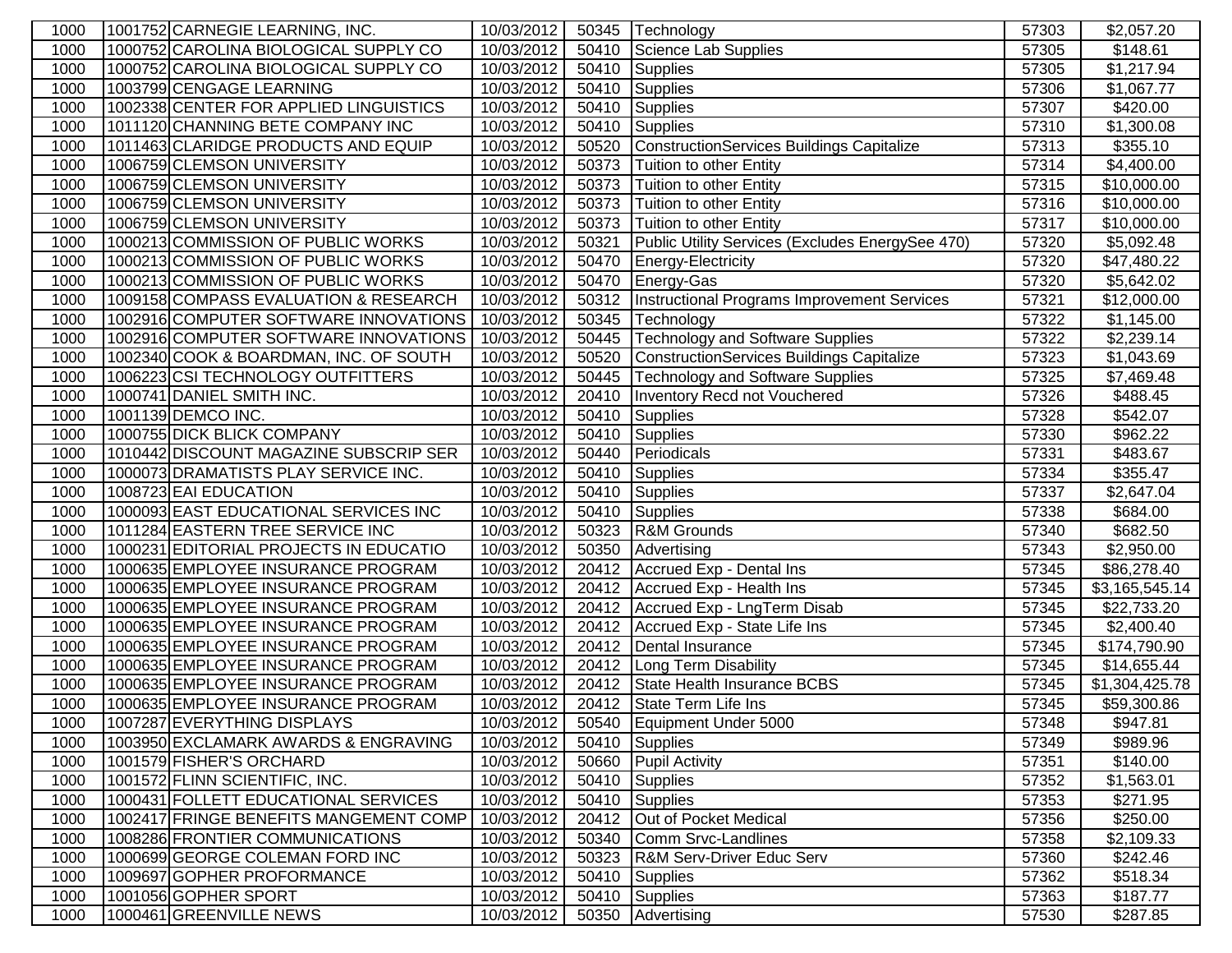| 1000 | 1007524 GREENVILLE ROOFING CO. INC.    | 10/03/2012 | 50323 | Repairs and Maintenance Services                    | 57367 | \$2,800.00   |
|------|----------------------------------------|------------|-------|-----------------------------------------------------|-------|--------------|
| 1000 | 1007524 GREENVILLE ROOFING CO. INC.    | 10/03/2012 | 50580 | Mobile Classrooms Construction Non Capitalize       | 57367 | \$125.00     |
| 1000 | 1000465 GREENVILLE TECHNICAL COLLEGE   | 10/03/2012 | 50410 | Supplies                                            | 57369 | \$219.45     |
| 1000 | 1001497 GREENVILLE WATER SYSTEM        | 10/03/2012 | 50321 | Public Utility Services (Excludes EnergySee 470)    | 57370 | \$38,134.28  |
| 1000 | 1000468 GREENVILLE ZOO                 | 10/03/2012 | 50550 | Local Funds AP                                      | 57371 | \$290.00     |
| 1000 | 1000468 GREENVILLE ZOO                 | 10/03/2012 | 50399 | Miscellaneous Purchased Services                    | 57371 | \$400.00     |
| 1000 | 1000469 GREENWOOD SUPPLY CO INC/ACTION | 10/03/2012 | 20410 | Inventory Recd not Vouchered                        | 57372 | \$323.77     |
| 1000 | 1001602 GUNNELLS PUBLISHING            | 10/03/2012 | 50545 | TechnologyEquipment Under 5000                      | 57378 | \$666.93     |
| 1000 | 1000771 GUY BEATY                      | 10/03/2012 | 50410 | Supplies-HVAC supplies                              | 57379 | \$244.06     |
| 1000 | 1002666 HANNON, GAYLE H.               | 10/03/2012 | 50395 | Other Professional and Technical Services           | 57380 | \$518.00     |
| 1000 | 1005890 HART, INC.                     | 10/03/2012 | 50345 | Technology                                          | 57381 | \$3,749.94   |
| 1000 | 1005742 HEINEMANN                      | 10/03/2012 |       | 50312   Instructional Programs Improvement Services | 57382 | \$27,300.00  |
| 1000 | 1005742 HEINEMANN                      | 10/03/2012 | 50410 | Supplies                                            | 57382 | \$2,577.60   |
| 1000 | 1002497 HEWLETT PACKARD                | 10/03/2012 | 50445 | Technology and Software Supplies                    | 57384 | \$359.34     |
| 1000 | 1000534 HIGHWATER CLAYS INC            | 10/03/2012 | 50410 | Supplies                                            | 57385 | \$884.41     |
| 1000 | 1008894 HOLDEN CARPET SERVICE OF COLUM | 10/03/2012 | 50520 | ConstructionServices (Temp) Building/Construction N | 57388 | \$11,552.25  |
| 1000 | 1000539 HOUGHTON MIFFLIN HARCOURT      | 10/03/2012 | 50410 | Supplies                                            | 57391 | \$924.44     |
| 1000 | 1007542 HUE HD                         | 10/03/2012 | 50445 | <b>Technology and Software Supplies</b>             | 57392 | \$466.43     |
| 1000 | 1009474 HUFF'S OUTDOOR POWER EQUIP     | 10/03/2012 | 50540 | Equipment Over 5000                                 | 57393 | \$8,798.00   |
| 1000 | 1001142 INTERNATIONAL BACCALAUREATE NA | 10/03/2012 | 50640 | Organization Membership Dues and Fees (Profession   | 57396 | \$9,965.00   |
| 1000 | 1007453 JA PIPER ROOFING CO            | 10/03/2012 | 50323 | <b>Repairs and Maintenance Services</b>             | 57400 | \$4,256.76   |
| 1000 | 1007453 JA PIPER ROOFING CO            | 10/03/2012 | 50520 | ConstructionServices Buildings Capitalize           | 57400 | \$296,811.80 |
| 1000 | 1000462 JANPAK                         | 10/03/2012 | 50410 | Supplies-Custodial                                  | 57402 | \$829.97     |
| 1000 | 1001529 JUNIOR LIBRARY GUILD           | 10/03/2012 | 50430 | <b>Library Books and Materials</b>                  | 57403 | \$385.00     |
| 1000 | 1001529 JUNIOR LIBRARY GUILD           | 10/03/2012 | 50430 | <b>Library Books and Materials</b>                  | 57404 | \$4,035.00   |
| 1000 | 1000033 K MART #4016                   | 10/03/2012 | 50410 | <b>Supplies</b>                                     | 57405 | \$445.59     |
| 1000 | 1000035 K MART #7274                   | 10/03/2012 | 50410 | <b>Supplies</b>                                     | 57406 | \$241.46     |
| 1000 | 1000109 KAPLAN EARLY LEARNING CO       | 10/03/2012 | 50410 | Supplies                                            | 57408 | \$261.52     |
| 1000 | 1000109 KAPLAN EARLY LEARNING CO       | 10/03/2012 | 50540 | Equipment Under 5000                                | 57408 | \$243.51     |
| 1000 | 1001383 KATHY'S ENTERPRISES            | 10/03/2012 | 50410 | Supplies                                            | 57409 | \$1,141.51   |
| 1000 | 1000210 LAURENS ELECTRIC COOPERATIVE   | 10/03/2012 | 50470 | Energy-Electricity                                  | 57414 | \$42,368.08  |
| 1000 | 1004405 LAWLER AND ASSOCIATES LLC      | 10/03/2012 | 50395 | Other Professional and Technical Services           | 57415 | \$272.00     |
| 1000 | 1003798 LEARNING A-Z                   | 10/03/2012 | 50345 | Technology                                          | 57418 | \$269.85     |
| 1000 | 1000095 LIBERTY PRESS INC              | 10/03/2012 | 50360 | <b>Printing and Binding</b>                         | 57419 | \$3,471.50   |
| 1000 | 1000099 LIBRARY VIDEO COMPANY          | 10/03/2012 | 50430 | <b>Library Books and Materials</b>                  | 57420 | \$149.48     |
| 1000 | 1007557 LITTLE CAFE W/ DESERTS TO ENJO | 10/03/2012 |       | 50490 Supplies Food and Meals                       | 57422 | \$1,490.40   |
| 1000 | 1005469 LOWE'S - CHERRYDALE            | 10/03/2012 |       | 50410 Supplies                                      | 57423 | \$473.98     |
| 1000 | 1003404 MANAGEMENT DECISIONS           | 10/03/2012 | 50395 | <b>Other Professional and Technical Services</b>    | 57424 | \$6,900.00   |
| 1000 | 1000209 MARIETTA WATER DISTRICT        | 10/03/2012 | 50321 | Public Utility Services (Excludes EnergySee 470)    | 57425 | \$465.57     |
| 1000 | 1011560 MASTERWORKS PRESS              | 10/03/2012 | 50410 | Supplies                                            | 57426 | \$120.00     |
| 1000 | 1009696 MATRIX CONSTRUCTION CO         | 10/03/2012 | 50520 | ConstructionServices Buildings Capitalize           | 57427 | \$317,880.00 |
| 1000 | 1007682 MAULDIN FAMILY PHARMACY        | 10/03/2012 | 50410 | <b>Supplies</b>                                     | 57429 | \$737.51     |
| 1000 | 1011382 MCLEAN LEDFORD, CORNELIA       | 10/03/2012 | 50395 | Other Professional and Technical Services           | 57434 | \$610.00     |
| 1000 | 1000733 MCMILLAN PAZDAN SMITH ARCHITEC | 10/03/2012 | 50520 | ConstructionServices Arch Fees Capitalize           | 57435 | \$224,481.97 |
| 1000 | 1000733 MCMILLAN PAZDAN SMITH ARCHITEC | 10/03/2012 | 50520 | ConstructionServices Arch Fees Reimb Capitalize     | 57435 | \$2,461.03   |
| 1000 | 1002766 MEDCO SUPPLY LOCKBOX           | 10/03/2012 | 50410 | <b>Supplies</b>                                     | 57436 | \$1,468.28   |
| 1000 | 1010573 MELO, GLORIA C                 | 10/03/2012 | 50395 | Other Professional and Technical Services           | 57438 | \$120.00     |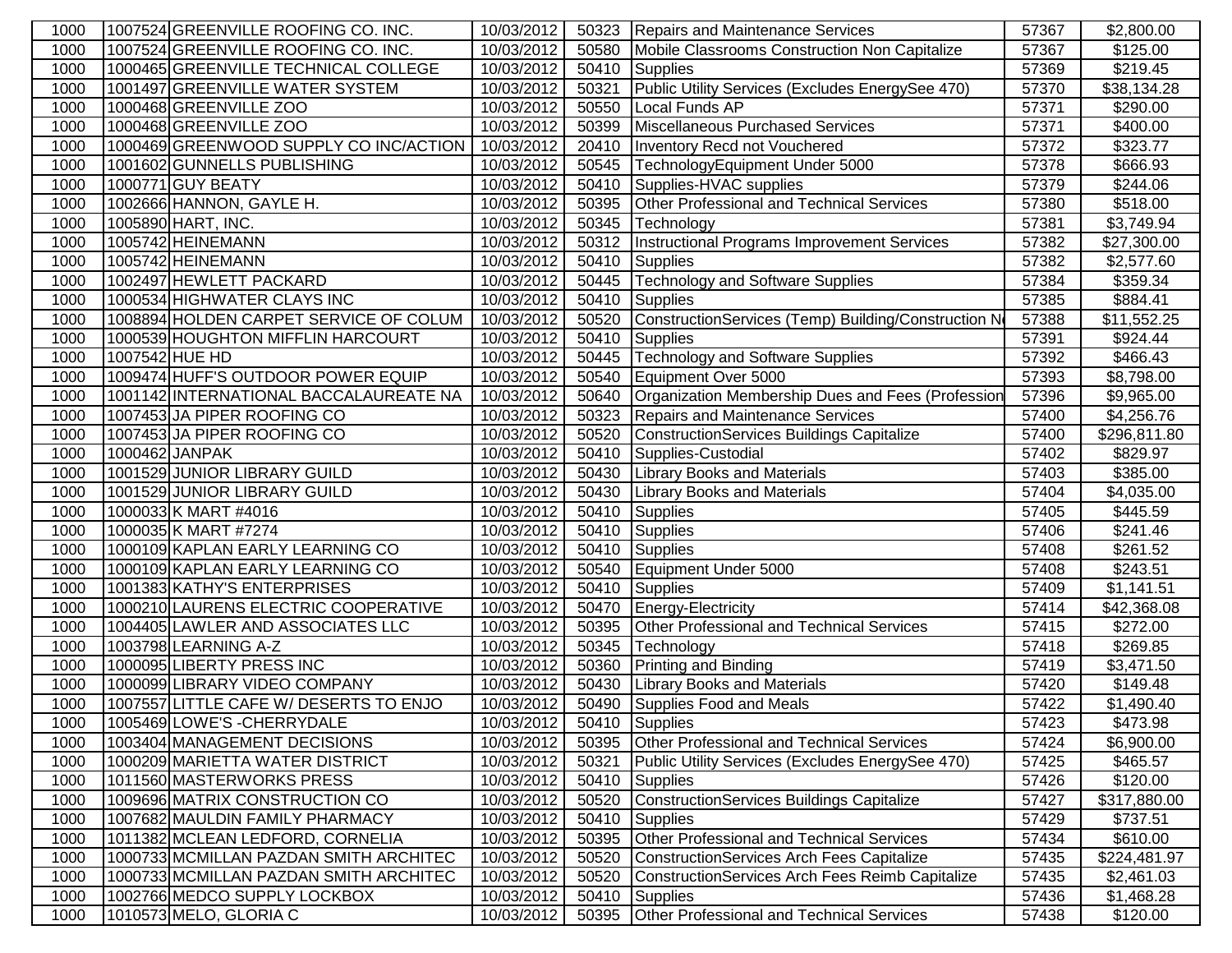| 1000 | 1010343 MILLER, TY                                | 10/03/2012 |       | 50395 Other Professional and Technical Services     | 57440 | \$105.00             |
|------|---------------------------------------------------|------------|-------|-----------------------------------------------------|-------|----------------------|
| 1000 | 1009018 MINDSTEP, INC                             | 10/03/2012 | 50312 | Instructional Programs Improvement Services         | 57441 | \$12,500.00          |
| 1000 | 1004065 MOORE MEDICAL                             | 10/03/2012 | 20410 | Inventory Recd not Vouchered                        | 57444 | \$395.15             |
| 1000 | 1001416 MOUNTAIN MATH/LANGUAGE                    | 10/03/2012 | 50410 | <b>Supplies</b>                                     | 57446 | \$643.44             |
| 1000 | 1007593 MULCH MART OF POWDERSVILLE                | 10/03/2012 | 50323 | R&M Grounds                                         | 57448 | \$8,260.00           |
| 1000 | 1001248 MULTI MEDIA SERVICES                      | 10/03/2012 | 50445 | <b>Technology and Software Supplies</b>             | 57449 | \$16,456.04          |
| 1000 | 1000205 NASCO INC                                 | 10/03/2012 | 50410 | Supplies                                            | 57450 | \$452.81             |
| 1000 | 1002566 NETSUPPORT INC.                           | 10/03/2012 | 50445 | Technology and Software Supplies                    | 57455 | \$499.20             |
| 1000 | 1000318 OAKTREE PRODUCTS INC                      | 10/03/2012 | 50410 | Supplies                                            | 57458 | \$212.01             |
| 1000 | 1004450 OFFICE DEPOT                              | 10/03/2012 | 50410 | Supplies                                            | 57460 | \$294.83             |
| 1000 | 1003396 PEARSON ASSESSMENTS                       | 10/03/2012 | 50410 | Supplies-Testing                                    | 57454 | \$1,263.79           |
| 1000 | 1000243 PEARSON EDUCATION, INC.                   | 10/03/2012 | 50410 | Supplies                                            | 57467 | \$10,379.34          |
| 1000 | 1000364 PECKNEL MUSIC COMPANY                     | 10/03/2012 | 50410 | <b>Supplies</b>                                     | 57468 | \$5,816.13           |
| 1000 | 1000364 PECKNEL MUSIC COMPANY                     | 10/03/2012 | 50445 | Technology and Software Supplies                    | 57468 | \$238.50             |
| 1000 | 1003037 PEDIATRIC SERVICES OF AMERICA,            | 10/03/2012 | 50395 | <b>Other Professional and Technical Services</b>    | 57469 | \$4,016.25           |
| 1000 | 1003614 PIEDMONT NATURAL GAS                      | 10/03/2012 | 50470 | Energy-Gas                                          | 57471 | \$16,553.56          |
| 1000 | 1003614 PIEDMONT NATURAL GAS                      | 10/03/2012 | 50520 | ConstructionServices (Temp) Building/Construction N | 57471 | \$24,460.80          |
| 1000 | 1000394 PLUS INC                                  | 10/03/2012 | 50323 | <b>Repairs and Maintenance Services</b>             | 57473 | \$237.44             |
| 1000 | 1011675 POPE ZEIGLER, LLC                         | 10/03/2012 | 50395 | <b>Other Professional and Technical Services</b>    | 57474 | \$67,500.00          |
| 1000 | 1001079 PRESENTATION SYSTEMS SOUTH, IN            | 10/03/2012 | 50410 | Supplies                                            | 57475 | \$923.85             |
| 1000 | 1001079 PRESENTATION SYSTEMS SOUTH, IN            | 10/03/2012 | 50545 | TechnologyEquipment Under 5000                      | 57475 | \$7,095.64           |
| 1000 | 1000245 PRESORT PLUS INC                          | 10/03/2012 | 50360 | <b>Printing and Binding</b>                         | 57476 | \$2,023.50           |
| 1000 | 1011670 PRINCIPAL LIFE INSURANCE CO               | 10/03/2012 | 50210 | Group Hith Life-Employee Life                       | 57477 | \$957.50             |
| 1000 | 1011670 PRINCIPAL LIFE INSURANCE CO               | 10/03/2012 | 50210 | Group Hith Life-Employee Life                       | 57559 | \$957.50             |
| 1000 | 1011670 PRINCIPAL LIFE INSURANCE CO               | 10/03/2012 | 50210 | Group Hith Life-Long Term Disability                | 57477 | \$3,158.70           |
| 1000 | 1011670 PRINCIPAL LIFE INSURANCE CO               | 10/03/2012 | 50210 | Group Hith Life-Long Term Disability                | 57558 | \$3,158.70           |
| 1000 | 1011543 QUICKMEDICAL                              | 10/03/2012 | 50410 | <b>Supplies</b>                                     | 57479 | \$326.53             |
| 1000 | 1000305 QUILL CORPORATION                         | 10/03/2012 | 50410 | Supplies                                            | 57480 | \$452.14             |
| 1000 | 1003615 QUILL CORPORATION                         | 10/03/2012 | 50410 | Supplies                                            | 57480 | \$1,058.97           |
| 1000 | 1000327 READING SOURCE                            | 10/03/2012 | 50410 | Supplies                                            | 57482 | \$309.53             |
| 1000 | 1001573 REALLY GOOD STUFF                         | 10/03/2012 | 50140 | <b>Terminal Leave</b>                               | 57483 | \$197.87             |
| 1000 | 1001573 REALLY GOOD STUFF                         | 10/03/2012 | 50410 | Supplies                                            | 57483 | \$535.99             |
| 1000 | 1000842 REMEDIA PUBLICATIONS INC                  | 10/03/2012 |       | 50410 Supplies                                      | 57484 | \$122.40             |
| 1000 | 1000050 RENAISSANCE LEARNING, INC.                | 10/03/2012 | 50345 | Technology                                          | 57485 | \$2,417.78           |
| 1000 | 1002408 ROBBINS TIRE SERVICE, INC.                | 10/03/2012 | 50323 | R&M Serv-Vehicle Serv                               | 57488 | \$104.99             |
| 1000 | 1000047 SAM'S CLUB                                | 10/03/2012 |       | 50410 Supplies                                      | 57492 | \$2,286.74           |
| 1000 | 1000056 SAUNDERS OFFICE SUPPLY                    | 10/03/2012 |       | 50410 Supplies                                      | 57495 | \$718.04             |
| 1000 | 1000056 SAUNDERS OFFICE SUPPLY                    | 10/03/2012 | 50445 | <b>Technology and Software Supplies</b>             | 57495 | \$404.49             |
| 1000 | 1001182 SC DEPT OF EDUCATION TRANSPORT            | 10/03/2012 | 50323 | Repairs and Maintenance Services                    | 57497 | \$165.15             |
| 1000 | 1000837 SCHOLASTIC MAGAZINES                      | 10/03/2012 | 50410 | Supplies                                            | 57498 | \$103.54             |
| 1000 | 1002294 SCHOOL OUTFITTERS                         | 10/03/2012 | 50445 | <b>Technology and Software Supplies</b>             | 57499 | \$173.67             |
| 1000 | 1001004 SCHOOLMASTERS                             | 10/03/2012 | 50410 | <b>Supplies</b>                                     | 57500 | $\overline{$}185.75$ |
| 1000 | 1004788 SHARP BUSINESS SYSTEMS                    | 10/03/2012 | 50345 | <b>Tech Srvc-Copier Contract</b>                    | 57503 | \$3,063.39           |
| 1000 | 1009945 SIMPLIFIED OFFICE SYSTEMS, LLC            | 10/03/2012 | 50345 | <b>Tech Srvc-Copier Contract</b>                    | 57504 | \$334.80             |
| 1000 | 1002092 SIMPSONVILLE POLICE DEPARTMENT            | 10/03/2012 | 50395 | Prof Tech Srvc-SRO Contracts                        | 57506 | \$9,791.68           |
| 1000 | 1002318 SOUTHEASTERN PAPER GROUP                  | 10/03/2012 | 50410 | Supplies-Custodial                                  | 57514 | \$204.05             |
| 1000 | 1011511 SPEARMAN ELECTRICAL CONTRACTOR 10/03/2012 |            | 50520 | ConstructionServices Buildings Capitalize           | 57516 | \$535.00             |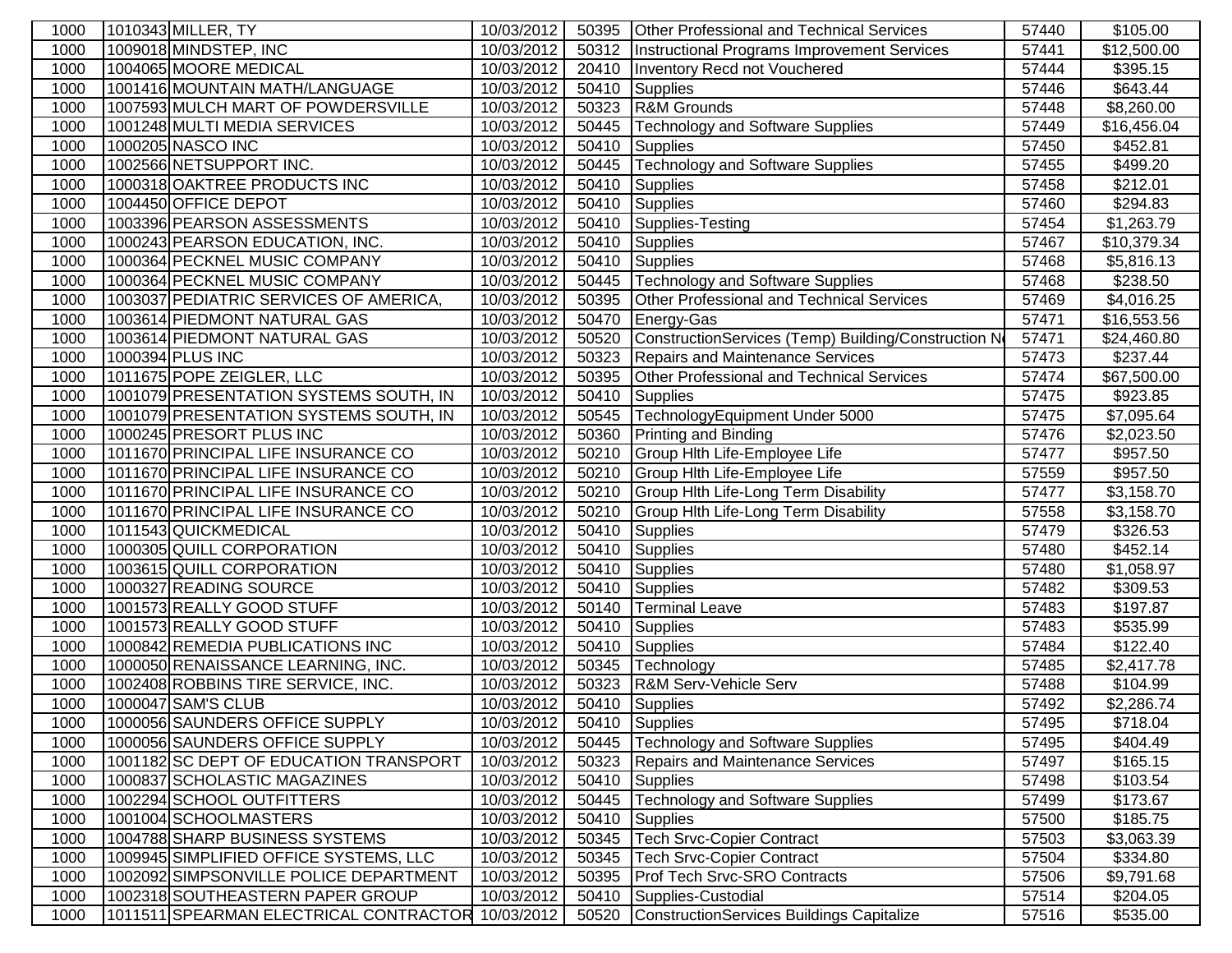| 1000 | 1001348 STANDARD & POOR'S              | 10/03/2012 |       | 50395 Other Professional and Technical Services      | 57517 | \$25,200.00  |
|------|----------------------------------------|------------|-------|------------------------------------------------------|-------|--------------|
| 1000 | 1001775 STANDARD STATIONERY SUPPLY CO. | 10/03/2012 | 20410 | Inventory Recd not Vouchered                         | 57518 | \$6,784.77   |
| 1000 | 1005110 STAPLES ADVANTAGE              | 10/03/2012 | 50410 | Supplies                                             | 57519 | \$196.70     |
| 1000 | 1000377 STATE DEPARTMENT OF EDUCATION  | 10/03/2012 | 50660 | <b>Pupil Activity</b>                                | 57520 | \$8,636.88   |
| 1000 | 1011482 TECHSMITH CORPORATION          | 10/03/2012 | 50345 | Technology                                           | 57529 | \$1,121.25   |
| 1000 | 1011556 THOMAS, LEAH B                 | 10/03/2012 | 50395 | Other Professional and Technical Services            | 57532 | \$349.20     |
| 1000 | 1002312 TRANE US, INC                  | 10/03/2012 | 50410 | Supplies-HVAC supplies                               | 57534 | \$5,095.42   |
| 1000 | 1002312 TRANE US, INC                  | 10/03/2012 | 50520 | ConstructionServices (Temp) Building/Construction No | 57534 | \$1,461.74   |
| 1000 | 1003382 TRUCOLOR                       | 10/03/2012 | 50410 | <b>Supplies</b>                                      | 57536 | \$161.12     |
| 1000 | 1000494 UNITED CHEMICAL AND SUPPLY INC | 10/03/2012 | 20410 | Inventory Recd not Vouchered                         | 57537 | \$5,277.59   |
| 1000 | 1000494 UNITED CHEMICAL AND SUPPLY INC | 10/03/2012 | 50410 | Supplies-Custodial                                   | 57537 | \$3,525.21   |
| 1000 | 1000494 UNITED CHEMICAL AND SUPPLY INC | 10/03/2012 | 50540 | Equipment Under 5000                                 | 57537 | \$4,330.10   |
| 1000 | 1002302 VALIANT                        | 10/03/2012 | 50445 | Technology and Software Supplies                     | 57541 | \$995.20     |
| 1000 | 1007000 VICK SR., DONALD S.            | 10/03/2012 | 50311 | <b>Instructional Services</b>                        | 57543 | \$310.40     |
| 1000 | 1005113 VIRTUCOM INC.                  | 10/03/2012 | 50345 | Tech Srvc-Copier Contract                            | 57544 | \$2,298.99   |
| 1000 | 1010848 WALL STREET JOURNAL            | 10/03/2012 | 50410 | Supplies                                             | 57546 | \$104.94     |
| 1000 | 1003251 WRIGHT EXPRESS FINANCIAL SERVI | 10/03/2012 |       | 50410 Supplies-Vehicle fuel                          | 57555 | \$516.68     |
| 1000 | 1003635 YE OLDE PIANO SHOPPE, LLC      | 10/03/2012 | 50323 | R&M Serv-Piano & Strings Serv                        | 57556 | \$560.00     |
| 1000 | 1003021 A & A FIRE PROTECTION          | 10/04/2012 | 50323 | <b>R&amp;M Serv-Plant Serv</b>                       | 1179  | \$842.95     |
| 1000 | 1003021 A & A FIRE PROTECTION          | 10/04/2012 | 50329 | Other - Property Serv                                | 1179  | \$125.00     |
| 1000 | 1001623 BENDER BURKOT EAST COAST SUPPL | 10/04/2012 | 50410 | <b>Supplies</b>                                      | 1176  | \$1,419.49   |
| 1000 | 1003976 CHILDCRAFT                     | 10/04/2012 | 50410 | <b>Supplies</b>                                      | 1180  | \$780.96     |
| 1000 | 1003917 CLASSROOM DIRECT               | 10/04/2012 | 50410 | <b>Supplies</b>                                      | 1180  | \$1,348.97   |
| 1000 | 1000014 DELTA EDUCATION                | 10/04/2012 | 50410 | Supplies                                             | 1180  | \$189.76     |
| 1000 | 1000567 FOLLETT LIBRARY RESOURCES      | 10/04/2012 | 50410 | Supplies                                             | 1172  | \$934.80     |
| 1000 | 1000567 FOLLETT LIBRARY RESOURCES      | 10/04/2012 | 50430 | <b>Library Books and Materials</b>                   | 1172  | \$757.49     |
| 1000 | 1000567 FOLLETT LIBRARY RESOURCES      | 10/04/2012 | 50445 | <b>Technology and Software Supplies</b>              | 1172  | \$569.47     |
| 1000 | 1001225 FOLLETT SOFTWARE COMPANY       | 10/04/2012 | 50345 | Technology                                           | 1174  | \$2,717.48   |
| 1000 | 1000721 FORMS & SUPPLY, INC.           | 10/04/2012 | 50410 | Supplies                                             | 1173  | \$1,314.68   |
| 1000 | 1000721 FORMS & SUPPLY, INC.           | 10/04/2012 | 50445 | <b>Technology and Software Supplies</b>              | 1173  | \$845.70     |
| 1000 | 1001499 G & K SERVICES                 | 10/04/2012 | 50329 | Oth Prop Srv-Uniform Services                        | 1175  | \$3,165.73   |
| 1000 | 1002887 GREENVILLE OFFICE SUPPLY       | 10/04/2012 | 50410 | Supplies                                             | 1178  | \$2,396.55   |
| 1000 | 1002887 GREENVILLE OFFICE SUPPLY       | 10/04/2012 | 50445 | <b>Technology and Software Supplies</b>              | 1178  | \$213.55     |
| 1000 | 1000066 LAKESHORE LEARNING MATERIALS   | 10/04/2012 | 50410 | Supplies                                             | 1170  | \$501.30     |
| 1000 | 1000177 MCBRIDES INC                   | 10/04/2012 |       | 50410 Supplies                                       | 1171  | \$6,338.83   |
| 1000 | 1003927 SCHOOL SPECIALTY               | 10/04/2012 |       | 50410 Supplies                                       | 1180  | \$1,402.60   |
| 1000 | 1002041 THYSSENKRUPP ELEVATOR          | 10/04/2012 |       | 50323 R&M Serv-Elevator Serv                         | 1177  | \$202.50     |
| 6000 | 1000017 AAA SUPPLY                     | 10/04/2012 | 10290 | <b>Asset Clearing</b>                                | 63268 | \$6,190.40   |
| 6000 | 1000017 AAA SUPPLY                     | 10/04/2012 |       | 50323 Repairs and Maintenance Services               | 63268 | \$1,257.54   |
| 6000 | 1000025 JOYCE EQUIPMENT COMPANY        | 10/04/2012 | 50323 | Repairs and Maintenance Services                     | 63269 | \$2,500.16   |
| 6000 | 1000142 BLACK ELECTRICAL SUPPLY INC    | 10/04/2012 | 50323 | Repairs and Maintenance Services                     | 63270 | \$254.44     |
| 6000 | 1000302 US FOODSERVICE                 | 10/04/2012 | 50460 | <b>Food Purchases</b>                                | 63271 | \$620,440.80 |
| 6000 | 1000302 US FOODSERVICE                 | 10/04/2012 | 50462 | <b>Food Commodity Distribution Charge</b>            | 63271 | \$18,260.39  |
| 6000 | 1000302 US FOODSERVICE                 | 10/04/2012 | 50490 | Supplies Food and Meals                              | 63271 | \$134,534.18 |
| 6000 | 1000367 PEPSI-COLA BOTTLING COMPANY    | 10/04/2012 | 50460 | <b>Food Purchases</b>                                | 63272 | \$11,029.59  |
| 6000 | 1000542 TMS SOUTH (IMSCO)              | 10/04/2012 | 50323 | <b>Repairs and Maintenance Services</b>              | 63273 | \$108.46     |
| 6000 | 1000721 FORMS & SUPPLY, INC.           | 10/04/2012 | 50410 | Supplies                                             | 63274 | \$260.23     |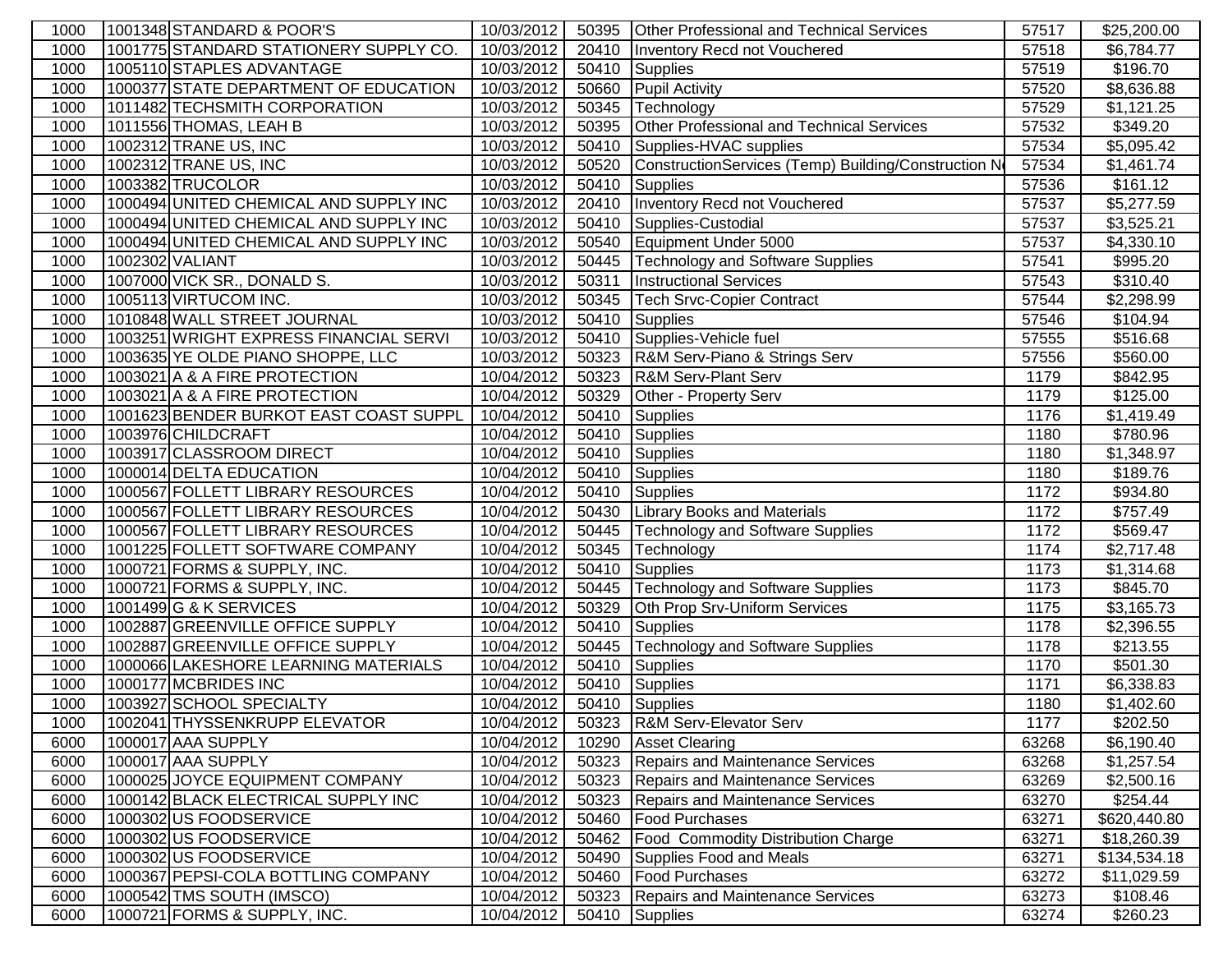| 6000 |               | 1000721 FORMS & SUPPLY, INC.           | 10/04/2012 |       | 50540 Equipment Under 5000                       | 63274 | \$1,337.72   |
|------|---------------|----------------------------------------|------------|-------|--------------------------------------------------|-------|--------------|
| 6000 |               | 1000831 BAKER DISTRIBUTING             | 10/04/2012 |       | 50323 Repairs and Maintenance Services           | 63276 | \$253.94     |
| 6000 |               | 1001140 PAPA JOHN'S PIZZA              | 10/04/2012 | 50460 | <b>Food Purchases</b>                            | 63277 | \$130,958.75 |
| 6000 |               | 1001483 CC DICKSON                     | 10/04/2012 | 50323 | Repairs and Maintenance Services                 | 63278 | \$1,484.29   |
| 6000 |               | 1002038 PET DAIRY                      | 10/04/2012 | 50460 | <b>Food Purchases</b>                            | 63280 | \$96,603.91  |
| 6000 |               | 1003510 FOX CREEK PRINTING CO., INC.   | 10/04/2012 | 50360 | <b>Printing and Binding</b>                      | 63281 | \$283.02     |
| 6000 |               | 1003636 KELLY SERVICES                 | 10/04/2012 | 50311 | <b>Instructional Services</b>                    | 63282 | \$4,343.63   |
| 6000 |               | 1005345 BLUE BELL CREAMERIES           | 10/04/2012 | 50460 | <b>Food Purchases</b>                            | 63283 | \$3,871.08   |
| 6000 |               | 1005351 BULL'S EYE BRANDS              | 10/04/2012 | 50460 | <b>Food Purchases</b>                            | 63284 | \$832.57     |
| 6000 |               | 1005417 FUNACHO                        | 10/04/2012 | 50460 | <b>Food Purchases</b>                            | 63285 | \$7,180.54   |
| 6000 |               | 1005526 SARA LEE BAKERY GROUP/ EARTHGR | 10/04/2012 | 50460 | <b>Food Purchases</b>                            | 63286 | \$7,684.85   |
| 6000 |               | 1005551 STREETMAN RESOURCES, INC.      | 10/04/2012 | 50311 | <b>Instructional Services</b>                    | 63287 | \$4,400.00   |
| 6000 |               | 1005627 HOBART CORPORATION             | 10/04/2012 | 50323 | Repairs and Maintenance Services                 | 63288 | \$542.74     |
| 6000 |               | 1008622 ORKIN, INC                     | 10/04/2012 | 50323 | <b>R&amp;M Serv-Pest Control Serv</b>            | 63289 | \$3,200.00   |
| 6000 |               | 1011501 MEDEXSUPPLY DISTRIBUTORS INC   | 10/04/2012 | 50540 | Equipment Under 5000                             | 63290 | \$9,960.00   |
| 6000 |               | 1002022 CHICK-FIL-A                    | 10/08/2012 | 50460 | <b>Food Purchases</b>                            | 63291 | \$157,216.25 |
| 1000 |               | 1002525 4IMPRINT, INC.                 | 10/10/2012 | 50410 | Supplies                                         | 57564 | \$196.46     |
| 1000 |               | 1004812 ADVANCED DOOR SYSTEMS, INC.    | 10/10/2012 | 50580 | Mobile Classrooms Construction Capitalize        | 57566 | \$715.50     |
| 1000 |               | 1000065 AMERICAN BOOK COMPANY          | 10/10/2012 | 50410 | <b>Supplies</b>                                  | 57570 | \$2,000.20   |
| 1000 |               | 1004357 AMERICAN LEGACY PUBLISHING     | 10/10/2012 | 50410 | <b>Supplies</b>                                  | 57571 | \$1,921.92   |
| 1000 |               | 1011596 AMERICAN MUSICAL SUPPLY        | 10/10/2012 | 50410 | <b>Supplies</b>                                  | 57572 | \$563.13     |
| 1000 |               | 1003590 AMERICAN SECURITY GREENVILLE   | 10/10/2012 | 50329 | Other - Property Serv                            | 57573 | \$4,355.66   |
| 1000 |               | 1003590 AMERICAN SECURITY GREENVILLE   | 10/10/2012 | 50395 | Other Professional and Technical Services        | 57573 | \$145.64     |
| 1000 |               | 1003590 AMERICAN SECURITY GREENVILLE   | 10/10/2012 | 50395 | <b>Other Security Services</b>                   | 57573 | \$3,617.88   |
| 1000 |               | 1001455 ANDY-OXY COMPANY INC.-TAYLORS  | 10/10/2012 | 50410 | <b>Supplies</b>                                  | 57575 | \$117.09     |
| 1000 |               | 1000849 APPLE INC.                     | 10/10/2012 | 50445 | Technology and Software Supplies                 | 57576 | \$153.70     |
| 1000 |               | 1000849 APPLE INC.                     | 10/10/2012 | 50545 | TechnologyEquipment Under 5000                   | 57576 | \$43,596.74  |
| 1000 | 1001216 ARC   |                                        | 10/10/2012 | 50345 | Technology                                       | 57577 | \$3,373.98   |
| 1000 |               | 1001655 ARD, WOOD, HOLCOMBE, & SLATE   | 10/10/2012 | 50520 | ConstructionServices Arch Fees Capitalize        | 57578 | \$36,521.75  |
| 1000 |               | 1001655 ARD, WOOD, HOLCOMBE, & SLATE   | 10/10/2012 | 50520 | ConstructionServices Arch Fees Reimb Capitalize  | 57578 | \$20,588.01  |
| 1000 |               | 1000831 BAKER DISTRIBUTING             | 10/10/2012 | 50540 | Equipment Under 5000                             | 57581 | \$2,299.83   |
| 1000 |               | 1002150 BARNES & NOBLE, INC.           | 10/10/2012 | 50410 | Supplies                                         | 57583 | \$1,204.65   |
| 1000 |               | 1000133 BATTERY SPECIALISTS INC        | 10/10/2012 | 50410 | Supplies-Custodial                               | 57585 | \$498.74     |
| 1000 | 1000141 BI-LO |                                        | 10/10/2012 | 50410 | Supplies                                         | 57587 | \$317.39     |
| 1000 | 1000141 BI-LO |                                        | 10/10/2012 | 50490 | Supplies Food and Meals                          | 57587 | \$120.06     |
| 1000 |               | 1005753 BI-LO (DILL CREEK)             | 10/10/2012 |       | 50410 Supplies                                   | 57588 | \$129.45     |
| 1000 |               | 1001105 BINSWANGER                     | 10/10/2012 |       | 50323 R&M Serv-Plant Serv                        | 57590 | \$302.29     |
| 1000 | 1008621 BISCO |                                        | 10/10/2012 |       | 50323 Repairs and Maintenance Services           | 57591 | \$140.00     |
| 1000 |               | 1000145 BLUE RIDGE RURAL WATER COMPANY | 10/10/2012 | 50321 | Public Utility Services (Excludes EnergySee 470) | 57593 | \$5,349.85   |
| 1000 |               | 1006529 BOB JONES UNIV MUSEUM & GALLER | 10/10/2012 | 50399 | Miscellaneous Purchased Services                 | 57594 | \$400.00     |
| 1000 |               | 1002487 BROWN'S FEED & SEED, INC.      | 10/10/2012 | 50410 | Supplies                                         | 57600 | \$120.00     |
| 1000 |               | 1007840 BRUCE AIR FILTER CO            | 10/10/2012 | 50410 | Supplies-Filters                                 | 57602 | \$7,846.07   |
| 1000 |               | 1011570 BURWELL, ELIZABETH             | 10/10/2012 | 50312 | Instructional Programs Improvement Services      | 57606 | \$200.00     |
| 1000 |               | 1000164 CAMCOR                         | 10/10/2012 | 50410 | Supplies-Testing                                 | 57607 | \$124.52     |
| 1000 |               | 1000164 CAMCOR                         | 10/10/2012 | 50445 | <b>Technology and Software Supplies</b>          | 57607 | \$3,224.03   |
| 1000 |               | 1000164 CAMCOR                         | 10/10/2012 | 50540 | Equipment Under 5000                             | 57607 | \$1,381.59   |
| 1000 |               | 1000164 CAMCOR                         | 10/10/2012 | 50545 | TechnologyEquipment Under 5000                   | 57607 | \$4,812.50   |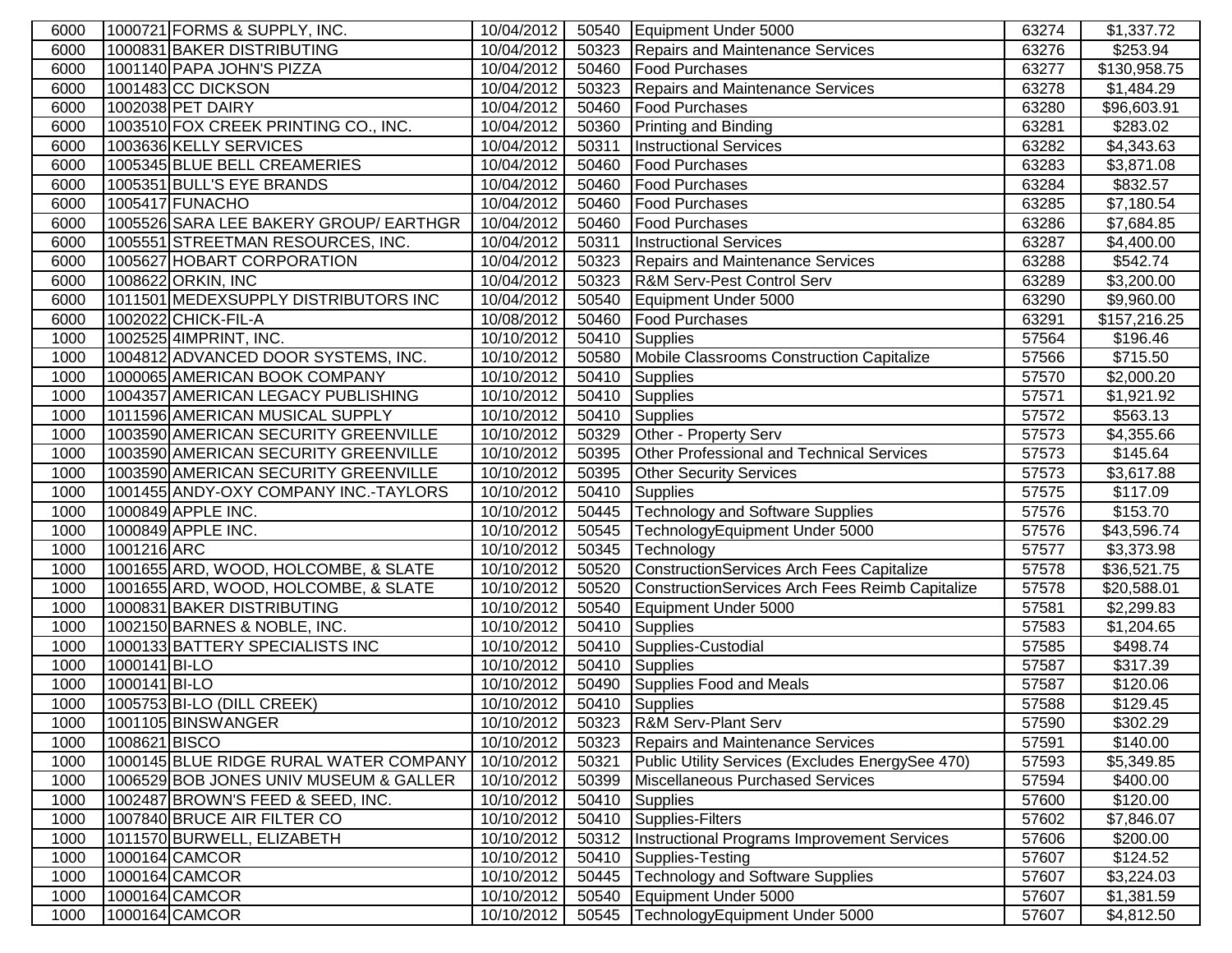| 1000 |                | 1007450 CANNON ROOFING                 | 10/10/2012 | 50580 | Mobile Classrooms Construction Non Capitalize       | 57608 | \$9,500.00   |
|------|----------------|----------------------------------------|------------|-------|-----------------------------------------------------|-------|--------------|
| 1000 |                | 1002686 CAROLINA INDUSTRIAL EQUP. INC. | 10/10/2012 | 50410 | Supplies-Custodial                                  | 57612 | \$169.43     |
| 1000 |                | 1000946 CDW, GOVERNMENT, INC.          | 10/10/2012 | 50445 | Technology and Software Supplies                    | 57615 | \$145.11     |
| 1000 |                | 1000187 CELY CONSTRUCTION COMPANY      | 10/10/2012 | 50520 | ConstructionServices Buildings Capitalize           | 57616 | \$257,338.09 |
| 1000 |                | 1002680 CHARTER COMMUNICATIONS         | 10/10/2012 | 50395 | Other Professional and Technical Services           | 57617 | \$134.99     |
| 1000 | 1004246 CINTAS |                                        | 10/10/2012 | 50395 | <b>Other Professional and Technical Services</b>    | 57619 | \$3,159.00   |
| 1000 |                | 1002262 CITY ELECTRIC SUPPLY           | 10/10/2012 | 20410 | Inventory Recd not Vouchered                        | 57620 | \$2,597.00   |
| 1000 |                | 1006759 CLEMSON UNIVERSITY             | 10/10/2012 | 50373 | Tuition to other Entity                             | 57622 | \$9,375.00   |
| 1000 |                | 1002247 CLINTON, JIM                   | 10/10/2012 | 50323 | R&M Serv-Piano & Strings Serv                       | 57626 | \$289.91     |
| 1000 |                | 1008596 COLEMAN FARM SUPPLY            | 10/10/2012 | 50410 | Supplies                                            | 57627 | \$433.00     |
| 1000 |                | 1009969 COMMISSIONING CONSULTANTS LLP  | 10/10/2012 | 50395 | Other Professional and Technical Services           | 57630 | \$7,537.00   |
| 1000 |                | 1010577 COMMON CORE INSTITUTE          | 10/10/2012 | 50332 | Travel - Registration                               | 57631 | \$398.00     |
| 1000 |                | 1000268 COMPUSULT INC                  | 10/10/2012 | 50445 | Technology and Software Supplies                    | 57632 | \$305.69     |
| 1000 |                | 1002916 COMPUTER SOFTWARE INNOVATIONS  | 10/10/2012 | 50345 | Technology                                          | 57633 | \$5,520.00   |
| 1000 |                | 1002916 COMPUTER SOFTWARE INNOVATIONS  | 10/10/2012 | 50445 | Technology and Software Supplies                    | 57633 | \$994.70     |
| 1000 |                | 1001886 COPY SPOT, INC.                | 10/10/2012 | 50395 | Digitalization For As-Built Drawings                | 57635 | \$222.60     |
| 1000 |                | 1000320 CRAIG GAULDEN AND DAVIS, INC   | 10/10/2012 | 50520 | ConstructionServices Arch Fees Capitalize           | 57639 | \$1,500.00   |
| 1000 |                | 1006223 CSI TECHNOLOGY OUTFITTERS      | 10/10/2012 | 50345 | Technology                                          | 57643 | \$4,669.60   |
| 1000 |                | 1006223 CSI TECHNOLOGY OUTFITTERS      | 10/10/2012 | 50445 | <b>Technology and Software Supplies</b>             | 57643 | \$32,353.36  |
| 1000 |                | 1006223 CSI TECHNOLOGY OUTFITTERS      | 10/10/2012 | 50545 | TechnologyEquipment Under 5000                      | 57643 | \$29,989.12  |
| 1000 |                | 1001405 CUSTOM SIGNS AND GRAPHICS      | 10/10/2012 | 50490 | Other Supplies and Materials                        | 57646 | \$1,053.43   |
| 1000 |                | 1000934 DE LAGE LANDEN FINANCIAL SERVI | 10/10/2012 | 50345 | <b>Tech Srvc-Copier Contract</b>                    | 57648 | \$250.84     |
| 1000 |                | 1002695 DELL MARKETING                 | 10/10/2012 | 50445 | <b>Technology and Software Supplies</b>             | 57649 | \$7,947.99   |
| 1000 |                | 1002695 DELL MARKETING                 | 10/10/2012 | 50540 | Equipment Under 5000                                | 57649 | \$2,350.68   |
| 1000 |                | 1002695 DELL MARKETING                 | 10/10/2012 | 50545 | TechnologyEquipment Under 5000                      | 57649 | \$17,172.50  |
| 1000 |                | 1001139 DEMCO INC.                     | 10/10/2012 | 50410 | Supplies                                            | 57651 | \$195.74     |
| 1000 |                | 1000755 DICK BLICK COMPANY             | 10/10/2012 | 50410 | Supplies                                            | 57654 | \$588.27     |
| 1000 |                | 1000071 DRAMATIC PUBLISHING COMPANY    | 10/10/2012 | 50410 | Supplies                                            | 57655 | \$270.93     |
| 1000 |                | 1000838 DUKE POWER                     | 10/10/2012 | 50470 | Energy-Electricity                                  | 57657 | \$478.02     |
| 1000 |                | 1002832 ENCHANTED LEARNING             | 10/10/2012 | 50345 | Technology                                          | 57662 | \$132.50     |
| 1000 |                | 1010974 ETA/CULEENAIRE                 | 10/10/2012 | 50410 | Supplies                                            | 57665 | \$279.64     |
| 1000 |                | 1003448 FICTION ADDICTION, LLC         | 10/10/2012 | 50430 | <b>Library Books and Materials</b>                  | 57669 | \$112.38     |
| 1000 |                | 1006908 FISHER SCIENTIFIC COMPANY, LLC | 10/10/2012 |       | 50410 Supplies                                      | 57670 | \$397.21     |
| 1000 |                | 1011488 FLAIR DATA SYSTEMS             | 10/10/2012 | 50545 | TechnologyEquipment Under 5000                      | 57671 | \$13,905.00  |
| 1000 |                | 1001572 FLINN SCIENTIFIC, INC.         | 10/10/2012 | 50410 | Supplies                                            | 57672 | \$1,112.99   |
| 1000 |                | 1011153 FLINT, PAUL                    | 10/10/2012 |       | 50312  Instructional Programs Improvement Services  | 57673 | \$350.00     |
| 1000 |                | 1000324 FREEMAN GRAPHICS SYSTEMS       | 10/10/2012 |       | 50410 Supplies                                      | 57678 | \$823.87     |
| 1000 |                | 1002417 FRINGE BENEFITS MANGEMENT COMP | 10/10/2012 |       | 20412   Health Savings - Deductible                 | 57681 | \$100.00     |
| 1000 |                | 1002417 FRINGE BENEFITS MANGEMENT COMP | 10/10/2012 | 20412 | Out of Pocket Medical                               | 57680 | \$100.02     |
| 1000 |                | 1000450 GLOBAL INDUSTRIAL EQUIP.       | 10/10/2012 |       | 50410 Supplies                                      | 57687 | \$258.04     |
| 1000 |                | 1009697 GOPHER PROFORMANCE             | 10/10/2012 |       | 50410 Supplies                                      | 57688 | \$1,130.67   |
| 1000 |                | 1000456 GREENVILLE COUNTY              | 10/10/2012 | 50520 | ConstructionServices (Temp) Building/Construction N | 57693 | \$335.00     |
| 1000 |                | 1007524 GREENVILLE ROOFING CO. INC.    | 10/10/2012 | 50323 | Repairs and Maintenance Services                    | 57694 | \$800.00     |
| 1000 |                | 1001497 GREENVILLE WATER SYSTEM        | 10/10/2012 | 50321 | Public Utility Services (Excludes EnergySee 470)    | 57696 | \$15,317.33  |
| 1000 |                | 1000468 GREENVILLE ZOO                 | 10/10/2012 | 50399 | Miscellaneous Purchased Services                    | 57697 | \$450.00     |
| 1000 |                | 1001351 GREER GAS CO.                  | 10/10/2012 | 50470 | Energy-Gas                                          | 57699 | \$1,066.72   |
| 1000 |                | 1000771 GUY BEATY                      | 10/10/2012 | 50410 | Supplies-HVAC supplies                              | 57703 | \$111.05     |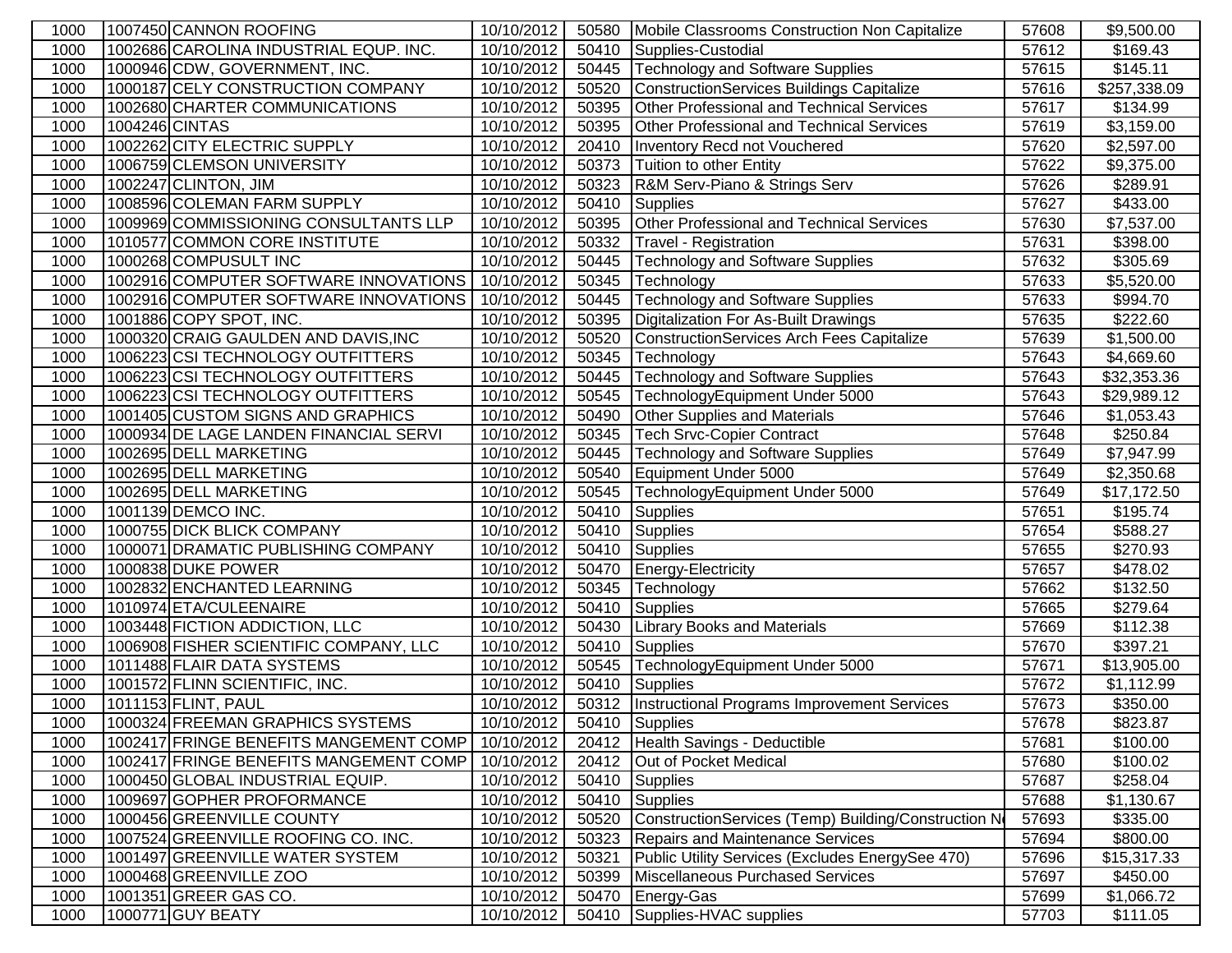| 1000         | 1010965 H2L CONSULTING ENGINEERS                                          | 10/10/2012               | 50395          | Other Professional and Technical Services             | 57704          | \$3,120.00             |
|--------------|---------------------------------------------------------------------------|--------------------------|----------------|-------------------------------------------------------|----------------|------------------------|
| 1000         | 1005733 HATFIELD BUILDERS OF G'VILLE                                      | 10/10/2012               | 50530          | Improvements Other Than Buildings Capitalize          | 57714          | \$12,132.00            |
| 1000         | 1003236 HAWKINS TOWING INC.                                               | 10/10/2012               | 50323          | R&M Serv-Vehicle Serv                                 | 57715          | \$590.00               |
| 1000         | 1005742 HEINEMANN                                                         | 10/10/2012               | 50410          | <b>Supplies</b>                                       | 57716          | \$3,788.67             |
| 1000         | 1011645 HENDERSON CHARTERS, INC                                           | 10/10/2012               | 50660          | <b>Pupil Activity</b>                                 | 57717          | \$800.00               |
| 1000         | 1002388 HOFFMAN & HOFFMAN INC.                                            | 10/10/2012               | 50520          | ConstructionServices (Temp) Building/Construction No  | 57722          | \$449.44               |
| 1000         | 1002450 HOLLAND, JEFFREY L.                                               | 10/10/2012               | 50312          | Instructional Programs Improvement Services           | 57723          | \$250.00               |
| 1000         | 1000538 HOUGHTON MIFFLIN #1                                               | 10/10/2012               | 50410          | Supplies                                              | 57724          | \$1,232.84             |
| 1000         | 1000539 HOUGHTON MIFFLIN HARCOURT                                         | 10/10/2012               | 50410          | <b>Supplies</b>                                       | 57725          | \$1,269.24             |
| 1000         | 1010880 HULSEY MCCORMICK & WALLACE INC                                    | 10/10/2012               | 50520          | ConstructionServices (Temp) Building/Construction No  | 57727          | \$3,530.00             |
| 1000         | 1003701 IB SOURCE, INC.                                                   | 10/10/2012               | 50410          | Supplies                                              | 57728          | \$578.00               |
| 1000         | 1011637 INFOR (US), INC                                                   | 10/10/2012               | 50316          | Data Processing Services                              | 57730          | \$118,692.86           |
| 1000         | 1001142 INTERNATIONAL BACCALAUREATE NA                                    | 10/10/2012               | 50410          | Supplies                                              | 57732          | \$4,345.00             |
| 1000         | 1001142 INTERNATIONAL BACCALAUREATE NA                                    | 10/10/2012               | 50640          | Organization Membership Dues and Fees (Profession     | 57732          | \$17,923.00            |
| 1000         | 1005238 ITT TECHNICAL INSTITUTE                                           | 10/10/2012               | 50373          | Tuition to other Entity                               | 57733          | \$1,000.00             |
| 1000         | 1002091 J L ROGERS & CALLCOTT ENG.                                        | 10/10/2012               | 50395          | <b>Other Professional and Technical Services</b>      | 57734          | \$1,190.50             |
| 1000         | 1000365 J W PEPPER & SON INC.                                             | 10/10/2012               | 50410          | <b>Supplies</b>                                       | 57735          | \$595.09               |
| 1000         | 1007453 JA PIPER ROOFING CO                                               | 10/10/2012               | 50323          | <b>Repairs and Maintenance Services</b>               | 57736          | \$1,500.00             |
| 1000         | 1007453 JA PIPER ROOFING CO                                               | 10/10/2012               | 50520          | ConstructionServices Buildings Capitalize             | 57736          | \$139,600.52           |
| 1000         | 1000462 JANPAK                                                            | 10/10/2012               | 20410          | Inventory Recd not Vouchered                          | 57737          | \$40,980.66            |
| 1000         | 1000559 JEFF LYNCH APPLIANCE & TV CENT                                    | 10/10/2012               | 50410          | <b>Supplies</b>                                       | 57738          | \$157.94               |
| 1000         | 1001529 JUNIOR LIBRARY GUILD                                              | 10/10/2012               | 50430          | <b>Library Books and Materials</b>                    | 57743          | \$2,607.00             |
| 1000         | 1000033 K MART #4016                                                      | 10/10/2012               | 50410          | Supplies                                              | 57744          | \$620.77               |
| 1000         | 1001533 KALEIDOSCOPE CONSTRUCTION & DE                                    | 10/10/2012               | 50323          | R&M Serv-Field & Park Light Serv                      | 57745          | \$750.00               |
| 1000         | 1001383 KATHY'S ENTERPRISES                                               | 10/10/2012               | 50410          | Supplies                                              | 57747          | \$899.94               |
| 1000         | 232012 LEAD ACADEMY CHARTER SCHOOL                                        | 10/10/2012               | 50720          | <b>Transits</b>                                       | 57757          | \$18,194.22            |
| 1000         | 1009676 LEARNING ALLEY, INC                                               | 10/10/2012               | 50640          | Organization Membership Dues and Fees (Profession     | 57758          | \$158.00               |
| 1000         | 1001460 LEARNING RESOURCES, INC.                                          | 10/10/2012               | 50410          | <b>Supplies</b>                                       | 57759          | \$339.10               |
| 1000         | 1000784 LESLIE SHEET METAL WORKS                                          | 10/10/2012               | 50410          | Supplies-Routine Maintenance                          | 57761          | \$227.90               |
| 1000         | 1001755 LIFE SAFETY & COMMUNICATIONS S                                    | 10/10/2012               | 50540          | Equipment Under 5000                                  | 57762          | \$2,889.00             |
| 1000         | 1006568 LIFTING SOLUTIONS, LLC                                            | 10/10/2012               | 50323          | R&M Serv-Equipment Repair Serv                        | 57764          | \$848.00               |
| 1000         | 1002069 LOFTIS PRINTING CO., INC.                                         | 10/10/2012               | 50360          | <b>Printing and Binding</b>                           | 57766          | \$157.71               |
| 1000         | 1005469 LOWE'S - CHERRYDALE                                               | 10/10/2012               | 50410          | Supplies-Custodial                                    | 57769          | \$112.70               |
| 1000         | 1002212 LOWE'S COMPANIES, INC.                                            | 10/10/2012               | 50410          | Supplies-Custodial                                    | 57770          | \$189.54               |
| 1000         | 1000113 LOWE'S OF GREENVILLE                                              | 10/10/2012               | 50540          | Equipment Under 5000                                  | 57768          | \$1,239.25             |
| 1000         | 1003404 MANAGEMENT DECISIONS                                              | 10/10/2012               | 50395          | Other Professional and Technical Services             | 57775          | \$2,625.00             |
| 1000         | 1011528 MCCLOSKEY, GEORGE MATTHEW                                         | 10/10/2012               |                | 50312   Instructional Programs Improvement Services   | 57780          | \$2,800.00             |
| 1000         | 1000179 MCGRAW HILL COMPANIES, INC.                                       | 10/10/2012               | 50410          | Supplies                                              | 57782          | \$956.37               |
| 1000         | 1002447 MCMASTER CARR SUPPLY CO.                                          | 10/10/2012               |                | 50410 Supplies                                        | 57783          | \$525.67               |
| 1000         | 1000733 MCMILLAN PAZDAN SMITH ARCHITEC                                    | 10/10/2012               | 50520          | ConstructionServices (Temp) Building/Construction No  | 57784          | \$4,000.00             |
| 1000         | 1004523 METROPOLITAN SEWER SUB DISTRIC                                    | 10/10/2012               | 50321          | Public Utility Services (Excludes EnergySee 470)      | 57787          | \$15,000.00            |
| 1000         | 1008701 MID STATE THERMO KING                                             | 10/10/2012               | 50323          | <b>R&amp;M Serv-Vehicle Serv</b>                      | 57790          | \$1,181.61             |
| 1000         | 1000189 MINUTEMAN PRESS                                                   | 10/10/2012<br>10/10/2012 | 50360<br>50323 | <b>Printing and Binding</b><br><b>R&amp;M Grounds</b> | 57792          | \$262.77               |
| 1000         | 1007593 MULCH MART OF POWDERSVILLE<br>1006844 MUSIC THEATRE INTERNATIONAL | 10/10/2012               |                | Other Professional and Technical Services             | 57795<br>57796 | \$8,008.00             |
| 1000<br>1000 | 1005731 MUSICAL INNOVATIONS                                               | 10/10/2012               | 50395<br>50410 |                                                       | 57797          | \$2,615.75<br>\$104.30 |
| 1000         | 1002203 NAPA AUTO PARTS                                                   | 10/10/2012               | 50331          | <b>Supplies</b><br>Student Transportation             | 57798          |                        |
|              |                                                                           |                          |                |                                                       |                | \$232.28               |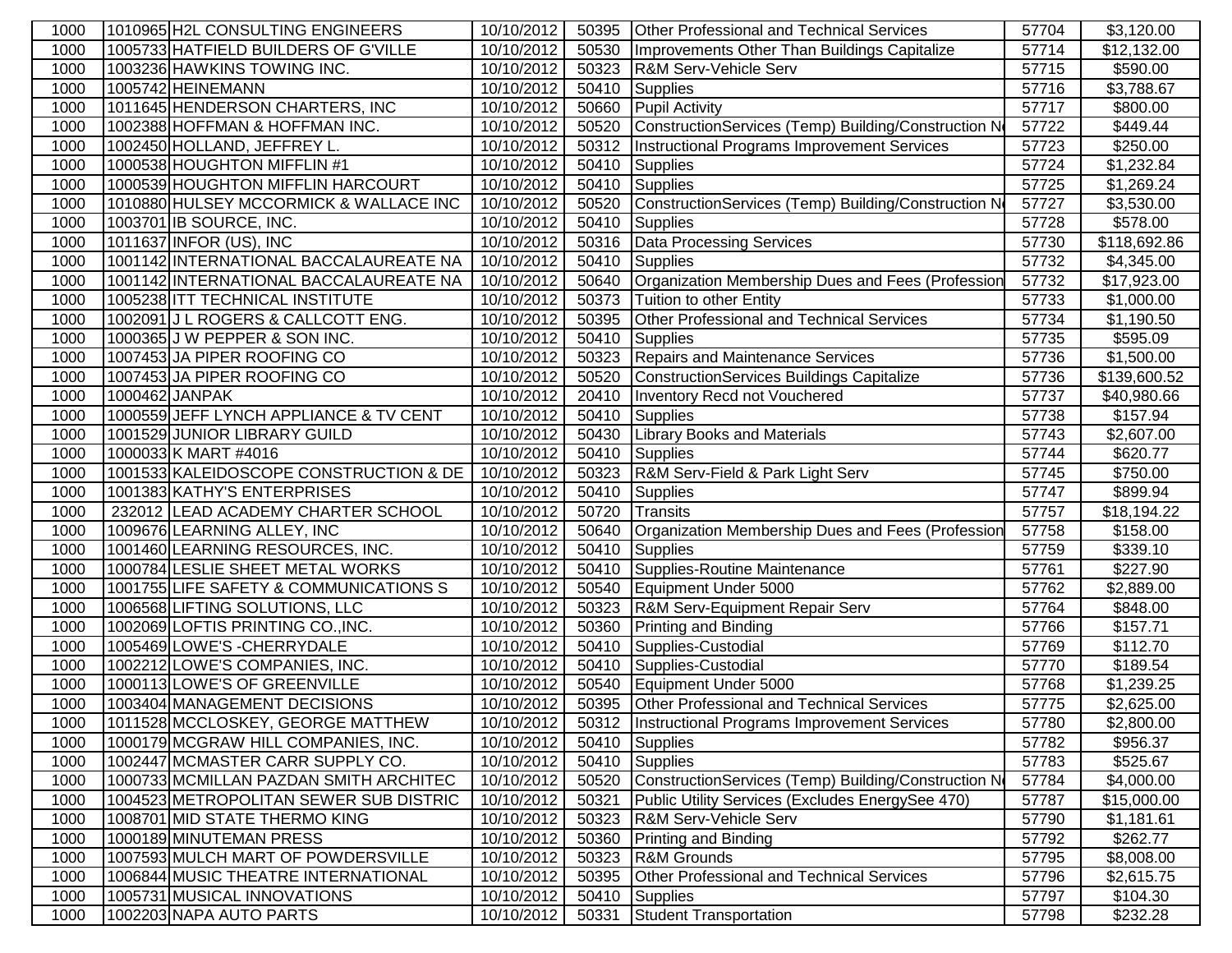| 1000 |               | 1002203 NAPA AUTO PARTS                | 10/10/2012 | 50410 | Supplies                                            | 57798 | \$996.32    |
|------|---------------|----------------------------------------|------------|-------|-----------------------------------------------------|-------|-------------|
| 1000 |               | 1000205 NASCO INC                      | 10/10/2012 | 50410 | <b>Supplies</b>                                     | 57799 | \$1,142.85  |
| 1000 |               | 1000205 NASCO INC                      | 10/10/2012 | 50445 | Technology and Software Supplies                    | 57799 | \$263.09    |
| 1000 |               | 1002566 NETSUPPORT INC.                | 10/10/2012 | 50345 | Technology                                          | 57803 | \$4,653.44  |
| 1000 |               | 1002566 NETSUPPORT INC.                | 10/10/2012 | 50445 | <b>Technology and Software Supplies</b>             | 57803 | \$1,062.36  |
| 1000 |               | 1001763 NETWORK CONTROLS & ELECTRIC    | 10/10/2012 | 50345 | Technology                                          | 57804 | \$999.77    |
| 1000 |               | 1001763 NETWORK CONTROLS & ELECTRIC    | 10/10/2012 | 50445 | <b>Technology and Software Supplies</b>             | 57804 | \$132.22    |
| 1000 |               | 1001763 NETWORK CONTROLS & ELECTRIC    | 10/10/2012 | 50580 | Mobile Classrooms Construction Non Capitalize       | 57804 | \$3,104.05  |
| 1000 |               | 1000787 NORTHERN TOOL & EQUIPMENT INC  | 10/10/2012 | 50410 | Supplies                                            | 57807 | \$974.95    |
| 1000 |               | 1000751 NU-IDEA SCHOOL SUPPLY CO INC   | 10/10/2012 | 50410 | <b>Supplies</b>                                     | 57809 | \$296.27    |
| 1000 |               | 1004450 OFFICE DEPOT                   | 10/10/2012 | 50410 | Supplies                                            | 57814 | \$201.98    |
| 1000 |               | 1004450 OFFICE DEPOT                   | 10/10/2012 | 50445 | Technology and Software Supplies                    | 57814 | \$144.12    |
| 1000 |               | 1008622 ORKIN, INC                     | 10/10/2012 | 50323 | <b>R&amp;M Serv-Pest Control Serv</b>               | 57816 | \$635.00    |
| 1000 |               | 1001317 PCI EDUCATIONAL                | 10/10/2012 | 50410 | Supplies                                            | 57821 | \$752.48    |
| 1000 |               | 1003396 PEARSON ASSESSMENTS            | 10/10/2012 | 50410 | Supplies-Testing                                    | 57800 | \$223.58    |
| 1000 |               | 1000243 PEARSON EDUCATION, INC.        | 10/10/2012 | 50410 | Supplies-Testing                                    | 57800 | \$35,389.58 |
| 1000 |               | 1000364 PECKNEL MUSIC COMPANY          | 10/10/2012 | 50410 | Supplies                                            | 57824 | \$182.54    |
| 1000 |               | 1010464 PERITUS ENGINEERS & ASSOC      | 10/10/2012 | 50520 | ConstructionServices (Temp) Building/Construction N | 57825 | \$16,740.80 |
| 1000 |               | 1010464 PERITUS ENGINEERS & ASSOC      | 10/10/2012 | 50520 | ConstructionServices Arch Fees Capitalize           | 57825 | \$3,326.68  |
| 1000 |               | 1003614 PIEDMONT NATURAL GAS           | 10/10/2012 | 50470 | Energy-Gas                                          | 57826 | \$14,019.16 |
| 1000 |               | 1001079 PRESENTATION SYSTEMS SOUTH, IN | 10/10/2012 | 50410 | <b>Supplies</b>                                     | 57829 | \$1,501.44  |
| 1000 |               | 1010190 PRINT WORKS                    | 10/10/2012 | 50410 | <b>Supplies</b>                                     | 57831 | \$864.58    |
| 1000 |               | 1003615 QUILL CORPORATION              | 10/10/2012 | 50410 | <b>Supplies</b>                                     | 57835 | \$1,301.08  |
| 1000 |               | 1004824 QUINN SALES/CUSTOM PAVING      | 10/10/2012 | 50520 | ConstructionServices (Temp) Building/Construction N | 57836 | \$1,080.00  |
| 1000 |               | 1008445 RAYMOND ENGINEERING SC         | 10/10/2012 | 50395 | Other Professional and Technical Services           | 57839 | \$7,632.70  |
| 1000 |               | 1003862 READING WAREHOUSE INC., THE    | 10/10/2012 | 50410 | <b>Supplies</b>                                     | 57840 | \$1,481.59  |
| 1000 |               | 1001573 REALLY GOOD STUFF              | 10/10/2012 | 50410 | Supplies                                            | 57841 | \$1,139.12  |
| 1000 |               | 1001573 REALLY GOOD STUFF              | 10/10/2012 | 50445 | <b>Technology and Software Supplies</b>             | 57841 | \$186.34    |
| 1000 |               | 1010408 REGION IV EDUCATION SERV CTR   | 10/10/2012 | 50410 | <b>Supplies</b>                                     | 57842 | \$229.77    |
| 1000 |               | 1001846 RENAISSANCE LEARNING, INC.     | 10/10/2012 | 50345 | Technology                                          | 57844 | \$3,697.28  |
| 1000 |               | 1000006 RESOURCES FOR READING          | 10/10/2012 | 50410 | Supplies                                            | 57845 | \$567.27    |
| 1000 |               | 1008241 RUSHTON, JAMES HOWARD          | 10/10/2012 | 50395 | Other Professional and Technical Services           | 57852 | \$320.00    |
| 1000 | 1002001 S&ME  |                                        | 10/10/2012 | 50520 | ConstructionServices Buildings Capitalize           | 57855 | \$3,521.60  |
| 1000 |               | 1000814 SARGENT-WELCH SCIENTIFIC       | 10/10/2012 | 50410 | <b>Supplies</b>                                     | 57856 | \$1,074.08  |
| 1000 |               | 1003186 SCANTEX BUSINESS SYSTEMS       | 10/10/2012 | 50410 | Supplies                                            | 57861 | \$11,991.20 |
| 1000 | 1000084 SCASA |                                        | 10/10/2012 | 50640 | Organization Membership Dues and Fees (Profession   | 57862 | \$150.00    |
| 1000 |               | 1006991 SCHOLASTIC BOOK FAIRS          | 10/10/2012 |       | 50430 Library Books and Materials                   | 57867 | \$597.68    |
| 1000 |               | 1001268 SCHOLASTIC INC                 | 10/10/2012 | 50345 | Technology                                          | 57868 | \$1,450.00  |
| 1000 |               | 1001268 SCHOLASTIC INC                 | 10/10/2012 | 50410 | Supplies                                            | 57868 | \$352.31    |
| 1000 |               | 1004788 SHARP BUSINESS SYSTEMS         | 10/10/2012 | 50345 | Tech Srvc-Copier Contract                           | 57872 | \$42,780.79 |
| 1000 |               | 1000371 SMART APPLE MEDIA              | 10/10/2012 | 50430 | <b>Library Books and Materials</b>                  | 57883 | \$477.73    |
| 1000 |               | 1000376 SOUTH CAROLINA BAR             | 10/10/2012 | 50660 | <b>Pupil Activity</b>                               | 57891 | \$100.00    |
| 1000 |               | 1001564 SOUTH CAROLINA INTERNAT'L BACC | 10/10/2012 | 50640 | Organization Membership Dues and Fees (Profession   | 57892 | \$100.00    |
| 1000 |               | 1011522 SOUTH CAROLINA, AV INC         | 10/10/2012 | 50325 | Rentals                                             | 57896 | \$1,254.00  |
| 1000 |               | 1001049 SOUTHERN FLOORING INC.         | 10/10/2012 | 50520 | ConstructionServices (Temp) Building/Construction N | 57897 | \$31,314.00 |
| 1000 |               | 1002045 SOUTHERN PAINT.& MAINT.SPECIAL | 10/10/2012 | 50323 | <b>R&amp;M Serv-Painting Serv</b>                   | 57898 | \$6,230.00  |
| 1000 |               | 1001222 STAPLES ADVANTAGE              | 10/10/2012 | 50445 | Technology and Software Supplies                    | 57901 | \$139.19    |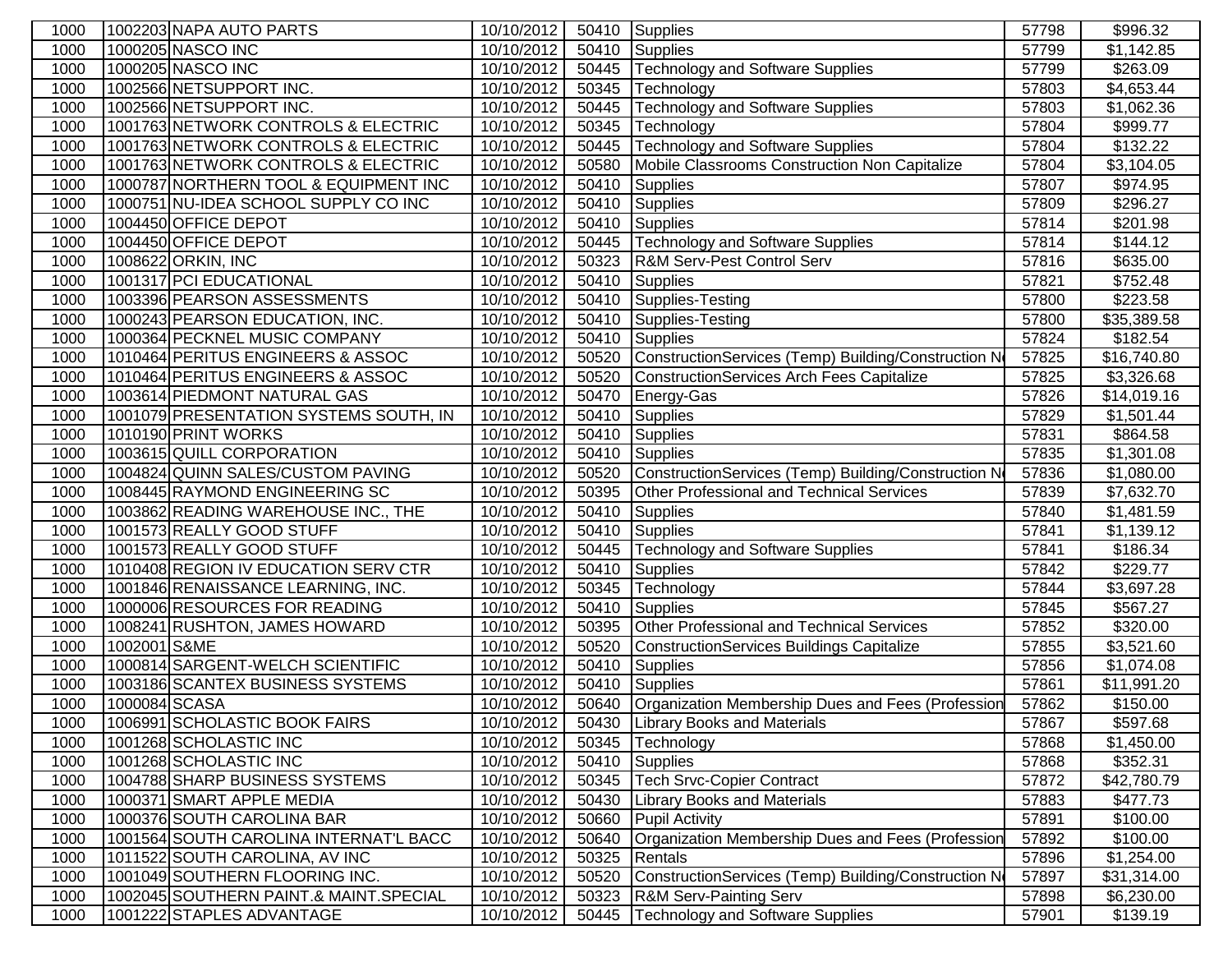| 1000 | 1005110 STAPLES ADVANTAGE              | 10/10/2012 | 50410 | Supplies                                             | 57901 | \$2,964.11             |
|------|----------------------------------------|------------|-------|------------------------------------------------------|-------|------------------------|
| 1000 | 1005110 STAPLES ADVANTAGE              | 10/10/2012 | 50445 | <b>Technology and Software Supplies</b>              | 57901 | \$120.94               |
| 1000 | 1002330 STUDIES WEEKLY, INC./AMERICAN  | 10/10/2012 | 50410 | <b>Supplies</b>                                      | 57907 | \$524.55               |
| 1000 | 1011482 TECHSMITH CORPORATION          | 10/10/2012 | 50345 | Technology                                           | 57914 | \$1,845.00             |
| 1000 | 1007452 TECTA AMERICA                  | 10/10/2012 | 50323 | Repairs and Maintenance Services                     | 57915 | \$1,125.00             |
| 1000 | 1007144 THE OHIO STATE UNIVERSITY      | 10/10/2012 | 50399 | Miscellaneous Purchased Services                     | 57917 | \$665.00               |
| 1000 | 1011537 TODAY'S CLASSROOM LLC          | 10/10/2012 | 50410 | <b>Supplies</b>                                      | 57920 | \$442.95               |
| 1000 | 1000632 TPM, INC                       | 10/10/2012 | 50323 | Repairs and Maintenance Services                     | 57922 | \$1,650.00             |
| 1000 | 1002312 TRANE US, INC                  | 10/10/2012 | 50520 | ConstructionServices (Temp) Building/Construction No | 57923 | \$27,543.00            |
| 1000 | 1003382 TRUCOLOR                       | 10/10/2012 | 50360 | <b>Printing and Binding</b>                          | 57927 | \$286.04               |
| 1000 | 1000494 UNITED CHEMICAL AND SUPPLY INC | 10/10/2012 | 50410 | Supplies-Custodial                                   | 57930 | \$2,003.14             |
| 1000 | 1002075 US POST OFFICE BEREA BRANCH    | 10/10/2012 | 50410 | Supplies                                             | 57931 | \$540.00               |
| 1000 | 1011138 VERHOEVEN, JUDY                | 10/10/2012 | 50312 | Instructional Programs Improvement Services          | 57934 | \$200.00               |
| 1000 | 1011084 VIRTUAL ENTERPRISES INT'L      | 10/10/2012 | 50640 | Organization Membership Dues and Fees (Profession    | 57936 | \$1,200.00             |
| 1000 | 1005113 VIRTUCOM INC.                  | 10/10/2012 | 50345 | <b>Tech Srvc-Copier Contract</b>                     | 57937 | \$7,692.36             |
| 1000 | 1002932 WARD'S NATURAL SCIENCE         | 10/10/2012 | 50410 | Science Lab Supplies                                 | 57939 | \$719.57               |
| 1000 | 1009916 WASTE CONNECTIONS CAROLINAS    | 10/10/2012 | 50323 | <b>Repairs and Maintenance Services</b>              | 57942 | \$12,627.64            |
| 1000 | 1009916 WASTE CONNECTIONS CAROLINAS    | 10/10/2012 | 50329 | Oth Prop Srv-Waste Management                        | 57942 | \$26,072.81            |
| 1000 | 1001243 WILLIAMS DETROIT/ALLISON SE IN | 10/10/2012 | 50331 | <b>Student Transportation</b>                        | 57946 | \$152.64               |
| 1000 | 1001600 WILLY TEE'S CUSTOM SCREEN PRIN | 10/10/2012 | 50410 | <b>Supplies</b>                                      | 57950 | \$435.00               |
| 1000 | 1002568 WILSON & ASSOCIATES            | 10/10/2012 | 50323 | Repairs and Maintenance Services                     | 57951 | $\overline{$6,300.00}$ |
| 1000 | 1003406 WT COX SUBSCRIPTIONS           | 10/10/2012 | 50440 | Periodicals                                          | 57956 | \$376.86               |
| 6000 | 1000017 AAA SUPPLY                     | 10/10/2012 | 50323 | <b>Repairs and Maintenance Services</b>              | 63297 | \$364.54               |
| 6000 | 1000018 ROTO-ROOTER SEWER DRAIN SERVIC | 10/10/2012 | 50323 | Repairs and Maintenance Services                     | 63298 | \$2,330.00             |
| 6000 | 1000097 ANDY OXY COMPANY INC           | 10/10/2012 | 50323 | Repairs and Maintenance Services                     | 63299 | \$911.79               |
| 6000 | 1000130 BALLENTINE EQUIPMENT COMPANY   | 10/10/2012 | 10290 | <b>Asset Clearing</b>                                | 63300 | \$7,018.90             |
| 6000 | 1000130 BALLENTINE EQUIPMENT COMPANY   | 10/10/2012 | 50323 | Repairs and Maintenance Services                     | 63300 | \$8,775.60             |
| 6000 | 1000367 PEPSI-COLA BOTTLING COMPANY    | 10/10/2012 | 50460 | <b>Food Purchases</b>                                | 63301 | \$10,687.88            |
| 6000 | 1000542 TMS SOUTH (IMSCO)              | 10/10/2012 | 50323 | Repairs and Maintenance Services                     | 63302 | \$161.83               |
| 6000 | 1000721 FORMS & SUPPLY, INC.           | 10/10/2012 | 50410 | Supplies                                             | 63303 | \$147.50               |
| 6000 | 1000831 BAKER DISTRIBUTING             | 10/10/2012 | 50323 | Repairs and Maintenance Services                     | 63305 | \$100.40               |
| 6000 | 1001483 CC DICKSON                     | 10/10/2012 | 50323 | Repairs and Maintenance Services                     | 63306 | \$423.34               |
| 6000 | 1002136 SUBWAY (GOODWILL INDUSTRIES)   | 10/10/2012 | 50460 | <b>Food Purchases</b>                                | 63308 | \$3,163.90             |
| 6000 | 1002212 LOWE'S COMPANIES, INC.         | 10/10/2012 | 50323 | <b>Repairs and Maintenance Services</b>              | 63309 | \$1,182.04             |
| 6000 | 1002212 LOWE'S COMPANIES, INC.         | 10/10/2012 | 50540 | Equipment Under 5000                                 | 63309 | \$892.56               |
| 6000 | 1004031 FOX CREEK PRINTING COMPANY INC | 10/10/2012 | 50360 | <b>Printing and Binding</b>                          | 63310 | \$466.40               |
| 6000 | 1005345 BLUE BELL CREAMERIES           | 10/10/2012 | 50460 | <b>Food Purchases</b>                                | 63311 | \$2,890.20             |
| 6000 | 1005405 ECOLAB                         | 10/10/2012 | 50323 | Repairs and Maintenance Services                     | 63312 | \$601.02               |
| 6000 | 1005417 FUNACHO                        | 10/10/2012 |       | 50460   Food Purchases                               | 63313 | \$8,219.16             |
| 6000 | 1005515 PLUS LINEN                     | 10/10/2012 | 50490 | <b>Other Supplies and Materials</b>                  | 63314 | \$147.34               |
| 6000 | 1005564 WHALEY FOOD SERVICE REPAIRS    | 10/10/2012 | 50323 | Repairs and Maintenance Services                     | 63315 | \$261.96               |
| 6000 | 1011043 AIR DIAGNOSTICS INC            | 10/10/2012 |       | 50323 Repairs and Maintenance Services               | 63316 | \$771.00               |
| 1000 | 1003021 A & A FIRE PROTECTION          | 10/12/2012 |       | 50323 R&M Serv-Plant Serv                            | 1192  | \$620.08               |
| 1000 | 1000850 AIRGAS NATIONAL WELDERS        | 10/12/2012 | 50540 | Equipment Under 5000                                 | 1186  | \$58,500.45            |
| 1000 | 1001623 BENDER BURKOT EAST COAST SUPPL | 10/12/2012 | 50410 | Supplies                                             | 1188  | \$2,424.88             |
| 1000 | 1003917 CLASSROOM DIRECT               | 10/12/2012 |       | 50410 Supplies                                       | 1193  | \$1,122.24             |
| 1000 | 1002726 ECHOLS OIL CO.                 | 10/12/2012 |       | 50410 Supplies-Vehicle fuel                          | 1190  | \$48,751.79            |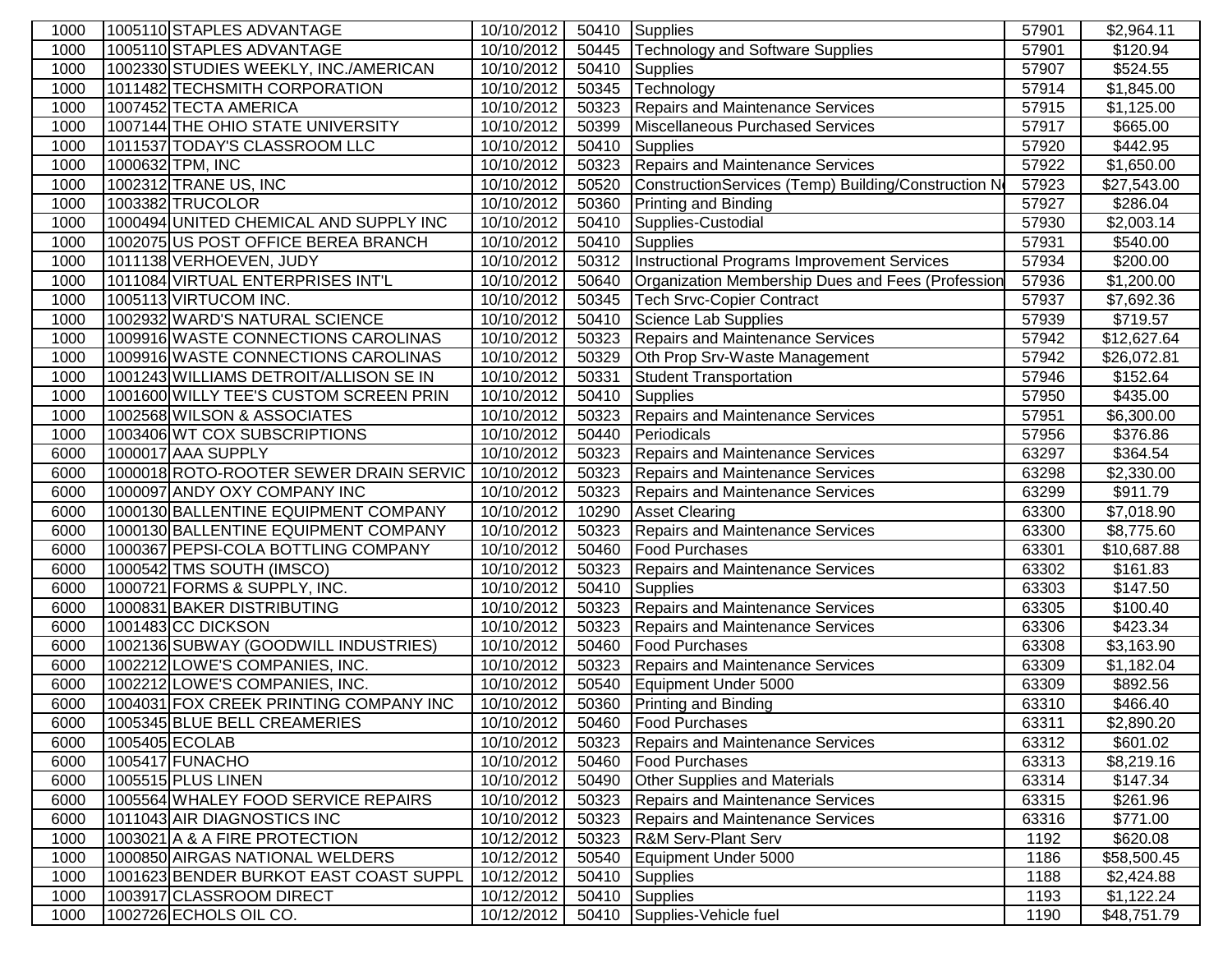| 1000 |              | 1002523 FIRSTLAB                       | 10/12/2012 |       | 50395 Prof Tech Srvc-Drug Testing                | 1189  | \$1,003.25  |
|------|--------------|----------------------------------------|------------|-------|--------------------------------------------------|-------|-------------|
| 1000 |              | 1000567 FOLLETT LIBRARY RESOURCES      | 10/12/2012 |       | 50430 Library Books and Materials                | 1183  | \$106.23    |
| 1000 |              | 1000567 FOLLETT LIBRARY RESOURCES      | 10/12/2012 | 50445 | Technology and Software Supplies                 | 1183  | \$437.75    |
| 1000 |              | 1001225 FOLLETT SOFTWARE COMPANY       | 10/12/2012 | 50410 | Supplies                                         | 1187  | \$156.04    |
| 1000 |              | 1000721 FORMS & SUPPLY, INC.           | 10/12/2012 |       | 50360 Printing and Binding                       | 1184  | \$1,843.13  |
| 1000 |              | 1000721 FORMS & SUPPLY, INC.           | 10/12/2012 | 50410 | <b>Supplies</b>                                  | 1184  | \$3,796.17  |
| 1000 |              | 1000721 FORMS & SUPPLY, INC.           | 10/12/2012 | 50445 | <b>Technology and Software Supplies</b>          | 1184  | \$1,671.42  |
| 1000 |              | 1002887 GREENVILLE OFFICE SUPPLY       | 10/12/2012 | 50410 | Supplies                                         | 1191  | \$743.73    |
| 1000 |              | 1000066 LAKESHORE LEARNING MATERIALS   | 10/12/2012 | 50410 | Supplies                                         | 1181  | \$782.66    |
| 1000 |              | 1000177 MCBRIDES INC                   | 10/12/2012 | 50445 | Technology and Software Supplies                 | 1182  | \$349.80    |
| 1000 |              | 1000670 SCHOOL SPECIALTY INC           | 10/12/2012 | 50410 | Supplies                                         | 1193  | \$1,383.95  |
| 1000 |              | 1000846 VIRCO INC.                     | 10/12/2012 | 50410 | Supplies                                         | 1185  | \$1,769.23  |
| 6000 |              | 1000017 AAA SUPPLY                     | 10/12/2012 | 50323 | Repairs and Maintenance Services                 | 63323 | \$120.34    |
| 6000 |              | 1000367 PEPSI-COLA BOTTLING COMPANY    | 10/12/2012 | 50460 | Food Purchases                                   | 63325 | \$3,529.78  |
| 6000 |              | 1000721 FORMS & SUPPLY, INC.           | 10/12/2012 | 50410 | Supplies                                         | 63326 | \$521.65    |
| 6000 |              | 1000721 FORMS & SUPPLY, INC.           | 10/12/2012 | 50540 | Equipment Under 5000                             | 63326 | \$294.68    |
| 6000 |              | 1003636 KELLY SERVICES                 | 10/12/2012 | 50311 | <b>Instructional Services</b>                    | 63327 | \$3,851.56  |
| 6000 |              | 1003647 GENESIS PRESS, INC.            | 10/12/2012 | 50360 | <b>Printing and Binding</b>                      | 63328 | \$132.50    |
| 6000 |              | 1005345 BLUE BELL CREAMERIES           | 10/12/2012 | 50460 | <b>Food Purchases</b>                            | 63329 | \$1,826.16  |
| 6000 |              | 1005351 BULL'S EYE BRANDS              | 10/12/2012 | 50460 | <b>Food Purchases</b>                            | 63330 | \$723.34    |
| 6000 |              | 1005417 FUNACHO                        | 10/12/2012 | 50460 | <b>Food Purchases</b>                            | 63331 | \$3,755.10  |
| 6000 |              | 1005453 INTEGRATED FOOD SERVICES       | 10/12/2012 | 10160 | Inventory - Warehouse                            | 63332 | \$22,058.46 |
| 6000 |              | 1005486 NARDONE BROS. BAKING CO., INC  | 10/12/2012 |       | 10160   Inventory - Food                         | 63333 | \$76,863.26 |
| 6000 |              | 1005493 NELMAR SECURITY PACKAGING      | 10/12/2012 |       | 50490 Other Supplies and Materials               | 63334 | \$1,700.00  |
| 6000 |              | 1005558 TYSON FOODS COMMODITY PROCESSI | 10/12/2012 |       | 10160 Inventory - Food                           | 63335 | \$79,489.02 |
| 6000 |              | 1006854 TASTY BRANDS, LLC              | 10/12/2012 |       | 10160   Inventory - Food                         | 63336 | \$20,163.16 |
| 1000 |              | 1002641 ACADEMIC SUPERSTORE            | 10/17/2012 | 50345 | Technology                                       | 58106 | \$110.26    |
| 1000 |              | 1000034 ACCU-CUT SYSTEMS INC           | 10/17/2012 | 50410 | Supplies                                         | 58001 | \$275.35    |
| 1000 |              | 1004014 ACT, INC.                      | 10/17/2012 |       | 50345 Technology                                 | 58002 | \$1,478.00  |
| 1000 |              | 1003344 AJ CHEMICAL                    | 10/17/2012 |       | 50323 R&M Preventative Maintenance               | 58004 | \$3,750.00  |
| 1000 |              | 1004758 AKJ BOOKS                      | 10/17/2012 | 50410 | Supplies                                         | 58006 | \$358.66    |
| 1000 |              | 1003341 ALL SEASONS ENVIRONMENTAL LABO | 10/17/2012 | 50321 | Public Utility Services (Excludes EnergySee 470) | 58007 | \$9,560.86  |
| 1000 |              | 1002043 ALLEN, DEBORAH E.              | 10/17/2012 | 50331 | <b>Student Transportation</b>                    | 58008 | \$674.88    |
| 1000 |              | 1003169 ALLIED MEDICAL PRODUCTS        | 10/17/2012 | 50410 | Supplies                                         | 58009 | \$380.29    |
| 1000 |              | 1003914 AMAZON                         | 10/17/2012 | 50410 | Supplies                                         | 58010 | \$983.56    |
| 1000 |              | 1000065 AMERICAN BOOK COMPANY          | 10/17/2012 |       | 50410 Supplies                                   | 58011 | \$490.56    |
| 1000 |              | 1004357 AMERICAN LEGACY PUBLISHING     | 10/17/2012 |       | 50410 Supplies                                   | 58012 | \$2,775.08  |
| 1000 |              | 1003590 AMERICAN SECURITY GREENVILLE   | 10/17/2012 |       | 50329 Other - Property Serv                      | 58013 | \$4,346.82  |
| 1000 |              | 1003590 AMERICAN SECURITY GREENVILLE   | 10/17/2012 |       | 50395 Other Security Services                    | 58013 | \$981.12    |
| 1000 |              | 1000663 ANN'S CAKES & CATERING         | 10/17/2012 |       | 50490 Supplies Food and Meals                    | 58015 | \$164.30    |
| 1000 |              | 1008631 APEX LAMPS                     | 10/17/2012 | 50445 | Technology and Software Supplies                 | 58016 | \$592.72    |
| 1000 |              | 1000849 APPLE INC.                     | 10/17/2012 | 50445 | <b>Technology and Software Supplies</b>          | 58017 | \$12,052.20 |
| 1000 |              | 1000849 APPLE INC.                     | 10/17/2012 | 50545 | TechnologyEquipment Under 5000                   | 58017 | \$1,428.77  |
| 1000 |              | 1001655 ARD, WOOD, HOLCOMBE, & SLATE   | 10/17/2012 | 50395 | <b>Other Professional and Technical Services</b> | 58019 | \$4,175.25  |
| 1000 | 1000715 ASCD |                                        | 10/17/2012 | 50410 | <b>Supplies</b>                                  | 58023 | \$572.41    |
| 1000 |              | 1002150 BARNES & NOBLE, INC.           | 10/17/2012 | 50410 | <b>Supplies</b>                                  | 58026 | \$2,439.45  |
| 1000 |              | 1002150 BARNES & NOBLE, INC.           | 10/17/2012 |       | 50445   Technology and Software Supplies         | 58026 | \$762.95    |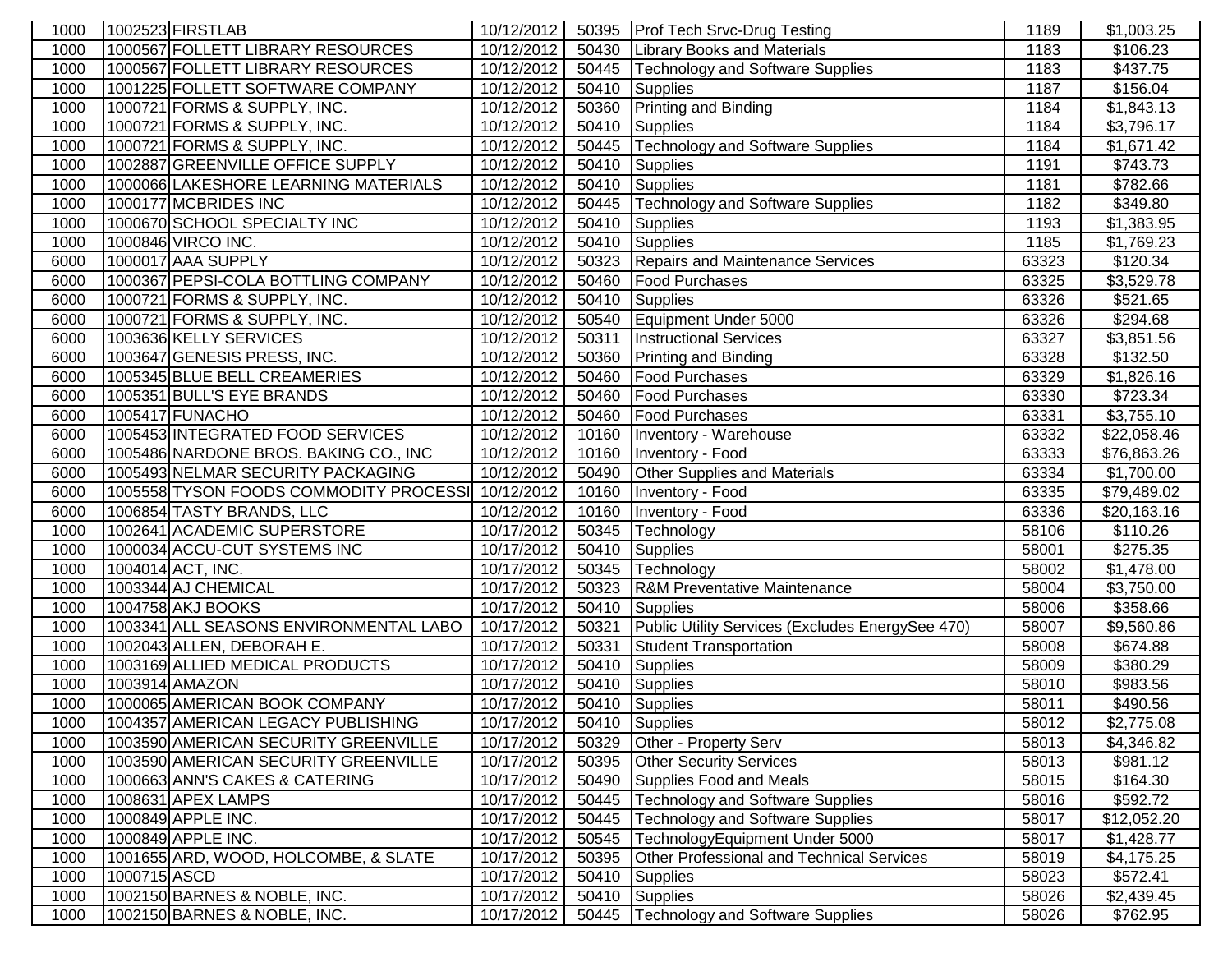| 1000         |               | 1000133 BATTERY SPECIALISTS INC                                  | 10/17/2012               |                | 50410 Supplies-Custodial                         | 58028          | \$556.34               |
|--------------|---------------|------------------------------------------------------------------|--------------------------|----------------|--------------------------------------------------|----------------|------------------------|
| 1000         |               | 1010436 BATTERYEDGE.COM                                          | 10/17/2012               | 50445          | Technology and Software Supplies                 | 58029          | \$1,842.66             |
| 1000         |               | 1011712 BECHTLER MUSEUM OF MODERN ART                            | 10/17/2012               | 50399          | Miscellaneous Purchased Services                 | 58031          | \$120.00               |
| 1000         |               | 1006191 BELTON HONEA PATH HIGH SCHOOL                            | 10/17/2012               | 50660          | <b>Pupil Activity</b>                            | 58033          | \$500.00               |
| 1000         |               | 1001987 BENCHMARK EDUCATION COMPANY                              | 10/17/2012               | 50410          | Supplies                                         | 58034          | \$1,478.27             |
| 1000         |               | 1002560 BERNHARDT HOUSE OF VIOLINS                               | 10/17/2012               | 50323          | R&M Serv-Piano & Strings Serv                    | 58036          | \$224.71               |
| 1000         |               | 1002011 BERNINA SEWING CENTER                                    | 10/17/2012               | 50410          | <b>Supplies</b>                                  | 58037          | \$846.94               |
| 1000         |               | 1002011 BERNINA SEWING CENTER                                    | 10/17/2012               | 50545          | TechnologyEquipment Under 5000                   | 58037          | \$6,360.00             |
| 1000         |               | 1011335 BILLOW, ANNETTE A                                        | 10/17/2012               | 50331          | <b>Student Transportation</b>                    | 58041          | \$346.93               |
| 1000         | 1000141 BI-LO |                                                                  | 10/17/2012               | 50490          | Supplies Food and Meals                          | 58038          | \$405.96               |
| 1000         |               | 1005753 BI-LO (DILL CREEK)                                       | 10/17/2012               | 50410          | Supplies                                         | 58039          | \$179.18               |
| 1000         | 1008621 BISCO |                                                                  | 10/17/2012               | 50323          | Repairs and Maintenance Services                 | 58042          | \$230.00               |
| 1000         |               | 1004003 BLACKSTOCK, SUSAN                                        | 10/17/2012               | 50331          | <b>Student Transportation</b>                    | 58043          | \$400.71               |
| 1000         |               | 1002133 BOOKS-A-MILLION                                          | 10/17/2012               | 50410          | Supplies                                         | 58024          | \$296.36               |
| 1000         |               | 1000152 BRAME SCHOOL PRODUCTS                                    | 10/17/2012               | 20410          | Inventory Recd not Vouchered                     | 58044          | \$4,534.58             |
| 1000         |               | 1010511 BRAVO, INGRID                                            | 10/17/2012               | 50395          | <b>Other Professional and Technical Services</b> | 58045          | \$165.00               |
| 1000         |               | 1011076 BRIDGE INTERPRETATION TRANSLAT                           | 10/17/2012               | 50395          | <b>Other Professional and Technical Services</b> | 58046          | \$156.65               |
| 1000         |               | 1000754 BRODART COMPANY                                          | 10/17/2012               | 50410          | Supplies                                         | 58047          | \$213.60               |
| 1000         |               | 1009912 BROUGHTON, JENNIFER P                                    | 10/17/2012               | 50331          | Student Transportation                           | 58049          | \$389.67               |
| 1000         |               | 1008647 BRUNSON, VICTORIA B                                      | 10/17/2012               | 50331          | <b>Student Transportation</b>                    | 58054          | \$184.54               |
| 1000         |               | 1004919 BURKHARDT, CARLA                                         | 10/17/2012               | 50331          | <b>Student Transportation</b>                    | 58056          | \$130.76               |
| 1000         |               | 1002814 BURNS, DARRELL L                                         | 10/17/2012               | 50331          | <b>Student Transportation</b>                    | 58057          | \$420.91               |
| 1000         |               | 1003291 BURRELL, CHAD SR                                         | 10/17/2012               | 50331          | <b>Student Transportation</b>                    | 58058          | \$639.36               |
| 1000         |               | 1002404 BWI COMPANIES, INC.                                      | 10/17/2012               | 50410          | Supplies-Athletic Fields                         | 58059          | \$7,450.74             |
| 1000         |               | 1001144 C & C SUPPLY                                             | 10/17/2012               | 20410          | Inventory Recd not Vouchered                     | 58061          | \$702.14               |
| 1000         |               | 1000164 CAMCOR                                                   | 10/17/2012               | 50445          | Technology and Software Supplies                 | 58062          | $\overline{$6,172.61}$ |
| 1000         |               | 1000164 CAMCOR                                                   | 10/17/2012               | 50545          | TechnologyEquipment Under 5000                   | 58062          | \$2,591.80             |
| 1000         |               | 1000752 CAROLINA BIOLOGICAL SUPPLY CO                            | 10/17/2012               | 50410          | <b>Supplies</b>                                  | 58064          | \$1,097.59             |
| 1000         |               | 1000173 CAROLINA LAWN & TRACTOR INC                              | 10/17/2012               | 50410          | Supplies-Custodial                               | 58065          | \$380.54               |
| 1000         |               | 1000173 CAROLINA LAWN & TRACTOR INC                              | 10/17/2012               | 50540          | Equipment Over 5000                              | 58065<br>58065 | \$5,295.76             |
| 1000<br>1000 |               | 1000173 CAROLINA LAWN & TRACTOR INC<br>1001880 CARRIER SOUTHEAST | 10/17/2012<br>10/17/2012 | 50540<br>50410 | Equipment Under 5000                             | 58067          | \$4,902.50             |
| 1000         | 1003218 CEMEX |                                                                  | 10/17/2012               | 50410          | Supplies-HVAC supplies<br>Supplies-Grounds       | 58068          | \$2,631.29<br>\$286.21 |
| 1000         |               | 1003799 CENGAGE LEARNING                                         | 10/17/2012               | 50420          | <b>Textbooks</b>                                 | 58069          | \$354.05               |
| 1000         |               | 1003799 CENGAGE LEARNING                                         | 10/17/2012               | 50445          | <b>Technology and Software Supplies</b>          | 58069          | \$228.07               |
| 1000         |               | 1011120 CHANNING BETE COMPANY INC                                | 10/17/2012               |                | 50410 Supplies                                   | 58072          | \$128.83               |
| 1000         |               | 1001780 CHILDS & HALLIGAN                                        | 10/17/2012               |                | 50319 Legal Services                             | 58074          | \$215.01               |
| 1000         |               | 1001829 CITY OF GREENVILLE POLICE DEPT                           | 10/17/2012               |                | 50395   Prof Tech Srvc-SRO Contracts             | 58075          | \$20,666.64            |
| 1000         |               | 1001725 CITY OF GREER                                            | 10/17/2012               | 50395          | <b>Prof Tech Srvc-SRO Contracts</b>              | 58076          | \$37,500.00            |
| 1000         |               | 1005616 CITY OF MAULDIN                                          | 10/17/2012               | 50395          | <b>Prof Tech Srvc-SRO Contracts</b>              | 58077          | \$8,333.33             |
| 1000         |               | 1011688 CLASSIC'S DELI & CATERING LLC                            | 10/17/2012               |                | 50490 Supplies Food and Meals                    | 58078          | \$230.40               |
| 1000         |               | 1002247 CLINTON, JIM                                             | 10/17/2012               | 50323          | R&M Serv-Piano & Strings Serv                    | 58079          | \$249.65               |
| 1000         |               | 1000242 COBBLESTONE PUBLISHING CO                                | 10/17/2012               | 50410          | Supplies                                         | 58080          | \$882.20               |
| 1000         |               | 1000213 COMMISSION OF PUBLIC WORKS                               | 10/17/2012               | 50470          | Energy-Electricity                               | 58082          | \$107.37               |
| 1000         |               | 1000213 COMMISSION OF PUBLIC WORKS                               | 10/17/2012               | 50470          | Energy-Gas                                       | 58082          | \$114.87               |
| 1000         |               | 1001794 COMMUNITY JOURNALS, LLC                                  | 10/17/2012               | 50350          | Advertising                                      | 58083          | \$596.70               |
| 1000         |               | 1000565 COMPUTER DIRECT OUTLET                                   | 10/17/2012               | 50445          | Technology and Software Supplies                 | 58084          | \$1,087.56             |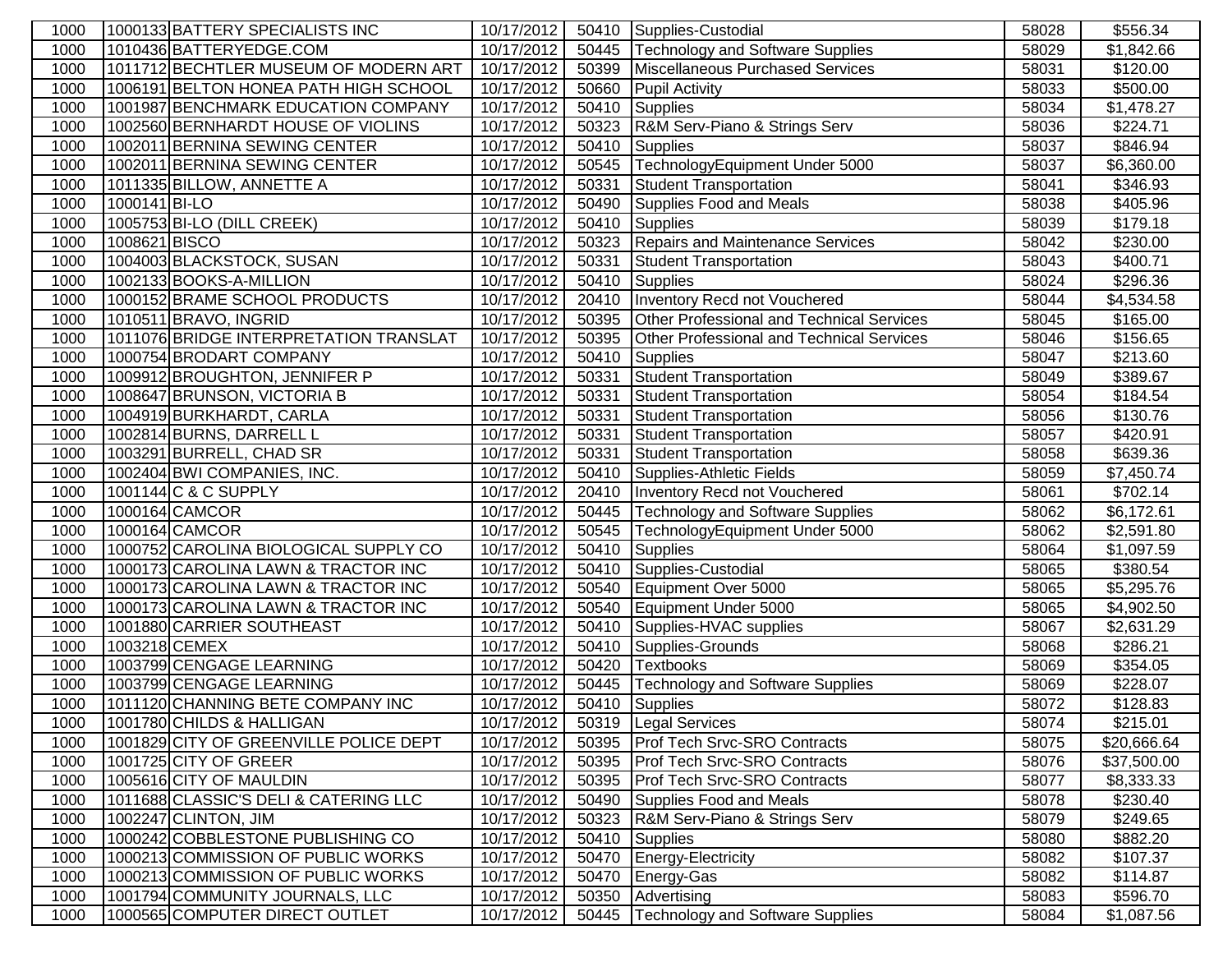| 1000         |               | 1002916 COMPUTER SOFTWARE INNOVATIONS              | 10/17/2012               | 50445 | Technology and Software Supplies                                         | 58085          | \$2,238.83             |
|--------------|---------------|----------------------------------------------------|--------------------------|-------|--------------------------------------------------------------------------|----------------|------------------------|
| 1000         |               | 1002916 COMPUTER SOFTWARE INNOVATIONS              | 10/17/2012               | 50545 | TechnologyEquipment Under 5000                                           | 58085          | \$361.73               |
| 1000         |               | 1009200 CONSTRUCTIVE PLAYTHINGS, LLC               | 10/17/2012               | 50410 | Supplies                                                                 | 58086          | \$416.24               |
| 1000         |               | 1010399 COTA, KELLI K                              | 10/17/2012               | 50331 | Student Transportation                                                   | 58087          | \$466.20               |
| 1000         |               | 1000332 CRANDALL CORPORATION                       | 10/17/2012               | 50395 | Prof Tech Srvc-Chemical Disposal                                         | 58088          | \$4,400.00             |
| 1000         |               | 1011642 CRUMBLISS, CARRIE                          | 10/17/2012               | 50331 | Student Transportation                                                   | 58090          | \$190.81               |
| 1000         |               | 1006223 CSI TECHNOLOGY OUTFITTERS                  | 10/17/2012               | 50445 | Technology and Software Supplies                                         | 58091          | \$4,675.55             |
| 1000         |               | 1006223 CSI TECHNOLOGY OUTFITTERS                  | 10/17/2012               | 50545 | Technology Equipment Over 5000                                           | 58091          | \$6,422.11             |
| 1000         |               | 1006223 CSI TECHNOLOGY OUTFITTERS                  | 10/17/2012               | 50545 | TechnologyEquipment Under 5000                                           | 58091          | \$53,050.75            |
| 1000         |               | 1004437 DAVIES, MICHELE C                          | 10/17/2012               | 50331 | <b>Student Transportation</b>                                            | 58093          | \$103.79               |
| 1000         |               | 1000934 DE LAGE LANDEN FINANCIAL SERVI             | 10/17/2012               | 50345 | Tech Srvc-Copier Contract                                                | 58095          | \$123.98               |
| 1000         |               | 1002695 DELL MARKETING                             | 10/17/2012               | 50445 | Technology and Software Supplies                                         | 58096          | \$131.44               |
| 1000         |               | 1002695 DELL MARKETING                             | 10/17/2012               | 50545 | TechnologyEquipment Under 5000                                           | 58096          | \$55,836.47            |
| 1000         |               | 1001139 DEMCO INC.                                 | 10/17/2012               | 50410 | Supplies                                                                 | 58097          | \$414.38               |
| 1000         |               | 1000024 DESIGNS UNLIMITED                          | 10/17/2012               | 50410 | Supplies                                                                 | 58100          | \$690.54               |
| 1000         |               | 1000755 DICK BLICK COMPANY                         | 10/17/2012               | 50410 | Supplies                                                                 | 58104          | \$1,111.50             |
| 1000         |               | 1002234 DIGITAL ASSURANCE CERTIFICATIO             | 10/17/2012               | 50395 | Other Professional and Technical Services                                | 58105          | \$2,500.00             |
| 1000         |               | 1005827 DISCOUNT SCHOOL SUPPLY                     | 10/17/2012               | 50410 | Supplies                                                                 | 58107          | \$336.21               |
| 1000         |               | 1005315 DIVERSIFIED ELECTRONICS, INC               | 10/17/2012               | 50445 | Technology and Software Supplies                                         | 58108          | \$288.27               |
| 1000         |               | 1000838 DUKE POWER                                 | 10/17/2012               | 50470 | Energy-Electricity                                                       | 58110          | \$196.49               |
| 1000         |               | 1008723 EAI EDUCATION                              | 10/17/2012               | 50410 | <b>Supplies</b>                                                          | 58111          | \$196.62               |
| 1000         |               | 1000096 EBSCO SUBSCRIPTION SERVICES                | 10/17/2012               | 50430 | <b>Library Books and Materials</b>                                       | 58114          | \$470.44               |
| 1000         |               | 1000096 EBSCO SUBSCRIPTION SERVICES                | 10/17/2012               | 50440 | Periodicals                                                              | 58113          | \$360.96               |
| 1000         |               | 1010195 EDUCATIONAL OUTFITTERS                     | 10/17/2012               | 50410 | <b>Supplies</b>                                                          | 58115          | \$657.46               |
| 1000         |               | 1011741 EDWARDS, JAMIE ALLISON WHILDEN             | 10/17/2012               | 50331 | Student Transportation                                                   | 58116          | \$264.74               |
| 1000         |               | 1010974 ETA/CULEENAIRE                             | 10/17/2012               | 50410 | Supplies                                                                 | 58123          | \$126.18               |
| 1000         |               | 1006229 EXPRESS PRESS OF GREENVILLE, I             | 10/17/2012               | 50410 | Supplies                                                                 | 58124          | \$398.56               |
| 1000         |               | 1000294 EYE ON EDUCATION                           | 10/17/2012               | 50410 | Supplies                                                                 | 58125          | \$303.53               |
| 1000         |               | 1003448 FICTION ADDICTION, LLC                     | 10/17/2012               | 50430 | <b>Library Books and Materials</b>                                       | 58127          | \$3,147.09             |
| 1000         | 1002205 FIRST |                                                    | 10/17/2012               | 50660 | <b>Pupil Activity</b>                                                    | 58129          | \$275.00               |
| 1000         |               | 1006908 FISHER SCIENTIFIC COMPANY, LLC             | 10/17/2012               | 50410 | <b>T</b> Supplies                                                        | 58130          | \$197.31               |
| 1000         |               | 1006442 FISHER, GEORGIA                            | 10/17/2012               | 50331 | Student Transportation                                                   | 58131          | \$497.28               |
| 1000         |               | 1002633 FLASHMASTER LLC                            | 10/17/2012               | 50445 | Technology and Software Supplies                                         | 58132          | \$4,904.10             |
| 1000         |               | 1001572 FLINN SCIENTIFIC, INC.                     | 10/17/2012               | 50410 | Science Lab Supplies                                                     | 58134          | \$196.16               |
| 1000         |               | 1001572 FLINN SCIENTIFIC, INC.                     | 10/17/2012               | 50410 | Supplies                                                                 | 58134          | \$820.54               |
| 1000         |               | 1000431 FOLLETT EDUCATIONAL SERVICES               | 10/17/2012               |       | 50410 Supplies                                                           | 58135          | \$780.00               |
| 1000         |               | 1011557 FOREWORKS                                  | 10/17/2012               |       | 50410   Supplies-Testing                                                 | 58136          | \$151.44               |
| 1000         |               | 1002662 FOUNTAIN INN NATURAL GAS SYSTE             | 10/17/2012               |       | 50470 Energy-Gas                                                         | 58138          | \$1,929.26             |
| 1000         |               | 1000082 FOX CREEK PRINTING (DYE & SON              | 10/17/2012               |       | 50360 Printing and Binding                                               | 58139          | \$305.28               |
| 1000         |               | 1004031 FOX CREEK PRINTING COMPANY INC             | 10/17/2012               | 50360 | <b>Printing and Binding</b>                                              | 58140          | \$483.36               |
| 1000         |               | 1002813 FREEMAN, TINA                              | 10/17/2012               | 50331 | Student Transportation                                                   | 58141          | \$444.56               |
| 1000         |               | 1002417 FRINGE BENEFITS MANGEMENT COMP             | 10/17/2012               | 20412 | Out of Pocket Medical                                                    | 58142          | \$191.66               |
| 1000         |               | 1009159 GALLAGHER, LAUREN M<br>1002021 GALLS, INC. | 10/17/2012               | 50395 | <b>Other Professional and Technical Services</b>                         | 58145          | \$385.00               |
| 1000         |               | 1006605 GARY, CLARA M                              | 10/17/2012               | 50445 | <b>Technology and Software Supplies</b><br><b>Student Transportation</b> | 58146<br>58149 | \$173.48<br>\$463.54   |
| 1000<br>1000 |               | 1000446 GENESIS II                                 | 10/17/2012<br>10/17/2012 | 50331 |                                                                          |                |                        |
|              |               | 1011679 GOLSON, VERELLA                            | 10/17/2012               | 20410 | Inventory Recd not Vouchered                                             | 58151          | \$1,844.15<br>\$416.58 |
| 1000         |               |                                                    |                          | 50331 | Student Transportation                                                   | 58155          |                        |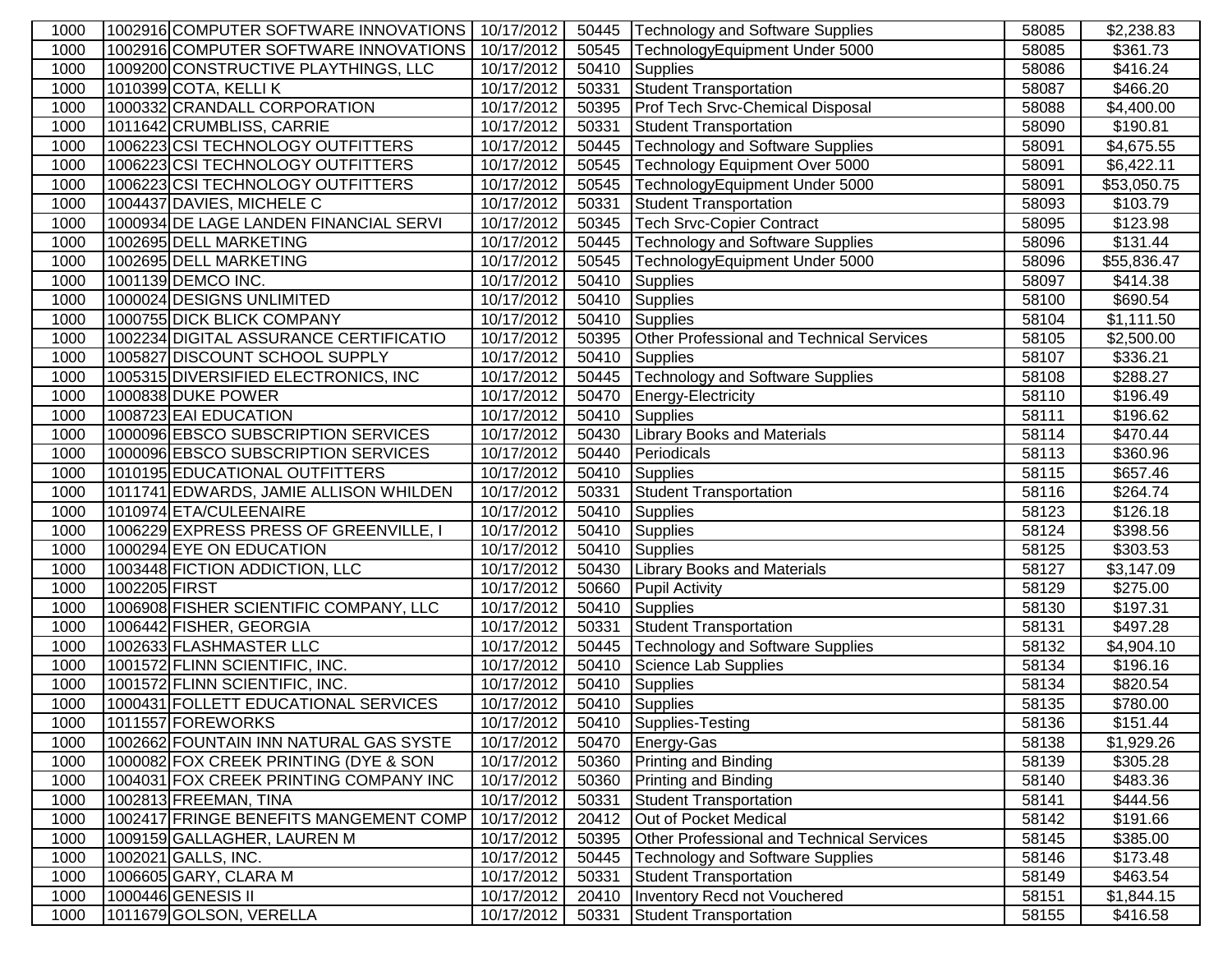| 1000         | 1009697 GOPHER PROFORMANCE                                       | 10/17/2012               |                | 50410 Supplies                                              | 58158          | \$1,222.98               |
|--------------|------------------------------------------------------------------|--------------------------|----------------|-------------------------------------------------------------|----------------|--------------------------|
| 1000         | 1009697 GOPHER PROFORMANCE                                       | 10/17/2012               | 50410          | Supplies                                                    | 58159          | $\overline{$}1,713.08$   |
| 1000         | 1006161 GREEN SOUTH EQUIPMENT, INC                               | 10/17/2012               | 50410          | Supplies-Routine Maintenance                                | 58162          | \$2,657.50               |
| 1000         | 1006161 GREEN SOUTH EQUIPMENT, INC                               | 10/17/2012               | 50410          | Supplies-Vehicle Supplies                                   | 58162          | \$159.45                 |
| 1000         | 1001387 GREENE FINNEY & HORTON                                   | 10/17/2012               | 50318          | <b>Audit Services</b>                                       | 58163          | \$35,000.00              |
| 1000         | 1000458 GREENVILLE COUNTY SOLID WASTE                            | 10/17/2012               | 50329          | Oth Prop Srv-Waste Management                               | 58164          | \$115.88                 |
| 1000         | 1005428 GREENVILLE HOSPITAL SYSTEM                               | 10/17/2012               | 50395          | Other Professional and Technical Services                   | 58165          | \$141.00                 |
| 1000         | 1001497 GREENVILLE WATER SYSTEM                                  | 10/17/2012               | 50321          | Public Utility Services (Excludes EnergySee 470)            | 58168          | \$22,388.81              |
| 1000         | 1001104 HARCOURT OUTLINES, INC.                                  | 10/17/2012               | 50410          | Supplies                                                    | 58176          | \$1,555.20               |
| 1000         | 1008840 HARDIGREE, ALICIA D                                      | 10/17/2012               | 50331          | <b>Student Transportation</b>                               | 58177          | \$200.80                 |
| 1000         | 1000826 HARPER, LAMBERT AND BROWN, PA                            | 10/17/2012               | 50319          | <b>Legal Services</b>                                       | 58178          | \$2,859.25               |
| 1000         | 1002614 HART, JANE J.                                            | 10/17/2012               | 50331          | Student Transportation                                      | 58179          | \$125.87                 |
| 1000         | 1011706 HARVEY B GANTT CENTER AFRICAN                            | 10/17/2012               | 50399          | Miscellaneous Purchased Services                            | 58180          | \$160.00                 |
| 1000         | 1003236 HAWKINS TOWING INC.                                      | 10/17/2012               | 50323          | R&M Serv-Vehicle Serv                                       | 58181          | \$150.00                 |
| 1000         | 1005742 HEINEMANN                                                | 10/17/2012               | 50410          | Supplies                                                    | 58183          | \$4,437.30               |
| 1000         | 1005742 HEINEMANN                                                | 10/17/2012               | 50445          | Technology and Software Supplies                            | 58183          | \$137.50                 |
| 1000         | 1010397 HENDRIX, CARMAN                                          | 10/17/2012               | 50331          | <b>Student Transportation</b>                               | 58186          | \$230.94                 |
| 1000         | 1001456 HENRY'S SMOKEHOUSE                                       | 10/17/2012               | 50490          | Supplies Food and Meals                                     | 58187          | \$237.14                 |
| 1000         | 1011357 HERRINGTON, GELENA RHEA                                  | 10/17/2012               | 50331          | Student Transportation                                      | 58190          | \$447.72                 |
| 1000         | 1001681 HEWLETT PACKARD                                          | 10/17/2012               | 50410          | Supplies                                                    | 58193          | \$343.36                 |
| 1000         | 1008046 HEWLETT-PACKARD CO                                       | 10/17/2012               | 50540          | Equipment Under 5000                                        | 58194          | \$1,506.53               |
| 1000         | 1009792 HIGHSMITH, LLC                                           | 10/17/2012               | 50410          | <b>Supplies</b>                                             | 58195          | \$389.55                 |
| 1000         | 1001931 HOLD 'N VIEW ENT. INC.                                   | 10/17/2012               | 50410          | Supplies                                                    | 58198          | \$747.01                 |
| 1000         | 1003065 HOLT, CHRISTAL G                                         | 10/17/2012               | 50331          | <b>Student Transportation</b>                               | 58199          | \$356.64                 |
| 1000         | 1000538 HOUGHTON MIFFLIN #1                                      | 10/17/2012               | 50410          | Supplies                                                    | 58201          | \$569.96                 |
| 1000         | 1000539 HOUGHTON MIFFLIN HARCOURT                                | 10/17/2012               | 50410          | Supplies                                                    | 58202          | \$10,953.11              |
| 1000         | 1011637 INFOR (US), INC                                          | 10/17/2012               |                | 50316   Data Processing Services                            | 58205          | \$18,856.81              |
| 1000         | 1011637 INFOR (US), INC                                          | 10/17/2012               |                | 50316   Data Processing Services                            | 58206          | \$95,800.00              |
| 1000         | 1011617 INGERSOLL JR, EDWARD PEYTON                              | 10/17/2012               | 50331          | <b>Student Transportation</b>                               | 58207          | \$196.14                 |
| 1000         | 1011353 J & R FENCE CO                                           | 10/17/2012               | 50410          | Supplies-Grounds                                            | 58208          | \$240.00                 |
| 1000         | 1002091 J L ROGERS & CALLCOTT ENG.                               | 10/17/2012               | 50329          | Other - Property Serv                                       | 58209          | \$152.92                 |
| 1000         | 1010188 J SWANGER TOOLS LLC                                      | 10/17/2012               | 50410          | Supplies                                                    | 58210          | \$756.84                 |
| 1000         | 1000365 J W PEPPER & SON INC.                                    | 10/17/2012               |                | 50410 Supplies                                              | 58211          | \$464.00                 |
| 1000         | 1000462 JANPAK                                                   | 10/17/2012               |                | 50410 Supplies-Custodial                                    | 58215          | \$432.55                 |
| 1000         | 1002434 JARA, ROBERT J                                           | 10/17/2012               | 50331          | Student Transportation                                      | 58216          | \$259.24                 |
| 1000         | 1000558 JEAN'S TOURS & CHARTER                                   | 10/17/2012               | 50550          | Local Funds AP                                              | 58432          | \$206.89                 |
| 1000         | 1000558 JEAN'S TOURS & CHARTER                                   | 10/17/2012               |                | 50660 Pupil Activity                                        | 58432          | \$739.11                 |
| 1000         | 1000855 JUNIOR LIBRARY GUILD                                     | 10/17/2012               | 50430          | <b>Library Books and Materials</b>                          | 58224          | \$3,144.00               |
| 1000         | 1000855 JUNIOR LIBRARY GUILD                                     | 10/17/2012               | 50430          | <b>Library Books and Materials</b>                          | 58226          | \$744.00                 |
| 1000         | 1001529 JUNIOR LIBRARY GUILD                                     | 10/17/2012               | 50430          | <b>Library Books and Materials</b>                          | 58225          | \$1,938.00               |
| 1000         | 1001529 JUNIOR LIBRARY GUILD                                     | 10/17/2012               | 50430          | <b>Library Books and Materials</b>                          | 58226          | \$4,221.00               |
| 1000         | 1003603 KIRBY, TAMMIE                                            | 10/17/2012               | 50331          | <b>Student Transportation</b>                               | 58228          | \$545.34                 |
| 1000         | 1000069 LANDSCAPERS SUPPLY INC<br>1000069 LANDSCAPERS SUPPLY INC | 10/17/2012<br>10/17/2012 | 50410<br>50410 | Supplies-Custodial                                          | 58230<br>58230 | \$124.02                 |
| 1000<br>1000 | 1009676 LEARNING ALLEY, INC                                      | 10/17/2012               | 50445          | Supplies-Grounds<br><b>Technology and Software Supplies</b> | 58233          | \$1,729.68<br>\$2,402.03 |
| 1000         | 1000784 LESLIE SHEET METAL WORKS                                 | 10/17/2012               | 50410          | Supplies-Routine Maintenance                                | 58235          | \$548.02                 |
|              | 1002941 LEXISNEXIS SCREENING SOLUTIONS                           | 10/17/2012               |                | <b>Staff Services</b>                                       |                |                          |
| 1000         |                                                                  |                          | 50314          |                                                             | 58238          | \$864.00                 |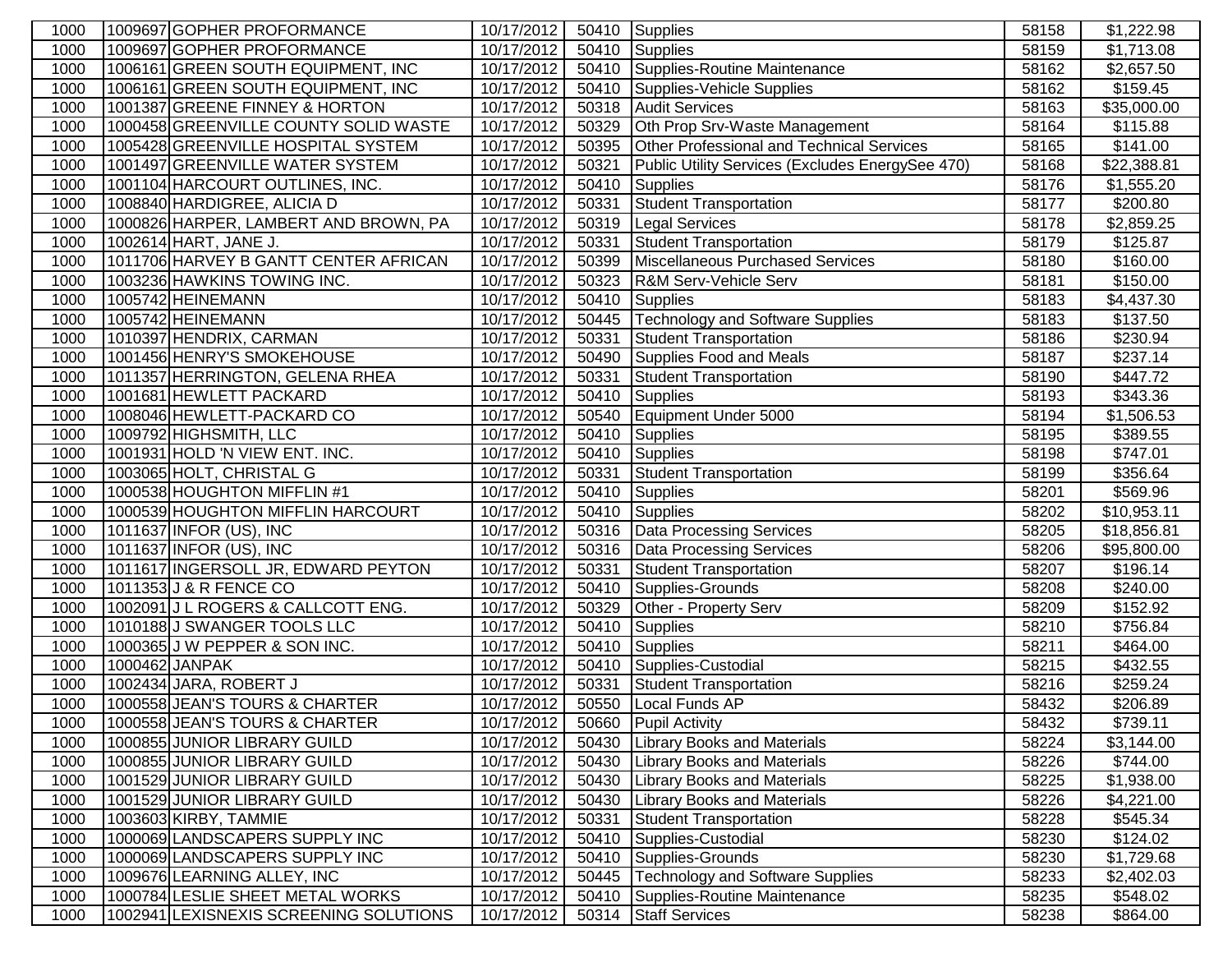| 1000 |              | 1000419 LIBRARY STORE INC              | 10/17/2012 |       | 50410 Supplies                                       | 58239 | \$219.06    |
|------|--------------|----------------------------------------|------------|-------|------------------------------------------------------|-------|-------------|
| 1000 |              | 1007557 LITTLE CAFE W/ DESERTS TO ENJO | 10/17/2012 | 50490 | Supplies Food and Meals                              | 58240 | \$639.58    |
| 1000 |              | 1005469 LOWE'S - CHERRYDALE            | 10/17/2012 | 50580 | Mobile Classrooms Construction Non Capitalize        | 58243 | \$2,437.58  |
| 1000 |              | 1000112 LOWE'S OF GREER                | 10/17/2012 | 50410 | Supplies-Custodial                                   | 58241 | \$702.72    |
| 1000 |              | 1003404 MANAGEMENT DECISIONS           | 10/17/2012 | 50395 | Other Professional and Technical Services            | 58246 | \$6,825.00  |
| 1000 |              | 1006604 MARSH, CHERI                   | 10/17/2012 | 50331 | Student Transportation                               | 58248 | \$418.41    |
| 1000 |              | 1000175 MATHCOUNTS FOUNDATION          | 10/17/2012 | 50399 | Miscellaneous Purchased Services                     | 58249 | \$190.00    |
| 1000 |              | 1011630 MCBEATH, DENEEN                | 10/17/2012 | 50331 | <b>Student Transportation</b>                        | 58253 | \$110.56    |
| 1000 |              | 1011460 MCNAIR, JONDA C                | 10/17/2012 | 50312 | Instructional Programs Improvement Services          | 58255 | \$250.00    |
| 1000 |              | 1010217 MERRIGAN, MICHELE G            | 10/17/2012 | 50331 | Student Transportation                               | 58260 | \$258.52    |
| 1000 |              | 1000189 MINUTEMAN PRESS                | 10/17/2012 | 50360 | Printing and Binding                                 | 58264 | \$500.25    |
| 1000 |              | 1004389 MOLINA, MERI                   | 10/17/2012 | 50331 | <b>Student Transportation</b>                        | 58265 | \$259.41    |
| 1000 |              | 1011742 MOMANI, REEM                   | 10/17/2012 | 50331 | Student Transportation                               | 58266 | \$398.27    |
| 1000 |              | 1004878 MOO, JONDA LYNN                | 10/17/2012 | 50331 | <b>Student Transportation</b>                        | 58267 | \$536.74    |
| 1000 |              | 1002083 MOORE MEDICAL                  | 10/17/2012 | 20410 | Inventory Recd not Vouchered                         | 58268 | \$12,090.36 |
| 1000 |              | 1011278 MOORE, JUDY G                  | 10/17/2012 | 50331 | <b>Student Transportation</b>                        | 58269 | \$128.21    |
| 1000 |              | 1007593 MULCH MART OF POWDERSVILLE     | 10/17/2012 | 50323 | R&M Grounds                                          | 58272 | \$1,316.00  |
| 1000 |              | 1000845 NATIONAL GEOGRAPHIC EDUCATIONA | 10/17/2012 | 50410 | Supplies                                             | 58276 | \$1,079.10  |
| 1000 |              | 1001763 NETWORK CONTROLS & ELECTRIC    | 10/17/2012 | 50395 | <b>Other Professional and Technical Services</b>     | 58277 | \$8,798.92  |
| 1000 |              | 1001763 NETWORK CONTROLS & ELECTRIC    | 10/17/2012 | 50520 | ConstructionServices Buildings Capitalize            | 58277 | \$5,819.98  |
| 1000 |              | 1011032 NFL OFFICEWORKS                | 10/17/2012 | 50410 | <b>Supplies</b>                                      | 58278 | \$258.64    |
| 1000 |              | 1004450 OFFICE DEPOT                   | 10/17/2012 | 50410 | <b>Supplies</b>                                      | 58281 | \$178.77    |
| 1000 |              | 1004450 OFFICE DEPOT                   | 10/17/2012 | 50410 | Supplies                                             | 58282 | \$291.30    |
| 1000 |              | 1005949 ONTARIO INVESTMENTS, INC.      | 10/17/2012 | 50345 | Tech Srvc-Copier Contract                            | 58284 | \$31,593.75 |
| 1000 |              | 1002561 OTICON, INC                    | 10/17/2012 | 50323 | Repairs and Maintenance Services                     | 58285 | \$190.00    |
| 1000 |              | 1011587 OVATIONS FOOD SERVICES         | 10/17/2012 | 50490 | Supplies Food and Meals                              | 58286 | \$10,739.80 |
| 1000 |              | 1004876 PANTEN, EVELYN                 | 10/17/2012 | 50331 | <b>Student Transportation</b>                        | 58288 | \$205.79    |
| 1000 |              | 1000364 PECKNEL MUSIC COMPANY          | 10/17/2012 | 50410 | Supplies                                             | 58293 | \$403.29    |
| 1000 |              | 1003037 PEDIATRIC SERVICES OF AMERICA, | 10/17/2012 | 50395 | Other Professional and Technical Services            | 58294 | \$1,732.50  |
| 1000 |              | 1004584 PETSMART                       | 10/17/2012 | 50410 | Supplies                                             | 58295 | \$210.17    |
| 1000 |              | 1000391 PIP PRINTING #3                | 10/17/2012 | 50360 | Printing and Binding                                 | 58298 | \$344.50    |
| 1000 |              | 1001551 POCKET NURSE ENTERPRISES, INC. | 10/17/2012 | 50410 | Supplies                                             | 58300 | \$142.45    |
| 1000 |              | 1006453 PORTER, MIRINDA B.             | 10/17/2012 | 50331 | <b>Student Transportation</b>                        | 58302 | \$484.02    |
| 1000 |              | 1001079 PRESENTATION SYSTEMS SOUTH, IN | 10/17/2012 | 50410 | Supplies                                             | 58303 | \$905.00    |
| 1000 |              | 1008339 PRIORITY ONE FIRE AND SAFETY   | 10/17/2012 | 50323 | <b>R&amp;M Serv-Operations Serv</b>                  | 58305 | \$1,945.00  |
| 1000 |              | 1000271 PRO-ED                         | 10/17/2012 |       | 50410 Supplies-Testing                               | 58306 | \$1,248.77  |
| 1000 |              | 1011365 RAINBOW INTERNATIONAL          | 10/17/2012 |       | 50322 Cleaning Services                              | 58310 | \$22,304.12 |
| 1000 |              | 1000327 READING SOURCE                 | 10/17/2012 | 50410 | Supplies                                             | 58312 | \$831.60    |
| 1000 |              | 1003862 READING WAREHOUSE INC., THE    | 10/17/2012 | 50430 | <b>Library Books and Materials</b>                   | 58313 | \$855.30    |
| 1000 |              | 1002557 REALITYWORKS, INC.             | 10/17/2012 |       | 50410 Supplies                                       | 58314 | \$721.65    |
| 1000 |              | 1001573 REALLY GOOD STUFF              | 10/17/2012 |       | 50410 Supplies                                       | 58315 | \$313.55    |
| 1000 |              | 1006286 RIBBON ENTERPRISES             | 10/17/2012 |       | 50410 Supplies                                       | 58317 | \$198.04    |
| 1000 |              | 1001069 RISK CONSULTANTS, INC.         | 10/17/2012 |       | 50315 Management Services                            | 58318 | \$4,500.00  |
| 1000 | 1002001 S&ME |                                        | 10/17/2012 | 50520 | ConstructionServices (Temp) Building/Construction No | 58322 | \$2,694.65  |
| 1000 |              | 1011549 SAFE INDUSTRIES                | 10/17/2012 | 50410 | <b>Supplies</b>                                      | 58323 | \$233.20    |
| 1000 |              | 1000056 SAUNDERS OFFICE SUPPLY         | 10/17/2012 | 50410 | Supplies                                             | 58324 | \$1,009.64  |
| 1000 |              | 1004949 SC DEPARTMENT OF JUVENILE JUST | 10/17/2012 | 50720 | Transits                                             | 58327 | \$10,515.39 |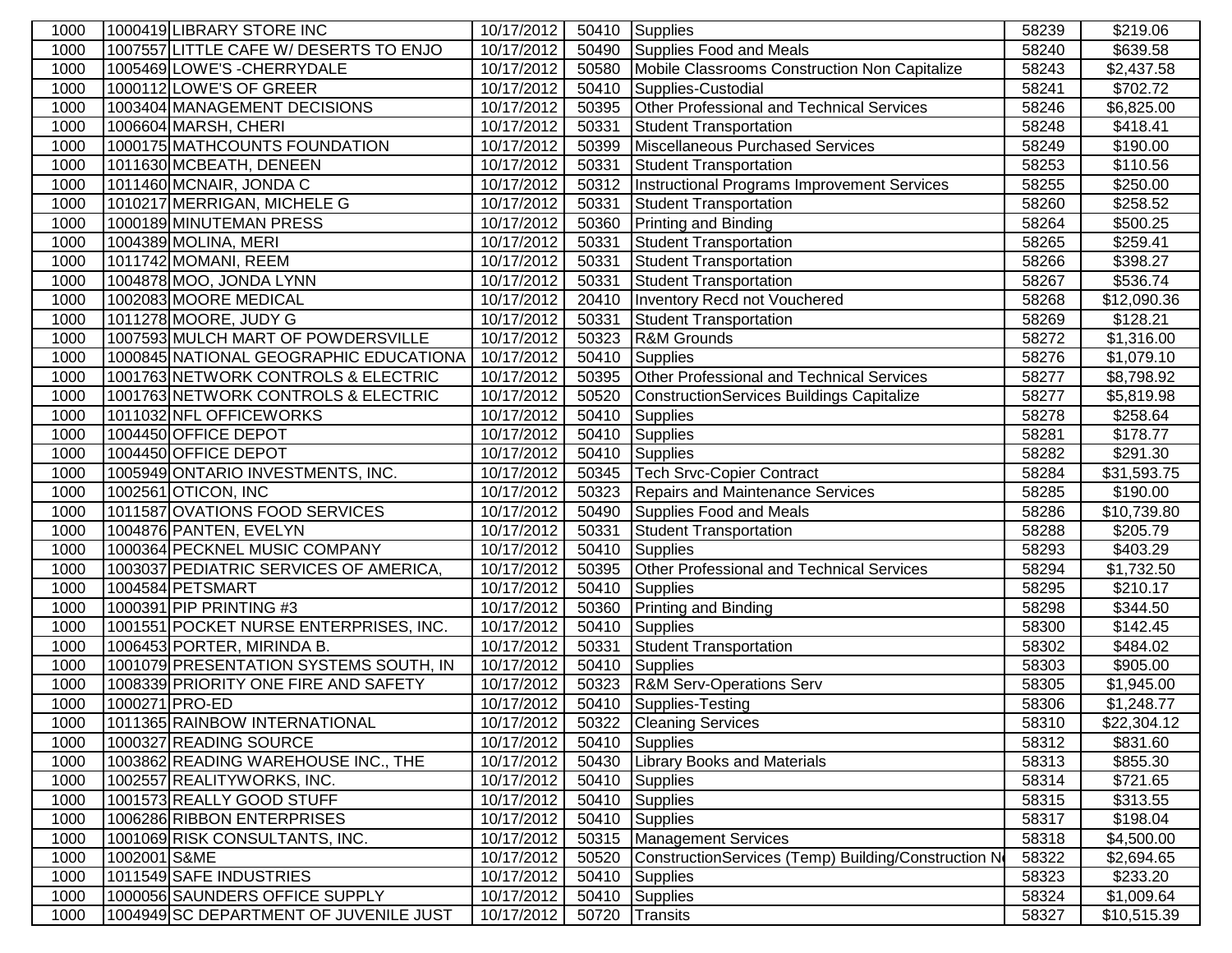| 1000 | 1001182 SC DEPT OF EDUCATION TRANSPORT | 10/17/2012           |       | 50323 Repairs and Maintenance Services            | 58328 | \$544.83                |
|------|----------------------------------------|----------------------|-------|---------------------------------------------------|-------|-------------------------|
| 1000 | 1003186 SCANTEX BUSINESS SYSTEMS       | 10/17/2012           |       | 50410 Supplies                                    | 58331 | \$239.86                |
| 1000 | 1003186 SCANTEX BUSINESS SYSTEMS       | 10/17/2012           | 50445 | Technology and Software Supplies                  | 58331 | \$739.18                |
| 1000 | 1001268 SCHOLASTIC INC                 | 10/17/2012           | 50410 | Supplies                                          | 58332 | \$258.74                |
| 1000 | 1001268 SCHOLASTIC INC                 | 10/17/2012           | 50410 | Supplies                                          | 58333 | \$507.21                |
| 1000 | 1000837 SCHOLASTIC MAGAZINES           | 10/17/2012           | 50410 | Supplies                                          | 58333 | \$1,965.15              |
| 1000 | 1002762 SCHOLASTIC, INC.               | 10/17/2012           | 50410 | Supplies                                          | 58334 | \$607.35                |
| 1000 | 1001240 SCHOOL HEALTH CORPORATION      | 10/17/2012           | 50410 | Supplies                                          | 58335 | \$422.33                |
| 1000 | 1008284 SCHOOL'S IN, LLC               | 10/17/2012           | 50410 | Supplies                                          | 58336 | \$418.92                |
| 1000 | 1011503 SERVPRO                        | 10/17/2012           | 50322 | <b>Cleaning Services</b>                          | 58338 | \$3,791.36              |
| 1000 | 1004788 SHARP BUSINESS SYSTEMS         | 10/17/2012           | 50345 | Tech Srvc-Copier Contract                         | 58340 | \$15,110.32             |
| 1000 | 1005046 SHELF TAG SUPPLY               | 10/17/2012           | 50410 | Supplies                                          | 58341 | \$126.25                |
| 1000 | 1000310 SHIFFLER EQUIPMENT SALES       | 10/17/2012           | 20410 | Inventory Recd not Vouchered                      | 58344 | \$4,420.20              |
| 1000 | 1000310 SHIFFLER EQUIPMENT SALES       | 10/17/2012           | 20410 | Inventory Recd not Vouchered                      | 58345 | \$1,479.59              |
| 1000 | 1009945 SIMPLIFIED OFFICE SYSTEMS, LLC | 10/17/2012           | 50345 | Tech Srvc-Copier Contract                         | 58346 | \$151.44                |
| 1000 | 1000369 SLOSSON EDUCATIONAL PUBLICATIO | 10/17/2012           | 50410 | Supplies-Testing                                  | 58347 | \$154.25                |
| 1000 | 1001577 SOCIETY FOR HUMAN RESOURCE MAN | 10/17/2012           | 50640 | Organization Membership Dues and Fees (Profession | 58352 | \$180.00                |
| 1000 | 1002318 SOUTHEASTERN PAPER GROUP       | 10/17/2012           | 50410 | Supplies-Custodial                                | 58353 | \$204.05                |
| 1000 | 1006538 SOUTHEASTERN PERFORMANCE APPA  | 10/17/2012           | 50410 | Supplies                                          | 58354 | \$566.57                |
| 1000 | 1001049 SOUTHERN FLOORING INC.         | 10/17/2012           | 50323 | Repairs and Maintenance Services                  | 58355 | \$6,240.00              |
| 1000 | 1008900 STAMPS, GLORIA                 | 10/17/2012           | 50331 | <b>Student Transportation</b>                     | 58357 | \$104.12                |
| 1000 | 1001775 STANDARD STATIONERY SUPPLY CO. | 10/17/2012           | 20410 | Inventory Recd not Vouchered                      | 58358 | \$366.34                |
| 1000 | 1001222 STAPLES ADVANTAGE              | 10/17/2012           | 20410 | Inventory Recd not Vouchered                      | 58371 | \$789.70                |
| 1000 | 1005110 STAPLES ADVANTAGE              | 10/17/2012           | 50410 | <b>Supplies</b>                                   | 58359 | \$1,711.17              |
| 1000 | 1005657 STAPLES CONTRACT & COMMERCIAL  | 10/17/2012           | 50445 | <b>Technology and Software Supplies</b>           | 58359 | \$177.76                |
| 1000 | 1000377 STATE DEPARTMENT OF EDUCATION  | 10/17/2012           | 50660 | <b>Pupil Activity</b>                             | 58360 | $\overline{$}16,369.05$ |
| 1000 | 1002909 STAX'S ORIGINAL                | 10/17/2012           | 50490 | Supplies Food and Meals                           | 58361 | \$300.00                |
| 1000 | 1002002 STENHOUSE PUBLISHERS           | 10/17/2012           | 50410 | Supplies                                          | 58362 | \$690.91                |
| 1000 | 1011583 STETSON & ASSOCIATES, INC      | 10/17/2012           | 50410 | Supplies                                          | 58365 | \$386.67                |
| 1000 | 1000739 SUNDANCE PUBLISHING            | 10/17/2012           | 50430 | <b>Library Books and Materials</b>                | 58367 | \$131.20                |
| 1000 | 1001692 SWEETWATER MUSIC TECHNOLOGY    | 10/17/2012           | 50410 | Supplies                                          | 58370 | \$423.50                |
| 1000 | 1000409 TEACHER'S DISCOVERY            | 10/17/2012           | 50410 | Supplies                                          | 58377 | \$550.65                |
| 1000 | 1000409 TEACHER'S DISCOVERY            | $\frac{10}{17/2012}$ | 50445 | <b>Technology and Software Supplies</b>           | 58377 | \$254.88                |
| 1000 | 1011482 TECHSMITH CORPORATION          | 10/17/2012           |       | 50345 Technology                                  | 58378 | \$2,438.72              |
| 1000 | 1000815 THE RIVERSIDE PUBLISHING CO    | 10/17/2012           |       | 50410 Supplies-Testing                            | 58197 | \$7,771.50              |
| 1000 | 1009148 THE UPS STORE #2958            | 10/17/2012           |       | 50360 Printing and Binding                        | 58379 | \$114.01                |
| 1000 | 1002615 TOLLISON, SARAH JANE           | 10/17/2012           |       | 50331 Student Transportation                      | 58381 | \$291.04                |
| 1000 | 1003382 TRUCOLOR                       | 10/17/2012           |       | 50360 Printing and Binding                        | 58385 | \$1,398.71              |
| 1000 | 1002220 TRUESDALE, ELATA               | 10/17/2012           | 50331 | Student Transportation                            | 58386 | \$344.82                |
| 1000 | 1001111 TUCKER MATERIALS, INC.         | 10/17/2012           | 50410 | Supplies-Routine Maintenance                      | 58387 | \$10,585.75             |
| 1000 | 1001467U S POSTMASTER                  | 10/17/2012           |       | 50410 Supplies                                    | 58389 | \$180.00                |
| 1000 | 1001055 ULTIMATE OFFICE INC.           | 10/17/2012           |       | 50410 Supplies                                    | 58390 | \$167.52                |
| 1000 | 1000494 UNITED CHEMICAL AND SUPPLY INC | 10/17/2012           | 20410 | Inventory Recd not Vouchered                      | 58391 | \$18,844.68             |
| 1000 | 1000494 UNITED CHEMICAL AND SUPPLY INC | 10/17/2012           | 50410 | Supplies-Custodial                                | 58391 | \$2,877.93              |
| 1000 | 1002804 UNITED MINISTRIES, INC.        | 10/17/2012           | 50312 | Instructional Programs Improvement Services       | 58392 | \$915.00                |
| 1000 | 1003739 UNITED UTILITY CO              | 10/17/2012           | 50470 | Energy-Electricity                                | 58393 | \$2,953.80              |
| 1000 | 1000302 US FOODSERVICE                 | 10/17/2012           | 50410 | Supplies                                          | 58395 | \$1,736.48              |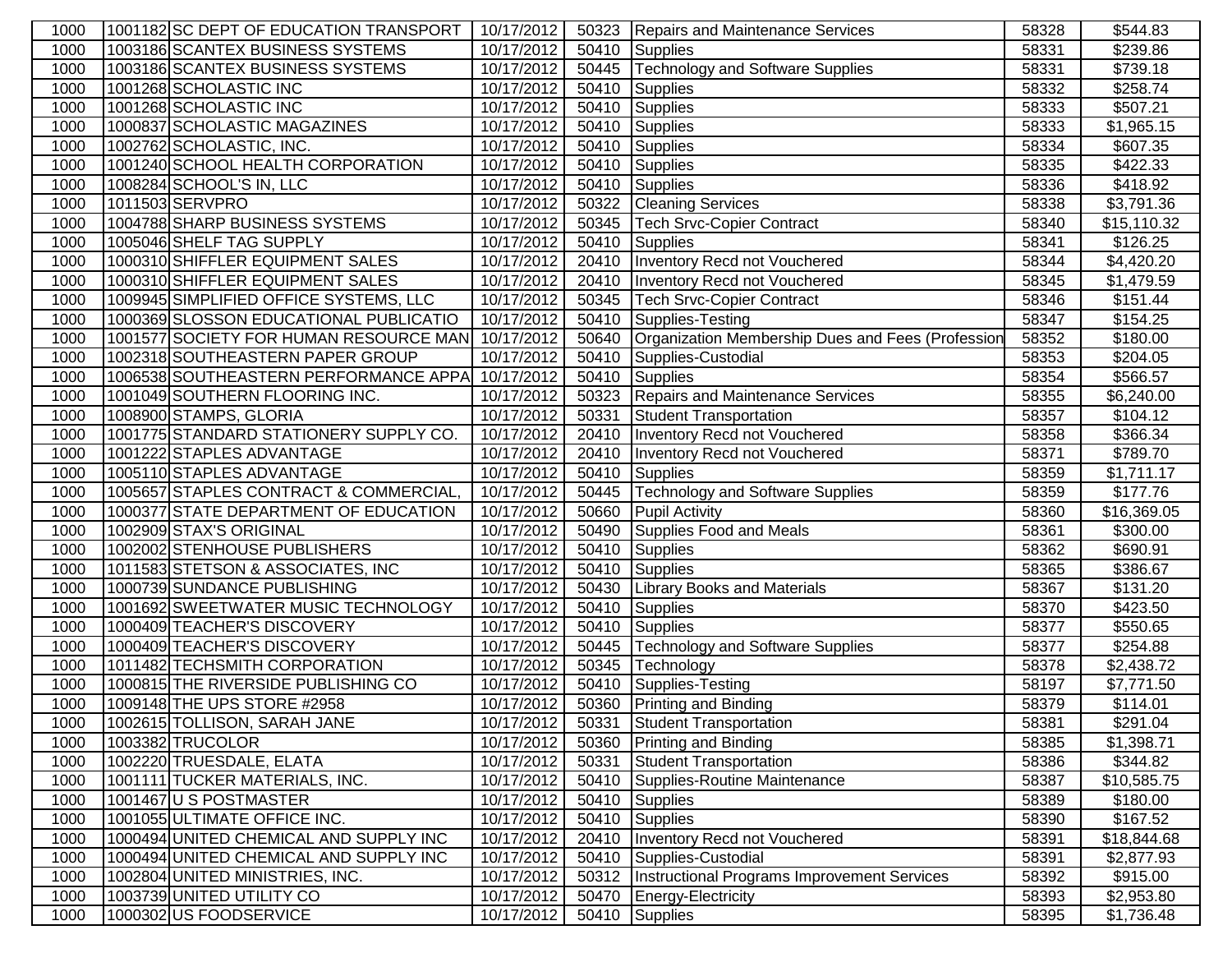| 1000         |                | 1003438 USA TESTPREP INC.              | 10/17/2012               |                | 50345 Technology                                    | 58396          | \$2,150.00               |
|--------------|----------------|----------------------------------------|--------------------------|----------------|-----------------------------------------------------|----------------|--------------------------|
| 1000         |                | 1007000 VICK SR., DONALD S.            | 10/17/2012               | 50311          | <b>Instructional Services</b>                       | 58399          | \$310.40                 |
| 1000         |                | 1005113 VIRTUCOM INC.                  | 10/17/2012               | 50345          | Tech Srvc-Copier Contract                           | 58401          | \$27,773.80              |
| 1000         |                | 1002811 WALLACE, GERALDINE ANN         | 10/17/2012               | 50331          | Student Transportation                              | 58406          | \$674.88                 |
| 1000         |                | 1000526 WAL-MART                       | 10/17/2012               | 50410          | Supplies                                            | 58403          | \$597.06                 |
| 1000         |                | 1002932 WARD'S NATURAL SCIENCE         | 10/17/2012               | 50410          | Supplies                                            | 58407          | \$405.56                 |
| 1000         |                | 1000653 WEEKLY READER CORP.            | 10/17/2012               | 50410          | Supplies                                            | 58409          | \$255.75                 |
| 1000         |                | 1006889 WELLS FARGO BANK, N.A.         | 10/17/2012               | 50395          | Other Professional and Technical Services           | 58428          | \$1,000.00               |
| 1000         |                | 1000479 WEST MUSIC COMPANY INC         | 10/17/2012               | 50410          | Supplies                                            | 58411          | \$596.12                 |
| 1000         |                | 1004877 WILLIAMS, APRYLE               | 10/17/2012               | 50331          | Student Transportation                              | 58415          | \$390.72                 |
| 1000         |                | 1010495 WILLIAMS, FAYE                 | 10/17/2012               | 50331          | Student Transportation                              | 58416          | \$490.34                 |
| 1000         |                | 1001717 WILSON LANGUAGE TRAINING       | 10/17/2012               |                | 50312   Instructional Programs Improvement Services | 58418          | \$32,087.70              |
| 1000         |                | 1002719 WITMER, CONNIE A.              | 10/17/2012               | 50331          | Student Transportation                              | 58420          | \$134.31                 |
| 1000         |                | 1006002 WORKWELL OCCUPATIONAL HEALTH   | 10/17/2012               | 50395          | <b>Prof Tech Srvc-Drug Testing</b>                  | 58423          | \$4,617.00               |
| 1000         |                | 1000859 WORTHINGTON DIRECT, INC.       | 10/17/2012               |                | 50410 Supplies                                      | 58424          | \$1,072.78               |
| 1000         |                | 1003251 WRIGHT EXPRESS FINANCIAL SERVI | 10/17/2012               | 50410          | Supplies-Driver Ed                                  | 58425          | \$493.09                 |
| 1000         |                | 1003251 WRIGHT EXPRESS FINANCIAL SERVI | 10/17/2012               | 50410          | Supplies-Vehicle fuel                               | 58425          | \$683.32                 |
| 1000         |                | 1010053 ZOES KITCHEN                   | 10/17/2012               | 50490          | Supplies Food and Meals                             | 58431          | \$382.59                 |
| 6000         |                | 1000017 AAA SUPPLY                     | 10/17/2012               | 50323          | Repairs and Maintenance Services                    | 63368          | \$322.70                 |
| 6000         |                | 1000025 JOYCE EQUIPMENT COMPANY        | 10/17/2012               | 10290          | <b>Asset Clearing</b>                               | 63369          | \$7,568.40               |
| 6000         |                | 1000025 JOYCE EQUIPMENT COMPANY        | 10/17/2012               | 50540          | Equipment Under 5000                                | 63369          | \$9,630.99               |
| 6000         |                | 1000162 C C DICKSON CO                 | 10/17/2012               | 50323          | <b>Repairs and Maintenance Services</b>             | 63372          | \$846.96                 |
| 6000         |                | 1000367 PEPSI-COLA BOTTLING COMPANY    | 10/17/2012               | 50460          | <b>Food Purchases</b>                               | 63373          | \$5,191.63               |
| 6000         |                | 1000831 BAKER DISTRIBUTING             | 10/17/2012               | 50323          | Repairs and Maintenance Services                    | 63375          | \$594.72                 |
| 6000         |                | 1001483 CC DICKSON                     | 10/17/2012               | 50323          | <b>Repairs and Maintenance Services</b>             | 63377          | \$824.96                 |
| 6000         |                | 1001790 JOHNSTONE SUPPLY               | 10/17/2012               | 50323          | Repairs and Maintenance Services                    | 63378          | \$1,287.75               |
| 6000         |                | 1001800 SIMPLEX GRINNELL               | 10/17/2012               | 50323          | Repairs and Maintenance Services                    | 63379          | \$1,464.31               |
| 6000         |                | 1002033 FURMAN UNIVERSITY              | 10/17/2012               | 50325          | Rentals                                             | 63380          | \$575.00                 |
| 6000         |                | 1002038 PET DAIRY                      | 10/17/2012               | 50460          | <b>Food Purchases</b>                               | 63381          | \$139,702.78             |
| 6000         |                | 1002695 DELL MARKETING                 | 10/17/2012               | 50545          | TechnologyEquipment Under 5000                      | 63382          | \$524.70                 |
| 6000         | 1002928 FED EX | 1004748 MARVIN'S PRODUCE               | $\sqrt{10/17/2012}$      | 50490          | <b>Other Supplies and Materials</b>                 | 63383          | \$130.33                 |
| 6000<br>6000 |                | 1005345 BLUE BELL CREAMERIES           | 10/17/2012<br>10/17/2012 | 50460<br>50460 | <b>Food Purchases</b><br><b>Food Purchases</b>      | 63384<br>63385 | \$79,089.78              |
| 6000         |                | 1005349 BROOKWOOD FARMS, INC.          | 10/17/2012               | 10160          | Inventory - Warehouse                               | 63386          | \$4,267.98<br>\$7,917.00 |
| 6000         |                | 1005417 FUNACHO                        | 10/17/2012               | 50460          | <b>Food Purchases</b>                               | 63387          | \$3,192.11               |
| 6000         |                | 1005462 LAND O' LAKES, INC.            | 10/17/2012               | 10160          | Inventory - Warehouse                               | 63388          | \$28,939.30              |
| 6000         |                | 1005526 SARA LEE BAKERY GROUP/ EARTHGR | 10/17/2012               | 50460          | <b>Food Purchases</b>                               | 63389          | \$15,977.31              |
| 6000         |                | 1011687 INNOVATIVE TECH BY DESIGN, INC | 10/17/2012               | 50490          | <b>Other Supplies and Materials</b>                 | 63391          | \$524.70                 |
| 1000         |                | 1000850 AIRGAS NATIONAL WELDERS        | 10/19/2012               | 50410          | Supplies                                            | 1200           | \$923.98                 |
| 1000         |                | 1001623 BENDER BURKOT EAST COAST SUPPL | 10/19/2012               | 50410          | Supplies                                            | 1203           | \$829.61                 |
| 1000         |                | 1000567 FOLLETT LIBRARY RESOURCES      | 10/19/2012               | 50430          | <b>Library Books and Materials</b>                  | 1197           | \$7,464.77               |
| 1000         |                | 1000567 FOLLETT LIBRARY RESOURCES      | 10/19/2012               | 50445          | <b>Technology and Software Supplies</b>             | 1197           | \$193.95                 |
| 1000         |                | 1001225 FOLLETT SOFTWARE COMPANY       | 10/19/2012               | 50445          | <b>Technology and Software Supplies</b>             | 1201           | \$210.94                 |
| 1000         |                | 1000721 FORMS & SUPPLY, INC.           | 10/19/2012               | 50410          | <b>Supplies</b>                                     | 1198           | \$8,419.11               |
| 1000         |                | 1000721 FORMS & SUPPLY, INC.           | 10/19/2012               | 50445          | <b>Technology and Software Supplies</b>             | 1198           | \$1,302.78               |
| 1000         |                | 1003139 FREY SCIENTIFIC COMPANY        | 10/19/2012               | 50410          | Supplies                                            | 1206           | \$838.66                 |
| 1000         |                | 1001499 G & K SERVICES                 | 10/19/2012               | 50329          | Oth Prop Srv-Uniform Services                       | 1202           | \$7,935.06               |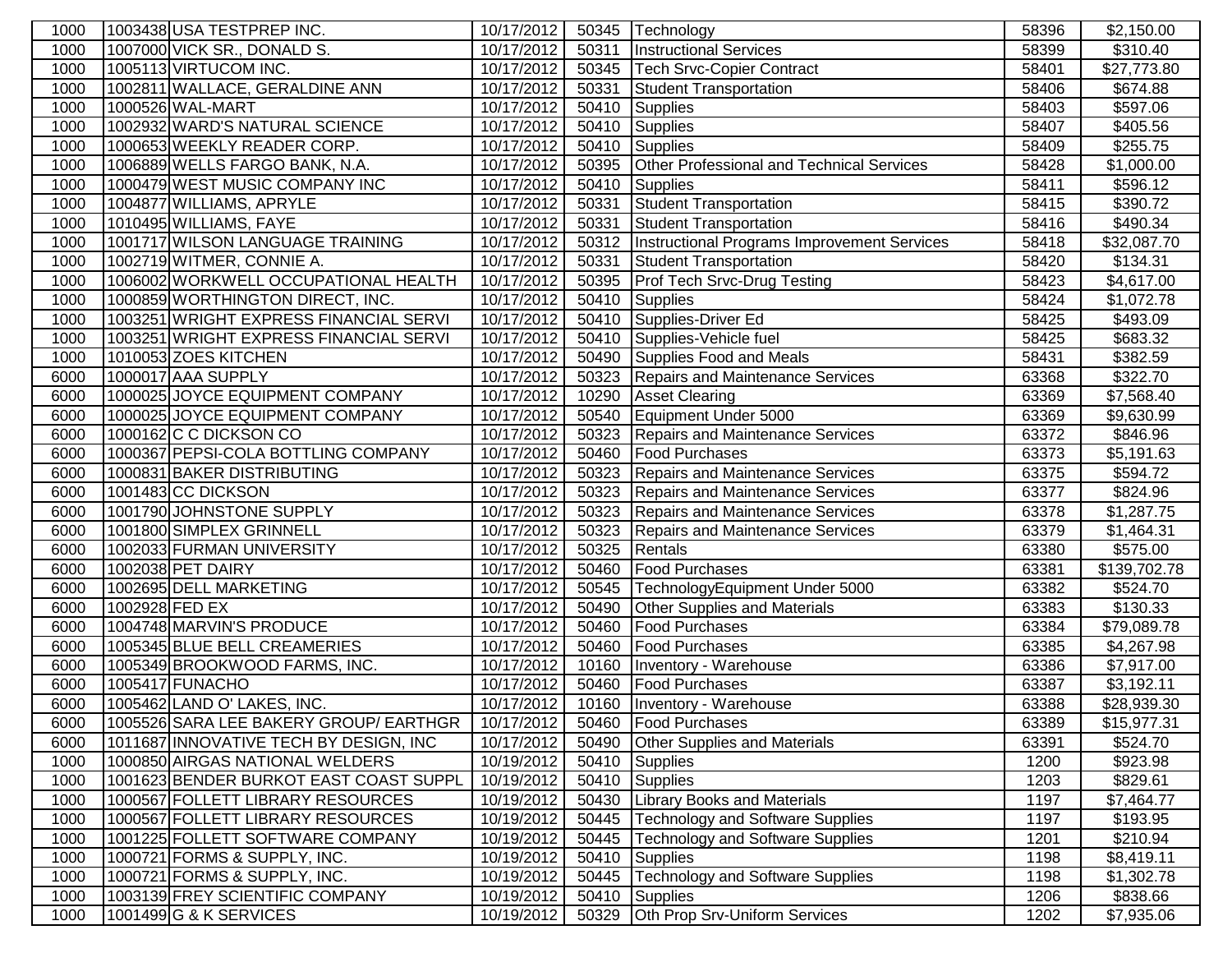| 1000 | 1002887 GREENVILLE OFFICE SUPPLY                  | 10/19/2012 |       | 50445   Technology and Software Supplies  | 1205  | \$143.10                |
|------|---------------------------------------------------|------------|-------|-------------------------------------------|-------|-------------------------|
| 1000 | 1000066 LAKESHORE LEARNING MATERIALS              | 10/19/2012 | 50410 | Supplies                                  | 1194  | \$1,822.46              |
| 1000 | 1002878 MAXIM HEALTHCARE SERVICES, INC            | 10/19/2012 | 50395 | Other Professional and Technical Services | 1204  | \$4,194.00              |
| 1000 | 1000177 MCBRIDES INC                              | 10/19/2012 | 50410 | Supplies                                  | 1195  | \$556.97                |
| 1000 | 1002552 NATIONAL WELDERS SUPPLY COMPAN 10/19/2012 |            | 50410 | Supplies                                  | 1200  | \$551.15                |
| 1000 | 1000313R L BRYAN COMPANY/CENTRAL TEXT             | 10/19/2012 | 50410 | Supplies                                  | 1196  | \$655.53                |
| 1000 | 1000313R L BRYAN COMPANY/CENTRAL TEXT             | 10/19/2012 | 50420 | <b>Textbooks</b>                          | 1196  | \$1,597.15              |
| 1000 | 1003920 SCHOOL SPECIALTY                          | 10/19/2012 | 50410 | Supplies                                  | 1206  | \$690.38                |
| 1000 | 1003927 SCHOOL SPECIALTY                          | 10/19/2012 | 50410 | Supplies                                  | 1206  | \$876.08                |
| 1000 | 1003926 TEACHER'S DISCOUNT                        | 10/19/2012 | 50410 | Supplies                                  | 1206  | \$489.32                |
| 1000 | 1000846 VIRCO INC.                                | 10/19/2012 | 20410 | Inventory Recd not Vouchered              | 1199  | \$53,940.35             |
| 6000 | 1011411 AMERICAN SEAFOODS INT'L LLC               | 10/19/2012 | 10160 | Inventory - Food                          | 63392 | \$7,611.00              |
| 6000 | 1000025 JOYCE EQUIPMENT COMPANY                   | 10/22/2012 | 50540 | Equipment Under 5000                      | 63393 | \$2,172.85              |
| 6000 | 1000367 PEPSI-COLA BOTTLING COMPANY               | 10/22/2012 | 50460 | <b>Food Purchases</b>                     | 63394 | \$13,792.63             |
| 6000 | 1005276 GREENVILLE COUNTY SCHOOLS                 | 10/22/2012 | 10150 | Due To From General Fund                  | 63399 | \$1,405,735.11          |
| 6000 | 1005345 BLUE BELL CREAMERIES                      | 10/22/2012 | 50460 | <b>Food Purchases</b>                     | 63395 | \$1,661.89              |
| 6000 | 1005351 BULL'S EYE BRANDS                         | 10/22/2012 | 50460 | <b>Food Purchases</b>                     | 63396 | \$597.49                |
| 6000 | 1005417 FUNACHO                                   | 10/22/2012 | 50460 | <b>Food Purchases</b>                     | 63397 | \$2,762.63              |
| 6000 | 1005503 PALMER HAMILTON                           | 10/22/2012 | 10290 | <b>Asset Clearing</b>                     | 63400 | \$196,317.54            |
| 6000 | 1005503 PALMER HAMILTON                           | 10/22/2012 | 50540 | Equipment Under 5000                      | 63400 | \$4,200.00              |
| 6000 | 1006209 SC DEPARTMENT OF REVENUE                  | 10/22/2012 | 50670 | Sales Tax on Adult Meals                  | 63398 | \$5,452.17              |
| 6000 | 1000017 AAA SUPPLY                                | 10/23/2012 | 50323 | <b>Repairs and Maintenance Services</b>   | 63406 | \$278.19                |
| 6000 | 1000047 SAM'S CLUB                                | 10/23/2012 | 50460 | <b>Food Purchases</b>                     | 63407 | \$4,237.20              |
| 6000 | 1000047 SAM'S CLUB                                | 10/23/2012 | 50490 | <b>Other Supplies and Materials</b>       | 63407 | \$470.77                |
| 6000 | <b>1000047 SAM'S CLUB</b>                         | 10/23/2012 | 50490 | Supplies Food and Meals                   | 63407 | \$161.33                |
| 6000 | 1000047 SAM'S CLUB                                | 10/23/2012 | 50540 | Equipment Under 5000                      | 63407 | \$596.44                |
| 6000 | 1000130 BALLENTINE EQUIPMENT COMPANY              | 10/23/2012 | 50323 | Repairs and Maintenance Services          | 63408 | \$5,249.36              |
| 6000 | 1000367 PEPSI-COLA BOTTLING COMPANY               | 10/23/2012 | 50460 | <b>Food Purchases</b>                     | 63409 | \$2,454.03              |
| 6000 | 1000721 FORMS & SUPPLY, INC.                      | 10/23/2012 | 50410 | Supplies                                  | 63412 | \$219.71                |
| 6000 | 1000831 BAKER DISTRIBUTING                        | 10/23/2012 | 50323 | Repairs and Maintenance Services          | 63413 | \$415.09                |
| 6000 | 1001304 GRAINGER                                  | 10/23/2012 | 50323 | Repairs and Maintenance Services          | 63414 | \$405.77                |
| 6000 | 1001483 CC DICKSON                                | 10/23/2012 | 50323 | Repairs and Maintenance Services          | 63415 | $\overline{\$1,}205.37$ |
| 6000 | 1002957 SMITH METAL FAB, INC.                     | 10/23/2012 | 50323 | Repairs and Maintenance Services          | 63418 | \$285.00                |
| 6000 | 1003636 KELLY SERVICES                            | 10/23/2012 | 50311 | <b>Instructional Services</b>             | 63419 | \$3,748.28              |
| 6000 | 1004748 MARVIN'S PRODUCE                          | 10/23/2012 | 50460 | <b>Food Purchases</b>                     | 63420 | \$82,420.08             |
| 6000 | 1004788 SHARP BUSINESS SYSTEMS                    | 10/23/2012 |       | 50323 Repairs and Maintenance Services    | 63421 | \$116.94                |
| 6000 | 1005345 BLUE BELL CREAMERIES                      | 10/23/2012 |       | 50460   Food Purchases                    | 63422 | \$1,571.97              |
| 6000 | 1005405 ECOLAB                                    | 10/23/2012 | 50323 | <b>Repairs and Maintenance Services</b>   | 63423 | \$393.37                |
| 6000 | 1005417 FUNACHO                                   | 10/23/2012 | 50460 | <b>Food Purchases</b>                     | 63424 | \$2,393.81              |
| 6000 | 1005526 SARA LEE BAKERY GROUP/ EARTHGR            | 10/23/2012 | 50460 | <b>Food Purchases</b>                     | 63425 | \$2,473.70              |
| 6000 | 1011043 AIR DIAGNOSTICS INC                       | 10/23/2012 | 50323 | Repairs and Maintenance Services          | 63426 | \$3,225.00              |
| 6000 | 1011501 MEDEXSUPPLY DISTRIBUTORS INC              | 10/23/2012 | 50323 | <b>Repairs and Maintenance Services</b>   | 63427 | \$2,839.84              |
| 1000 | 1000977 AMERICAN MATHEMATICS COMPETITI            | 10/24/2012 | 50660 | <b>Pupil Activity</b>                     | 58439 | \$315.00                |
| 1000 | 1003590 AMERICAN SECURITY GREENVILLE              | 10/24/2012 | 50395 | <b>Other Security Services</b>            | 58440 | \$981.12                |
| 1000 | 1000849 APPLE INC.                                | 10/24/2012 | 50445 | <b>Technology and Software Supplies</b>   | 58442 | \$3,145.02              |
| 1000 | 1000849 APPLE INC.                                | 10/24/2012 | 50545 | TechnologyEquipment Under 5000            | 58442 | \$31,237.14             |
| 1000 | 1001655 ARD, WOOD, HOLCOMBE, & SLATE              | 10/24/2012 | 50520 | ConstructionServices Arch Fees Capitalize | 58443 | \$2,442.00              |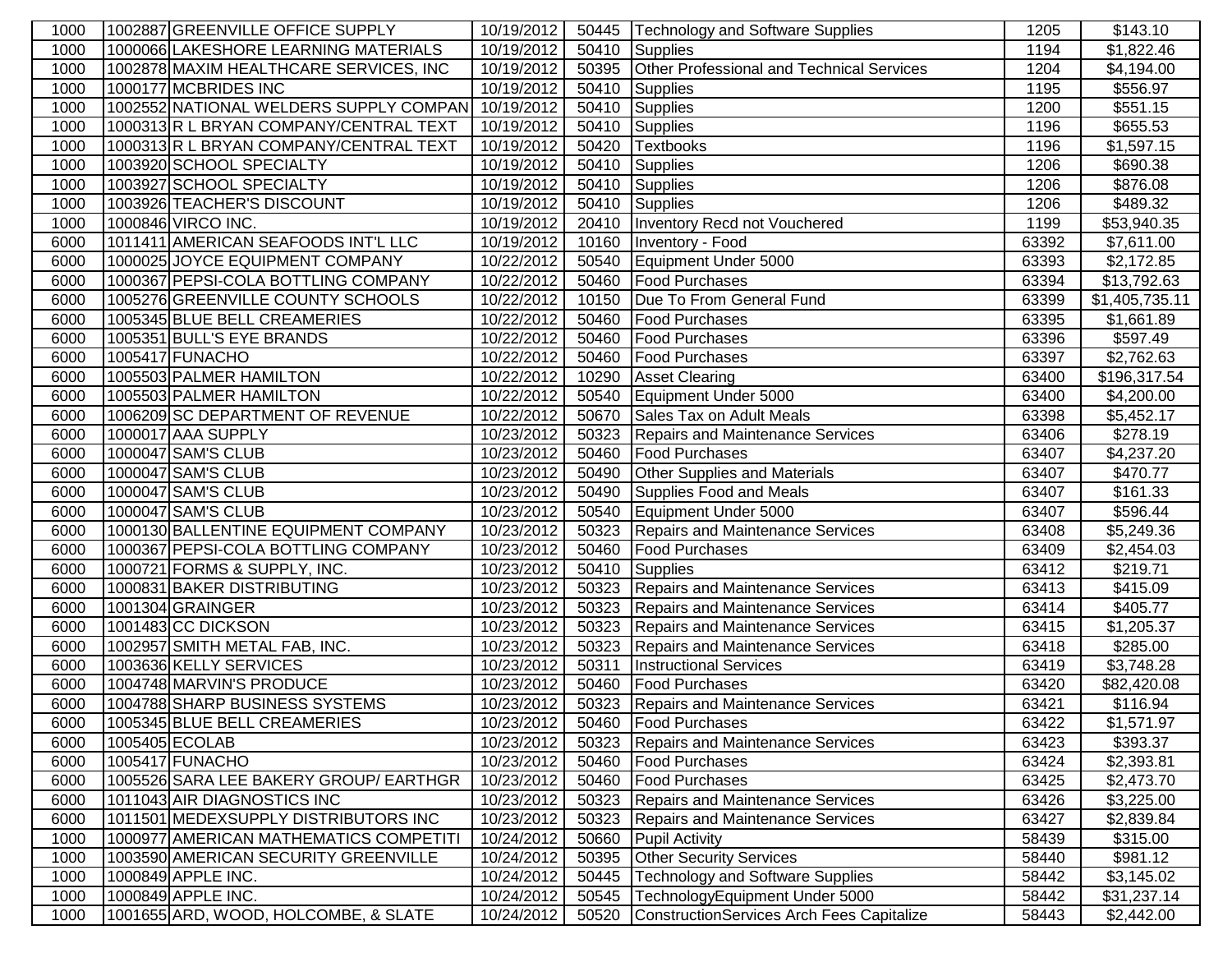| 1000 |               | 1007213 BANK OF AMERICA                | 10/24/2012 | 50550 Freight |                                                   | 102412 | \$100.00     |
|------|---------------|----------------------------------------|------------|---------------|---------------------------------------------------|--------|--------------|
| 1000 |               | 1007213 BANK OF AMERICA                | 10/24/2012 |               | 50314 Staff Services                              | 102412 | \$4,017.00   |
| 1000 |               | 1007213 BANK OF AMERICA                | 10/24/2012 | 50322         | <b>Cleaning Services</b>                          | 102412 | \$100.00     |
| 1000 |               | 1007213 BANK OF AMERICA                | 10/24/2012 | 50323         | <b>R&amp;M Grounds</b>                            | 102412 | \$336.80     |
| 1000 |               | 1007213 BANK OF AMERICA                | 10/24/2012 | 50323         | R&M Serv-Equipment Repair Serv                    | 102412 | \$1,166.72   |
| 1000 |               | 1007213 BANK OF AMERICA                | 10/24/2012 | 50323         | R&M Serv-HVAC Serv                                | 102412 | \$827.86     |
| 1000 |               | 1007213 BANK OF AMERICA                | 10/24/2012 | 50323         | R&M Serv-Plant Serv                               | 102412 | \$1,300.00   |
| 1000 |               | 1007213 BANK OF AMERICA                | 10/24/2012 | 50323         | <b>R&amp;M Serv-Vehicle Serv</b>                  | 102412 | \$4,702.34   |
| 1000 |               | 1007213 BANK OF AMERICA                | 10/24/2012 | 50323         | Repairs and Maintenance Services                  | 102412 | \$17,305.66  |
| 1000 |               | 1007213 BANK OF AMERICA                | 10/24/2012 | 50325         | Rentals                                           | 102412 | \$4,440.90   |
| 1000 |               | 1007213 BANK OF AMERICA                | 10/24/2012 | 50332         | Travel - In-Co Mileage                            | 102412 | \$736.05     |
| 1000 |               | 1007213 BANK OF AMERICA                | 10/24/2012 | 50332         | Travel - Registration                             | 102412 | \$1,191.10   |
| 1000 |               | 1007213 BANK OF AMERICA                | 10/24/2012 | 50332         | Travel - Transportation                           | 102412 | \$891.40     |
| 1000 |               | 1007213 BANK OF AMERICA                | 10/24/2012 | 50340         | Comm Srvc-Cellular                                | 102412 | \$23,519.01  |
| 1000 |               | 1007213 BANK OF AMERICA                | 10/24/2012 | 50340         | Communication                                     | 102412 | \$5,979.99   |
| 1000 |               | 1007213 BANK OF AMERICA                | 10/24/2012 | 50345         | Technology                                        | 102412 | \$30,738.71  |
| 1000 |               | 1007213 BANK OF AMERICA                | 10/24/2012 | 50395         | Other Professional and Technical Services         | 102412 | \$4,657.50   |
| 1000 |               | 1007213 BANK OF AMERICA                | 10/24/2012 | 50410         | Supplies                                          | 102412 | \$881.35     |
| 1000 |               | 1007213 BANK OF AMERICA                | 10/24/2012 | 50410         | Supplies-Custodial                                | 102412 | \$1,391.05   |
| 1000 |               | 1007213 BANK OF AMERICA                | 10/24/2012 | 50410         | Supplies-Generator PM                             | 102412 | \$2,852.67   |
| 1000 |               | 1007213 BANK OF AMERICA                | 10/24/2012 | 50410         | Supplies-Grounds                                  | 102412 | \$11,570.60  |
| 1000 |               | 1007213 BANK OF AMERICA                | 10/24/2012 | 50410         | Supplies-HVAC supplies                            | 102412 | \$49,201.82  |
| 1000 |               | 1007213 BANK OF AMERICA                | 10/24/2012 | 50410         | Supplies-Preventative Maint                       | 102412 | \$10,676.78  |
| 1000 |               | 1007213 BANK OF AMERICA                | 10/24/2012 | 50410         | Supplies-Routine Maintenance                      | 102412 | \$86,605.51  |
| 1000 |               | 1007213 BANK OF AMERICA                | 10/24/2012 |               | 50410 Supplies-Security                           | 102412 | \$2,655.26   |
| 1000 |               | 1007213 BANK OF AMERICA                | 10/24/2012 |               | 50410 Supplies-Vehicle Supplies                   | 102412 | \$19,173.59  |
| 1000 |               | 1007213 BANK OF AMERICA                | 10/24/2012 | 50445         | Technology and Software Supplies                  | 102412 | \$420,540.51 |
| 1000 |               | 1007213 BANK OF AMERICA                | 10/24/2012 | 50490         | Supplies Food and Meals                           | 102412 | \$279.03     |
| 1000 |               | 1007213 BANK OF AMERICA                | 10/24/2012 | 50540         | Equipment Under 5000                              | 102412 | \$5,738.23   |
| 1000 |               | 1007213 BANK OF AMERICA                | 10/24/2012 | 50545         | TechnologyEquipment Under 5000                    | 102412 | \$593,983.22 |
| 1000 |               | 1007213 BANK OF AMERICA                | 10/24/2012 | 50580         | Mobile Classrooms Construction Capitalize         | 102412 | \$260.30     |
| 1000 |               | 1007213 BANK OF AMERICA                | 10/24/2012 | 50580         | Mobile Classrooms Construction Non Capitalize     | 102412 | \$6,221.73   |
| 1000 |               | 1007213 BANK OF AMERICA                | 10/24/2012 | 50640         | Organization Membership Dues and Fees (Profession | 102412 | \$205.00     |
| 1000 |               | 1007213 BANK OF AMERICA                | 10/24/2012 | 50660         | <b>Pupil Activity</b>                             | 102412 | \$223,818.83 |
| 1000 |               | 1007213 BANK OF AMERICA                | 10/24/2012 | 50710         | <b>Fund Modifications</b>                         | 102412 | \$3,339.14   |
| 1000 |               | 1002560 BERNHARDT HOUSE OF VIOLINS     | 10/24/2012 |               | 50323   R&M Serv-Piano & Strings Serv             | 58450  | \$122.74     |
| 1000 |               | 1002011 BERNINA SEWING CENTER          | 10/24/2012 |               | 50410 Supplies                                    | 58451  | \$178.98     |
| 1000 | 1000141 BI-LO |                                        | 10/24/2012 | 50410         | Supplies                                          | 58452  | \$455.60     |
| 1000 | 1000141 BI-LO |                                        | 10/24/2012 | 50490         | Supplies Food and Meals                           | 58452  | \$140.30     |
| 1000 | 1006377 BI-LO |                                        | 10/24/2012 |               | 50410 Supplies                                    | 58454  | \$162.84     |
| 1000 | 1006377 BI-LO |                                        | 10/24/2012 | 50490         | Supplies Food and Meals                           | 58454  | \$385.32     |
| 1000 |               | 1005753 BI-LO (DILL CREEK)             | 10/24/2012 |               | 50410 Supplies                                    | 58453  | \$130.31     |
| 1000 |               | 1001105 BINSWANGER                     | 10/24/2012 |               | 50323   R&M Serv-Plant Serv                       | 58455  | \$532.41     |
| 1000 |               | 1000145 BLUE RIDGE RURAL WATER COMPANY | 10/24/2012 | 50321         | Public Utility Services (Excludes EnergySee 470)  | 58457  | \$3,207.32   |
| 1000 |               | 1008002 BOXWOOD TECHNOLOGY, INC        | 10/24/2012 | 50350         | Advertising                                       | 58459  | \$125.00     |
| 1000 |               | 1002404 BWI COMPANIES, INC.            | 10/24/2012 | 50410         | Supplies-Athletic Fields                          | 58461  | \$3,485.28   |
| 1000 |               | 1011705 C.E. HOLT REFRIDERATION INC    | 10/24/2012 | 50520         | ConstructionServices Buildings Capitalize         | 58462  | \$340.00     |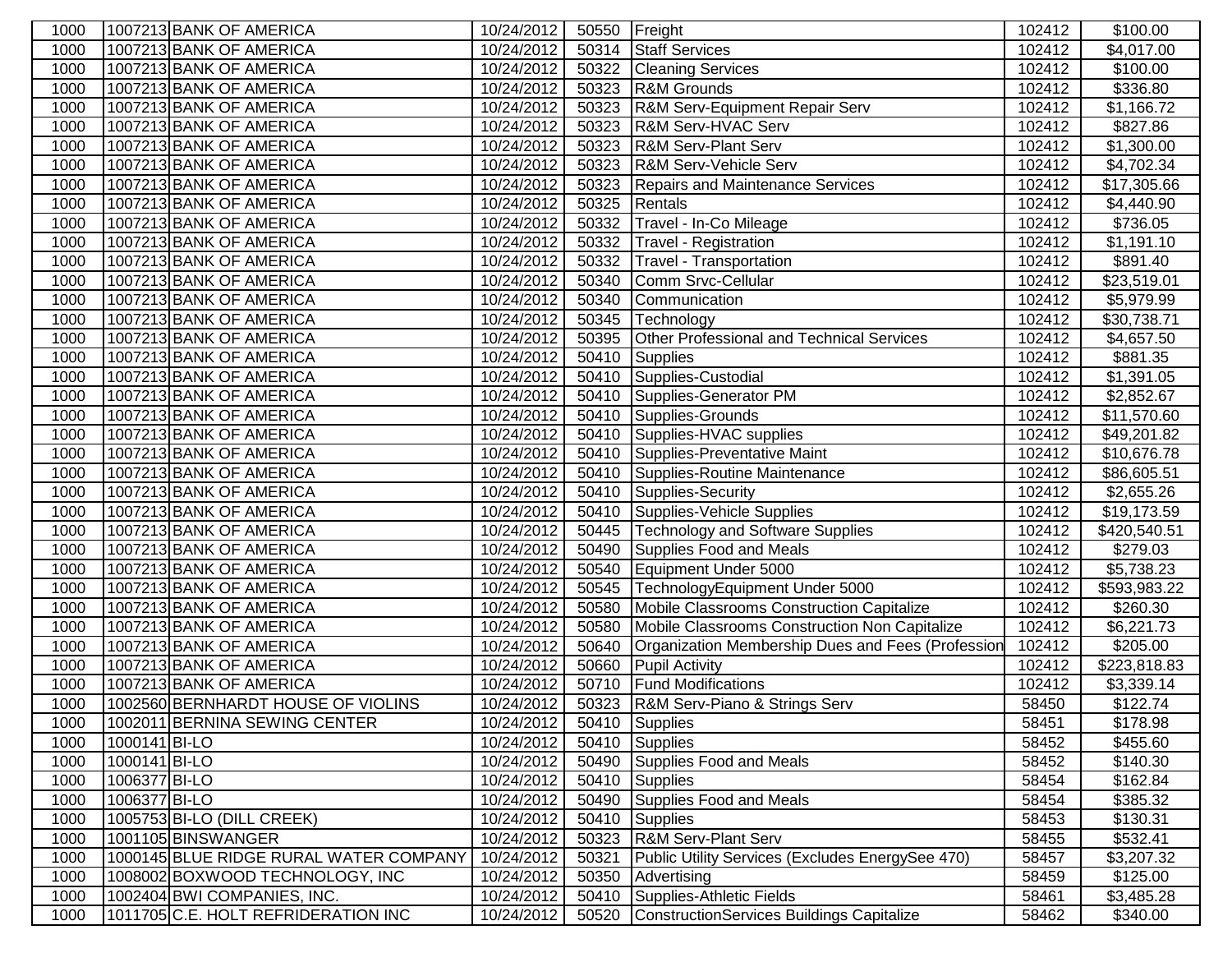| 1000         |             | 1000163 CALLOWAY HOUSE INC               | 10/24/2012               | 50410          | Supplies                                         | 58463          | \$204.07              |
|--------------|-------------|------------------------------------------|--------------------------|----------------|--------------------------------------------------|----------------|-----------------------|
| 1000         |             | 1000164 CAMCOR                           | 10/24/2012               | 50445          | <b>Technology and Software Supplies</b>          | 58464          | \$1,654.06            |
| 1000         |             | 1000752 CAROLINA BIOLOGICAL SUPPLY CO    | 10/24/2012               | 50410          | Supplies                                         | 58465          | \$663.30              |
| 1000         |             | 1006350 CARUS PUBLISHING                 | 10/24/2012               | 50410          | Supplies                                         | 58466          | \$161.70              |
| 1000         |             | 1000187 CELY CONSTRUCTION COMPANY        | 10/24/2012               | 50520          | ConstructionServices Buildings Capitalize        | 58467          | \$100,455.42          |
| 1000         |             | 1002680 CHARTER COMMUNICATIONS           | 10/24/2012               | 50395          | Other Professional and Technical Services        | 58468          | \$181.46              |
| 1000         |             | 1002262 CITY ELECTRIC SUPPLY             | 10/24/2012               | 50410          | Supplies-Custodial                               | 58470          | \$500.95              |
| 1000         |             | 1002173 CLARKSON, WALSH, TERRELL& COULTE | 10/24/2012               | 50319          | <b>Legal Services</b>                            | 58471          | \$160.50              |
| 1000         |             | 1011485 CLASSROOM ESSENTIALS ONLINE      | 10/24/2012               | 50410          | Supplies                                         | 58472          | \$805.07              |
| 1000         |             | 1002676 COCHLEAR AMERICAS                | 10/24/2012               | 50445          | <b>Technology and Software Supplies</b>          | 58473          | \$402.80              |
| 1000         |             | 1007492 COLUMBIA METROPOLITAN CONVENTI   | 10/24/2012               | 50325          | Rentals                                          | 58474          | \$2,280.00            |
| 1000         |             | 1000213 COMMISSION OF PUBLIC WORKS       | 10/24/2012               | 50321          | Public Utility Services (Excludes EnergySee 470) | 58475          | \$2,814.23            |
| 1000         |             | 1000213 COMMISSION OF PUBLIC WORKS       | 10/24/2012               | 50470          | Energy-Electricity                               | 58475          | \$56,783.89           |
| 1000         |             | 1000213 COMMISSION OF PUBLIC WORKS       | 10/24/2012               | 50470          | Energy-Gas                                       | 58475          | \$1,828.52            |
| 1000         |             | 1002506 COMMISSION OF PUBLIC WORKS-GRE   | 10/24/2012               | 50470          | Energy-Gas                                       | 58476          | \$126.70              |
| 1000         |             | 1002916 COMPUTER SOFTWARE INNOVATIONS    | 10/24/2012               | 50445          | Technology and Software Supplies                 | 58477          | \$3,779.75            |
| 1000         |             | 1000320 CRAIG GAULDEN AND DAVIS, INC     | 10/24/2012               | 50520          | <b>ConstructionServices Arch Fees Capitalize</b> | 58480          | \$7,072.25            |
| 1000         |             | 1000332 CRANDALL CORPORATION             | 10/24/2012               | 50395          | Prof Tech Srvc-Chemical Disposal                 | 58481          | \$5,900.00            |
| 1000         |             | 1006223 CSI TECHNOLOGY OUTFITTERS        | 10/24/2012               | 50445          | <b>Technology and Software Supplies</b>          | 58482          | \$1,134.55            |
| 1000         |             | 1001405 CUSTOM SIGNS AND GRAPHICS        | 10/24/2012               | 50490          | Other Supplies and Materials                     | 58483          | \$1,418.28            |
| 1000         |             | 1000741 DANIEL SMITH INC.                | 10/24/2012               | 20410          | Inventory Recd not Vouchered                     | 58484          | \$830.36              |
| 1000         |             | 1002224 DECKER EQUIPMENT                 | 10/24/2012               | 50410          | Supplies                                         | 58485          | \$1,575.05            |
| 1000         |             | 1002695 DELL MARKETING                   | 10/24/2012               | 50445          | <b>Technology and Software Supplies</b>          | 58486          | \$660.80              |
| 1000         |             | 1002695 DELL MARKETING                   | 10/24/2012               | 50545          | TechnologyEquipment Under 5000                   | 58486          | \$26,074.77           |
| 1000         |             | 1000755 DICK BLICK COMPANY               | 10/24/2012               | 50410          | Supplies                                         | 58487          | \$876.11              |
| 1000         |             | 1010195 EDUCATIONAL OUTFITTERS           | 10/24/2012               | 50410          | Supplies                                         | 58492          | \$164.70              |
| 1000         |             | 1001102 EDUCATIONAL SERVICES & POLICIE   | 10/24/2012               | 50312          | Instructional Programs Improvement Services      | 58493          | $\overline{1,500.00}$ |
| 1000         |             | 1004511 EDVOTEK, INC.                    | 10/24/2012               | 50410          | Supplies                                         | 58494          | \$1,755.22            |
| 1000         |             | 1004511 EDVOTEK, INC.                    | 10/24/2012               | 50445<br>50690 | <b>Technology and Software Supplies</b>          | 58494          | \$662.64              |
| 1000<br>1000 | 1000274 ETA | 1004117 ENHANCED FINANCIAL SOLUTIONS     | 10/24/2012<br>10/24/2012 | 50410          | Other Objects                                    | 58496<br>58497 | \$91,219.19           |
| 1000         |             | 1001572 FLINN SCIENTIFIC, INC.           | 10/24/2012               | 50410          | Supplies<br>Science Lab Supplies                 | 58500          | \$110.08<br>\$256.20  |
| 1000         |             | 1001572 FLINN SCIENTIFIC, INC.           | 10/24/2012               | 50410          | Supplies                                         | 58500          | \$350.28              |
| 1000         |             | 1002417 FRINGE BENEFITS MANGEMENT COMP   | 10/24/2012               | 20412          | Dependent Care Deduction                         | 58503          | \$260.42              |
| 1000         |             | 1002417 FRINGE BENEFITS MANGEMENT COMP   | 10/24/2012               | 20412          | Health Savings - Deductible                      | 58503          | \$495.00              |
| 1000         |             | 1002417 FRINGE BENEFITS MANGEMENT COMP   | 10/24/2012               | 20412          | Out of Pocket Medical                            | 58502          | \$358.35              |
| 1000         |             | 1002417 FRINGE BENEFITS MANGEMENT COMP   | 10/24/2012               |                | 20412 Out of Pocket Medical                      | 58503          | \$150.01              |
| 1000         |             | 1002417 FRINGE BENEFITS MANGEMENT COMP   | 10/24/2012               |                | 20412 Out of Pocket Medical                      | 58504          | \$166.66              |
| 1000         |             | 1002417 FRINGE BENEFITS MANGEMENT COMP   | 10/24/2012               |                | 20412 Out of Pocket Medical                      | 58505          | \$543.36              |
| 1000         |             | 1008286 FRONTIER COMMUNICATIONS          | 10/24/2012               | 50340          | Comm Srvc-Landlines                              | 58506          | \$2,100.26            |
| 1000         |             | 1001641 FURMAN UNIVERSITY                | 10/24/2012               | 50312          | Instructional Programs Improvement Services      | 58507          | \$3,000.00            |
| 1000         |             | 1000461 GREENVILLE NEWS                  | 10/24/2012               | 50350          | Advertising                                      | 58617          | \$148.50              |
| 1000         |             | 1000415 GREENVILLE NEWS SUBSCRIPTION     | 10/24/2012               | 50440          | Periodicals                                      | 58511          | \$134.55              |
| 1000         |             | 1007524 GREENVILLE ROOFING CO. INC.      | 10/24/2012               | 50323          | <b>Repairs and Maintenance Services</b>          | 58512          | \$4,375.00            |
| 1000         |             | 1000465 GREENVILLE TECHNICAL COLLEGE     | 10/24/2012               | 50420          | <b>Textbooks</b>                                 | 58513          | \$2,804.50            |
| 1000         |             | 1001497 GREENVILLE WATER SYSTEM          | 10/24/2012               | 50321          | Public Utility Services (Excludes EnergySee 470) | 58514          | \$30,963.37           |
| 1000         |             | 1006912 H&H GLASS & SERVICES INC.        | 10/24/2012               | 50323          | <b>R&amp;M Serv-Plant Serv</b>                   | 58515          | \$5,943.20            |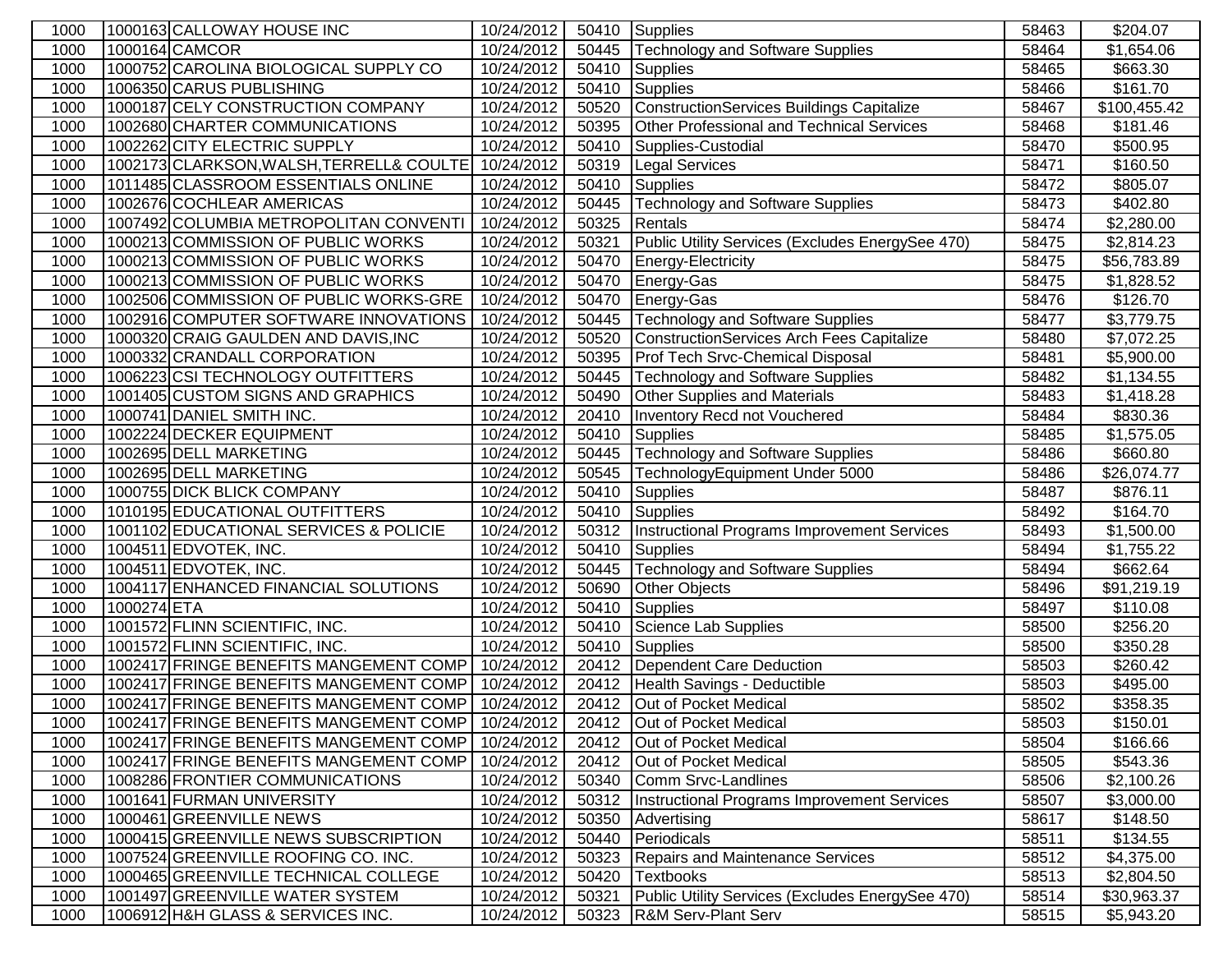| 1000 |                | 1010965 H2L CONSULTING ENGINEERS                             | 10/24/2012               | 50395          | Other Professional and Technical Services            | 58516          | \$3,120.00           |
|------|----------------|--------------------------------------------------------------|--------------------------|----------------|------------------------------------------------------|----------------|----------------------|
| 1000 |                | 1003236 HAWKINS TOWING INC.                                  | 10/24/2012               | 50323          | R&M Serv-Vehicle Serv                                | 58517          | \$365.00             |
| 1000 |                | 1011622 HAYES AND LUNSFORD ELECTRICAL                        | 10/24/2012               | 50520          | ConstructionServices Buildings Capitalize            | 58518          | \$1,472.00           |
| 1000 |                | 1005742 HEINEMANN                                            | 10/24/2012               | 50312          | Instructional Programs Improvement Services          | 58520          | \$4,550.00           |
| 1000 |                | 1005742 HEINEMANN                                            | 10/24/2012               | 50410          | <b>Supplies</b>                                      | 58521          | \$145.20             |
| 1000 |                | 1006502 HERFF JONES, INC.                                    | 10/24/2012               | 50345          | Technology                                           | 58522          | \$1,588.94           |
| 1000 |                | 1004926 HINES, KATIE                                         | 10/24/2012               | 50331          | <b>Student Transportation</b>                        | 58528          | \$392.50             |
| 1000 |                | 1008894 HOLDEN CARPET SERVICE OF COLUM                       | 10/24/2012               | 50520          | ConstructionServices (Temp) Building/Construction No | 58529          | \$9,663.75           |
| 1000 |                | 1000539 HOUGHTON MIFFLIN HARCOURT                            | 10/24/2012               | 50410          | Supplies                                             | 58530          | \$284.98             |
| 1000 |                | 1009634 INNOVATIVE FLOOR WORKS                               | 10/24/2012               | 50520          | ConstructionServices (Temp) Building/Construction No | 58532          | \$4,356.00           |
| 1000 |                | 1001142 INTERNATIONAL BACCALAUREATE NA                       | 10/24/2012               | 50640          | Organization Membership Dues and Fees (Profession    | 58533          | \$6,949.00           |
| 1000 |                | 1007453 JA PIPER ROOFING CO                                  | 10/24/2012               | 50323          | <b>Repairs and Maintenance Services</b>              | 58535          | \$15,671.57          |
| 1000 | 1000462 JANPAK |                                                              | 10/24/2012               | 50410          | Supplies-Custodial                                   | 58536          | \$2,765.83           |
| 1000 |                | 1000558 JEAN'S TOURS & CHARTER                               | 10/24/2012               | 50660          | <b>Pupil Activity</b>                                | 58537          | \$2,000.00           |
| 1000 |                | 1000210 LAURENS ELECTRIC COOPERATIVE                         | 10/24/2012               | 50470          | Energy-Electricity                                   | 58539          | \$56,685.53          |
| 1000 |                | 1004405 LAWLER AND ASSOCIATES LLC                            | 10/24/2012               | 50395          | <b>Other Professional and Technical Services</b>     | 58540          | \$300.00             |
| 1000 |                | 1009676 LEARNING ALLEY, INC                                  | 10/24/2012               | 50640          | Organization Membership Dues and Fees (Profession    | 58542          | \$1,188.00           |
| 1000 |                | 1005469 LOWE'S - CHERRYDALE                                  | 10/24/2012               | 50580          | Mobile Classrooms Construction Non Capitalize        | 58544          | \$2,138.14           |
| 1000 |                | 1002212 LOWE'S COMPANIES, INC.                               | 10/24/2012               | 50410          | Supplies-Custodial                                   | 58545          | \$110.24             |
| 1000 |                | 1001495 MASSTAR SIGNS, INC.                                  | 10/24/2012               | 50530          | Improvements Other Than Buildings Capitalize         | 58547          | \$15,457.00          |
| 1000 |                | 1009696 MATRIX CONSTRUCTION CO                               | 10/24/2012               | 50520          | ConstructionServices Buildings Capitalize            | 58548          | \$242,509.50         |
| 1000 |                | 1007986 MBAJ ARCHITECTURE                                    | 10/24/2012               | 50520          | <b>ConstructionServices Arch Fees Capitalize</b>     | 58551          | \$1,640.72           |
| 1000 |                | 1007986 MBAJ ARCHITECTURE                                    | 10/24/2012               | 50520          | ConstructionServices Arch Fees Reimb Capitalize      | 58551          | \$351.51             |
| 1000 |                | 1011406 MCCARTER MECHANICAL, INC                             | 10/24/2012               | 50520          | ConstructionServices (Temp) Building/Construction No | 58552          | \$4,198.00           |
| 1000 |                | 1011382 MCLEAN LEDFORD, CORNELIA                             | 10/24/2012               | 50395          | <b>Other Professional and Technical Services</b>     | 58555          | \$450.00             |
| 1000 |                | 1000733 MCMILLAN PAZDAN SMITH ARCHITEC                       | 10/24/2012               | 50520          | ConstructionServices Arch Fees Capitalize            | 58556          | \$1,500.00           |
| 1000 |                | 1001697 MIDAMERICA BOOKS                                     | 10/24/2012               | 50430          | <b>Library Books and Materials</b>                   | 58557          | \$662.65             |
| 1000 |                | 1001248 MULTI MEDIA SERVICES                                 | 10/24/2012               | 50445          | <b>Technology and Software Supplies</b>              | 58558          | \$1,437.36           |
| 1000 |                | 1000205 NASCO INC                                            | 10/24/2012               | 50410          | <b>Supplies</b>                                      | 58561          | \$2,152.82           |
| 1000 |                | 1001763 NETWORK CONTROLS & ELECTRIC                          | 10/24/2012               | 50580          | Mobile Classrooms Construction Non Capitalize        | 58564          | \$9,921.15           |
| 1000 |                | 1000289 NEWSPAPER IN EDUCATION                               | 10/24/2012               | 50440          | Periodicals                                          | 58510          | \$134.55             |
| 1000 |                | 1011445 OFFICE CHURCH SCHOOL SUPPLY CO                       | 10/24/2012               | 20410          | Inventory Recd not Vouchered                         | 58566          | \$1,413.95           |
| 1000 |                | 1009316 OSS, LLC                                             | 10/24/2012               | 50540          | Equipment Under 5000                                 | 58567          | \$54,616.50          |
| 1000 |                | 1007146 PARAGON ENGINEERING & GEOSCIEN                       | 10/24/2012               | 50395          | <b>Other Professional and Technical Services</b>     | 58568          | \$2,228.75           |
| 1000 |                | 1001410 PEARSON EDUCATION                                    | 10/24/2012               | 50410          | <b>Supplies</b>                                      | 58571          | \$672.81             |
| 1000 |                | 1003037 PEDIATRIC SERVICES OF AMERICA,                       | 10/24/2012               | 50395          | Other Professional and Technical Services            | 58572          | \$4,837.50           |
| 1000 |                | 1002479 PHONAK, LLC                                          | 10/24/2012               |                | 50323 Repairs and Maintenance Services               | 58573          | \$902.68             |
| 1000 |                | 1002479 PHONAK, LLC                                          | 10/24/2012               | 50445          | <b>Technology and Software Supplies</b>              | 58573          | \$284.23             |
| 1000 |                | 1003614 PIEDMONT NATURAL GAS                                 | 10/24/2012               |                | 50470 Energy-Gas                                     | 58574          | \$41,692.64          |
| 1000 |                | 1000273 PRODUCTIONS UNLIMITED                                | 10/24/2012               |                | 50410 Supplies-Custodial                             | 58577          | \$305.28             |
| 1000 |                | 1000271 PRO-ED                                               | 10/24/2012               |                | 50410 Supplies                                       | 58576          | \$658.90             |
| 1000 |                | 1001347 PYRAMID SCHOOL PRODUCTS<br>1000305 QUILL CORPORATION | 10/24/2012<br>10/24/2012 | 20410          | Inventory Recd not Vouchered                         | 58578          | \$2,655.94           |
| 1000 |                |                                                              |                          | 50445          | <b>Technology and Software Supplies</b>              | 58579          | \$131.53             |
| 1000 |                | 1000901 QUILL CORPORATION                                    | 10/24/2012<br>10/24/2012 | 50410          | <b>Supplies</b>                                      | 58579<br>58579 | \$262.85             |
| 1000 |                | 1003615 QUILL CORPORATION<br>1000327 READING SOURCE          | 10/24/2012               | 50410<br>50410 | Supplies                                             | 58580          | \$839.51<br>\$593.50 |
| 1000 |                | 1000327 READING SOURCE                                       |                          |                | <b>Supplies</b>                                      |                |                      |
| 1000 |                |                                                              | 10/24/2012               |                | 50430 Library Books and Materials                    | 58580          | \$288.00             |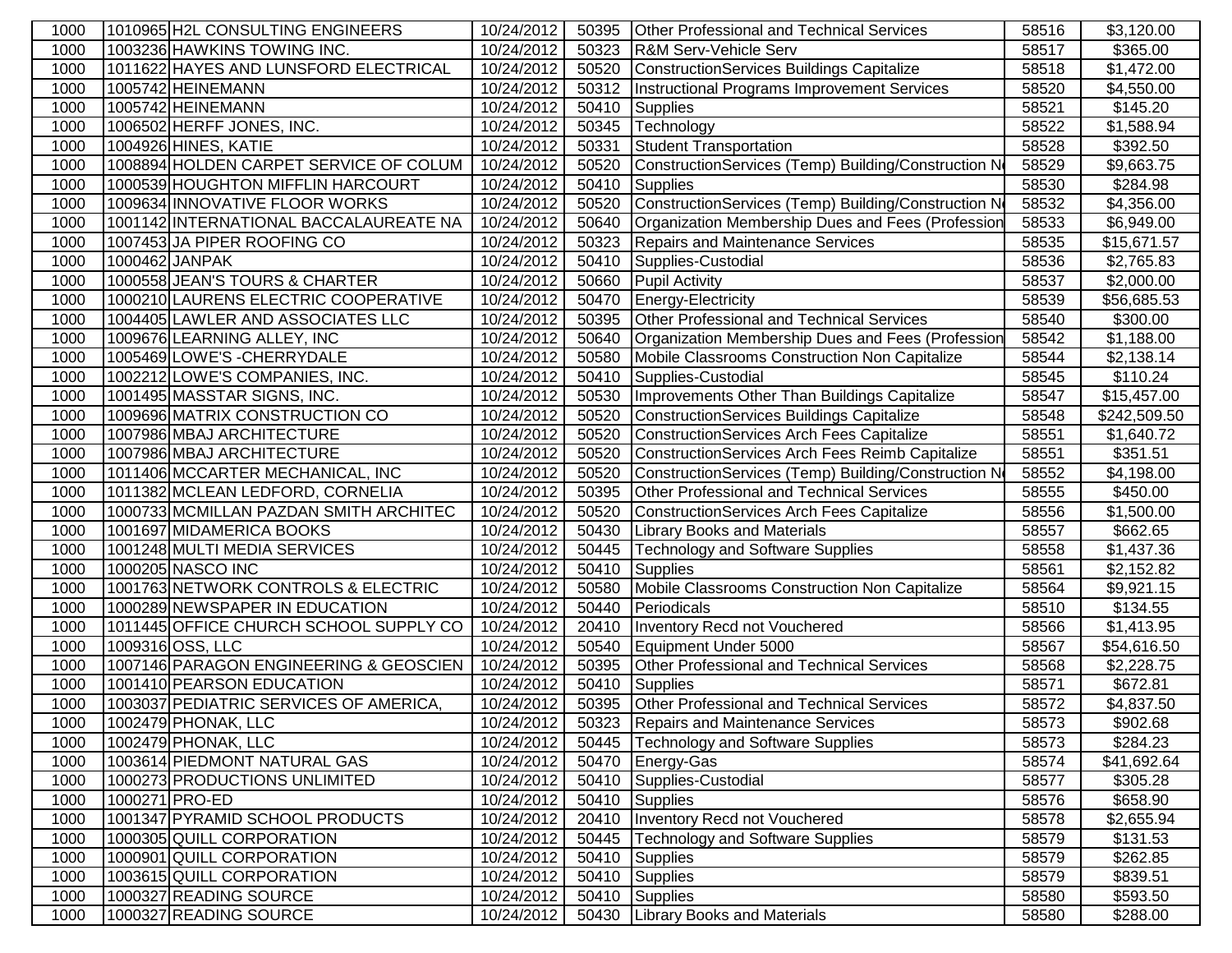| 1000         | 1001573 REALLY GOOD STUFF                                  | 10/24/2012               | 50410          | Supplies                                            | 58581          | \$317.86                   |
|--------------|------------------------------------------------------------|--------------------------|----------------|-----------------------------------------------------|----------------|----------------------------|
| 1000         | 1002408 ROBBINS TIRE SERVICE, INC.                         | 10/24/2012               | 50323          | R&M Serv-Vehicle Serv                               | 58584          | \$5,330.73                 |
| 1000         | 1000814 SARGENT-WELCH SCIENTIFIC                           | 10/24/2012               | 50410          | <b>Supplies</b>                                     | 58589          | \$1,435.39                 |
| 1000         | 1001268 SCHOLASTIC INC                                     | 10/24/2012               | 50440          | Periodicals                                         | 58593          | \$673.75                   |
| 1000         | 1000837 SCHOLASTIC MAGAZINES                               | 10/24/2012               | 50410          | <b>Supplies</b>                                     | 58593          | \$2,001.39                 |
| 1000         | 1004788 SHARP BUSINESS SYSTEMS                             | 10/24/2012               | 50345          | <b>Tech Srvc-Copier Contract</b>                    | 58597          | \$6,606.13                 |
| 1000         | 1001800 SIMPLEX GRINNELL                                   | 10/24/2012               | 50329          | Other - Property Serv                               | 58599          | \$18,981.33                |
| 1000         | 1002542 SKIDGEL, STEVE(IPA, INC)                           | 10/24/2012               | 50323          | R&M Serv-Equipment Repair Serv                      | 58600          | \$324.36                   |
| 1000         | 1002318 SOUTHEASTERN PAPER GROUP                           | 10/24/2012               | 20410          | Inventory Recd not Vouchered                        | 58604          | \$44,619.64                |
| 1000         | 1001222 STAPLES ADVANTAGE                                  | 10/24/2012               | 50410          | Supplies                                            | 58607          | \$254.38                   |
| 1000         | 1001222 STAPLES ADVANTAGE                                  | 10/24/2012               | 50410          | Supplies                                            | 58614          | \$212.91                   |
| 1000         | 1001222 STAPLES ADVANTAGE                                  | 10/24/2012               | 50445          | Technology and Software Supplies                    | 58607          | \$102.68                   |
| 1000         | 1001222 STAPLES ADVANTAGE                                  | 10/24/2012               | 50445          | Technology and Software Supplies                    | 58614          | \$602.59                   |
| 1000         | 1005110 STAPLES ADVANTAGE                                  | 10/24/2012               | 50410          | Supplies                                            | 58607          | \$849.34                   |
| 1000         | 1005110 STAPLES ADVANTAGE                                  | 10/24/2012               | 50410          | Supplies                                            | 58614          | \$173.76                   |
| 1000         | 1005110 STAPLES ADVANTAGE                                  | 10/24/2012               | 50445          | Technology and Software Supplies                    | 58607          | \$652.23                   |
| 1000         | 1005110 STAPLES ADVANTAGE                                  | 10/24/2012               | 50445          | Technology and Software Supplies                    | 82712          | \$483.60                   |
| 1000         | 1000377 STATE DEPARTMENT OF EDUCATION                      | 10/24/2012               | 50660          | <b>Pupil Activity</b>                               | 58608          | \$5,526.84                 |
| 1000         | 1000704 SUPER DUPER PUBLICATIONS INC                       | 10/24/2012               | 50410          | Supplies-Testing                                    | 58612          | \$321.86                   |
| 1000         | 1003229 TEACHER DIRECT                                     | 10/24/2012               | 50410          | <b>Supplies</b>                                     | 58615          | \$332.88                   |
| 1000         | 1005810 THE CHILDREN'S MUSEUM                              | 10/24/2012               | 50660          | <b>Pupil Activity</b>                               | 58616          | \$180.00                   |
| 1000         | 1005646 TIME FOR KIDS                                      | 10/24/2012               | 50410          | <b>Supplies</b>                                     | 58621          | \$534.82                   |
| 1000         | 1002312 TRANE US, INC                                      | 10/24/2012               | 50410          | Supplies-HVAC supplies                              | 58622          | \$3,985.35                 |
| 1000         | 1002312 TRANE US, INC                                      | 10/24/2012               | 50520          | ConstructionServices (Temp) Building/Construction N | 58622          | \$10,430.00                |
| 1000         | 1000494 UNITED CHEMICAL AND SUPPLY INC                     | 10/24/2012               | 50410          | Supplies-Custodial                                  | 58624          | \$4,405.08                 |
| 1000         | 1000494 UNITED CHEMICAL AND SUPPLY INC                     | 10/24/2012               | 50540          | Equipment Under 5000                                | 58624          | \$1,349.46                 |
| 1000         | 1003438 USA TESTPREP INC.                                  | 10/24/2012               | 50345          | Technology                                          | 58625          | \$216.67                   |
| 1000         | 1004973 VIRTUAL IMAGE TECHNOLOGY                           | 10/24/2012               | 50395          | Digitalization For As-Built Drawings                | 58627          | \$2,514.60                 |
| 1000         | 1000660 WALDROP HEATING & AIR                              | 10/24/2012               | 50520          | ConstructionServices Buildings Capitalize           | 58630          | \$105,582.00               |
| 1000         | 1009916 WASTE CONNECTIONS CAROLINAS                        | 10/24/2012               | 50329          | Oth Prop Srv-Waste Management                       | 58633          | \$2,478.22                 |
| 1000         | 1002398 WIGINGTON TURF                                     | 10/24/2012               | 50323          | Repairs and Maintenance Services                    | 58634          | \$2,000.00                 |
| 6000         | 1000018 ROTO-ROOTER SEWER DRAIN SERVIC                     | 10/24/2012               | 50323          | Repairs and Maintenance Services                    | 63434          | \$5,220.00                 |
| 6000         | 1000721 FORMS & SUPPLY, INC.                               | 10/24/2012               | 50410          | Supplies                                            | 63435          | \$294.03                   |
| 6000         | 1005276 GREENVILLE COUNTY SCHOOLS                          | 10/24/2012               | 50791          | <b>Indirect Costs</b>                               | 63437          | \$1,641,000.00             |
| 6000         | 1000025 JOYCE EQUIPMENT COMPANY                            | 10/25/2012               | 50323          | <b>Repairs and Maintenance Services</b>             | 63442          | \$4,418.74                 |
| 6000         | 1000367 PEPSI-COLA BOTTLING COMPANY                        | 10/25/2012               | 50460          | <b>Food Purchases</b>                               | 63443          | \$6,356.67                 |
| 6000         | 1005345 BLUE BELL CREAMERIES                               | 10/25/2012               |                | 50460   Food Purchases                              | 63444          | \$1,458.12                 |
| 6000<br>6000 | 1005417 FUNACHO<br>1005456 JENNIE-O-TURKEY STORE           | 10/25/2012<br>10/25/2012 | 50460          | <b>Food Purchases</b><br>Inventory - Food           | 63445<br>63446 | \$3,211.54                 |
|              |                                                            |                          | 10160          |                                                     |                | \$33,669.00                |
| 6000         | 1005458 JTM PROVISIONS CO                                  | 10/25/2012               | 10160          | Inventory - Food                                    | 63447          | \$5,730.00                 |
| 6000<br>6000 | 1010370 RICH PRODUCTS CORP<br>1011422 ASIAN FOOD SOLUTIONS | 10/25/2012<br>10/25/2012 | 10160<br>10160 | Inventory - Food                                    | 63448<br>63449 | \$13,180.00<br>\$13,753.20 |
| 1000         | 1000850 AIRGAS NATIONAL WELDERS                            | 10/26/2012               | 50410          | Inventory - Food                                    | 1213           | \$176.02                   |
| 1000         | 1001623 BENDER BURKOT EAST COAST SUPPL                     | 10/26/2012               | 50360          | Supplies<br><b>Printing and Binding</b>             | 1216           | \$1,908.00                 |
| 1000         | 1003917 CLASSROOM DIRECT                                   | 10/26/2012               | 50410          | <b>Supplies</b>                                     | 1222           | \$835.05                   |
| 1000         | 1002726 ECHOLS OIL CO.                                     | 10/26/2012               | 50410          | Supplies-Vehicle fuel                               | 1218           | \$24,872.94                |
| 1000         | 1000567 FOLLETT LIBRARY RESOURCES                          | 10/26/2012               | 50430          | <b>Library Books and Materials</b>                  | 1210           | \$6,691.31                 |
|              |                                                            |                          |                |                                                     |                |                            |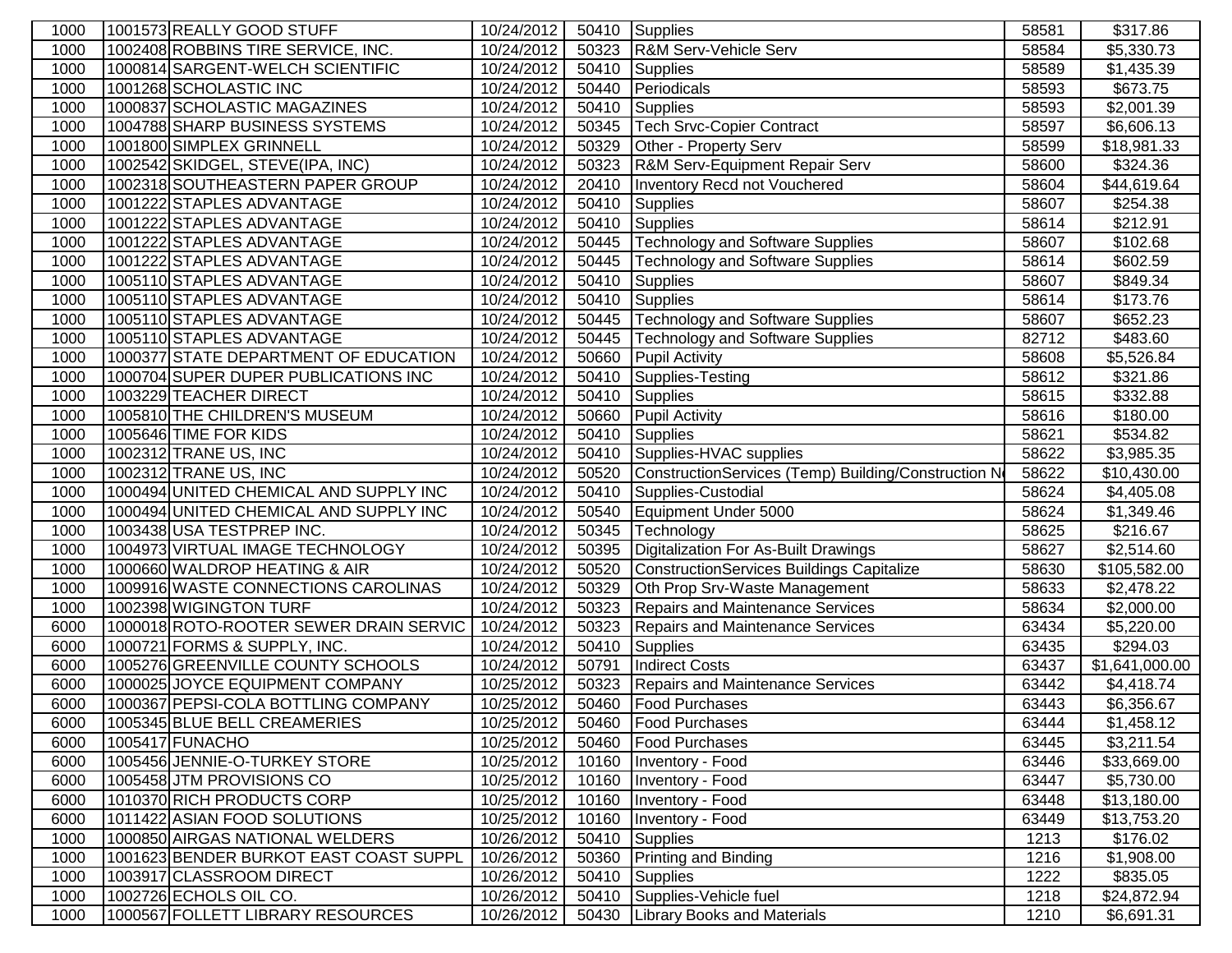| 1000         | 1000721 FORMS & SUPPLY, INC.                 | 10/26/2012               | 50410          | Supplies                                         | 1211           | \$3,724.09             |
|--------------|----------------------------------------------|--------------------------|----------------|--------------------------------------------------|----------------|------------------------|
| 1000         | 1000721 FORMS & SUPPLY, INC.                 | 10/26/2012               | 50445          | <b>Technology and Software Supplies</b>          | 1211           | \$290.44               |
| 1000         | 1001499 G & K SERVICES                       | 10/26/2012               | 50329          | Oth Prop Srv-Uniform Services                    | 1215           | \$2,094.21             |
| 1000         | 1002887 GREENVILLE OFFICE SUPPLY             | 10/26/2012               | 50410          | <b>Supplies</b>                                  | 1220           | \$1,790.78             |
| 1000         | 1002887 GREENVILLE OFFICE SUPPLY             | 10/26/2012               | 50445          | <b>Technology and Software Supplies</b>          | 1220           | \$297.66               |
| 1000         | 1001790 JOHNSTONE SUPPLY                     | 10/26/2012               | 50410          | Supplies-HVAC supplies                           | 1217           | \$3,554.48             |
| 1000         | 1000066 LAKESHORE LEARNING MATERIALS         | 10/26/2012               | 50410          | Supplies                                         | 1207           | \$1,502.10             |
| 1000         | 1002878 MAXIM HEALTHCARE SERVICES, INC       | 10/26/2012               | 50395          | Other Professional and Technical Services        | 1219           | \$1,781.64             |
| 1000         | 1001336 PALMETTO AIR AND WATER BALANCE       | 10/26/2012               | 50395          | <b>Other Professional and Technical Services</b> | 1214           | \$1,263.60             |
| 1000         | 1000313R L BRYAN COMPANY/CENTRAL TEXT        | 10/26/2012               | 50420          | <b>Textbooks</b>                                 | 1209           | \$1,128.78             |
| 1000         | 1003927 SCHOOL SPECIALTY                     | 10/26/2012               | 20410          | Inventory Recd not Vouchered                     | 1222           | \$2,235.54             |
| 1000         | 1003927 SCHOOL SPECIALTY                     | 10/26/2012               | 50410          | Supplies                                         | 1222           | \$2,417.94             |
| 1000         | 1003927 SCHOOL SPECIALTY                     | 10/26/2012               | 50445          | Technology and Software Supplies                 | 1222           | \$709.65               |
| 1000         | 1000670 SCHOOL SPECIALTY INC                 | 10/26/2012               | 50410          | Supplies                                         | 1222           | \$120.65               |
| 1000         | 1000846 VIRCO INC.                           | 10/26/2012               |                | 50410 Supplies                                   | 1212           | \$1,479.06             |
| 1000         | 1001391 SOUTH CAROLINA SCHOOL FOR DEAF       | 10/29/2012               | 50312          | Instructional Programs Improvement Services      | 58681          | \$289.96               |
| 1000         | 1001860 STEWART FARMS                        | 10/29/2012               | 50660          | <b>Pupil Activity</b>                            | 58683          | \$160.00               |
| 6000         | 1000542 TMS SOUTH (IMSCO)                    | 10/29/2012               | 50323          | <b>Repairs and Maintenance Services</b>          | 63455          | \$322.28               |
| 6000         | 1000721 FORMS & SUPPLY, INC.                 | 10/29/2012               | 50410          | <b>Supplies</b>                                  | 63456          | \$545.54               |
| 6000         | 1001483 CC DICKSON                           | 10/29/2012               | 50323          | <b>Repairs and Maintenance Services</b>          | 63457          | \$339.77               |
| 6000         | 1002136 SUBWAY (GOODWILL INDUSTRIES)         | 10/29/2012               | 50460          | <b>Food Purchases</b>                            | 63458          | \$1,104.90             |
| 6000         | 1002695 DELL MARKETING                       | 10/29/2012               | 50545          | TechnologyEquipment Under 5000                   | 63459          | \$524.70               |
| 6000         | 1003636 KELLY SERVICES                       | 10/29/2012               | 50311          | <b>Instructional Services</b>                    | 63460          | \$3,556.93             |
| 6000         | 1005416 FRED PRYOR SEMINARS                  | 10/29/2012               | 50312          | Instructional Programs Improvement Services      | 63461          | \$199.00               |
| 6000         | 1007969 GOODWILL INDUSTRIES OF UPSTATE       | 10/29/2012               | 50460          | <b>Food Purchases</b>                            | 63462          | \$1,363.00             |
| 6000         | 1000025 JOYCE EQUIPMENT COMPANY              | 10/30/2012               | 50540          | Equipment Under 5000                             | 64182          | \$1,928.96             |
| 6000         | 1000367 PEPSI-COLA BOTTLING COMPANY          | 10/30/2012               | 50323          | Repairs and Maintenance Services                 | 64183          | \$205.30               |
| 6000         | 1000367 PEPSI-COLA BOTTLING COMPANY          | 10/30/2012               | 50460          | <b>Food Purchases</b>                            | 64183          | \$6,660.65             |
| 6000         | 1002038 PET DAIRY                            | 10/30/2012               | 50460          | <b>Food Purchases</b>                            | 64185          | \$106,036.27           |
| 6000         | 1005345 BLUE BELL CREAMERIES                 | 10/30/2012               | 50460          | <b>Food Purchases</b>                            | 64186          | \$3,655.84             |
| 6000<br>6000 | 1005351 BULL'S EYE BRANDS<br>1005417 FUNACHO | 10/30/2012<br>10/30/2012 | 50460<br>50460 | <b>Food Purchases</b><br>Food Purchases          | 64187<br>64188 | \$497.59<br>\$2,645.43 |
| 6000         | 1005526 SARA LEE BAKERY GROUP/ EARTHGR       | 10/30/2012               | 50460          | <b>Food Purchases</b>                            | 64189          | \$3,008.06             |
| 6000         | 1005551 STREETMAN RESOURCES, INC.            | 10/30/2012               | 50311          | <b>Instructional Services</b>                    | 64190          | \$1,480.00             |
| 1000         | 1008037 ACADEMY SPORTS & OUTDOORS            | 10/31/2012               | 50410          | Supplies                                         | 58685          | \$999.52               |
| 1000         | 1004812 ADVANCED DOOR SYSTEMS, INC.          | 10/31/2012               | 50410          | Supplies-Routine Maintenance                     | 58686          | \$3,012.52             |
| 1000         | 1009992 ALLSTATE SIGN & PLAQUE CORP          | 10/31/2012               |                | 50410 Supplies                                   | 58690          | \$436.03               |
| 1000         | 1003033 AMAZON.COM                           | 10/31/2012               |                | 50410 Supplies                                   | 58691          | \$175.54               |
| 1000         | 1003033 AMAZON.COM                           | 10/31/2012               | 50445          | Technology and Software Supplies                 | 58691          | \$516.47               |
| 1000         | 1006112 AMERICAN AUTOMOBILE ASSOCIATIO       | 10/31/2012               | 50660          | <b>Pupil Activity</b>                            | 58692          | \$135.00               |
| 1000         | 1003590 AMERICAN SECURITY GREENVILLE         | 10/31/2012               | 50329          | Other - Property Serv                            | 58694          | \$8,667.14             |
| 1000         | 1003590 AMERICAN SECURITY GREENVILLE         | 10/31/2012               | 50395          | <b>Other Professional and Technical Services</b> | 58694          | \$689.85               |
| 1000         | 1003590 AMERICAN SECURITY GREENVILLE         | 10/31/2012               | 50395          | <b>Other Security Services</b>                   | 58694          | \$735.84               |
| 1000         | 1001828 AMSTERDAM PRINTING & LITHO           | 10/31/2012               | 50410          | <b>Supplies</b>                                  | 58695          | \$217.61               |
| 1000         | 1000849 APPLE INC.                           | 10/31/2012               | 50545          | TechnologyEquipment Under 5000                   | 58697          | \$772.74               |
| 1000         | 1011758 ARAMARK                              | 10/31/2012               | 50660          | <b>Pupil Activity</b>                            | 58698          | \$139.06               |
| 1000         | 1001655 ARD, WOOD, HOLCOMBE, & SLATE         | 10/31/2012               | 50520          | ConstructionServices Arch Fees Capitalize        | 58699          | \$26,088.75            |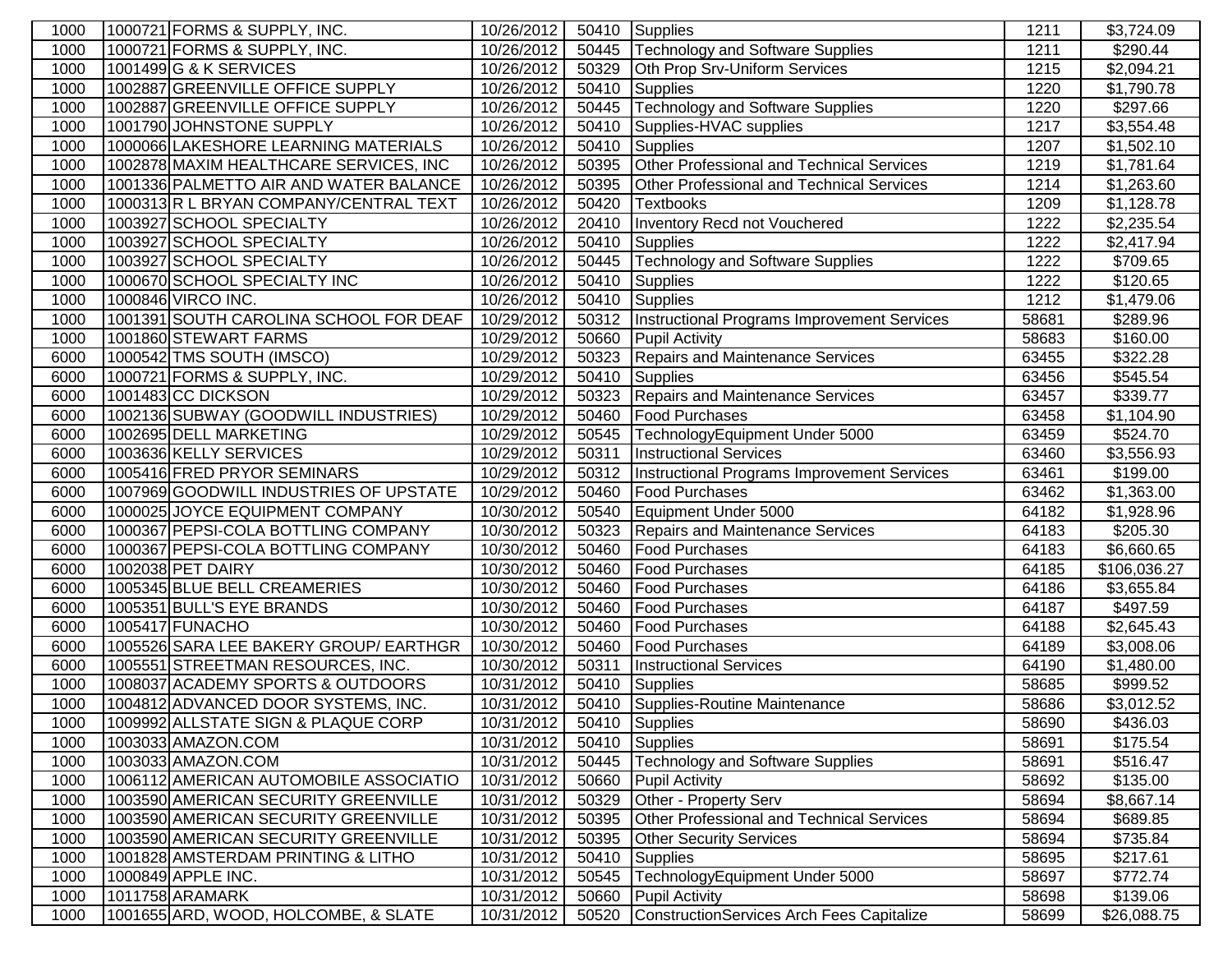| 1000 |               | 1001655 ARD, WOOD, HOLCOMBE, & SLATE              | 10/31/2012 | 50520 | ConstructionServices Arch Fees Reimb Capitalize      | 58699 | \$419.08     |
|------|---------------|---------------------------------------------------|------------|-------|------------------------------------------------------|-------|--------------|
| 1000 | 1001705 AT&T  |                                                   | 10/31/2012 | 50340 | Comm Srvc-Landlines                                  | 58701 | \$28,273.38  |
| 1000 |               | 1011659 BAKER TIRE                                | 10/31/2012 | 50410 | Supplies                                             | 58702 | \$181.44     |
| 1000 |               | 1000130 BALLENTINE EQUIPMENT COMPANY              | 10/31/2012 | 50410 | <b>Supplies</b>                                      | 58703 | \$665.23     |
| 1000 |               | 1010331 BARCLAY WOOD TOYS AND BLOCKS              | 10/31/2012 | 50410 | Supplies                                             | 58704 | \$164.83     |
| 1000 |               | 1002150 BARNES & NOBLE, INC.                      | 10/31/2012 | 50410 | Supplies                                             | 58705 | \$2,237.49   |
| 1000 |               | 1004789 BECKER'S SCHOOL SUPPLY                    | 10/31/2012 | 50410 | <b>Supplies</b>                                      | 58706 | \$347.05     |
| 1000 |               | 1008262 BEHAVIOR ANALYST CERT BOARD               | 10/31/2012 | 50350 | Advertising                                          | 58707 | \$350.00     |
| 1000 |               | 1002560 BERNHARDT HOUSE OF VIOLINS                | 10/31/2012 | 50323 | R&M Serv-Piano & Strings Serv                        | 58708 | \$211.60     |
| 1000 | 1000141 BI-LO |                                                   | 10/31/2012 | 50410 | Supplies                                             | 58709 | \$237.67     |
| 1000 | 1000141 BI-LO |                                                   | 10/31/2012 | 50490 | Supplies Food and Meals                              | 58709 | \$927.78     |
| 1000 | 1006377 BI-LO |                                                   | 10/31/2012 | 50410 | Supplies                                             | 58710 | \$124.82     |
| 1000 |               | 1001115 BIO CORP                                  | 10/31/2012 | 50410 | Supplies                                             | 58711 | \$140.22     |
| 1000 |               | 1000143 BLANCHARD'S                               | 10/31/2012 | 50331 | <b>Student Transportation</b>                        | 58712 | \$1,330.59   |
| 1000 |               | 1000805 BOUND TO STAY BOUND                       | 10/31/2012 | 50430 | <b>Library Books and Materials</b>                   | 58714 | \$1,366.53   |
| 1000 |               | 1002823 BRAINPOP LLC                              | 10/31/2012 | 50345 | Technology                                           | 58715 | \$1,095.00   |
| 1000 |               | 1002823 BRAINPOP LLC                              | 10/31/2012 | 50345 | Technology                                           | 58716 | \$1,095.00   |
| 1000 |               | 1000152 BRAME SCHOOL PRODUCTS                     | 10/31/2012 | 20410 | Inventory Recd not Vouchered                         | 58717 | \$3,321.44   |
| 1000 |               | 1003233 BRASHIER MID COLLEGE CHARTER              | 10/31/2012 | 50720 | Transits                                             | 58718 | \$201,334.11 |
| 1000 |               | 1007840 BRUCE AIR FILTER CO                       | 10/31/2012 | 50410 | Supplies-Filters                                     | 58720 | \$3,920.07   |
| 1000 |               | 1006000 BSN SPORTS, INC                           | 10/31/2012 | 50410 | <b>Supplies</b>                                      | 58721 | \$408.78     |
| 1000 |               | 1002404 BWI COMPANIES, INC.                       | 10/31/2012 | 50410 | Supplies-Custodial                                   | 58722 | \$280.71     |
| 1000 |               | 1000164 CAMCOR                                    | 10/31/2012 | 50445 | <b>Technology and Software Supplies</b>              | 58724 | \$414.48     |
| 1000 |               | 1000752 CAROLINA BIOLOGICAL SUPPLY CO             | 10/31/2012 | 50410 | Supplies                                             | 58725 | \$1,097.30   |
| 1000 |               | 1010388 CAROLINA TESOL                            | 10/31/2012 | 50332 | Travel - Registration                                | 58726 | \$3,220.00   |
| 1000 |               | 1000187 CELY CONSTRUCTION COMPANY                 | 10/31/2012 | 50520 | ConstructionServices Buildings Capitalize            | 58727 | \$115,543.62 |
| 1000 | 1003218 CEMEX |                                                   | 10/31/2012 | 50410 | Supplies-Grounds                                     | 58728 | \$197.17     |
| 1000 |               | 1010466 CENTER FOR CREATIVE LEADERSHIP            | 10/31/2012 | 50410 | Supplies                                             | 58729 | \$344.70     |
| 1000 |               | 1002262 CITY ELECTRIC SUPPLY                      | 10/31/2012 | 50410 | Supplies-Custodial                                   | 58730 | \$116.97     |
| 1000 |               | 1001829 CITY OF GREENVILLE POLICE DEPT            | 10/31/2012 |       | 50395 Prof Tech Srvc-SRO Contracts                   | 58731 | \$20,666.64  |
| 1000 |               | 1000213 COMMISSION OF PUBLIC WORKS                | 10/31/2012 | 50321 | Public Utility Services (Excludes EnergySee 470)     | 58734 | \$1,561.73   |
| 1000 |               | 1000213 COMMISSION OF PUBLIC WORKS                | 10/31/2012 | 50470 | Energy-Electricity                                   | 58734 | \$20,094.69  |
| 1000 |               | 1000213 COMMISSION OF PUBLIC WORKS                | 10/31/2012 | 50470 | Energy-Gas                                           | 58734 | \$9,728.12   |
| 1000 |               | 1000262 COMMONWEALTH LABORATORIES OF § 10/31/2012 |            | 50329 | Other - Property Serv                                | 58735 | \$2,962.00   |
| 1000 |               | 1002916 COMPUTER SOFTWARE INNOVATIONS             | 10/31/2012 | 50445 | <b>Technology and Software Supplies</b>              | 58737 | \$1,597.95   |
| 1000 |               | 1002916 COMPUTER SOFTWARE INNOVATIONS             | 10/31/2012 |       | 50530   Improvements Other Than Buildings Capitalize | 58737 | \$2,492.36   |
| 1000 |               | 1011390 CONDOR ENVIRONMENTAL, LLC                 | 10/31/2012 | 50321 | Public Utility Services (Excludes EnergySee 470)     | 58738 | \$1,634.00   |
| 1000 |               | 1000317 COWART AWARDS                             | 10/31/2012 | 50410 | Supplies                                             | 58740 | \$278.25     |
| 1000 |               | 1006223 CSI TECHNOLOGY OUTFITTERS                 | 10/31/2012 | 50445 | <b>Technology and Software Supplies</b>              | 58742 | \$21,162.45  |
| 1000 |               | 1006223 CSI TECHNOLOGY OUTFITTERS                 | 10/31/2012 | 50545 | TechnologyEquipment Under 5000                       | 58742 | \$74,928.22  |
| 1000 |               | 1009929 CURRICULUM IMPROVEMENT INSTITU            | 10/31/2012 | 50332 | Travel - Registration                                | 58743 | \$495.00     |
| 1000 |               | 1001139 DEMCO INC.                                | 10/31/2012 | 50410 | Supplies                                             | 58744 | \$653.52     |
| 1000 |               | 1010470 DEPT OF HOMELAND SECURITY                 | 10/31/2012 | 50314 | <b>Staff Services</b>                                | 58745 | \$500.00     |
| 1000 |               | 1010470 DEPT OF HOMELAND SECURITY                 | 10/31/2012 | 50314 | <b>Staff Services</b>                                | 58746 | \$325.00     |
| 1000 |               | 1000755 DICK BLICK COMPANY                        | 10/31/2012 | 50550 | Local Funds AP                                       | 58747 | \$518.38     |
| 1000 |               | 1000755 DICK BLICK COMPANY                        | 10/31/2012 | 50410 | Supplies                                             | 58747 | \$1,171.75   |
| 1000 |               | 1000838 DUKE POWER                                | 10/31/2012 | 50470 | Energy-Electricity                                   | 58748 | \$1,508.30   |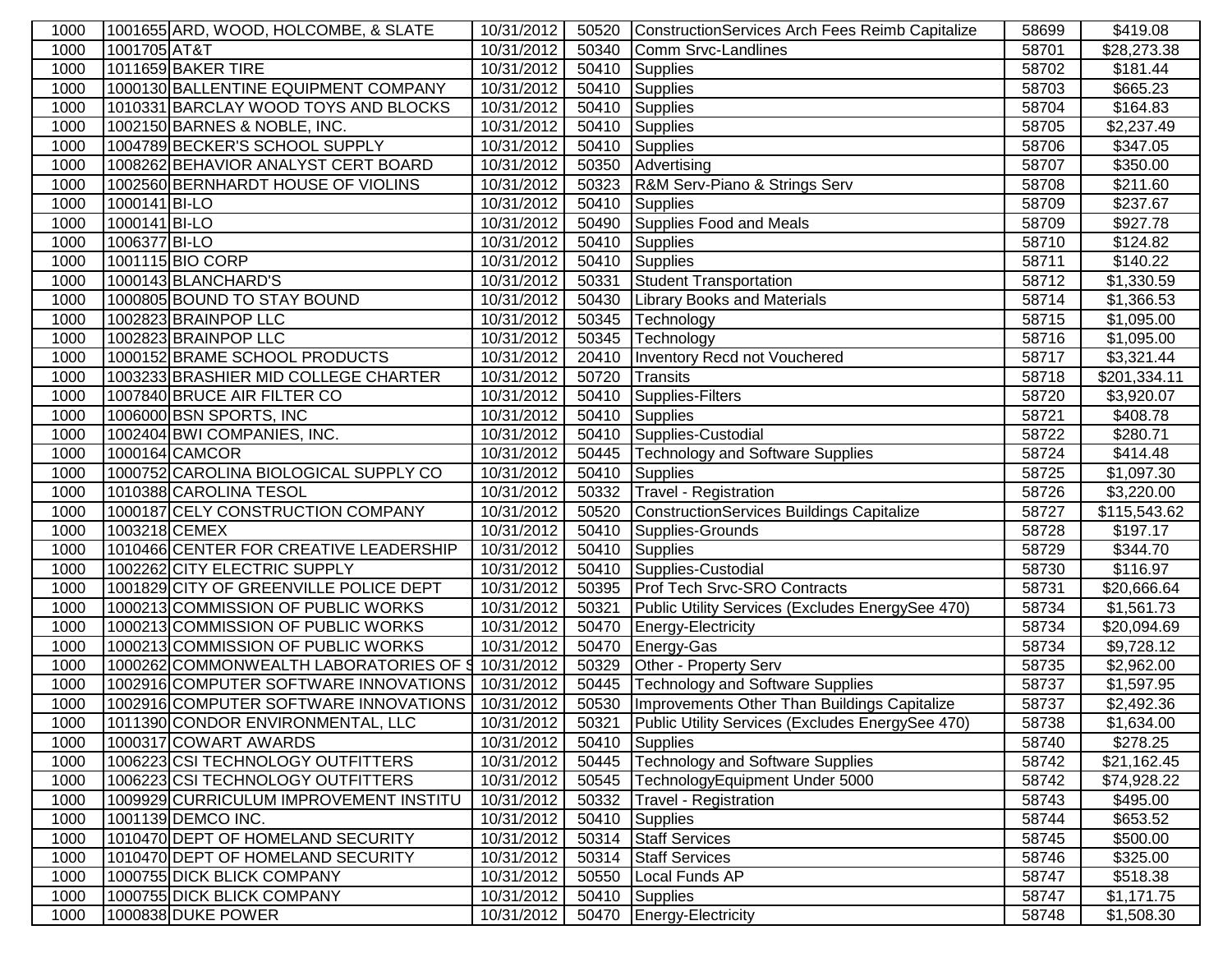| 1000 | 1000086 EAGLE PRINTING AND OFFICE      | 10/31/2012 |       | 50360 Printing and Binding                         | 58749 | \$1,495.00              |
|------|----------------------------------------|------------|-------|----------------------------------------------------|-------|-------------------------|
| 1000 | 1011284 EASTERN TREE SERVICE INC       | 10/31/2012 | 50323 | R&M Grounds                                        | 58750 | \$2,340.00              |
| 1000 | 1001710 EDUCATIONAL INNOVATIONS, INC.  | 10/31/2012 | 50410 | Supplies                                           | 58751 | \$379.17                |
| 1000 | 1010195 EDUCATIONAL OUTFITTERS         | 10/31/2012 | 50410 | Supplies                                           | 58752 | \$417.68                |
| 1000 | 1010910 eHobbies                       | 10/31/2012 | 50410 | Supplies                                           | 58753 | \$315.83                |
| 1000 | 1000261 ELLISON EDUCATIONAL EQUIPMENT  | 10/31/2012 | 50410 | Supplies                                           | 58754 | \$302.01                |
| 1000 | 1005849 ENGINEERED SYSTEMS DESIGN      | 10/31/2012 | 50520 | ConstructionServices Arch Fees Capitalize          | 58761 | \$11,731.10             |
| 1000 | 1000303 FAITH PRINTING COMPANY         | 10/31/2012 | 50360 | Printing and Binding                               | 58763 | \$402.80                |
| 1000 | 1002145 FINISHMASTER, INC.             | 10/31/2012 | 50410 | Supplies                                           | 58765 | \$1,478.58              |
| 1000 | 1002523 FIRSTLAB                       | 10/31/2012 | 50395 | <b>Prof Tech Srvc-Drug Testing</b>                 | 58766 | \$2,546.50              |
| 1000 | 1000566 FISHER SCIENTIFIC              | 10/31/2012 | 50410 | Supplies                                           | 58767 | \$593.56                |
| 1000 | 1006908 FISHER SCIENTIFIC COMPANY, LLC | 10/31/2012 | 50410 | Supplies                                           | 58768 | \$645.93                |
| 1000 | 1001579 FISHER'S ORCHARD               | 10/31/2012 | 50660 | <b>Pupil Activity</b>                              | 58769 | \$273.00                |
| 1000 | 1008333 FLOCABULARY                    | 10/31/2012 | 50345 | Technology                                         | 58770 | \$1,000.00              |
| 1000 | 1005622 FLOORMASTERS, INC              | 10/31/2012 | 50323 | <b>R&amp;M Serv-Plant Serv</b>                     | 58771 | \$612.00                |
| 1000 | 1008286 FRONTIER COMMUNICATIONS        | 10/31/2012 | 50340 | Comm Srvc-Landlines                                | 58776 | \$126.69                |
| 1000 | 1000446 GENESIS II                     | 10/31/2012 | 20410 | Inventory Recd not Vouchered                       | 58778 | \$3,428.81              |
| 1000 | 1011656 GORDON N STOWE & ASSOC         | 10/31/2012 | 50445 | <b>Technology and Software Supplies</b>            | 58779 | \$237.02                |
| 1000 | 1001304 GRAINGER                       | 10/31/2012 | 50410 | Supplies                                           | 58780 | \$159.64                |
| 1000 | 1001304 GRAINGER                       | 10/31/2012 | 50410 | Supplies-Custodial                                 | 58780 | \$134.57                |
| 1000 | 1001617 GREATER GREENVILLE FORUM       | 10/31/2012 | 50640 | Organization Membership Dues and Fees (Profession  | 58781 | \$300.00                |
| 1000 | 1011651 GREENVILLE ARMY NAVY STORE INC | 10/31/2012 | 50410 | Supplies                                           | 58782 | \$890.40                |
| 1000 | 1005428 GREENVILLE HOSPITAL SYSTEM     | 10/31/2012 | 50490 | Supplies Food and Meals                            | 58783 | \$100.00                |
| 1000 | 1000461 GREENVILLE NEWS                | 10/31/2012 | 50440 | Periodicals                                        | 58784 | \$538.20                |
| 1000 | 1000415 GREENVILLE NEWS SUBSCRIPTION   | 10/31/2012 | 50410 | Supplies                                           | 58785 | \$645.00                |
| 1000 | 1000415 GREENVILLE NEWS SUBSCRIPTION   | 10/31/2012 | 50440 | Periodicals                                        | 58785 | \$403.65                |
| 1000 | 1007524 GREENVILLE ROOFING CO. INC.    | 10/31/2012 | 50323 | Repairs and Maintenance Services                   | 58786 | \$4,975.00              |
| 1000 | 1002688 GREENVILLE TECH CHARTER HIGH S | 10/31/2012 | 50720 | Transits                                           | 58787 | \$219,112.10            |
| 1000 | 1001497 GREENVILLE WATER SYSTEM        | 10/31/2012 | 50321 | Public Utility Services (Excludes EnergySee 470)   | 58788 | $\overline{$}20,973.45$ |
| 1000 | 1001497 GREENVILLE WATER SYSTEM        | 10/31/2012 | 50520 | <b>ConstructionServices Buildings Capitalize</b>   | 58788 | \$158.95                |
| 1000 | 1004436 GREER MIDDLE COLLEGE CHARTER S | 10/31/2012 | 50720 | Transits                                           | 58790 | \$208,889.95            |
| 1000 | 1010232 HANDWRITING WITHOUT TEARS      | 10/31/2012 | 50410 | Supplies                                           | 58792 | \$155.00                |
| 1000 | 1005742 HEINEMANN                      | 10/31/2012 | 50312 | <b>Instructional Programs Improvement Services</b> | 58794 | \$4,550.00              |
| 1000 | 1005742 HEINEMANN                      | 10/31/2012 |       | 50410 Supplies                                     | 58794 | \$471.90                |
| 1000 | 1000561 HERITAGE PROPANE               | 10/31/2012 | 50470 | Energy-Gas                                         | 58795 | \$144.61                |
| 1000 | 1008724 HERTZ FURNITURE SYSTEMS        | 10/31/2012 |       | 50540 Equipment Under 5000                         | 58796 | \$978.52                |
| 1000 | 1002422 HEWLETT-PACKARD CO             | 10/31/2012 |       | 50445 Technology and Software Supplies             | 58805 | \$307.38                |
| 1000 | 1001561 HOLDER ELECTRIC SUPPLY         | 10/31/2012 | 50410 | Supplies-Custodial                                 | 58799 | \$350.22                |
| 1000 | 1000539 HOUGHTON MIFFLIN HARCOURT      | 10/31/2012 | 50410 | Supplies                                           | 58804 | \$724.32                |
| 1000 | 1007542 HUE HD                         | 10/31/2012 | 50445 | <b>Technology and Software Supplies</b>            | 58806 | \$2,435.88              |
| 1000 | 1001252 HUMAN KINETICS                 | 10/31/2012 | 50410 | Supplies                                           | 58807 | \$127.99                |
| 1000 | 1000717 HUMAN RELATIONS MEDIA          | 10/31/2012 | 50445 | <b>Technology and Software Supplies</b>            | 58808 | \$441.83                |
| 1000 | 1000341   IANCICI/CPI                  | 10/31/2012 | 50312 | Instructional Programs Improvement Services        | 58741 | \$14,571.00             |
| 1000 | 1000341 IANCICI/CPI                    | 10/31/2012 | 50640 | Organization Membership Dues and Fees (Profession  | 58741 | \$125.00                |
| 1000 | 1007322 IDEAS UNLIMITED SEMINARS, INC  | 10/31/2012 | 50332 | Travel - Registration                              | 58809 | \$199.00                |
| 1000 | 1011671 IDENTIFIX INC                  | 10/31/2012 | 50345 | Technology                                         | 58811 | \$444.60                |
| 1000 | 1010525 IXL LEARNING, INC              | 10/31/2012 | 50345 | Technology                                         | 58812 | \$3,500.00              |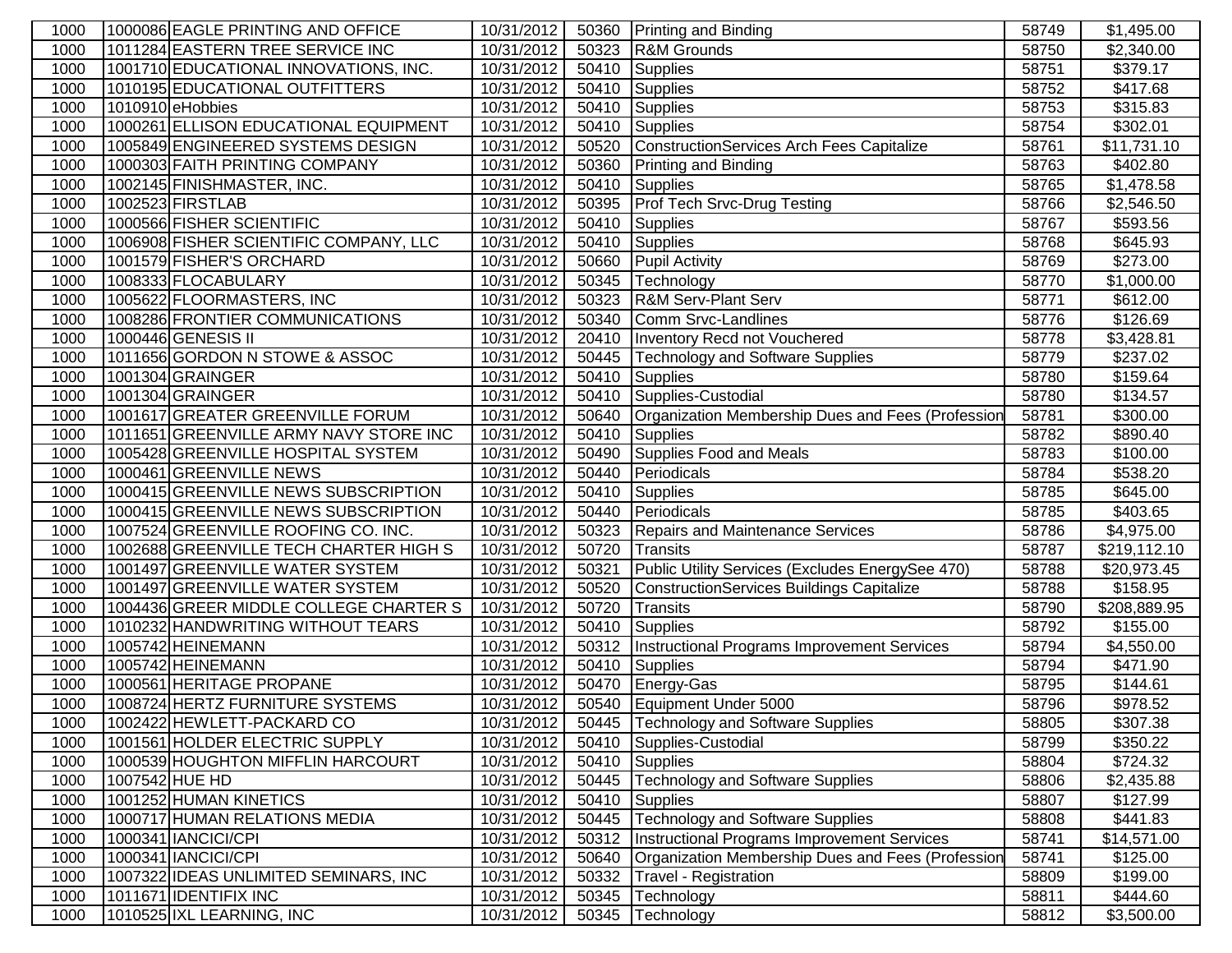| 1000 | 1011353 J & R FENCE CO                 | 10/31/2012 | 50410 | Supplies-Grounds                                 | 58813 | \$677.50     |
|------|----------------------------------------|------------|-------|--------------------------------------------------|-------|--------------|
| 1000 | 1002091 J L ROGERS & CALLCOTT ENG.     | 10/31/2012 | 50395 | Other Professional and Technical Services        | 58814 | \$446.02     |
| 1000 | 1007453 JA PIPER ROOFING CO            | 10/31/2012 | 50323 | Repairs and Maintenance Services                 | 58815 | \$3,278.15   |
| 1000 | 1011439 JAMIE VOLLMER, INC             | 10/31/2012 | 50410 | <b>Supplies</b>                                  | 58817 | \$445.50     |
| 1000 | 1000462 JANPAK                         | 10/31/2012 | 50410 | Supplies-Custodial                               | 58819 | \$1,194.04   |
| 1000 | 1000558 JEAN'S TOURS & CHARTER         | 10/31/2012 | 50660 | <b>Pupil Activity</b>                            | 58820 | \$800.00     |
| 1000 | 1001529 JUNIOR LIBRARY GUILD           | 10/31/2012 | 50430 | Library Books and Materials                      | 58822 | \$4,290.00   |
| 1000 | 1000035 K MART #7274                   | 10/31/2012 | 50410 | <b>Supplies</b>                                  | 58823 | \$1,006.91   |
| 1000 | 1002589 KADI MEDICAL SERVICES          | 10/31/2012 | 50345 | Technology                                       | 58825 | \$120.00     |
| 1000 | 1000109 KAPLAN EARLY LEARNING CO       | 10/31/2012 | 50410 | Supplies                                         | 58826 | \$425.18     |
| 1000 | 1001322 K-LOG, INC.                    | 10/31/2012 | 50410 | Supplies                                         | 58824 | \$3,184.96   |
| 1000 | 1011465 L-3 MOBILE VISION, INC         | 10/31/2012 | 50540 | Equipment Over 5000                              | 58830 | \$15,951.68  |
| 1000 | 1002929 LANGSTON CHARTER MIDDLE SCHOOL | 10/31/2012 | 50720 | Transits                                         | 58831 | \$175,800.34 |
| 1000 | 1000210 LAURENS ELECTRIC COOPERATIVE   | 10/31/2012 | 50470 | Energy-Electricity                               | 58832 | \$44,360.96  |
| 1000 | 1004405 LAWLER AND ASSOCIATES LLC      | 10/31/2012 | 50395 | Other Professional and Technical Services        | 58870 | \$300.00     |
| 1000 | 232012 LEAD ACADEMY CHARTER SCHOOL     | 10/31/2012 | 50720 | Transits                                         | 58833 | \$69,852.53  |
| 1000 | 1006238 LEARNING ZONE XPRESS           | 10/31/2012 | 50445 | <b>Technology and Software Supplies</b>          | 58834 | \$142.85     |
| 1000 | 1002934 LEGACY CHARTER SCHOOL          | 10/31/2012 | 50720 | Transits                                         | 58835 | \$333,880.66 |
| 1000 | 1002934 LEGACY CHARTER SCHOOL          | 10/31/2012 | 50720 | Transits                                         | 58836 | \$40,253.55  |
| 1000 | 1002212 LOWE'S COMPANIES, INC.         | 10/31/2012 | 50410 | Supplies-Custodial                               | 58839 | \$151.39     |
| 1000 | 1003404 MANAGEMENT DECISIONS           | 10/31/2012 | 50395 | Other Professional and Technical Services        | 58841 | \$2,625.00   |
| 1000 | 1000132 MARTIN PRINTING CO INC         | 10/31/2012 | 50360 | Printing and Binding                             | 58842 | \$1,319.70   |
| 1000 | 1011490 MCCLERNON, BARBARA J           | 10/31/2012 | 50395 | Other Professional and Technical Services        | 58843 | \$800.00     |
| 1000 | 1005122 MCCOY, MELODY JOELL            | 10/31/2012 | 50311 | <b>Instructional Services</b>                    | 58844 | \$195.00     |
| 1000 | 1000733 MCMILLAN PAZDAN SMITH ARCHITEC | 10/31/2012 | 50520 | ConstructionServices Arch Fees Capitalize        | 58845 | \$149,347.40 |
| 1000 | 1000733 MCMILLAN PAZDAN SMITH ARCHITEC | 10/31/2012 | 50520 | ConstructionServices Arch Fees Reimb Capitalize  | 58845 | \$6,482.55   |
| 1000 | 1010573 MELO, GLORIA C                 | 10/31/2012 | 50395 | Other Professional and Technical Services        | 58846 | \$210.00     |
| 1000 | 1001281 MEYER CENTER                   | 10/31/2012 | 50720 | Transits                                         | 58848 | \$12,275.64  |
| 1000 | 1003527 MINUTEMAN PRESS                | 10/31/2012 | 50360 | Printing and Binding                             | 58850 | \$828.50     |
| 1000 | 1002792 MULTI HEALTH SYSTEMS, INC.     | 10/31/2012 | 50410 | Supplies-Testing                                 | 58852 | \$7,531.74   |
| 1000 | 1001248 MULTI MEDIA SERVICES           | 10/31/2012 | 50530 | Improvements Other Than Buildings Capitalize     | 58853 | \$5,154.21   |
| 1000 | 1000205 NASCO INC                      | 10/31/2012 | 50410 | Supplies                                         | 58854 | \$1,005.09   |
| 1000 | 1000205 NASCO INC                      | 10/31/2012 | 50445 | <b>Technology and Software Supplies</b>          | 58854 | \$293.52     |
| 1000 | 1011673 NASP, INC                      | 10/31/2012 | 50410 | Supplies                                         | 58855 | \$141.00     |
| 1000 | 1000228 NATIONAL SCHOOL PRODUCTS       | 10/31/2012 | 50410 | Supplies                                         | 58856 | \$162.60     |
| 1000 | 1001763 NETWORK CONTROLS & ELECTRIC    | 10/31/2012 | 50530 | Improvements Other Than Buildings Capitalize     | 58859 | \$1,551.32   |
| 1000 | 1000289 NEWSPAPER IN EDUCATION         | 10/31/2012 |       | 50440 Periodicals                                | 58860 | \$134.55     |
| 1000 | 1011032 NFL OFFICEWORKS                | 10/31/2012 | 50410 | Supplies                                         | 58861 | \$2,129.58   |
| 1000 | 1011032 NFL OFFICEWORKS                | 10/31/2012 | 50540 | Equipment Under 5000                             | 58861 | \$2,195.22   |
| 1000 | 1002931 NORTHWEST EVALUATION ASSOC.    | 10/31/2012 | 50345 | Technology                                       | 58862 | \$385,000.00 |
| 1000 | 1003244 OFFICE DEPOT                   | 10/31/2012 | 50410 | <b>Supplies</b>                                  | 58864 | \$398.09     |
| 1000 | 1004450 OFFICE DEPOT                   | 10/31/2012 | 50410 | <b>Supplies</b>                                  | 58863 | \$947.62     |
| 1000 | 1001870 OFFICE DEPOT, INC.             | 10/31/2012 | 50410 | Supplies                                         | 58864 | \$475.76     |
| 1000 | 1005949 ONTARIO INVESTMENTS, INC.      | 10/31/2012 | 50345 | <b>Tech Srvc-Copier Contract</b>                 | 58865 | \$10,759.92  |
| 1000 | 1000329 ORIENTAL TRADING COMPANY       | 10/31/2012 | 50410 | <b>Supplies</b>                                  | 58866 | \$104.43     |
| 1000 | 1001140 PAPA JOHN'S PIZZA              | 10/31/2012 | 50490 | Supplies Food and Meals                          | 58867 | \$350.00     |
| 1000 | 1007146 PARAGON ENGINEERING & GEOSCIEN | 10/31/2012 | 50395 | <b>Other Professional and Technical Services</b> | 58868 | \$4,234.75   |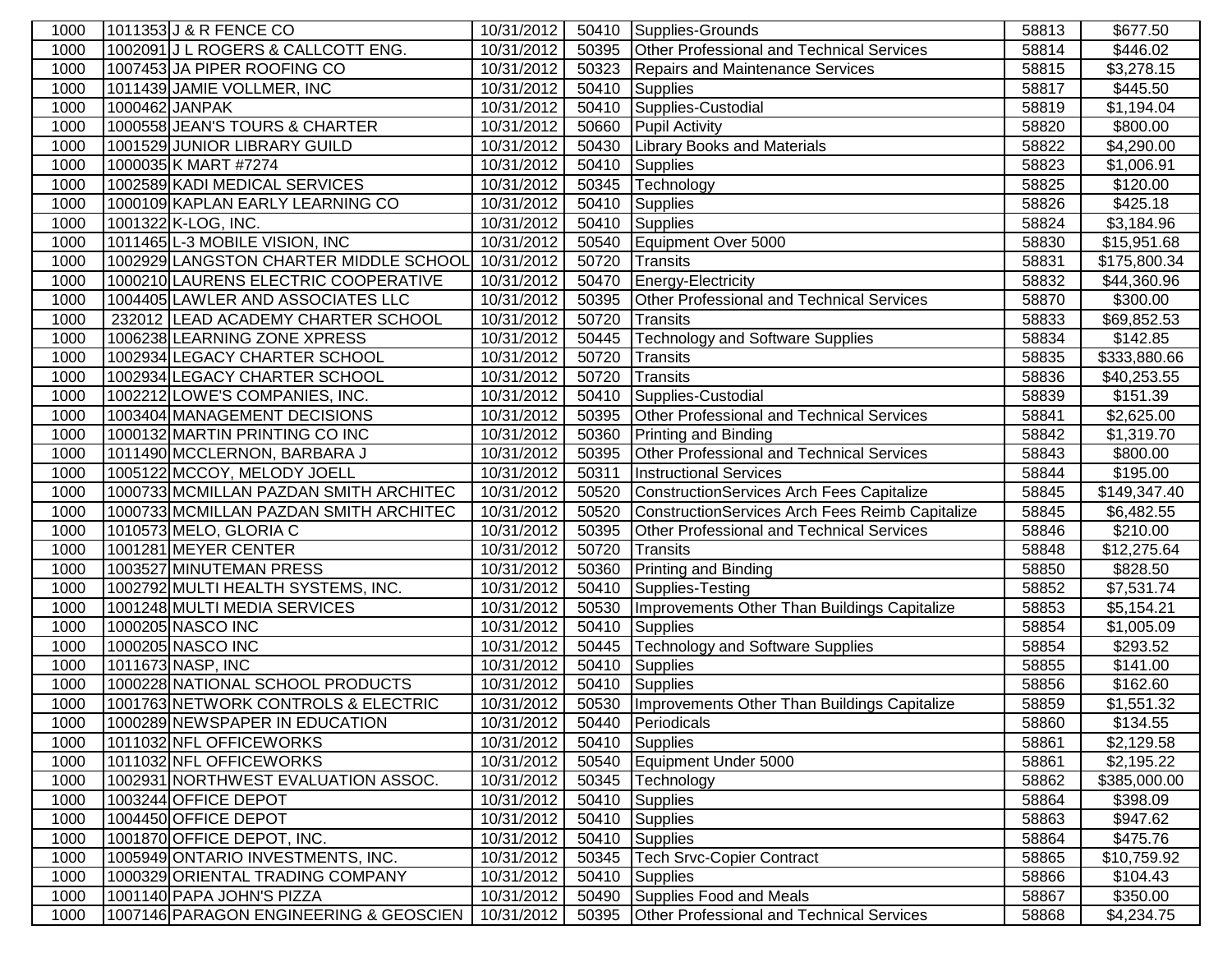| 1000         |               | 1001535 PARKER, POE, ADAMS & BERNSTEIN                                       | 10/31/2012               |                | 50319   Legal Services                                                     | 58869          | \$2,355.56           |
|--------------|---------------|------------------------------------------------------------------------------|--------------------------|----------------|----------------------------------------------------------------------------|----------------|----------------------|
| 1000         |               | 1005891 PATTERSON MEDICAL SUPPLY                                             | 10/31/2012               | 50410          | <b>Supplies</b>                                                            | 58871          | \$679.12             |
| 1000         |               | 1001317 PCI EDUCATIONAL                                                      | 10/31/2012               | 50410          | Supplies                                                                   | 58872          | \$381.39             |
| 1000         |               | 1003396 PEARSON ASSESSMENTS                                                  | 10/31/2012               | 50410          | Supplies-Testing                                                           | 58857          | \$4,743.20           |
| 1000         |               | 1001154 PEBBLE CREEK COUNTRY CLUB                                            | 10/31/2012               | 50399          | Miscellaneous Purchased Services                                           | 58873          | \$7,808.00           |
| 1000         |               | 1000364 PECKNEL MUSIC COMPANY                                                | 10/31/2012               | 50410          | Supplies                                                                   | 58874          | \$427.20             |
| 1000         |               | 1003037 PEDIATRIC SERVICES OF AMERICA,                                       | 10/31/2012               | 50395          | Other Professional and Technical Services                                  | 58875          | \$540.00             |
| 1000         |               | 1003285 PET EDGE DIRECT MARKETING                                            | 10/31/2012               | 50410          | Supplies                                                                   | 58876          | \$985.33             |
| 1000         |               | 1003614 PIEDMONT NATURAL GAS                                                 | 10/31/2012               | 50470          | Energy-Gas                                                                 | 58878          | \$6,192.53           |
| 1000         |               | 1000392 PITNEY BOWES                                                         | 10/31/2012               | 50410          | <b>Supplies</b>                                                            | 58882          | \$6,000.00           |
| 1000         |               | 1001079 PRESENTATION SYSTEMS SOUTH, IN                                       | 10/31/2012               | 50410          | Supplies                                                                   | 58879          | \$970.19             |
| 1000         |               | 1002240 PROJECT LEAD THE WAY, INC.                                           | 10/31/2012               | 50410          | Supplies                                                                   | 58881          | \$455.37             |
| 1000         |               | 1001347 PYRAMID SCHOOL PRODUCTS                                              | 10/31/2012               | 20410          | <b>Inventory Recd not Vouchered</b>                                        | 58883          | \$729.28             |
| 1000         |               | 1000305 QUILL CORPORATION                                                    | 10/31/2012               | 50410          | Supplies                                                                   | 58884          | \$144.93             |
| 1000         |               | 1000901 QUILL CORPORATION                                                    | 10/31/2012               | 50410          | Supplies                                                                   | 58884          | \$211.27             |
| 1000         |               | 1003615 QUILL CORPORATION                                                    | 10/31/2012               | 50410          | Supplies                                                                   | 58884          | \$273.23             |
| 1000         |               | 1001036 RADIO SHACK                                                          | 10/31/2012               | 50445          | <b>Technology and Software Supplies</b>                                    | 58885          | \$674.03             |
| 1000         |               | 1011365 RAINBOW INTERNATIONAL                                                | 10/31/2012               | 50520          | ConstructionServices Buildings Capitalize                                  | 58886          | \$9,487.98           |
| 1000         |               | 1008445 RAYMOND ENGINEERING SC                                               | 10/31/2012               | 50395          | <b>Other Professional and Technical Services</b>                           | 58888          | \$2,485.00           |
| 1000         |               | 1000327 READING SOURCE                                                       | 10/31/2012               | 50410          | <b>Supplies</b>                                                            | 58889          | \$4,090.50           |
| 1000         |               | 1000327 READING SOURCE                                                       | 10/31/2012               | 50430          | <b>Library Books and Materials</b>                                         | 58889          | \$415.18             |
| 1000         |               | 1001573 REALLY GOOD STUFF                                                    | 10/31/2012               | 50410          | <b>Supplies</b>                                                            | 58890          | \$2,904.27           |
| 1000         |               | 1000842 REMEDIA PUBLICATIONS INC                                             | 10/31/2012               | 50410          | Supplies                                                                   | 58891          | \$457.53             |
| 1000         |               | 1002289 ROCHESTER 100 INC.                                                   | 10/31/2012               | 50410          | Supplies                                                                   | 58892          | \$111.20             |
| 1000         |               | 1008241 RUSHTON, JAMES HOWARD                                                | 10/31/2012               | 50395          | Other Professional and Technical Services                                  | 58893          | \$595.00             |
| 1000         |               | 1000651 S & S WORLDWIDE INC                                                  | 10/31/2012               | 50410          | <b>Supplies</b>                                                            | 58894          | \$143.94             |
| 1000         | 1002001 S&ME  |                                                                              | 10/31/2012               | 50520          | ConstructionServices (Temp) Building/Construction N                        | 58895          | \$8,420.80           |
| 1000         |               | 1000037 SADDLEBACK EDUCATIONAL INCORPO                                       | 10/31/2012               | 50410          | <b>Supplies</b>                                                            | 58896          | \$845.26             |
| 1000         |               | 1000814 SARGENT-WELCH SCIENTIFIC                                             | 10/31/2012               | 50410          | Science Lab Supplies                                                       | 58897          | \$303.14             |
| 1000         |               | 1000056 SAUNDERS OFFICE SUPPLY                                               | 10/31/2012               | 50410          | <b>Supplies</b>                                                            | 58898          | \$862.27             |
| 1000         |               | 1007978 SC COALITION FOR MATH & SCIENC                                       | 10/31/2012               | 50312          | Instructional Programs Improvement Services                                | 58733          | \$5,000.00           |
| 1000         |               | 1000062 SC DEPARTMENT OF CORRECTIONS                                         | 10/31/2012               | 50410          | Supplies                                                                   | 58899          | \$860.00             |
| 1000         |               | 1000032 SC DEPT OF LABOR LICENSING                                           | 10/31/2012               | 50329          | Other - Property Serv                                                      | 58900          | \$350.00             |
| 1000         |               | 1011768 SC GANG INVESTIGATORS ASSOC<br>1001259 SC INTERNATIONAL BACCALAUREAT | 10/31/2012               | 50332          | <b>Travel - Registration</b>                                               | 58901          | \$150.00             |
| 1000<br>1000 |               | 1000068 SC LAW ENFORCEMENT DIVISION                                          | 10/31/2012<br>10/31/2012 | 50640<br>50314 | Organization Membership Dues and Fees (Profession<br><b>Staff Services</b> | 58902<br>58903 | \$100.00<br>\$132.00 |
|              | 1000084 SCASA |                                                                              |                          |                | 50640   Organization Membership Dues and Fees (Profession                  |                |                      |
| 1000<br>1000 |               | 1001268 SCHOLASTIC INC                                                       | 10/31/2012<br>10/31/2012 | 50345          | Technology                                                                 | 58906<br>58907 | \$390.00<br>\$250.00 |
| 1000         |               | 1001268 SCHOLASTIC INC                                                       | 10/31/2012               | 50410          | Supplies                                                                   | 58907          | \$1,045.17           |
| 1000         |               | 1000837 SCHOLASTIC MAGAZINES                                                 | 10/31/2012               |                | 50410 Supplies                                                             | 58907          | \$293.36             |
| 1000         |               | 1000837 SCHOLASTIC MAGAZINES                                                 | 10/31/2012               | 50410          | Supplies                                                                   | 58908          | \$1,530.28           |
| 1000         |               | 1002762 SCHOLASTIC, INC.                                                     | 10/31/2012               | 50410          | Supplies                                                                   | 58907          | \$436.81             |
| 1000         |               | 1002762 SCHOLASTIC, INC.                                                     | 10/31/2012               | 50410          | Supplies                                                                   | 58908          | \$665.19             |
| 1000         |               | 1009496 SCHOOL CHECK IN                                                      | 10/31/2012               | 50410          | <b>Supplies</b>                                                            | 58910          | \$157.41             |
| 1000         |               | 1009496 SCHOOL CHECK IN                                                      | 10/31/2012               | 50445          | <b>Technology and Software Supplies</b>                                    | 58910          | \$672.04             |
| 1000         |               | 1003208 SCIENCE KIT                                                          | 10/31/2012               | 50410          | Supplies                                                                   | 58911          | \$943.42             |
| 1000         |               | 1000258 SERVICE MECHANICAL INC                                               | 10/31/2012               | 50520          | ConstructionServices (Temp) Building/Construction N                        | 58915          | \$49,300.00          |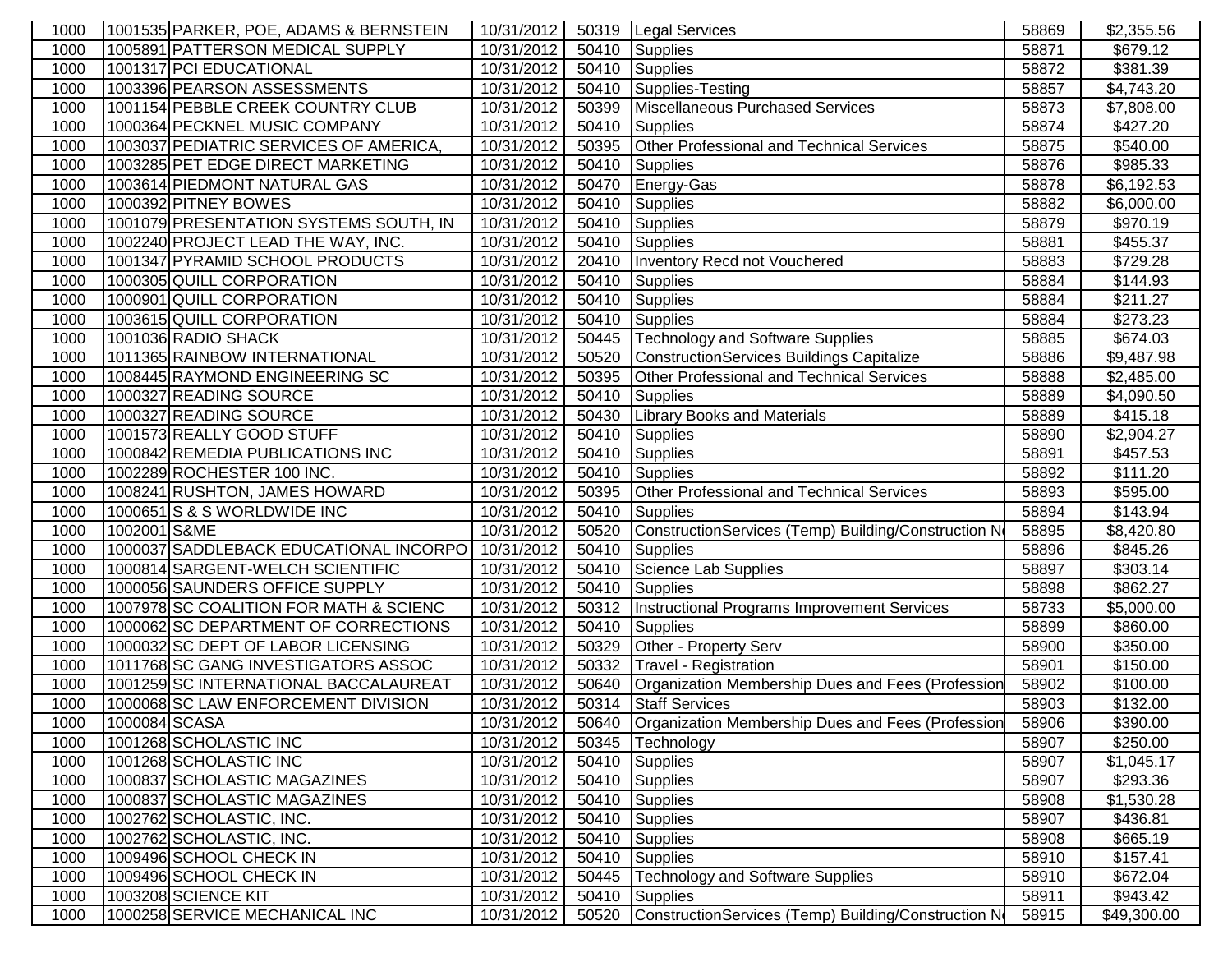| 1000 | 1003106 SFI ELECTRONICS, INC           | 10/31/2012 |       | 50410 Supplies                                       | 58916 | \$766.08    |
|------|----------------------------------------|------------|-------|------------------------------------------------------|-------|-------------|
| 1000 | 1003106 SFI ELECTRONICS, INC           | 10/31/2012 | 50445 | Technology and Software Supplies                     | 58916 | \$288.41    |
| 1000 | 1004788 SHARP BUSINESS SYSTEMS         | 10/31/2012 | 50345 | Tech Srvc-Copier Contract                            | 58917 | \$2,288.94  |
| 1000 | 1004788 SHARP BUSINESS SYSTEMS         | 10/31/2012 | 50445 | <b>Technology and Software Supplies</b>              | 58917 | \$176.60    |
| 1000 | 1003265 SIGNS BY TOMORROW              | 10/31/2012 | 50360 | <b>Printing and Binding</b>                          | 58918 | \$1,019.38  |
| 1000 | 1000372 SMILEMAKERS INC                | 10/31/2012 | 50410 | <b>Supplies</b>                                      | 58919 | \$425.94    |
| 1000 | 1002057 SMITH DRAY LINE                | 10/31/2012 | 50395 | Other Professional and Technical Services            | 58920 | \$4,746.60  |
| 1000 | 1001557 SOUTH CAROLINA MIDDLE SCHOOL A | 10/31/2012 | 50640 | Organization Membership Dues and Fees (Profession    | 58923 | \$150.00    |
| 1000 | 1001731 SOUTH CAROLINA RETIREMENT SYST | 10/31/2012 | 20412 | <b>Employer Retirement Payable</b>                   | 58924 | \$19,451.91 |
| 1000 | 1001731 SOUTH CAROLINA RETIREMENT SYST | 10/31/2012 | 20412 | <b>Employer Retirement Payable</b>                   | 58964 | \$71,797.04 |
| 1000 | 1001731 SOUTH CAROLINA RETIREMENT SYST | 10/31/2012 | 20412 | <b>Retirement Deduction</b>                          | 58924 | \$8,987.76  |
| 1000 | 1001731 SOUTH CAROLINA RETIREMENT SYST | 10/31/2012 | 20412 | <b>Retirement Deduction</b>                          | 58964 | \$33,173.72 |
| 1000 | 1001049 SOUTHERN FLOORING INC.         | 10/31/2012 | 50520 | ConstructionServices (Temp) Building/Construction No | 58925 | \$2,445.03  |
| 1000 | 1005110 STAPLES ADVANTAGE              | 10/31/2012 | 50410 | <b>Supplies</b>                                      | 58926 | \$763.39    |
| 1000 | 1005110 STAPLES ADVANTAGE              | 10/31/2012 | 50410 | Supplies                                             | 58927 | \$146.76    |
| 1000 | 1001091 STARKEY LABORATORIES           | 10/31/2012 | 50323 | Repairs and Maintenance Services                     | 58928 | \$177.96    |
| 1000 | 1000377 STATE DEPARTMENT OF EDUCATION  | 10/31/2012 | 50660 | <b>Pupil Activity</b>                                | 58929 | \$12,328.20 |
| 1000 | 1002330 STUDIES WEEKLY, INC./AMERICAN  | 10/31/2012 | 50410 | Supplies                                             | 58930 | \$154.15    |
| 1000 | 1000404 SUBURBAN PAINT COMPANY         | 10/31/2012 | 50410 | Supplies                                             | 58931 | \$303.56    |
| 1000 | 1010870 TD BANK, NA                    | 10/31/2012 | 50332 | Travel - Lodging                                     | 58933 | \$221.76    |
| 1000 | 1010870 TD BANK, NA                    | 10/31/2012 | 50332 | <b>Travel - Registration</b>                         | 58933 | \$130.00    |
| 1000 | 1010870 TD BANK, NA                    | 10/31/2012 | 50345 | Technology                                           | 58933 | \$135.00    |
| 1000 | 1010870 TD BANK, NA                    | 10/31/2012 | 50399 | Misc-Bank Service Charges                            | 58934 | \$5,060.00  |
| 1000 | 1000409 TEACHER'S DISCOVERY            | 10/31/2012 | 50410 | Supplies                                             | 58935 | \$485.54    |
| 1000 | 1007452 TECTA AMERICA                  | 10/31/2012 |       | 50323 Repairs and Maintenance Services               | 58936 | \$1,875.00  |
| 1000 | 1011405 THE FLIPPEN GROUP, LLC         | 10/31/2012 | 50312 | Instructional Programs Improvement Services          | 58937 | \$13,500.00 |
| 1000 | 1008733 THE INTERP STORE               | 10/31/2012 | 50430 | <b>Library Books and Materials</b>                   | 58938 | \$207.50    |
| 1000 | 1010486 THE KEYBOARD TEACHER           | 10/31/2012 | 50410 | <b>Supplies</b>                                      | 58939 | \$278.81    |
| 1000 | 1010599 THOMAS P DOWLING, SURVEYOR     | 10/31/2012 | 50395 | Other Professional and Technical Services            | 58940 | \$700.00    |
| 1000 | 1011524 TRAFFIC MANAGEMENT SYSTEMS     | 10/31/2012 | 50520 | ConstructionServices (Temp) Building/Construction N  | 58941 | \$750.00    |
| 1000 | 1002940 TRIUMPH LEARNING LLC           | 10/31/2012 | 50410 | <b>Supplies</b>                                      | 58942 | \$295.41    |
| 1000 | 1003382 TRUCOLOR                       | 10/31/2012 | 50360 | <b>Printing and Binding</b>                          | 58944 | \$1,558.88  |
| 1000 | 1011516 TRUE FIT CABINETS              | 10/31/2012 | 50410 | Supplies-Routine Maintenance                         | 58945 | \$390.00    |
| 1000 | 1000494 UNITED CHEMICAL AND SUPPLY INC | 10/31/2012 | 20410 | Inventory Recd not Vouchered                         | 58946 | \$1,855.00  |
| 1000 | 1000494 UNITED CHEMICAL AND SUPPLY INC | 10/31/2012 | 50410 | Supplies-Custodial                                   | 58946 | \$1,927.89  |
| 1000 | 1000494 UNITED CHEMICAL AND SUPPLY INC | 10/31/2012 | 50540 | Equipment Under 5000                                 | 58946 | \$4,801.30  |
| 1000 | 1004629 UPSTATE PRINT CONNECTION       | 10/31/2012 |       | 50360 Printing and Binding                           | 58947 | \$407.04    |
| 1000 | 1000302 US FOODSERVICE                 | 10/31/2012 | 50410 | Supplies                                             | 58948 | \$354.05    |
| 1000 | 1002302 VALIANT                        | 10/31/2012 | 50445 | Technology and Software Supplies                     | 58950 | \$231.60    |
| 1000 | 1005113 VIRTUCOM INC.                  | 10/31/2012 | 50345 | <b>Tech Srvc-Copier Contract</b>                     | 58951 | \$1,620.32  |
| 1000 | 1002932 WARD'S NATURAL SCIENCE         | 10/31/2012 | 50410 | Supplies                                             | 58952 | \$693.94    |
| 1000 | 1000479 WEST MUSIC COMPANY INC         | 10/31/2012 | 50410 | Supplies                                             | 58953 | \$597.23    |
| 1000 | 1000905 WEST PAYMENT CENTER            | 10/31/2012 | 50319 | <b>Legal Services</b>                                | 58954 | \$361.24    |
| 1000 | 1000484 WESTERN PSYCHOLOGICAL SERVICES | 10/31/2012 | 50410 | Supplies-Testing                                     | 58955 | \$5,346.19  |
| 1000 | 1000979 WILLIAM H. SADLIER, INC.       | 10/31/2012 | 50410 | <b>Supplies</b>                                      | 58956 | \$653.30    |
| 1000 | 1001717 WILSON LANGUAGE TRAINING       | 10/31/2012 | 50410 | Supplies                                             | 58957 | \$11,335.64 |
| 1000 | 1006002 WORKWELL OCCUPATIONAL HEALTH   | 10/31/2012 | 50395 | <b>Prof Tech Srvc-Drug Testing</b>                   | 58958 | \$3,601.00  |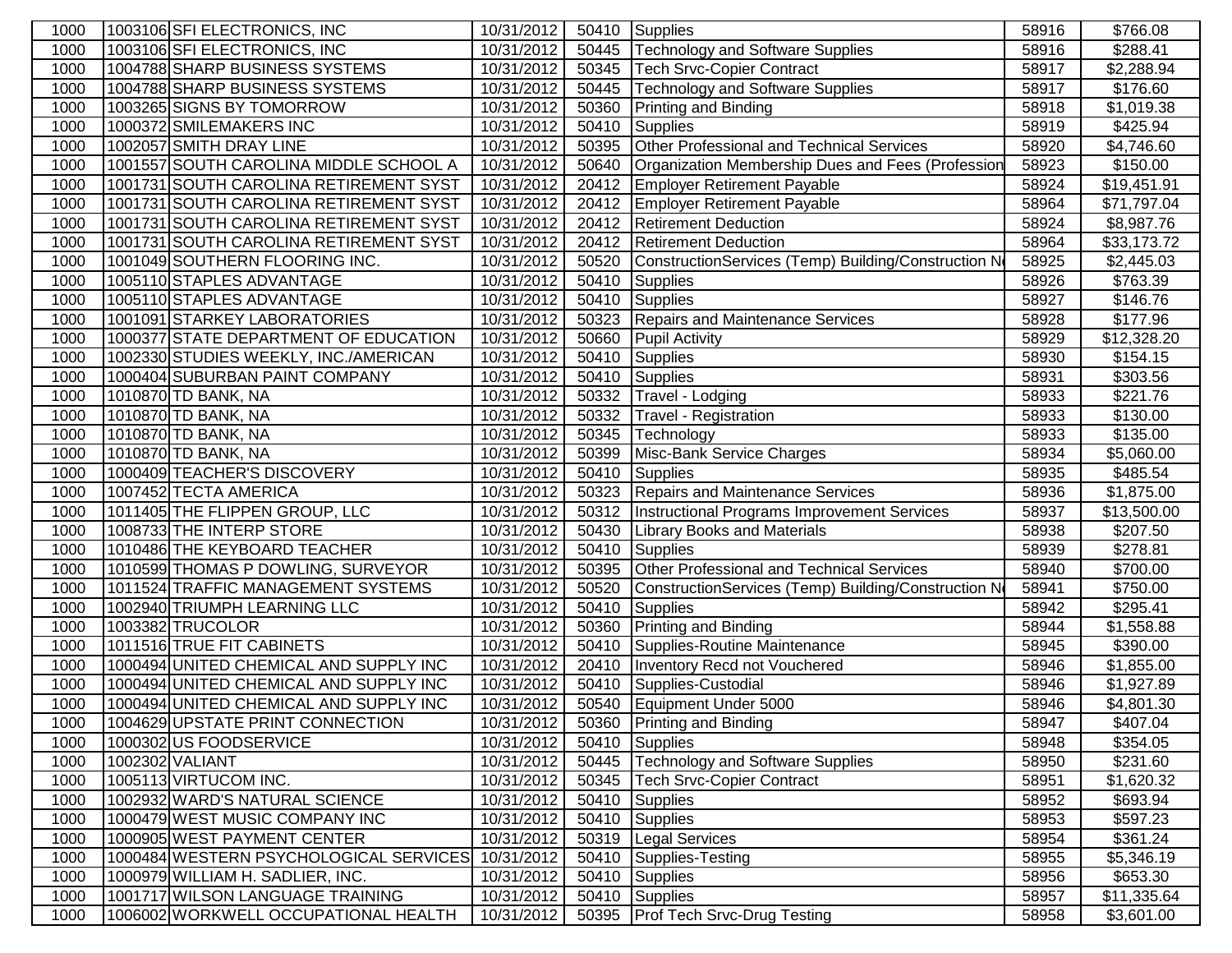| 1000 | 1003406 WT COX SUBSCRIPTIONS        | 10/31/2012 | 50430 | <b>ILibrary Books and Materials</b>    | 58959 | \$564.20        |
|------|-------------------------------------|------------|-------|----------------------------------------|-------|-----------------|
| 1000 | 1003406 WT COX SUBSCRIPTIONS        | 10/31/2012 | 50440 | <b>IPeriodicals</b>                    | 58959 | \$2,223.32      |
| 1000 | 1000513 XEROX CAPITAL SERVICES, LLC | 10/31/2012 |       | 50323 Repairs and Maintenance Services | 58960 | \$162.18        |
| 1000 | 1010053 ZOES KITCHEN                | 10/31/2012 |       | 50490 Supplies Food and Meals          | 58961 | \$528.42        |
|      |                                     |            |       |                                        |       |                 |
|      |                                     |            |       |                                        |       | \$20,262,314.95 |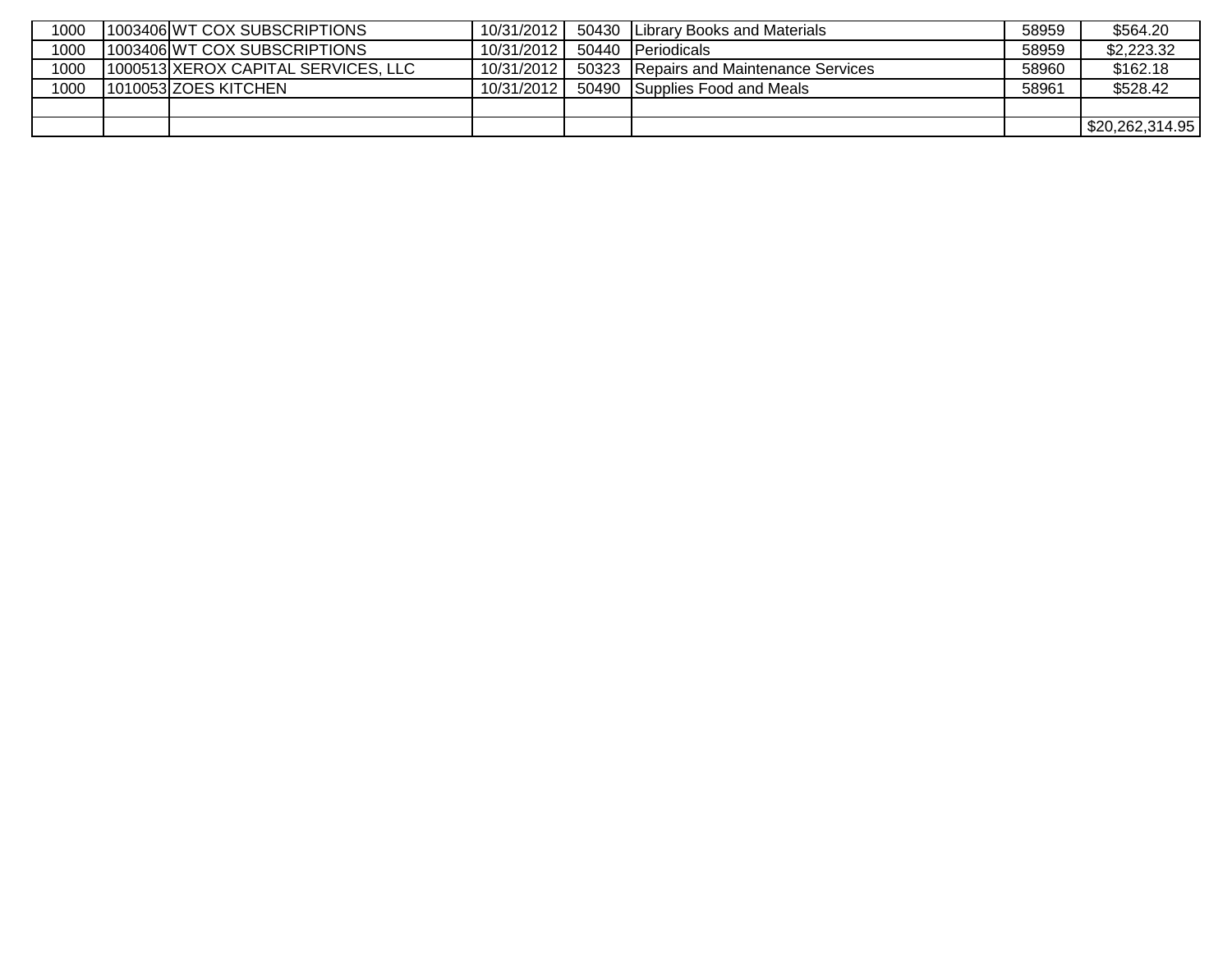|                  |               | <b>Purchasing Card - October 2012</b> |
|------------------|---------------|---------------------------------------|
| <b>Post Date</b> | <b>Amount</b> | <b>Vendor Name</b>                    |
| 10/1/2012        |               | \$128.56 JJOHNSTONE SUPPLY-GREENVIL   |
| 10/1/2012        |               | \$860.76   LOWES #00667               |
| 10/1/2012        |               | \$31.95 TMS SOUTH                     |
| 10/1/2012        |               | \$41.29 HOBBY LOBBY #328              |
| 10/1/2012        |               | \$37.05 LOWES #00667                  |
| 10/1/2012        |               | \$391.13 GREENVILLE TURF & TRACTOR    |
| 10/1/2012        |               | \$1,212.10 STAINEDGLASSTILE.COM       |
| 10/1/2012        |               | \$375.00 MACK PEST ELIMINA01 OF 01    |
| 10/1/2012        |               | \$367.72 HOLDER ELECTRIC SUPPLY       |
| 10/1/2012        |               | \$632.95 LOWES #00667                 |
| 10/1/2012        |               | \$25.00 SC LAW ENFORCEMENT            |
| 10/1/2012        |               | \$345.61 TIGER TOWN GRAPHICS          |
| 10/1/2012        |               | (\$328.68) EVAN MOOR                  |
| 10/1/2012        |               | \$5.49 ADVANCE AUTO PARTS #5440       |
| 10/1/2012        |               | \$392.44 THE TRANE COMPANY            |
| 10/1/2012        |               | \$15.95   LOWES #00667                |
| 10/1/2012        |               | \$73.08 CAROLINA LAWN & TRACTOR       |
| 10/1/2012        |               | \$692.23 THE TRANE COMPANY            |
| 10/1/2012        |               | \$38.12   LOWES #01718                |
| 10/1/2012        |               | \$3.20 J W PEPPER                     |
| 10/1/2012        |               | \$366.20 J W PEPPER                   |
| 10/1/2012        |               | \$8.46   LOWES #01718                 |
| 10/1/2012        |               | \$13.30 HOBBY LOBBY #0318             |
| 10/1/2012        |               | \$698.04 GREENVILLE TURF & TRACTOR    |
| 10/1/2012        |               | (\$294.43) LOWES #00667               |
| 10/1/2012        |               | \$299.64 FRAME WAREHOUSE 16           |
| 10/1/2012        |               | \$5.22 JOHNSTONE SUPPLY-GREENVIL      |
| 10/1/2012        |               | \$26.18 SMITHTURF AND IRRIGATI        |
| 10/1/2012        |               | \$1,804.71 PADLOCK OUTLET             |
| 10/1/2012        |               | \$296.80 PIEDMONT ELEC DSTRBTRS       |
| 10/1/2012        |               | \$102.35 FORMS AND SUPPLY-AOPD        |
| 10/1/2012        |               | \$85.92 JOYCE EQUIPMENT COMPANY       |
| 10/1/2012        |               | \$48.55 TMS SOUTH                     |
| 10/1/2012        |               | \$100.47 WW GRAINGER                  |
| 10/1/2012        |               | \$47.85   CARSON'S NUT-BOLT & TO      |
| 10/1/2012        | \$8.00        | <b>ISC LAW ENFORCEMENT</b>            |
| 10/1/2012        |               | \$207.76   LOWES #01718               |
| 10/1/2012        |               | \$59.15 ADVANCE AUTO PARTS #5330      |
| 10/1/2012        | \$9.15        | JOHNSTONE SUPPLY-GREENVIL             |
| 10/1/2012        |               | \$8.99 BARNES&NOBLE COM               |
| 10/1/2012        | \$61.53       | MICHAELS #6001                        |
| 10/1/2012        | \$677.82      | <b>AMERICAN LEGACY PUBLIS</b>         |
| 10/1/2012        | \$50.00       | <b>OFFICE DEPOT #62</b>               |
| 10/1/2012        | \$478.48      | <b>CAROLINA LAWN &amp; TRACTOR</b>    |
| 10/1/2012        | \$79.90       | <b>JW PEPPER</b>                      |
| 10/1/2012        | \$100.69      | <b>STAPLES</b><br>00108688            |
| 10/1/2012        | \$25.00       | <b>SC LAW ENFORCEMENT</b>             |
|                  |               |                                       |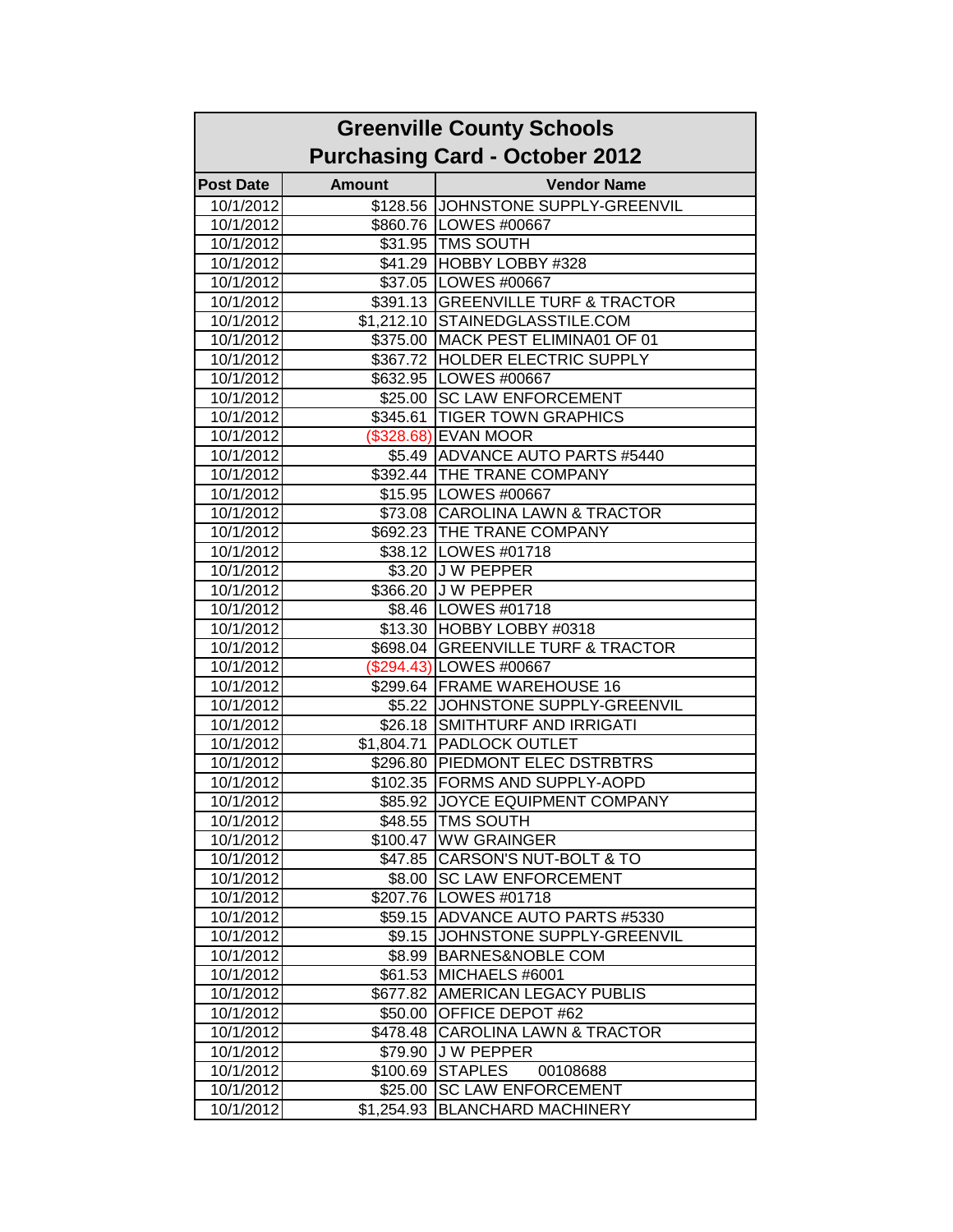| 10/1/2012              |           | \$576.00 AUM - K&K FIDUCIARY                           |
|------------------------|-----------|--------------------------------------------------------|
| 10/1/2012              |           | \$62.31   LOWES #00667                                 |
| 10/1/2012              |           | \$107.49 ADVANCE AUTO PARTS #5440                      |
| 10/1/2012              |           | \$37.43 JJOHNSTONE SUPPLY-GREENVIL                     |
| 10/1/2012              |           | \$60.00 CURRENT USA                                    |
| 10/1/2012              |           | \$8.99 BARNES&NOBLE COM                                |
| 10/1/2012              |           | \$76.47 ELLIS FLOORING SALES #43                       |
| 10/1/2012              |           | \$8.00 SC LAW ENFORCEMENT                              |
| 10/1/2012              |           | \$82.40   WM SUPERCENTER#2687                          |
| 10/1/2012              |           | \$113.08 GREENVILLE TURF & TRACTOR                     |
| 10/1/2012              |           | \$25.00 SC LAW ENFORCEMENT                             |
| 10/1/2012              |           | \$287.17 CHICK-FIL-A #01076                            |
| 10/1/2012              |           | (\$449.10) LOWES #00667                                |
| 10/1/2012              |           | \$10.07 J W VAUGHN CO INC                              |
| 10/1/2012              |           | \$1,361.36   DMI DELL K-12 PTR                         |
| 10/1/2012              |           | \$306.37 JJOYCE EQUIPMENT COMPANY                      |
| 10/1/2012              |           | \$28.87   PECKNEL MUSIC CO                             |
| 10/1/2012              |           | \$39.62 ADVANCE AUTO PARTS #5440                       |
| 10/1/2012              |           | \$400.62 M AND A SUPPLY CO GREENVI                     |
| 10/1/2012              |           | \$76.88 GREENVILLE TURF & TRACTOR                      |
| 10/1/2012              |           | \$19.80 TMS SOUTH                                      |
| 10/1/2012              |           | \$8.00 SC LAW ENFORCEMENT                              |
| 10/1/2012              |           | \$19.58 Amazon.com                                     |
| 10/1/2012              |           | \$62.07 JOHNSTONE SUPPLY-GREENVIL                      |
| 10/1/2012              |           | \$146.39   W.P.LAW, INC #5                             |
| 10/1/2012              |           | \$10.99 BARNES&NOBLE COM                               |
| 10/1/2012              |           | \$91.16  DOLRTREE 4145 00041459                        |
| 10/1/2012              |           | \$3,174.70 APL APPLE ONLINE STORE                      |
| 10/1/2012              |           | \$8.00 SC LAW ENFORCEMENT                              |
| 10/1/2012              |           | \$28.58 WILSONS 5 TO \$1 STORE                         |
| 10/1/2012              |           | \$432.44   LOWES #00667                                |
| 10/1/2012              |           | \$8.00 SC WILDLIFE MAG/GIF                             |
| 10/1/2012              |           | \$72.12 CHRISTOPHER TRUCKS                             |
| 10/1/2012              |           | \$190.30 TMS SOUTH                                     |
| 10/1/2012              |           | \$791.08 JOYCE EQUIPMENT COMPANY                       |
| 10/1/2012              |           | \$310.21 WM SUPERCENTER#2265                           |
| 10/1/2012              |           | \$449.10   LOWES #00667<br>\$106.66 FASTENAL COMPANY01 |
| 10/1/2012<br>10/1/2012 |           | \$25.00 SC LAW ENFORCEMENT                             |
| 10/1/2012              | \$25.38   | COOK OUT #101                                          |
| 10/1/2012              | \$114.32  | WM SUPERCENTER#1244                                    |
| 10/1/2012              | \$20.00   | <b>VZWRLSS PRPAY AUTOPAY</b>                           |
| 10/1/2012              | \$65.00   | THE TRANE COMPANY                                      |
| 10/1/2012              | \$59.00   | <b>GREENVILLE TURF &amp; TRACTOR</b>                   |
| 10/1/2012              | \$104.69  | THE HOME DEPOT 1127                                    |
| 10/1/2012              | \$77.89   | BATTERY & ELECTRIC CO INC                              |
| 10/1/2012              | \$20.00   | <b>VZWRLSS PRPAY AUTOPAY</b>                           |
| 10/1/2012              | \$24.80   | <b>BAKER DIST CO 578</b>                               |
| 10/1/2012              | \$188.51  | KING ASPHALT INC                                       |
| 10/1/2012              | \$99.22   | THE HOME DEPOT 1127                                    |
| 10/1/2012              | \$33.79   | ADVANCE AUTO PARTS #5440                               |
| 10/1/2012              | (\$90.01) | ADVANCE AUTO PARTS #5440                               |
|                        |           |                                                        |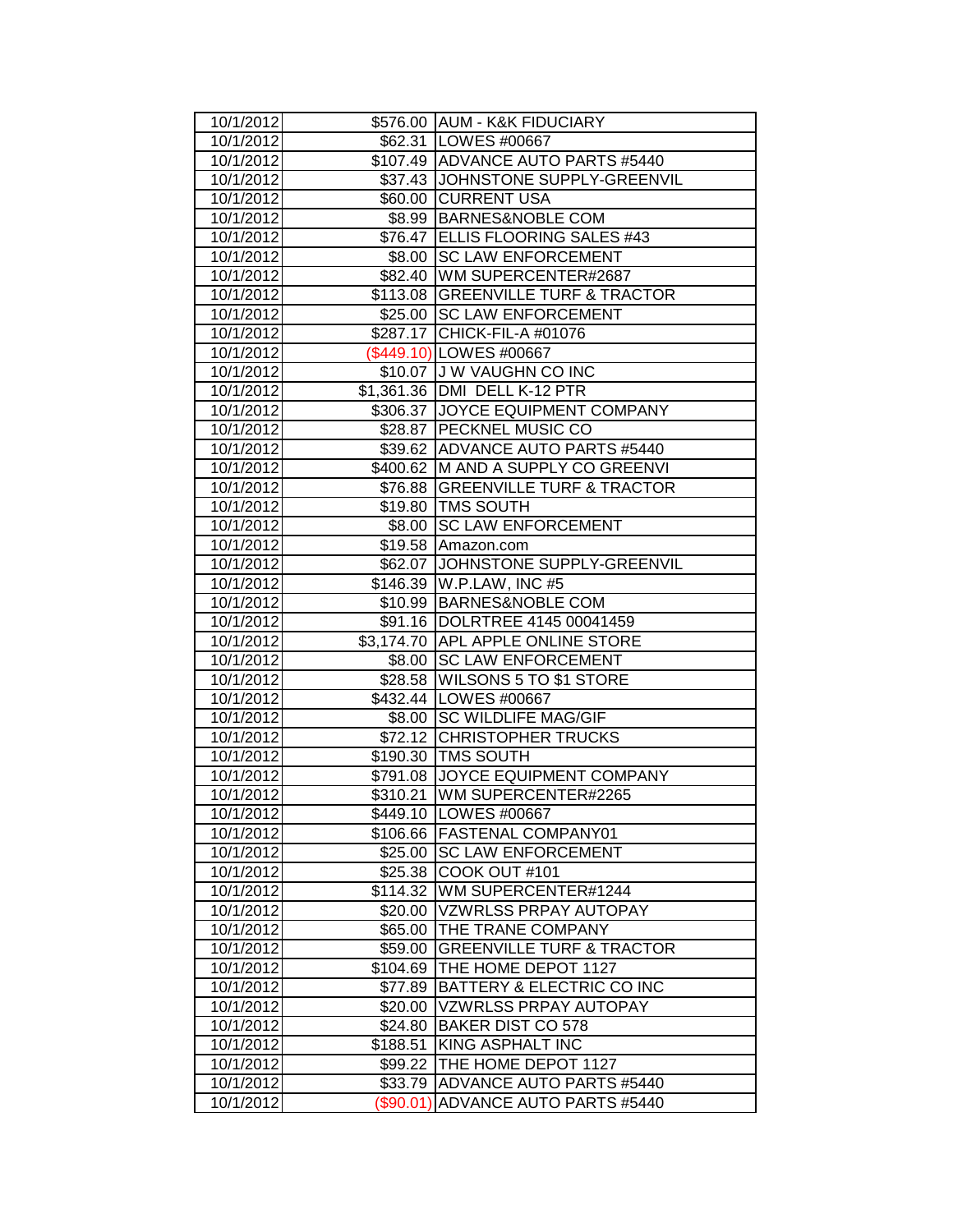| 10/1/2012              |          | \$104.94 APL APPLE ONLINE STORE                                   |
|------------------------|----------|-------------------------------------------------------------------|
| 10/1/2012              |          | \$119.91 LOWES #00667                                             |
| 10/1/2012              |          | \$251.31 JOHNSTONE SUPPLY-GREENVIL                                |
| 10/1/2012              |          | \$449.74 CAMCOR INC                                               |
| 10/1/2012              |          | \$288.27 CHRISTOPHER TRUCKS                                       |
| 10/1/2012              |          | \$368.15 GREENVILLE TURF & TRACTOR                                |
| 10/1/2012              |          | \$76.88 GREENVILLE TURF & TRACTOR                                 |
| 10/1/2012              |          | \$1,330.59 BLANCHARD MACHINERY                                    |
| 10/1/2012              |          | \$1,136.50 REI GREENWOODHEINEMANN                                 |
| 10/1/2012              |          | \$104.24 ADVANCE AUTO PARTS #5440                                 |
| 10/1/2012              |          | \$1,158.00 NIVENS APPLE FARM                                      |
| 10/1/2012              |          | \$28.54   TMS SOUTH                                               |
| 10/1/2012              |          | \$260.81   THE TOOL SHED                                          |
| 10/1/2012              |          | \$25.38 THE HOME DEPOT #1124                                      |
| 10/1/2012              |          | \$110.00 TOTAL MEETING CONCEP                                     |
| 10/1/2012              |          | \$31.55   LOWES #00667                                            |
| 10/1/2012              |          | \$93.57 J W PEPPER                                                |
| 10/1/2012              |          | \$185.91 GREENVILLE TURF & TRACTOR                                |
| 10/1/2012              |          | \$8.00 SC LAW ENFORCEMENT                                         |
| 10/1/2012              |          | \$115.40 ATLAS PEN & PENCIL                                       |
| 10/1/2012              |          | \$36.74 THE TRANE COMPANY                                         |
| 10/1/2012              |          | \$7.55 BARNES&NOBLE COM                                           |
| 10/1/2012              |          | \$8.00 SC LAW ENFORCEMENT                                         |
| 10/1/2012              |          | \$93.24 HAMPTON INNS                                              |
| 10/1/2012              |          | \$6.99 BARNES&NOBLE COM                                           |
| 10/1/2012              |          | \$122.26 THE TRANE COMPANY                                        |
| 10/1/2012              |          | \$169.75 AAA SUPPLY - GVILLE                                      |
| 10/1/2012              |          | \$380.35 STAINEDGLASSTILE.COM                                     |
| 10/1/2012<br>10/1/2012 |          | \$63.50 THE HOME DEPOT 1104<br>\$256.65 GREENVILLE TURF & TRACTOR |
| 10/1/2012              |          | (\$88.02) ADVANCE AUTO PARTS #5440                                |
| 10/1/2012              |          | \$256.65 GREENVILLE TURF & TRACTOR                                |
| 10/1/2012              |          | (\$41.81) PROSOURCE                                               |
| 10/1/2012              |          | \$72.12 CHRISTOPHER TRUCKS                                        |
| 10/1/2012              |          | \$216.90 HAWKINS TOWING, INC                                      |
| 10/1/2012              |          | \$126.10 JOYCE EQUIPMENT COMPANY                                  |
| 10/1/2012              |          | \$1,202.77   NAPA AUTO 0022603                                    |
| 10/1/2012              | \$14.49  | Amazon.com                                                        |
| 10/1/2012              |          | \$25.00 SC LAW ENFORCEMENT                                        |
| 10/1/2012              | \$159.35 | WHOLEFDS WDF 10224                                                |
| 10/1/2012              | \$40.74  | JOHNSTONE SUPPLY-GREENVIL                                         |
| 10/1/2012              | \$3.99   | <b>BARNES&amp;NOBLE COM</b>                                       |
| 10/1/2012              | \$285.91 | THE TRANE COMPANY                                                 |
| 10/1/2012              | \$130.54 | <b>SILMAR ELECTRONICS</b>                                         |
| 10/1/2012              | \$7.19   | <b>BARNES&amp;NOBLE COM</b>                                       |
| 10/1/2012              | \$59.34  | <b>TMS SOUTH</b>                                                  |
| 10/1/2012              | \$26.87  | JOHNSTONE SUPPLY-GREENVIL                                         |
| 10/1/2012              | \$25.00  | <b>SC LAW ENFORCEMENT</b>                                         |
| 10/1/2012              | \$3.56   | SOUTHEASTERN ELECTRICA                                            |
| 10/1/2012              | \$594.66 | PECKNEL MUSIC CO                                                  |
| 10/1/2012              | \$403.12 | THE TRANE COMPANY                                                 |
| 10/1/2012              | \$76.88  | <b>GREENVILLE TURF &amp; TRACTOR</b>                              |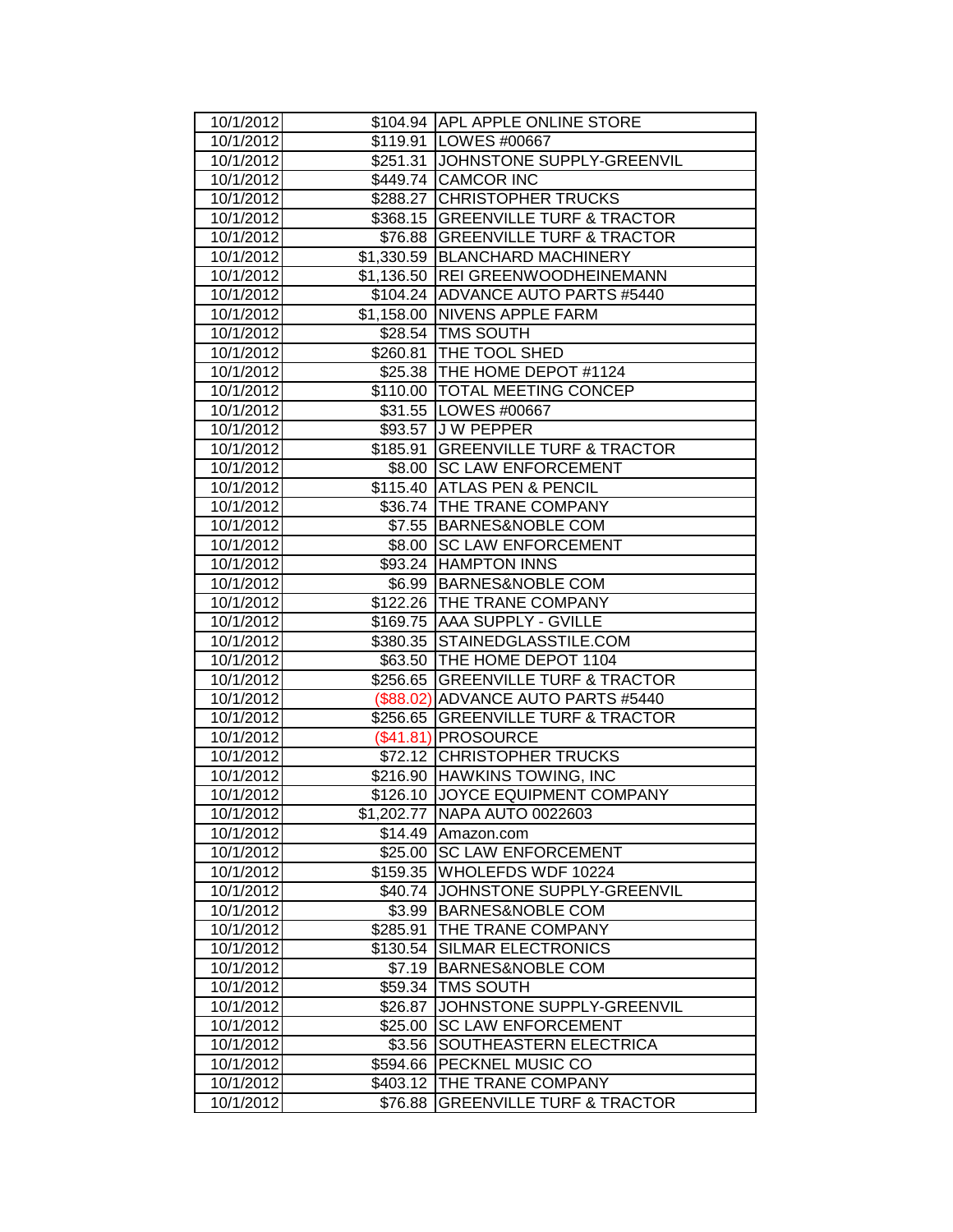| 10/1/2012              |          | \$8,000.88 APL APPLE ONLINE STORE                      |
|------------------------|----------|--------------------------------------------------------|
| 10/1/2012              |          | \$75.00 SPINX #148                                     |
| 10/1/2012              |          | \$497.10 JOYCE EQUIPMENT COMPANY                       |
| 10/1/2012              |          | \$79.24 SILMAR ELECTRONICS                             |
| 10/1/2012              |          | \$154.20 DEMCO INC                                     |
| 10/1/2012              |          | (\$350.00) RENTAL ONE                                  |
| 10/1/2012              |          | \$640.06 MOORE & BALLIEW OIL COMPA                     |
| 10/1/2012              |          | \$320.47 JOYCE EQUIPMENT COMPANY                       |
| 10/1/2012              |          | \$15.23   LOWES #00667                                 |
| 10/1/2012              |          | \$9.99 BARNES&NOBLE COM                                |
| 10/1/2012              |          | \$9.99 BARNES&NOBLE COM                                |
| 10/1/2012              |          | \$75.49 KRISPY KREME DOUGH                             |
| 10/1/2012              |          | \$51.93 SCHOLASTIC INC. KEY 22                         |
| 10/1/2012              |          | \$197.41 THE HOME DEPOT 1104                           |
| 10/1/2012              |          | \$90.00   USPS 45568006629808466                       |
| 10/1/2012              |          | \$93.24 HAMPTON INNS                                   |
| 10/1/2012              |          | \$276.45 GREENVILLE TURF & TRACTOR                     |
| 10/1/2012              |          | \$84.80 BENNETTS' FRAME & ART GAL                      |
| 10/1/2012              |          | \$1,095.50 RENTAL ONE                                  |
| 10/1/2012              |          | \$44.49 MICHAELS #6001                                 |
| 10/1/2012              |          | \$48.07   FGS HARDWARE                                 |
| 10/1/2012              |          | \$56.98 Amazon.com                                     |
| 10/1/2012              |          | \$8.99 BARNES&NOBLE COM                                |
| 10/1/2012              |          | \$92.11 THE TRANE COMPANY                              |
| 10/1/2012<br>10/1/2012 |          | \$26.18 WM SUPERCENTER#1244<br>\$449.10   LOWES #00667 |
| 10/1/2012              |          | \$897.82 LOWES #00667                                  |
| 10/1/2012              |          | \$46.22 J W VAUGHN CO INC                              |
| 10/1/2012              |          | \$319.91   BLACK ELECTRICAL SUPPLY I                   |
| 10/1/2012              |          | \$144.35 GREENVILLE TURF & TRACTOR                     |
| 10/1/2012              |          | \$23.02 HOLDER ELECTRIC SUPPLY                         |
| 10/1/2012              |          | \$41.75 THE HOME DEPOT 1104                            |
| 10/1/2012              |          | \$43.15   WM SUPERCENTER#2265                          |
| 10/1/2012              |          | \$384.79 SUNBELT RENTALS #002                          |
| 10/1/2012              |          | \$233.51 AMAZON MKTPLACE PMTS                          |
| 10/1/2012              | \$25.00  | <b>SC LAW ENFORCEMENT</b>                              |
| 10/1/2012              |          | \$230.33  AHERNRENTALS GREENVILLE                      |
| 10/1/2012              |          | \$26.44   LOWES #00667                                 |
| 10/1/2012              |          | \$268.34 BLACK ELECTRICAL SUPPLY I                     |
| 10/1/2012              | \$111.11 | <b>PROSOURCE</b>                                       |
| 10/1/2012              | \$199.01 | <b>GREENVILLE TURF &amp; TRACTOR</b>                   |
| 10/1/2012              | \$429.09 | <b>GRAYBAR ELECTRIC</b>                                |
| 10/1/2012              | \$7.59   | <b>BARNES&amp;NOBLE COM</b>                            |
| 10/1/2012              | \$96.23  | <b>MOORE &amp; BALLIEW OIL COMPA</b>                   |
| 10/1/2012              | \$190.01 | WM SUPERCENTER#4583                                    |
| 10/1/2012              | \$8.00   | <b>SC LAW ENFORCEMENT</b>                              |
| 10/1/2012              | \$20.82  | <b>BANKS APPLIANCE PARTS &amp; S</b>                   |
| 10/1/2012              | \$506.88 | <b>BC CANNON CO INC</b>                                |
| 10/1/2012              | \$10.52  | <b>BARNES&amp;NOBLE COM</b>                            |
| 10/1/2012              | \$110.98 | JOHNSTONE SUPPLY-GREENVIL                              |
| 10/1/2012              | \$177.77 | <b>ADVANCE AUTO PARTS #5440</b>                        |
| 10/1/2012              | \$9.99   |                                                        |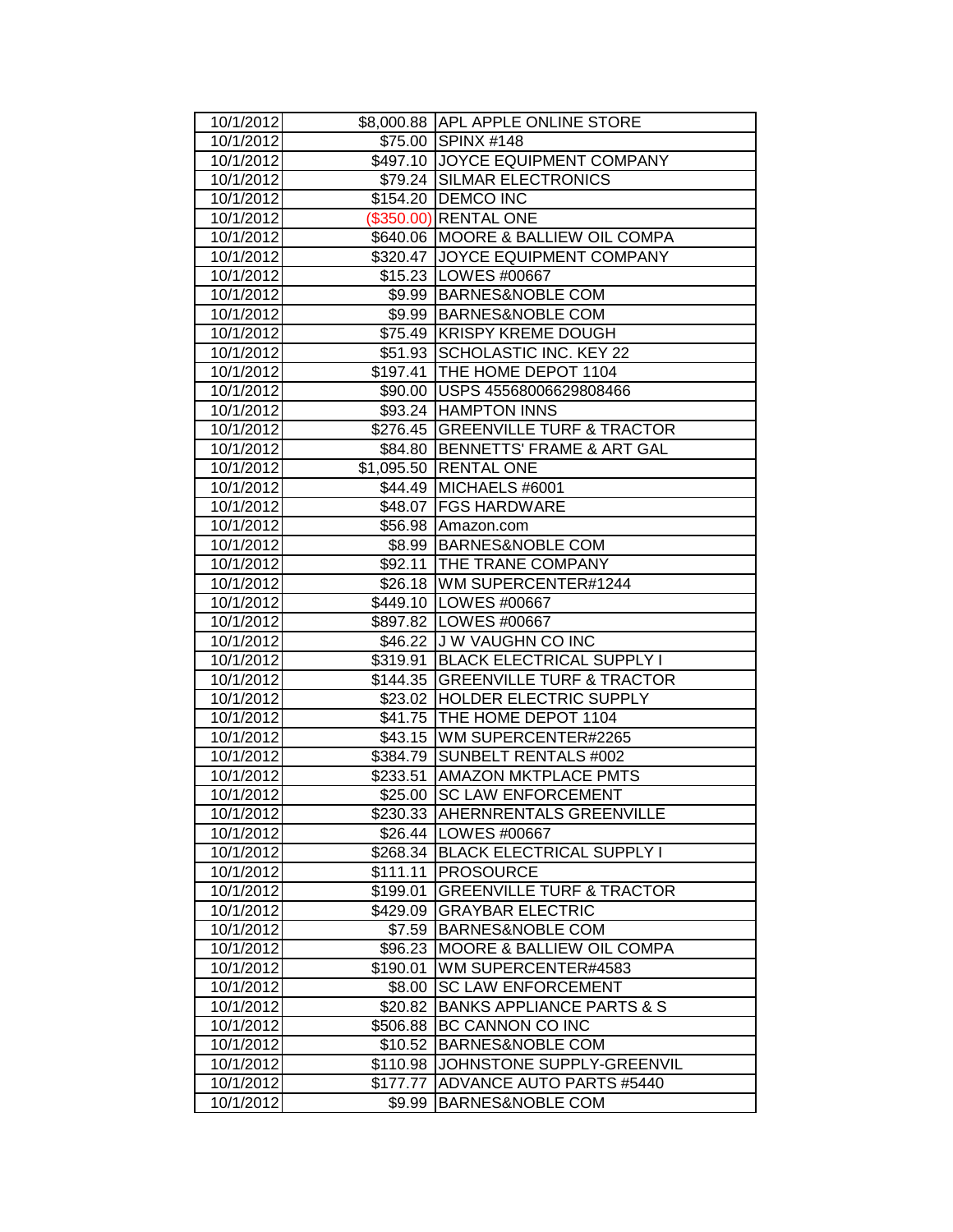| 10/1/2012              |                  | \$65.00 HAWKINS TOWING, INC                            |
|------------------------|------------------|--------------------------------------------------------|
| 10/1/2012              |                  | \$5.99 BARNES&NOBLE COM                                |
| 10/1/2012              |                  | \$28,073.55 DMI DELL K-12 PTR                          |
| 10/1/2012              |                  | (\$9.53) WHITE BROS OF GREENVILLE                      |
| 10/1/2012              |                  | \$65.00 HAWKINS TOWING INC                             |
| 10/1/2012              |                  | \$857.56 MCBRIDES INC                                  |
| 10/1/2012              |                  | \$7.55 BARNES&NOBLE COM                                |
| 10/1/2012              |                  | \$78.72 HAJOCA TAYLORS 72                              |
| 10/1/2012              |                  | \$116.60   DOTTIES FLOWERS AND GIFTS                   |
| 10/1/2012              |                  | \$19.03   ELLIS FLOORING SALES #43                     |
| 10/1/2012              |                  | \$210.42 HAJOCA TAYLORS 72                             |
| 10/1/2012              |                  | \$201.65 GOS// GREENVILLE OFFICE S                     |
| 10/1/2012              |                  | \$189.00 CHICK-FIL-A #01076                            |
| 10/1/2012              |                  | \$221.88   LOWES #00667                                |
| 10/1/2012              |                  | \$21.90 CARSON'S NUT-BOLT & TO                         |
| 10/1/2012              |                  | \$21.02 MCMASTER-CARR                                  |
| 10/1/2012              |                  | \$63.55 APL APPLE ONLINE STORE                         |
| 10/1/2012              |                  | \$82.38 BLACK ELECTRICAL SUPPLY I                      |
| 10/2/2012              |                  | \$270.00 USPS 45362502729803095                        |
| 10/2/2012              |                  | \$360.00 FIRE PROTECTION SPECIALIS                     |
| 10/2/2012              |                  | \$265.00 BATTERIES PLUS                                |
| 10/2/2012              |                  | \$81.66   LOWES #01718                                 |
| 10/2/2012              |                  | \$61.09   LOWES #01718                                 |
| 10/2/2012              |                  | \$238.63 HERITAGE FOOD SERVICE                         |
| 10/2/2012              | \$25.00          | <b>SC LAW ENFORCEMENT</b>                              |
| 10/2/2012              | \$8.00           | <b>SC LAW ENFORCEMENT</b>                              |
| 10/2/2012              | \$8.00           | <b>SC LAW ENFORCEMENT</b>                              |
|                        |                  |                                                        |
| 10/2/2012              | \$169.62         | <b>BI-LO 563</b>                                       |
| 10/2/2012              |                  | \$16.95 BURDETTE HARDWARE SIMPSON                      |
| 10/2/2012              |                  | \$8.00 SC LAW ENFORCEMENT                              |
| 10/2/2012              |                  | \$25.00 SC LAW ENFORCEMENT                             |
| 10/2/2012              |                  | \$1,389.00 MAACO AUTO PAINTING                         |
| 10/2/2012              | \$8.00           | <b>SC LAW ENFORCEMENT</b>                              |
| 10/2/2012              |                  | \$48.76 ALPINE SALES INC                               |
| 10/2/2012              |                  | \$147.38 THE TRANE COMPANY                             |
| 10/2/2012              | \$25.00          | <b>SC LAW ENFORCEMENT</b>                              |
| 10/2/2012              |                  | \$8.00 SC LAW ENFORCEMENT                              |
| 10/2/2012              | \$839.74         | DOUGHERTY EQUIPMENT CO                                 |
| 10/2/2012              |                  | \$28.20   LOWES #00528                                 |
| 10/2/2012              | \$1,361.93       | <b>CDW GOVERNMENT</b>                                  |
| 10/2/2012              | \$8.00           | <b>SC LAW ENFORCEMENT</b>                              |
| 10/2/2012              | \$117.38         | PRESTWICK HOUSE, I                                     |
| 10/2/2012              | \$8.00           | <b>SC LAW ENFORCEMENT</b>                              |
| 10/2/2012              | \$851.28         | <b>WW GRAINGER</b>                                     |
| 10/2/2012              | \$197.18         | <b>CE GREENVILLE</b>                                   |
| 10/2/2012              | \$1,550.53       | <b>CAMCOR INC</b>                                      |
| 10/2/2012              |                  | \$324.36   LOWES #01718                                |
| 10/2/2012              | \$1,274.21       | <b>CELEBRATING HOME</b>                                |
| 10/2/2012              | \$90.09          | SEARS ROEBUCK 1595                                     |
| 10/2/2012              | \$39.21          | <b>COMPUTER DIRECT OUTLET</b>                          |
| 10/2/2012<br>10/2/2012 | \$8.00<br>\$8.00 | <b>SC LAW ENFORCEMENT</b><br><b>SC LAW ENFORCEMENT</b> |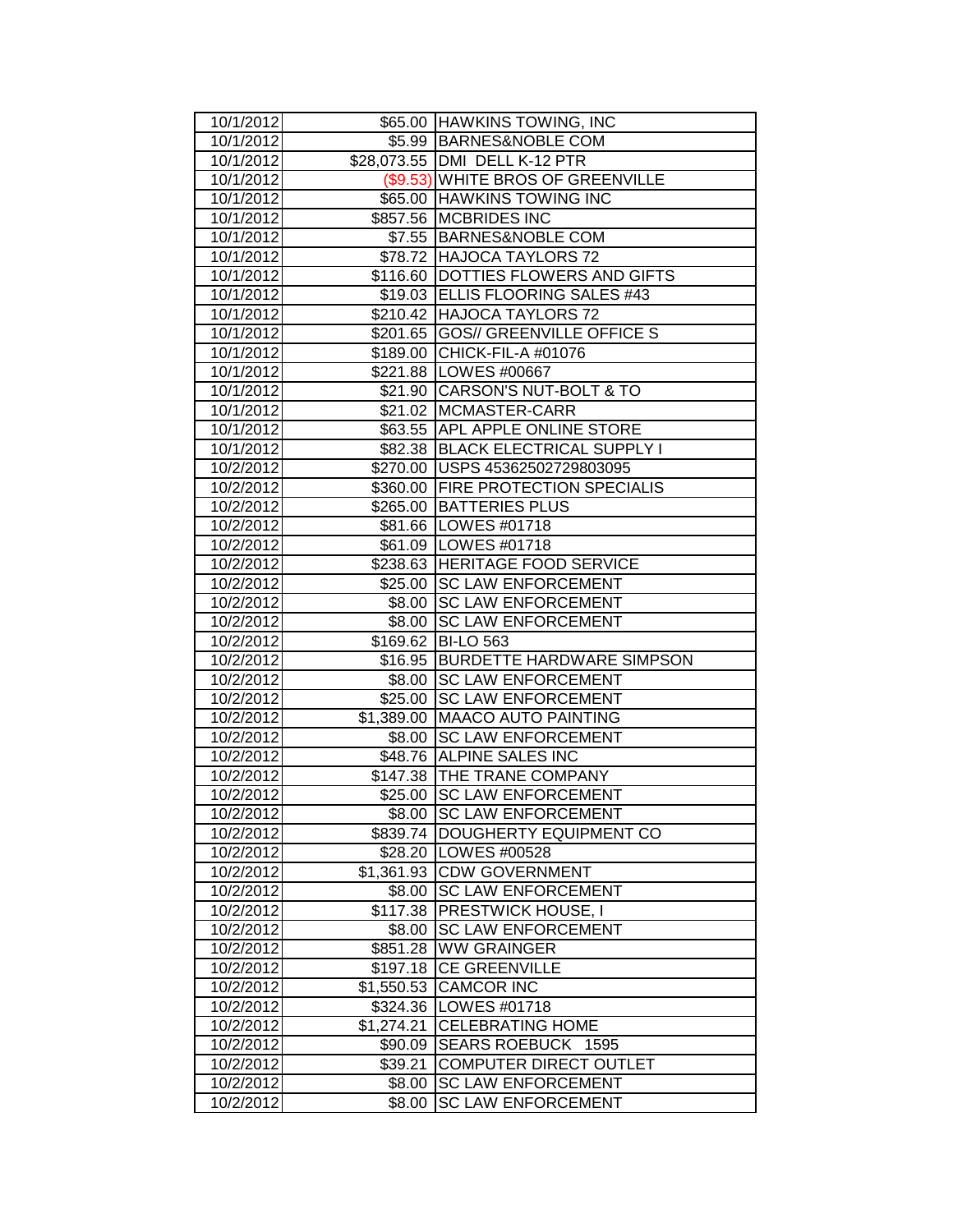| 10/2/2012              |          | \$25.00 SC LAW ENFORCEMENT                                 |
|------------------------|----------|------------------------------------------------------------|
| 10/2/2012              |          | \$588.38 HAWKINS TOWING, INC                               |
| 10/2/2012              |          | \$8.00 SC LAW ENFORCEMENT                                  |
| 10/2/2012              |          | \$6,426.88 CAMCOR INC                                      |
| 10/2/2012              |          | \$63.18   WHOLESALE INDUSTRIAL ELEC                        |
| 10/2/2012              |          | \$25.00 SC LAW ENFORCEMENT                                 |
| 10/2/2012              |          | \$25.00 SC LAW ENFORCEMENT                                 |
| 10/2/2012              |          | \$55.11 THE TRANE COMPANY                                  |
| 10/2/2012              |          | \$44.16   LOWES #00528                                     |
| 10/2/2012              |          | (\$55.91) HUE HD                                           |
| 10/2/2012              |          | \$136.48   LOWES #01983                                    |
| 10/2/2012              |          | \$78.97   WHOLESALE INDUSTRIAL ELEC                        |
| 10/2/2012              |          | \$38.53 LOWES #00667                                       |
| 10/2/2012              |          | \$8.00 SC LAW ENFORCEMENT                                  |
| 10/2/2012              |          | \$19.99   AMAZON MKTPLACE PMTS                             |
| 10/2/2012              |          | \$8.00 SC LAW ENFORCEMENT                                  |
| 10/2/2012              |          | \$90.05 COUNTRY BOY'S GARDEN CENT                          |
| 10/2/2012              |          | \$63.41   LOWES #00528                                     |
| 10/2/2012              |          | \$103.77 LOWES #01718                                      |
| 10/2/2012              |          | \$28.66 WW GRAINGER                                        |
| 10/2/2012              |          | \$16.48 LOWES #00528                                       |
| 10/2/2012              |          | \$94.76   WHOLESALE INDUSTRIAL ELEC                        |
| 10/2/2012              |          | \$216.90 HAWKINS TOWING, INC                               |
| 10/2/2012              |          | \$282.66   LOWES #01718                                    |
| 10/2/2012              |          | \$168.15   US PLASTICS/USP HOME                            |
| 10/2/2012              |          | \$19.19 FASTENAL COMPANY01                                 |
| 10/2/2012              |          | \$5.27   USPS 45366006529808201                            |
| 10/2/2012              |          | \$18.98   LOWES #01718                                     |
| 10/2/2012              |          | \$165.05 CRESCENT SUPPLY COMPANY I                         |
| 10/2/2012              |          | \$1,033.50 ALLDATA CORP #8601                              |
| 10/2/2012              |          | \$2,847.50 CAROLINA RENAISSANCE                            |
| 10/3/2012              |          | \$21.94 AMAZON MKTPLACE PMTS                               |
| 10/3/2012              |          | \$27.98 HOLDER ELECTRIC SUPPLY                             |
| 10/3/2012              |          | \$16.52 PUBLIX #1012                                       |
| 10/3/2012              |          | \$24.96   WM SUPERCENTER#4583                              |
| 10/3/2012              |          | \$77.17 EXTREMETEES                                        |
| 10/3/2012              |          | \$143.84 WM SUPERCENTER#0640                               |
| 10/3/2012              |          | \$173.11   LOWES #00528                                    |
| 10/3/2012              |          | \$27.63 JJOHNSTONE SUPPLY-GREENVIL                         |
| 10/3/2012              |          | \$30.00 VZWRLSS PRPAY AUTOPAY                              |
| 10/3/2012              | \$157.94 | <b>DIXIE RUBBER &amp; PLASTIC</b>                          |
| 10/3/2012              |          | \$158.92 HOLDER ELECTRIC SUPPLY<br>JOYCE EQUIPMENT COMPANY |
| 10/3/2012              | \$103.51 | <b>SC LAW ENFORCEMENT</b>                                  |
| 10/3/2012              | \$8.00   |                                                            |
| 10/3/2012              |          | \$12.02   LOWES #00528                                     |
| 10/3/2012<br>10/3/2012 |          | \$29.22 AMAZON MKTPLACE PMTS                               |
|                        |          | \$34.74   LOWES #01718                                     |
| 10/3/2012              | \$43.97  | ANDERSON STAMP AND ENGRAV<br>\$36.46   NAPA AUTO 0027617   |
| 10/3/2012              |          | C C DICKSON CO 1063                                        |
| 10/3/2012              | \$86.04  |                                                            |
| 10/3/2012              | \$13.76  | ADVANCE AUTO PARTS #5440<br><b>SC LAW ENFORCEMENT</b>      |
| 10/3/2012              | \$8.00   |                                                            |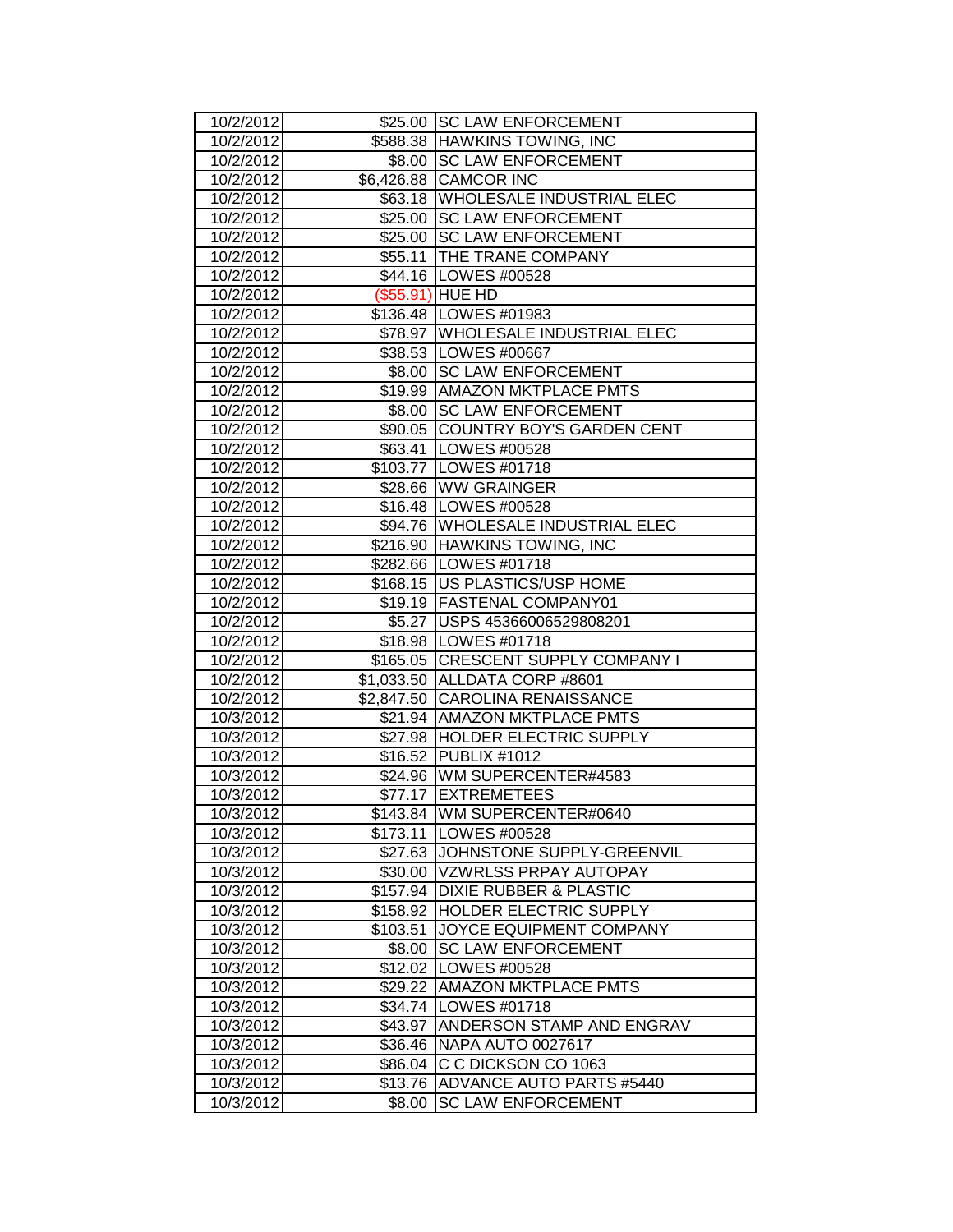| 10/3/2012 |              | \$60.96 MCMASTER-CARR                |
|-----------|--------------|--------------------------------------|
| 10/3/2012 |              | \$20.86 JJOHNSTONE SUPPLY-GREENVIL   |
| 10/3/2012 |              | \$57.08 MOORE & BALLIEW OIL COMPA    |
| 10/3/2012 |              | \$736.58 JJOHNSTONE SUPPLY-GREENVIL  |
| 10/3/2012 |              | \$705.34 SSI SCHOOL SPECIALTY        |
| 10/3/2012 |              | \$90.00 BOOKS ARE FUN IVR            |
| 10/3/2012 |              | \$19.00 CRESCENT SUPPLY COMP INC     |
| 10/3/2012 |              | \$7.47 ADVANCE AUTO PARTS #5440      |
| 10/3/2012 |              | \$77.84 BI-LO 661                    |
| 10/3/2012 |              | \$289.83 NATL BUS SALES & LEASING    |
| 10/3/2012 |              | \$216.94 CABELA'S RETAIL SIDNEY      |
| 10/3/2012 |              | \$8.00 SC LAW ENFORCEMENT            |
| 10/3/2012 |              | \$45.60 AMAZON MKTPLACE PMTS         |
| 10/3/2012 |              | \$381.60 CORNERSTONE PRINTING        |
| 10/3/2012 |              | \$173.91 WM SUPERCENTER#0640         |
| 10/3/2012 |              | \$41.29   THE HOME DEPOT 1127        |
| 10/3/2012 |              | \$20.00 VZWRLSS PRPAY AUTOPAY        |
| 10/3/2012 |              | \$16.75   SQ FREDDIE THE FROG LLC    |
| 10/3/2012 |              | \$132.52 JJOHNSTONE SUPPLY-GREENVIL  |
| 10/3/2012 |              | \$114.14 JOHNSTONE SUPPLY-GREENVIL   |
| 10/3/2012 |              | \$13,812.07   RIDDELL ALL AMERICAN   |
| 10/3/2012 |              | \$6.47   LOWES #01718                |
| 10/3/2012 |              | \$3.66 WM SUPERCENTER#4583           |
| 10/3/2012 |              | \$136.74 GREENVILLE OFFICE SUPPLY    |
| 10/3/2012 |              | \$23.66 LOWES #01983                 |
| 10/3/2012 |              | \$183.22 LAMINEX INC                 |
| 10/3/2012 |              | \$484.95 NIMCO, INC                  |
| 10/3/2012 |              | \$8.00 SC LAW ENFORCEMENT            |
| 10/3/2012 |              | \$216.94 CABELA'S RETAIL SIDNEY      |
| 10/3/2012 |              | \$530.53 JOYCE EQUIPMENT COMPANY     |
| 10/3/2012 |              | \$803.29 SMITHTURF AND IRRIGATI      |
| 10/3/2012 |              | \$20.31   LOWES #01718               |
| 10/3/2012 |              | \$25.52 THE HOME DEPOT 1127          |
| 10/3/2012 |              | \$99.64 EXPRESS PRESS OF GREEN       |
| 10/3/2012 |              | \$65.00 HAWKINS TOWING, INC          |
| 10/3/2012 | \$24.17      | <b>CRESCENT SUPPLY COMPANY I</b>     |
| 10/3/2012 |              | \$233.90 SQ ANDY'S TECH SUPPLY       |
| 10/3/2012 |              | \$160.84 WW GRAINGER                 |
| 10/3/2012 | \$83.19      | <b>DBC BLICK ART MATERIAL</b>        |
| 10/3/2012 | \$8.00       | <b>SC LAW ENFORCEMENT</b>            |
| 10/3/2012 | \$842.80     | <b>BLANCHARD MACHINERY</b>           |
| 10/3/2012 | \$34.48      | <b>AMAZON MKTPLACE PMTS</b>          |
| 10/3/2012 | \$216.90     | HAWKINS TOWING, INC                  |
| 10/3/2012 | \$8.00       | <b>SC LAW ENFORCEMENT</b>            |
| 10/3/2012 | (\$1,095.50) | <b>RENTAL ONE</b>                    |
| 10/3/2012 | \$21.94      | HOLDER ELECTRIC SUPPLY               |
| 10/3/2012 |              | \$370.74   VARSITY SPIRIT CLOTHING   |
| 10/3/2012 | \$150.00     | <b>SCMSAORG</b>                      |
| 10/3/2012 | \$265.76     | <b>BINSWANGER GLASS #043</b>         |
| 10/3/2012 | \$9.46       | <b>CRESCENT SUPPLY COMPANY I</b>     |
| 10/3/2012 | \$1,513.68   | SFI ELECTRONICS INC                  |
| 10/3/2012 | \$698.88     | <b>MOORE &amp; BALLIEW OIL COMPA</b> |
|           |              |                                      |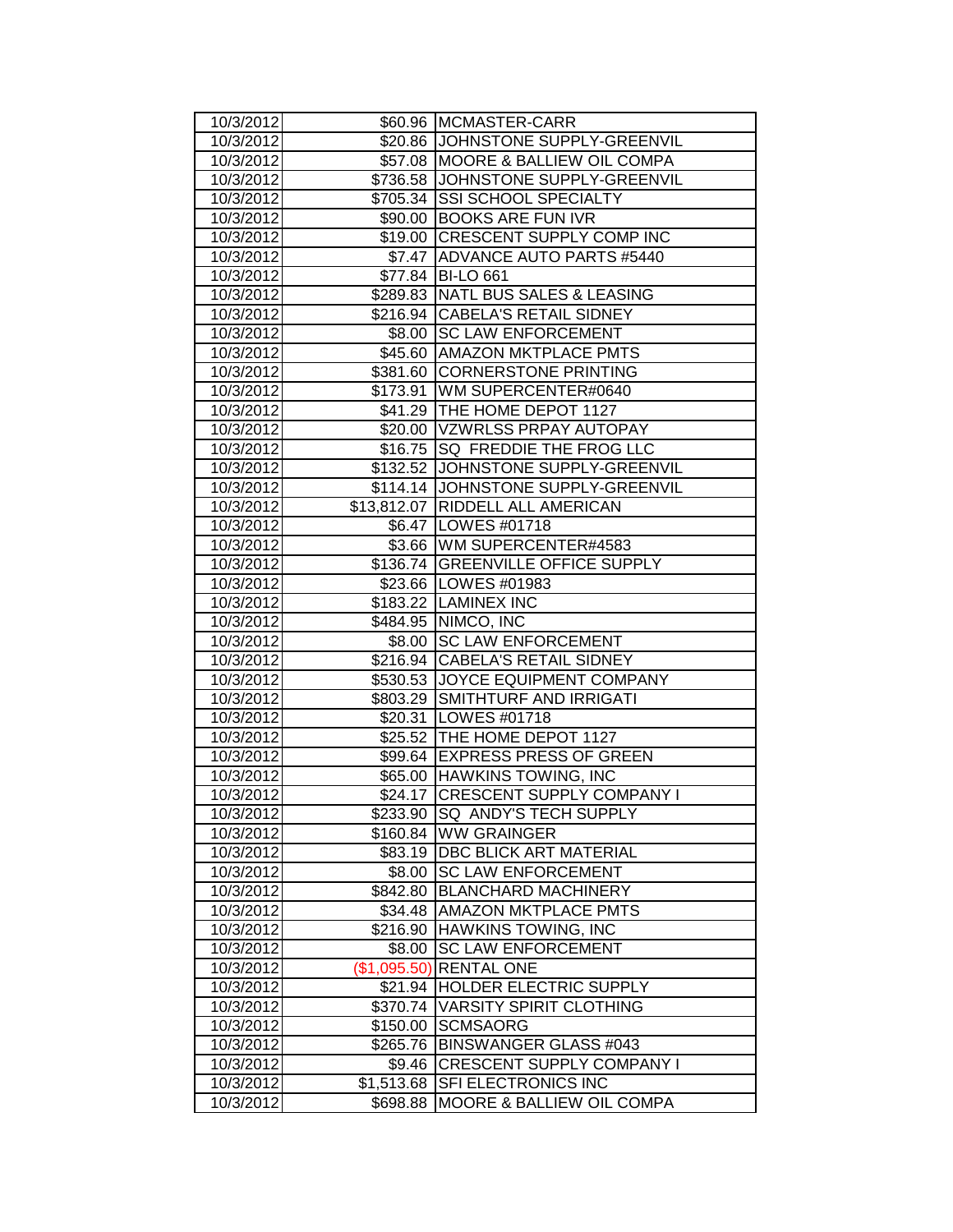| 10/3/2012              |                    | \$41.99 MCMASTER-CARR                                              |
|------------------------|--------------------|--------------------------------------------------------------------|
| 10/3/2012              |                    | \$97.20 SOCCERGOALS4U                                              |
| 10/3/2012              |                    | \$118.78 JOHNSTONE SUPPLY-GREENVIL                                 |
| 10/3/2012              |                    | \$621.25 KEVIN WHITAKER CHEVROLET                                  |
| 10/3/2012              |                    | \$50.32 LOWES #01718                                               |
| 10/3/2012              |                    | \$329.13 SOUTHEASTERN ELECTRICA                                    |
| 10/3/2012              |                    | \$11.85 SHERWIN WILLIAMS #2735                                     |
| 10/3/2012              |                    | \$108.95 WEST MUSIC                                                |
| 10/3/2012              |                    | \$149.67 SILMAR ELECTRONICS                                        |
| 10/3/2012              |                    | \$216.94 CABELA'S RETAIL SIDNEY                                    |
| 10/3/2012              |                    | \$116.09 LOWES #01983                                              |
| 10/3/2012              |                    | \$542.40 BINSWANGER GLASS #043                                     |
| 10/3/2012              |                    | \$30.00   VZWRLSS PRPAY AUTOPAY                                    |
| 10/3/2012              |                    | \$38.63 AMAZON MKTPLACE PMTS                                       |
| 10/3/2012              |                    | \$35.09 OREILLY AUTO 00018838                                      |
| 10/3/2012              |                    | \$8.00 SC LAW ENFORCEMENT                                          |
| 10/3/2012              |                    | \$13.27 BI-LO 12                                                   |
| 10/3/2012              |                    | \$152.84 C C DICKSON CO 1079                                       |
| 10/3/2012              |                    | \$98.88  HOLDER ELECTRIC SUPPLY                                    |
| 10/3/2012              |                    | \$16.88 AMAZON MKTPLACE PMTS                                       |
| 10/3/2012              |                    | \$96.30 NASCO CATALOG SALES                                        |
| 10/3/2012              |                    | \$364.22 BINSWANGER GLASS #043                                     |
| 10/3/2012              |                    | \$762.14 SILMAR ELECTRONICS                                        |
| 10/3/2012              |                    | \$59.29 STAPLS7090644230000001                                     |
| 10/3/2012              |                    | \$114.44   NAPA AUTO 0022603                                       |
| 10/3/2012              |                    | \$34.21   TMS SOUTH                                                |
| 10/3/2012              |                    | \$46.72 SHERWIN WILLIAMS #2735                                     |
| 10/3/2012              |                    | \$34.05   TMS SOUTH                                                |
| 10/3/2012              |                    | \$45.19 ADVANCE AUTO PARTS #5440                                   |
| 10/3/2012              |                    | \$17.84 BINSWANGER GLASS #043                                      |
| 10/3/2012              |                    | \$1,409.80 INDUSTRIAL FIRE SYSTEMS                                 |
| 10/4/2012              |                    | \$16.33   LOWES #01718                                             |
| 10/4/2012              |                    | \$30.13   LOWES #01718                                             |
| 10/4/2012              |                    | \$13.45   DMI DELL K-12 PTR                                        |
| 10/4/2012              |                    | \$42,079.59   DMI DELL K-12 PTR                                    |
| 10/4/2012              |                    | \$27.89 AMAZON MKTPLACE PMTS                                       |
| 10/4/2012              |                    | \$18.36 JJOHNSTONE SUPPLY-GREENVIL                                 |
| 10/4/2012              |                    | \$926.27 JJOHNSTONE SUPPLY-GREENVIL                                |
| 10/4/2012<br>10/4/2012 |                    | \$91.52 HOLDER ELECTRIC SUPPLY<br>\$34.08 ADVANCE AUTO PARTS #5440 |
| 10/4/2012              |                    | THE HOME DEPOT 1127                                                |
| 10/4/2012              | \$31.73<br>\$25.00 | <b>SC LAW ENFORCEMENT</b>                                          |
| 10/4/2012              | \$95.64            | LOWES #00667                                                       |
| 10/4/2012              | (\$529.12)         | <b>SSI SCHOOL SPECIALTY</b>                                        |
| 10/4/2012              | \$23.12            | <b>BAKER DIST CO 578</b>                                           |
| 10/4/2012              | \$32.91            | <b>INGLES STORE #32</b>                                            |
| 10/4/2012              | \$181.79           | <b>JOYCE EQUIPMENT COMPANY</b>                                     |
| 10/4/2012              | \$53.26            | WM SUPERCENTER#2265                                                |
| 10/4/2012              | \$53.53            | <b>BI-LO 613</b>                                                   |
| 10/4/2012              | \$74.19            | STAPLS9232343973000                                                |
| 10/4/2012              | \$49.13            | SHERWIN WILLIAMS #2785                                             |
| 10/4/2012              | \$36.36            | THE UPS STORE 3245                                                 |
|                        |                    |                                                                    |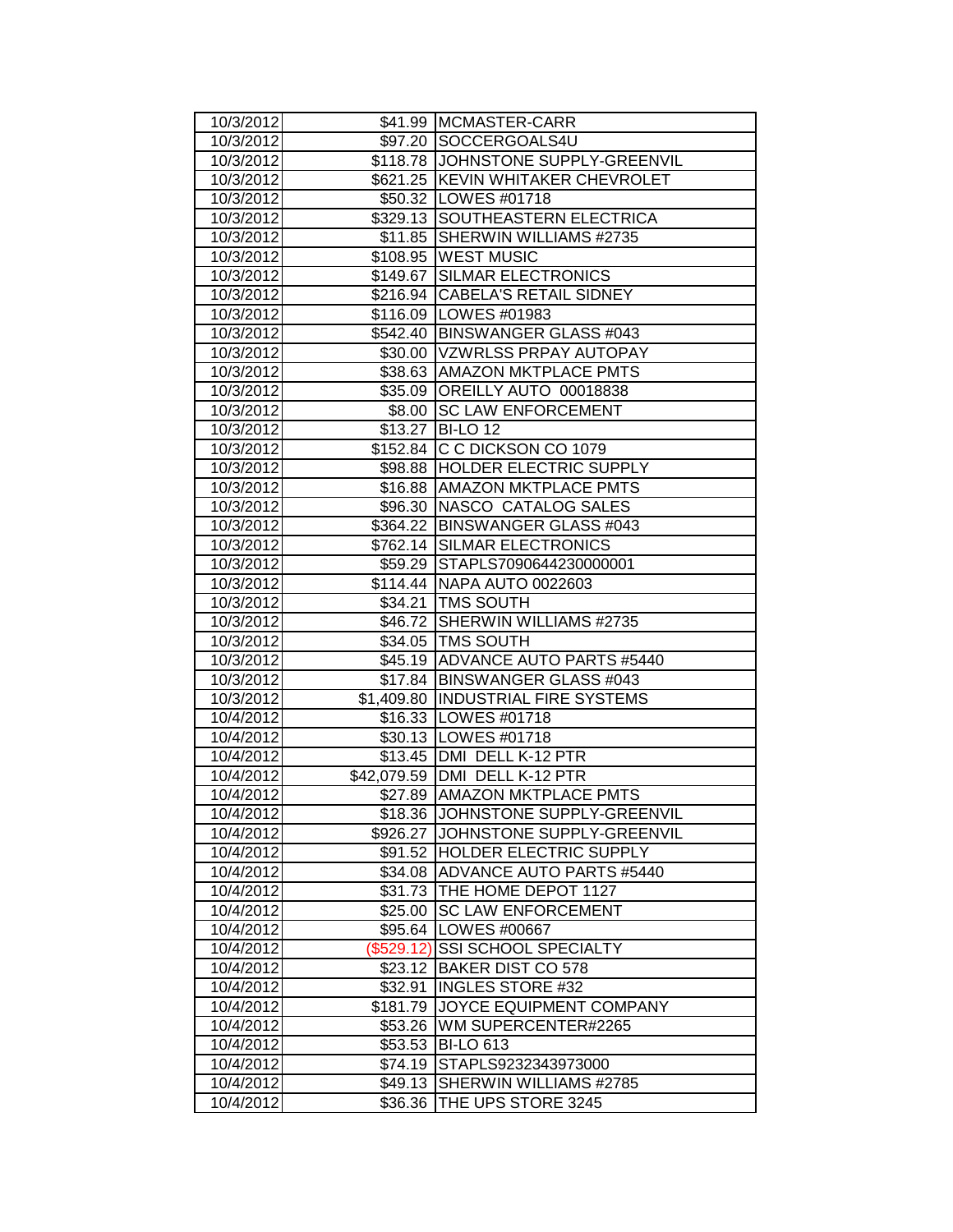| 10/4/2012              |                     | \$12.53   LOWES #00667                                |
|------------------------|---------------------|-------------------------------------------------------|
| 10/4/2012              |                     | \$72.04 Amazon.com                                    |
| 10/4/2012              |                     | \$28.32 GATEWAY#9 G'VILLE                             |
| 10/4/2012              |                     | \$10,387.65   DMI DELL K-12 PTR                       |
| 10/4/2012              |                     | \$53.87 SCHOLASTIC INC. KEY 22                        |
| 10/4/2012              |                     | \$254.40 HEATHERLY BROS AUTO SERVI                    |
| 10/4/2012              |                     | \$67.60 PECKEL MUSIC CO                               |
| 10/4/2012              |                     | \$419.60 JOYCE EQUIPMENT COMPANY                      |
| 10/4/2012              |                     | \$111.87 SCHOLASTIC INC. KEY 22                       |
| 10/4/2012              |                     | \$110.00 TARGET<br>00018705                           |
| 10/4/2012              |                     | \$120.68 BATTERY SPECIALISTS                          |
| 10/4/2012              |                     | \$431.23 SOUTHEASTERN ELECTRICA                       |
| 10/4/2012              |                     | \$686.88 CAMCOR INC                                   |
| 10/4/2012              |                     | \$11.83   LOWES #00667                                |
| 10/4/2012              |                     | \$391.00 JOSTENS/GILLIS 0927                          |
| 10/4/2012              |                     | \$6.87   LOWES #00667                                 |
| 10/4/2012              |                     | \$87.22 CAMCOR INC                                    |
| 10/4/2012              |                     | \$7.50  LOWES #00528                                  |
| 10/4/2012              |                     | \$42,079.59 DMI DELL K-12 PTR                         |
| 10/4/2012              |                     | \$36.00 LOWES #01983                                  |
| 10/4/2012              |                     | \$221.00 PIEDMONT PLASTICS GR #05                     |
| 10/4/2012              |                     | \$53.08 FASTENAL COMPANY01                            |
| 10/4/2012              |                     | \$3,688.88 CAMCOR INC                                 |
| 10/4/2012              |                     | \$25.00 SC LAW ENFORCEMENT                            |
| 10/4/2012              |                     | \$642.57 JOYCE EQUIPMENT COMPANY                      |
| 10/4/2012              |                     | \$785.00 KID SOUNDS LLC                               |
| 10/4/2012              |                     | \$112.31 TMS SOUTH                                    |
| 10/4/2012              |                     | \$13.29   LOWES #01718                                |
| 10/4/2012              |                     | \$13.08 C C DICKSON CO 1004                           |
| 10/4/2012              |                     | \$549.18 CE GREENVILLE                                |
| 10/4/2012              |                     | \$119.89 SCHOLASTIC INC. KEY 22                       |
| 10/4/2012              |                     | \$206.12 MCBRIDES INC                                 |
| 10/4/2012              |                     | \$49.45 WHOLESALE INDUSTRIAL ELEC                     |
| 10/4/2012              |                     | \$16.72   TMS SOUTH                                   |
| 10/4/2012              |                     | \$4.13 NORFOLK WIRE & ELECTRONIC                      |
| 10/4/2012              |                     | \$35.09 OREILLY AUTO 00018838                         |
| 10/4/2012              | \$39.78             | Thomas Sand Company Inc                               |
| 10/4/2012              | \$7.79              | JOYCE EQUIPMENT COMPANY                               |
| 10/4/2012              | \$235.00            | <b>GOOGLE Stork Systems</b>                           |
| 10/4/2012              | \$65.00<br>\$13.73  | <b>HAWKINS TOWING INC</b><br><b>TMS SOUTH</b>         |
| 10/4/2012              |                     |                                                       |
| 10/4/2012              | \$239.54            | HERITAGE FOOD SERVICE                                 |
| 10/4/2012              | \$143.46            | LEADERSHIP & LEARNING CE                              |
| 10/4/2012<br>10/4/2012 | \$707.91            | <b>WARD'S NATURAL SCIENCE</b><br>SmileMakers 01079508 |
|                        | \$32.84             |                                                       |
| 10/4/2012              | \$123.45            | M.A.S.A. / SPORTSADVANTAG<br><b>JW VAUGHN CO INC</b>  |
| 10/4/2012<br>10/4/2012 | \$21.77             | <b>CAMCOR INC</b>                                     |
| 10/4/2012              | \$228.96            | <b>CSITECHNOLO</b>                                    |
| 10/4/2012              | \$100.70<br>\$14.72 | ADVANCE AUTO PARTS #5440                              |
| 10/4/2012              | \$21.20             | SOUTHEASTERN ELECTRICA                                |
| 10/4/2012              | \$302.42            | Amazon.com                                            |
|                        |                     |                                                       |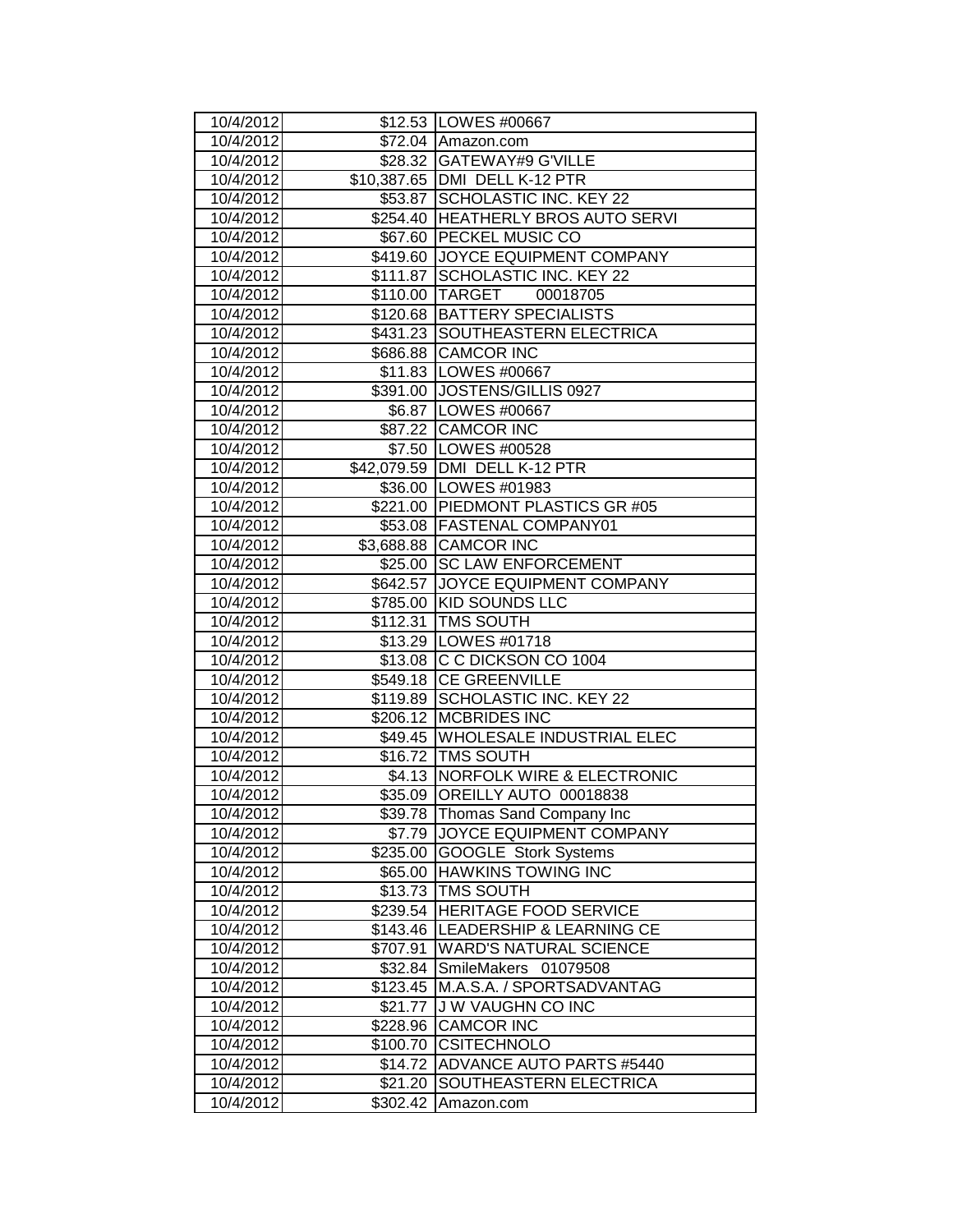| 10/4/2012              |                    | \$159.14   AMAZON MKTPLACE PMTS         |
|------------------------|--------------------|-----------------------------------------|
| 10/4/2012              |                    | \$36.76 J W VAUGHN CO INC               |
| 10/4/2012              |                    | \$99.44 B & D INDUSTRIAL INC            |
| 10/4/2012              |                    | \$230.36 AAA SUPPLY - GVILLE            |
| 10/4/2012              |                    | \$15.88 JJOHNSTONE SUPPLY-GREENVIL      |
| 10/4/2012              |                    | \$12.37 TMS SOUTH                       |
| 10/4/2012              |                    | \$25.00 SC LAW ENFORCEMENT              |
| 10/4/2012              |                    | \$71.29 SHERWIN WILLIAMS #2735          |
| 10/4/2012              |                    | \$120.84 FRAME WAREHOUSE 16             |
| 10/4/2012              |                    | \$31.33   LOWES #00667                  |
| 10/4/2012              |                    | \$348.74 JOYCE EQUIPMENT COMPANY        |
| 10/4/2012              |                    | \$95.72 THE TRANE COMPANY               |
| 10/4/2012              |                    | \$10.01   LOWES #00528                  |
| 10/4/2012              |                    | \$44.86 ADVANCE AUTO PARTS #5440        |
| 10/4/2012              |                    | \$4.11   LOWES #01718                   |
| 10/4/2012              |                    | \$38.93 NAPA AUTO 0023416               |
| 10/4/2012              |                    | \$18,409.82 DMI DELL K-12 PTR           |
| 10/4/2012              | \$33.35            | SHERWIN WILLIAMS #2735                  |
| 10/4/2012              |                    | \$98.33 WM SUPERCENTER#5487             |
| 10/4/2012              |                    | \$16.00 ADVERTISING AUTHORITIES I       |
| 10/4/2012              |                    | \$385.00 NETWORK CONTROLS               |
| 10/4/2012              |                    | \$586.05 FERGUSON ENT #43               |
| 10/4/2012              |                    | \$126.07 LOWES #01718                   |
| 10/4/2012              |                    | \$25.00 SC LAW ENFORCEMENT              |
| 10/4/2012              |                    | \$203.65 CRESCENT SUPPLY COMPANY I      |
| 10/4/2012              |                    | \$30.74 DMI DELL K-12 PTR               |
| 10/4/2012              |                    | \$32.61 JOHNSTONE SUPPLY-GREENVIL       |
| 10/4/2012              |                    | \$21.67 HD SUPPLY                       |
| 10/4/2012              |                    | \$7.72 AAA SUPPLY - GVILLE              |
| 10/4/2012              |                    | \$423.18   TPC GOPHER PERFORMANCE       |
| 10/4/2012              |                    | \$568.03 HAWKINS TOWING INC             |
| 10/4/2012              |                    | \$311.35 SYSTEMS DISTRIBUTOR            |
| 10/4/2012              |                    | \$64.94 ADVANCE AUTO PARTS #5440        |
| 10/4/2012              | \$32.09            |                                         |
|                        |                    | C C DICKSON CO 1004                     |
| 10/4/2012              |                    | \$35.00 NFAA/ARTS                       |
| 10/4/2012              |                    | \$32.53 WM SUPERCENTER#2265             |
| 10/4/2012              |                    | \$38.16   AAA LOCKSMITH & ALARM COM     |
| 10/4/2012              | \$25.00            | <b>SC LAW ENFORCEMENT</b>               |
| 10/4/2012              | \$20.98            | <b>COASTAL SILKWORMS</b>                |
| 10/4/2012              | \$31.50            | PORTER PAINTS 9388                      |
| 10/4/2012              | \$51.00            | AAA SUPPLY - GVILLE                     |
| 10/4/2012              | \$707.86           | <b>CAMCOR INC</b>                       |
| 10/4/2012              | \$26.96            | WM SUPERCENTER#2265                     |
| 10/4/2012              | \$19.96            | WM SUPERCENTER#2265                     |
| 10/4/2012              | \$645.00           | <b>SYSTEMS DISTRIBUTOR</b>              |
| 10/4/2012              | \$8.10             | AAA SUPPLY - GVILLE                     |
| 10/4/2012              | \$8.38             | SOUTHEASTERN ELECTRICA                  |
| 10/4/2012              | \$55.95            | EYE ON EDUCATION                        |
| 10/4/2012              | \$104.94           | KING FASTENERS INC                      |
| 10/4/2012              | \$56.12            | LOWES #00528                            |
| 10/4/2012<br>10/4/2012 | \$15.03<br>\$25.19 | BATTERY & ELECTRIC CO INC<br>Amazon.com |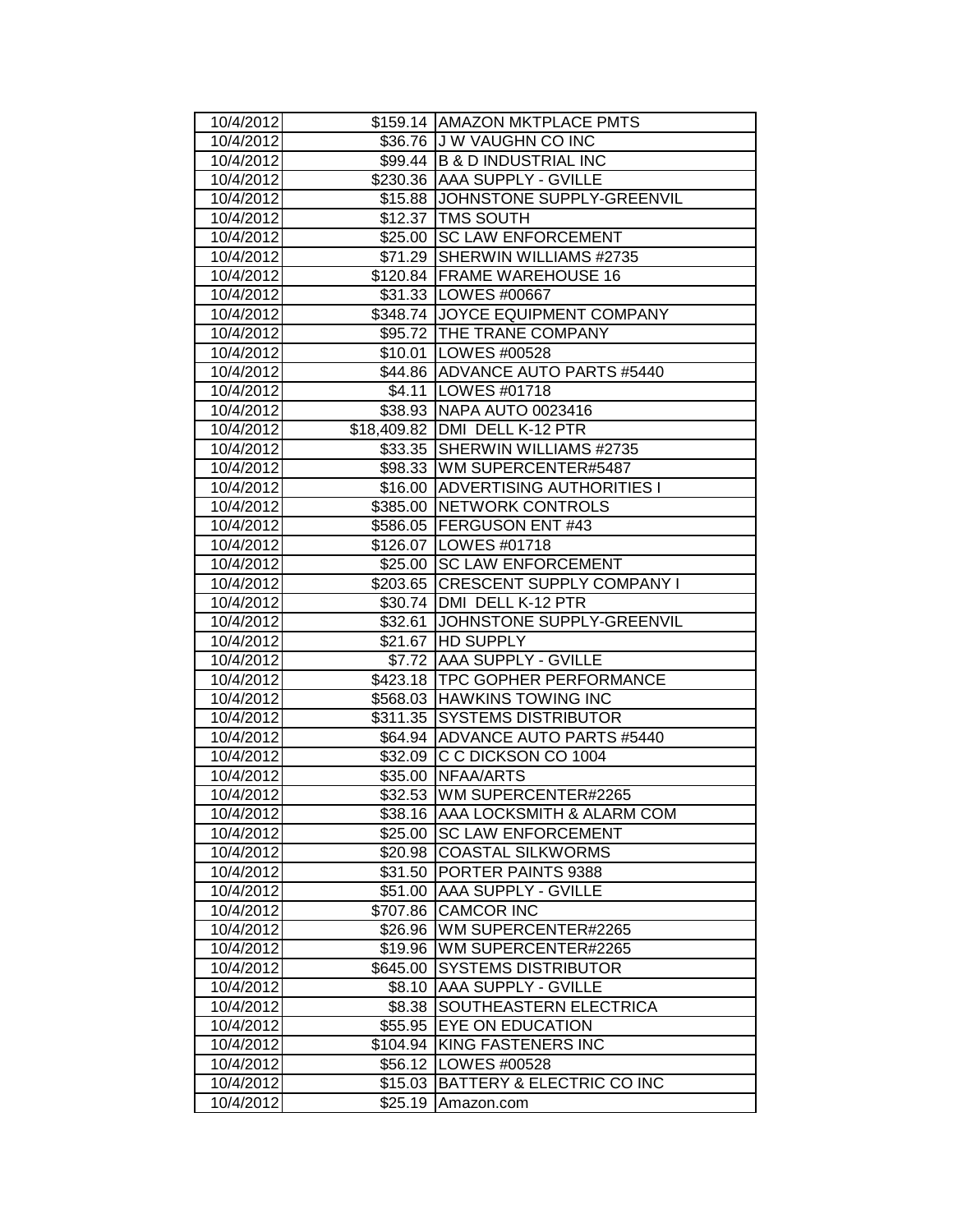| 10/4/2012              |            | \$167.66 AMAZON MKTPLACE PMTS                      |
|------------------------|------------|----------------------------------------------------|
| 10/4/2012              |            | \$14.12   LOWES #01718                             |
| 10/4/2012              |            | \$30.74 DMI DELL K-12 PTR                          |
| 10/4/2012              |            | \$57.24 CAMCOR INC                                 |
| 10/4/2012              |            | \$9.38 JOHNSTONE SUPPLY-GREENVIL                   |
| 10/4/2012              |            | \$5,505.61 CAMCOR INC                              |
| 10/4/2012              |            | \$200.00 JEAN'S BUS SERVICE                        |
| 10/4/2012              |            | \$97.63 SHEALY ELECT 803-227-0599                  |
| 10/5/2012              |            | \$35.00 TOTAL MEETING CONCEP                       |
| 10/5/2012              |            | \$21.03 THE HOME DEPOT #1126                       |
| 10/5/2012              |            | \$148.99 HOLDER ELECTRIC SUPPLY                    |
| 10/5/2012              |            | \$126.70   NB HANDY 110                            |
| 10/5/2012              |            | (\$128.00) CHAMPIONS CHOICE INC                    |
| 10/5/2012              |            | \$28.68 AMAZON MKTPLACE PMTS                       |
| 10/5/2012              |            | \$10.64 ADVANCE AUTO PARTS #5440                   |
| 10/5/2012              |            | \$5.59   LOWES #01718                              |
| 10/5/2012              |            | \$55.68 BLACK ELECTRICAL SUPPLY I                  |
| 10/5/2012              |            | \$104.72 JDMI DELL K-12 PTR                        |
| 10/5/2012              |            | \$487.82 MSA-HEADQUARTERS #1                       |
| 10/5/2012              |            | \$337.33 BLACK ELECTRICAL SUPPLY I                 |
| 10/5/2012              |            | \$94.50 KRISPY KREME DOUGH                         |
| 10/5/2012              |            | \$48.19   LOWES #00528                             |
| 10/5/2012              |            | \$36.00 GTM SPORTSWEAR                             |
| 10/5/2012              |            | \$201.82 JOYCE EQUIPMENT COMPANY                   |
| 10/5/2012              |            | \$69.49 THE TRANE COMPANY                          |
| 10/5/2012              |            | \$720.78 NOR NORTHERN TOOL                         |
| 10/5/2012              |            | \$35.00 TOTAL MEETING CONCEP                       |
| 10/5/2012              |            | \$35.00 TOTAL MEETING CONCEP                       |
| 10/5/2012              |            | \$36.70   LOWES #00528                             |
| 10/5/2012              |            | \$18.34 AAA FASTENER & SUPPLY                      |
| 10/5/2012              |            | \$9.37 PUBLIX #531                                 |
| 10/5/2012              |            | \$394.19 JOHNSTONE SUPPLY-GREENVIL                 |
| 10/5/2012              |            | \$1.98 NORFOLK WIRE & ELECTRONIC                   |
| 10/5/2012              |            | \$35.00   TOTAL MEETING CONCEP                     |
| 10/5/2012              |            | \$205.05 THE TRANE COMPANY                         |
| 10/5/2012              |            | \$16.58   TMS SOUTH                                |
| 10/5/2012<br>10/5/2012 | \$266.70   | \$35.00  TOTAL MEETING CONCEP<br><b>TPC GOPHER</b> |
| 10/5/2012              | \$82.46    | <b>ADVANCE AUTO PARTS #5440</b>                    |
| 10/5/2012              | \$138.37   | <b>SHERATON HOTEL</b>                              |
| 10/5/2012              | \$6.34     | LOWES #00667                                       |
| 10/5/2012              | \$19.35    | <b>GOODWILL INDUSTRIES #18</b>                     |
| 10/5/2012              | \$4,995.58 | <b>VARSITY SPIRIT CLOTHING</b>                     |
| 10/5/2012              | \$11.06    | LOWES #00667                                       |
| 10/5/2012              | \$37.45    | <b>EARTHS BIRTHDAY PROJEC</b>                      |
| 10/5/2012              | \$77.27    | AAA SUPPLY - GVILLE                                |
| 10/5/2012              | \$92.11    | THE TRANE COMPANY                                  |
| 10/5/2012              | \$86.18    | MICHAELS #6001                                     |
| 10/5/2012              | \$134.05   | <b>CAMCOR INC</b>                                  |
| 10/5/2012              | \$153.70   | MR. ALTERNATOR                                     |
| 10/5/2012              | \$30.00    | NAT'L WRESTLING COACHE                             |
| 10/5/2012              | \$25.63    | VZWRLSS APOCC VISE                                 |
|                        |            |                                                    |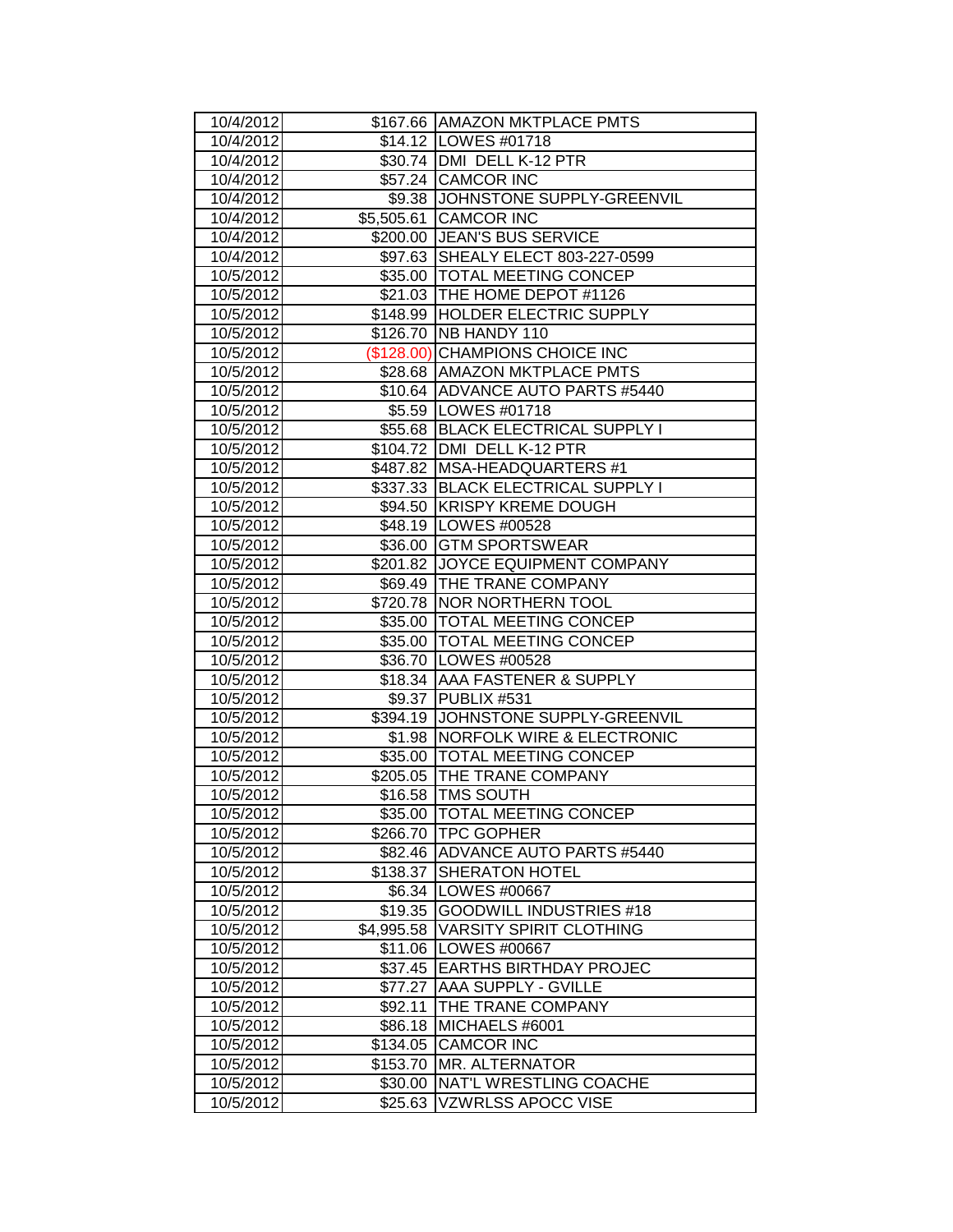| 10/5/2012              |            | \$24.07 JJOHNSTONE SUPPLY-GREENVIL               |
|------------------------|------------|--------------------------------------------------|
| 10/5/2012              |            | $$1,546.56$ $AA$ EVENTS                          |
| 10/5/2012              |            | \$552.97 BLACK ELECTRICAL SUPPLY I               |
| 10/5/2012              |            | \$59.14   USPS 45366006529808201                 |
| 10/5/2012              |            | \$338.14 APL APPLE ONLINE STORE                  |
| 10/5/2012              |            | \$21.37 BILLYS GENERAL STORE                     |
| 10/5/2012              |            | \$24.07 JOHNSTONE SUPPLY-GREENVIL                |
| 10/5/2012              |            | \$24.07 JOHNSTONE SUPPLY-GREENVIL                |
| 10/5/2012              |            | \$35.00   TOTAL MEETING CONCEP                   |
| 10/5/2012              |            | \$24.07 JJOHNSTONE SUPPLY-GREENVIL               |
| 10/5/2012              |            | \$68.20   TLF EXPRESSIONS UNLIMITED              |
| 10/5/2012              |            | \$7.36 THE HOME DEPOT 1127                       |
| 10/5/2012              |            | (\$100.00) KEVIN WHITAKER CHEVROLET              |
| 10/5/2012              |            | \$122.85 THE HOME DEPOT 1127                     |
| 10/5/2012              |            | \$14.61 J W VAUGHN CO INC                        |
| 10/5/2012              |            | \$27.05   LOWES #01983                           |
| 10/5/2012              |            | \$992.10 AAA SUPPLY - GVILLE                     |
| 10/5/2012              |            | \$344.50 MR. ALTERNATOR                          |
| 10/5/2012              |            | \$8.20   LOWES #00667                            |
| 10/5/2012              |            | \$36.08 C C DICKSON CO 1004                      |
| 10/5/2012              |            | \$12.12 WM SUPERCENTER#4583                      |
| 10/5/2012              |            | \$35.00   TOTAL MEETING CONCEP                   |
| 10/5/2012              |            | \$110.56 NOR NORTHERN TOOL                       |
| 10/5/2012              |            | \$356.70 LAMINEX INC                             |
| 10/5/2012              |            | \$1,232.54 NORFOLK WIRE & ELECTRONIC             |
| 10/5/2012<br>10/5/2012 |            | \$8.44   LOWES #01718<br>\$196.10 MR. ALTERNATOR |
| 10/5/2012              |            | \$71.23   LOWES #00667                           |
| 10/5/2012              |            | \$66.78 CRESCENT SUPPLY COMP INC                 |
| 10/5/2012              |            | \$25.00 SOUTH CAROLINA ATHLETIC A                |
| 10/5/2012              |            | \$100.28 JJOHNSTONE SUPPLY-GREENVIL              |
| 10/5/2012              |            | \$433.68 OFFICE DEPOT #1099                      |
| 10/5/2012              |            | \$14.81   THE HOME DEPOT 1127                    |
| 10/5/2012              |            | \$344.50 MR. ALTERNATOR                          |
| 10/5/2012              |            | \$8,744.12 DMI DELL K-12 PTR                     |
| 10/5/2012              |            | \$225.00 THE PEACE CENTER FOR THE                |
| 10/5/2012              |            | \$136.95 AAA LOCKSMITH & ALARM COM               |
| 10/5/2012              | \$377.46   | THE TRANE COMPANY                                |
| 10/5/2012              | \$25.00    | <b>SC LAW ENFORCEMENT</b>                        |
| 10/5/2012              | \$114.12   | LOWES #00667                                     |
| 10/5/2012              | \$47.70    | <b>FEDEXOFFICE</b><br>00030940                   |
| 10/5/2012              | \$319.71   | CRESCENT SUPPLY COMP INC                         |
| 10/5/2012              | \$45.89    | LOWES #01718                                     |
| 10/5/2012              | \$13.01    | THE HOME DEPOT 1104                              |
| 10/5/2012              | \$35.00    | TOTAL MEETING CONCEP                             |
| 10/5/2012              | \$25.00    | <b>SC LAW ENFORCEMENT</b>                        |
| 10/5/2012              | \$2,425.00 | <b>MAYER JOHNSON</b>                             |
| 10/5/2012              | \$24.74    | WM SUPERCENTER#4583                              |
| 10/5/2012              | \$16.00    | FAMILY DOLLAR #8493                              |
| 10/5/2012              | \$29.89    | LOWES #01983                                     |
| 10/5/2012              |            | <b>AMAZON MKTPLACE PMTS</b>                      |
|                        | \$52.99    |                                                  |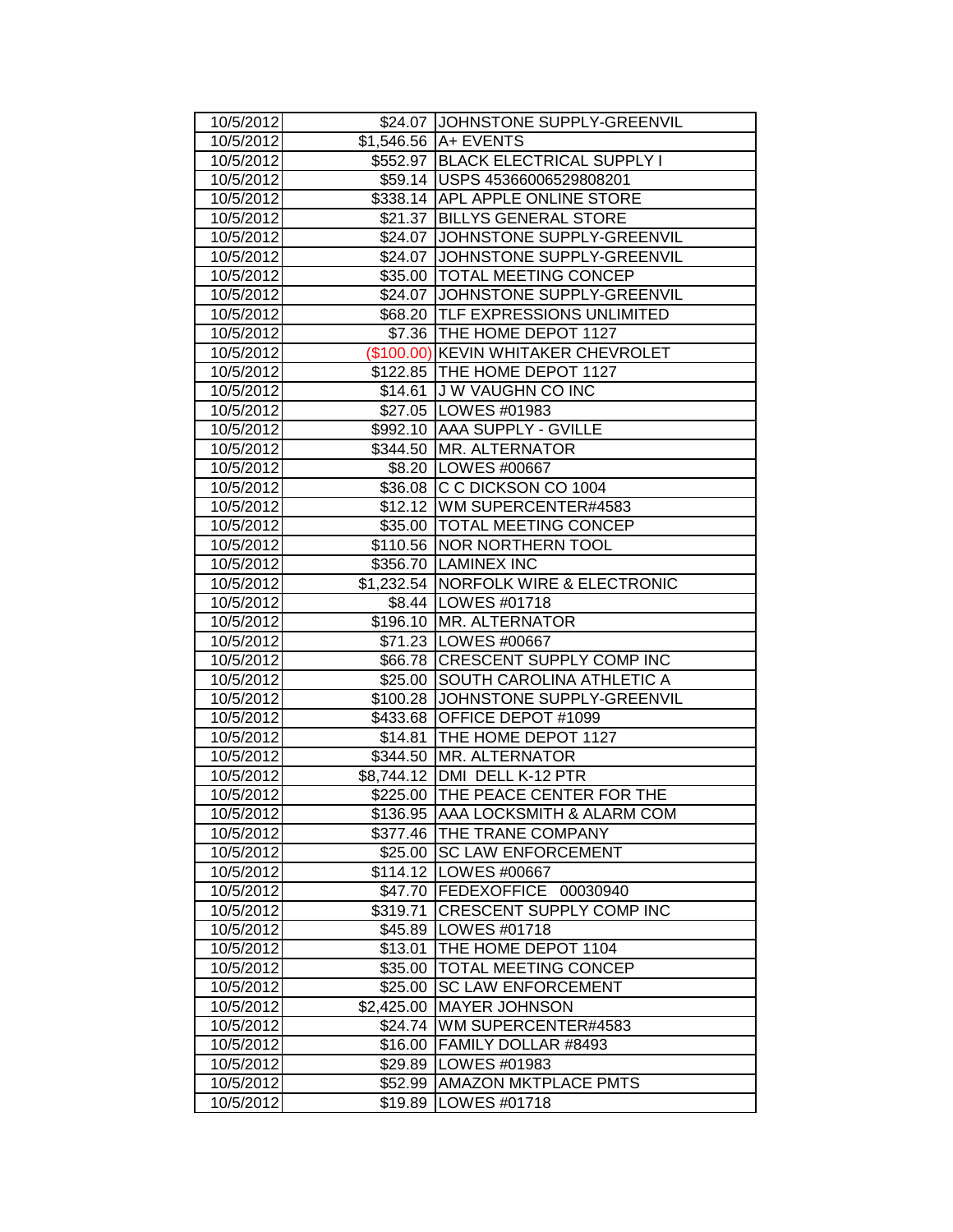| 10/5/2012              |            | \$25.00 SC LAW ENFORCEMENT                   |
|------------------------|------------|----------------------------------------------|
| 10/5/2012              | \$49.81    | <b>GOS// GREENVILLE OFFICE S</b>             |
| 10/5/2012              |            | \$29.68 UPSTATE TROPHIES INC                 |
| 10/5/2012              |            | \$20.10 GRAYBAR ELECTRIC                     |
| 10/5/2012              |            | \$382.07 NB HANDY 110                        |
| 10/5/2012              |            | \$117.28 TMS SOUTH                           |
| 10/5/2012              |            | \$37.31 LOWES #00667                         |
| 10/5/2012              |            | \$25.00 SOUTH CAROLINA ATHLETIC A            |
| 10/5/2012              |            | \$133.53 BATTERY SPECIALISTS                 |
| 10/5/2012              |            | \$34.95   LOWES #00667                       |
| 10/5/2012              |            | \$35.00   TOTAL MEETING CONCEP               |
| 10/5/2012              |            | \$63.28 TMS SOUTH                            |
| 10/5/2012              |            | \$8.42  THE HOME DEPOT 1104                  |
| 10/5/2012              | \$79.50    | MR. ALTERNATOR                               |
| 10/5/2012              | \$39.92    | SHEALY ELECT 803-227-0599                    |
| 10/5/2012              | \$58.00    | HOLDER ELECTRIC SUPPLY                       |
| 10/5/2012              |            | \$609.26 THE TRANE COMPANY                   |
| 10/5/2012              | \$803.88   | <b>GLASS CRAFTERS</b>                        |
| 10/5/2012              | \$35.25    | <b>BI-LO 661</b>                             |
| 10/5/2012              | \$399.98   | <b>CHEMICALS DIRECT</b>                      |
| 10/5/2012              |            | \$56.17   WALGREENS #7572                    |
| 10/5/2012              |            | \$29.18 THE HOME DEPOT 1104                  |
| 10/5/2012              | \$25.00    | <b>SC LAW ENFORCEMENT</b>                    |
| 10/5/2012              | \$70.67    | SHERWIN WILLIAMS #2194                       |
| 10/5/2012              |            | \$3,623.17 VARSITY SPIRIT CLOTHING           |
| 10/5/2012              |            | \$38.45 AMAZON MKTPLACE PMTS                 |
| 10/5/2012              |            | \$63.54 TARGET 00019372                      |
| 10/5/2012              |            | \$4.61   TMS SOUTH                           |
| 10/5/2012              |            | \$11.35   LOWES #01718                       |
| 10/5/2012              |            | \$35.00 TOTAL MEETING CONCEP                 |
| 10/5/2012              |            | (\$216.94) CABELA'S RETAIL SIDNEY            |
| 10/5/2012              |            | \$103.98   WM SUPERCENTER#1244               |
| 10/5/2012              |            | (\$216.94) CABELA'S RETAIL SIDNEY            |
| 10/5/2012              |            | \$164.90 LOWES #00667                        |
| 10/5/2012              |            | \$28.64 PUBLIX #613                          |
| 10/5/2012              |            | \$11.83   LOWES #00667                       |
| 10/8/2012              |            | \$43.24 JJ W VAUGHN CO INC                   |
| 10/8/2012              | \$88.81    | NAPA AUTO 0027617                            |
| 10/8/2012              | \$149.49   | ELLIS FLOORING SALES #43                     |
| 10/8/2012              | \$23.46    | LAMAD-RICE VILLAGE #11                       |
| 10/8/2012              | \$126.14   | NAPA AUTO 0022603                            |
| 10/8/2012              | \$8,605.91 | DMI DELL K-12 PTR                            |
| 10/8/2012              | \$422.02   | WM SUPERCENTER#2265                          |
| 10/8/2012              | \$16.00    | <b>HOLIDAY INN FB</b>                        |
| 10/8/2012              | \$26.46    | <b>JW VAUGHN CO INC</b>                      |
| 10/8/2012              | \$135.09   | <b>MCABEE TRACTOR &amp; TURF</b>             |
| 10/8/2012              | \$188.68   | SOUTHEASTERN ELECTRICA                       |
| 10/8/2012              | \$47.66    | SOUTH PLEASANTBURG NUR                       |
| 10/8/2012              | \$55.89    | PHYSICAL EDUCATION EQU                       |
| 10/8/2012              | \$23.24    | <b>JW VAUGHN CO INC</b>                      |
|                        |            |                                              |
| 10/8/2012<br>10/8/2012 | \$10.60    | PECKNEL MUSIC CO<br>LITTLE CAESARS 0101 0009 |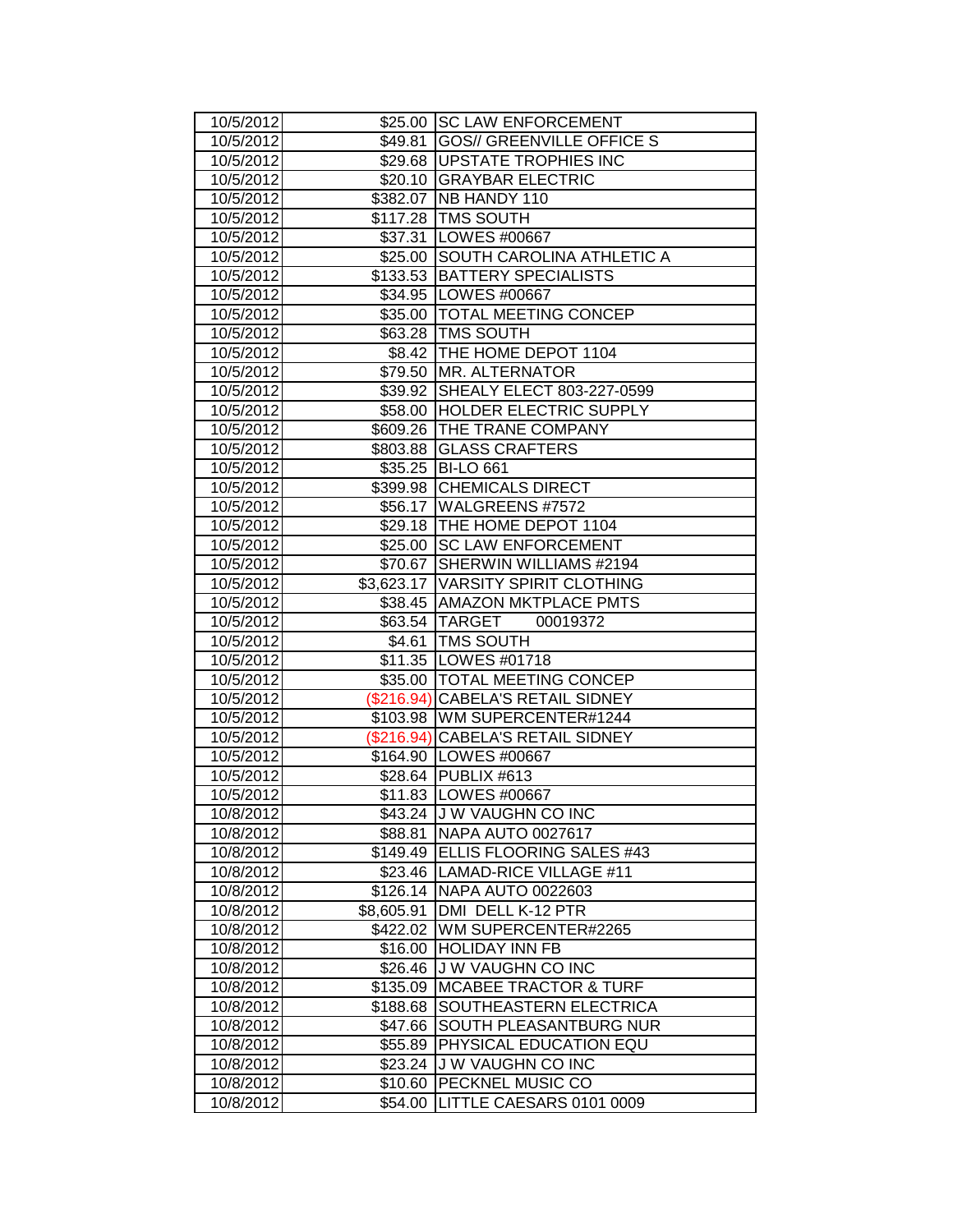| 10/8/2012              |                      | \$63.02 C C DICKSON CO 1004                                     |
|------------------------|----------------------|-----------------------------------------------------------------|
| 10/8/2012              |                      | \$7.21 C C DICKSON CO 1079                                      |
| 10/8/2012              |                      | \$5.62 J W VAUGHN CO INC                                        |
| 10/8/2012              |                      | \$107.02 HOLDER ELECTRIC SUPPLY                                 |
| 10/8/2012              |                      | \$76.88 GREENVILLE TURF & TRACTOR                               |
| 10/8/2012              |                      | \$80.83 MAXIMUM VELOCITY                                        |
| 10/8/2012              |                      | \$76.88 GREENVILLE TURF & TRACTOR                               |
| 10/8/2012              |                      | \$38.09 MICHAELS #6001                                          |
| 10/8/2012              |                      | \$248.75 C C DICKSON CO 1079                                    |
| 10/8/2012              |                      | \$3,037.50 FIND GREAT PEOPLE                                    |
| 10/8/2012              |                      | \$29.93   TMS SOUTH                                             |
| 10/8/2012              |                      | \$133.40 WM SUPERCENTER#2687                                    |
| 10/8/2012              |                      | \$263.94 APPLE STORE #R355                                      |
| 10/8/2012              |                      | \$92.99   NAPA AUTO 0027617                                     |
| 10/8/2012              |                      | \$387.32 STAPLES 00108688                                       |
| 10/8/2012              |                      | \$6.08   THE HOME DEPOT 1127                                    |
| 10/8/2012              |                      | \$594.99 GREENVILLE TURF & TRACTOR                              |
| 10/8/2012              |                      | \$687.94 SAMS INTERNET                                          |
| 10/8/2012              |                      | \$104.73 BLACK ELECTRICAL SUPPLY I                              |
| 10/8/2012              |                      | \$762.14 SILMAR ELECTRONICS                                     |
| 10/8/2012              |                      | \$27.30 PUBLIX #1148                                            |
| 10/8/2012              |                      | \$216.46 ORIENTAL TRADING CO                                    |
| 10/8/2012              |                      | \$16.24 AAA SUPPLY-GREER                                        |
| 10/8/2012              |                      | \$104.73 BLACK ELECTRICAL SUPPLY I                              |
| 10/8/2012              |                      | \$44.62 IF ITS PAPER - GREENVI                                  |
| 10/8/2012<br>10/8/2012 |                      | \$130.80 Amazon.com<br>\$1,093.17 EDISTO SALES & RENTALS R      |
| 10/8/2012              |                      | \$283.50 CHICK-FIL-A #01076                                     |
| 10/8/2012              |                      | \$84.78 FELLERS INC 01 OF 01                                    |
| 10/8/2012              |                      | \$23.31   THE HOME DEPOT 1127                                   |
| 10/8/2012              |                      | \$5,734.43 DMI DELL K-12 PTR                                    |
|                        |                      | \$610.10 GREENVILLE TURF & TRACTOR                              |
|                        |                      |                                                                 |
| 10/8/2012              |                      |                                                                 |
| 10/8/2012              |                      | \$1,116.80 ALLA ALLEGIANT AIR                                   |
| 10/8/2012              |                      | \$54.95   THE TRANE COMPANY                                     |
| 10/8/2012              |                      | \$437.33 STAPLES 00108688<br>\$926.27 JOHNSTONE SUPPLY-GREENVIL |
| 10/8/2012<br>10/8/2012 |                      | \$10.60 STAPLES<br>00105536                                     |
| 10/8/2012              |                      | \$305.80 PECKEL MUSIC CO                                        |
| 10/8/2012              |                      | \$538.70 THE TRANE COMPANY                                      |
| 10/8/2012              | \$115.17             | <b>CAROLINA LAWN &amp; TRACTOR</b>                              |
| 10/8/2012              | \$37.52              | SMITHTURF AND IRRIGATI                                          |
| 10/8/2012              | \$18.26              | <b>GREENVILLE TURF &amp; TRACTOR</b>                            |
| 10/8/2012              | \$94.00              | JOHNSTONE SUPPLY-GREENVIL                                       |
| 10/8/2012              | \$36.15              | LOWES #00528                                                    |
| 10/8/2012              | \$47.22              | HOBBY LOBBY #0318                                               |
| 10/8/2012              | \$445.00             | <b>COUNTRY MEATS</b>                                            |
| 10/8/2012              | \$464.05             | TRIARCO ARTS AND CRAFTS                                         |
| 10/8/2012              | \$1,574.11           | <b>GREENVILLE TURF &amp; TRACTOR</b>                            |
| 10/8/2012              | \$80.98              | Amazon.com                                                      |
| 10/8/2012              | \$61.56              | JOHNSTONE SUPPLY-GREENVIL                                       |
| 10/8/2012<br>10/8/2012 | \$231.74<br>\$107.84 | <b>FROMUTH TENNIS</b><br><b>GREENVILLE TURF &amp; TRACTOR</b>   |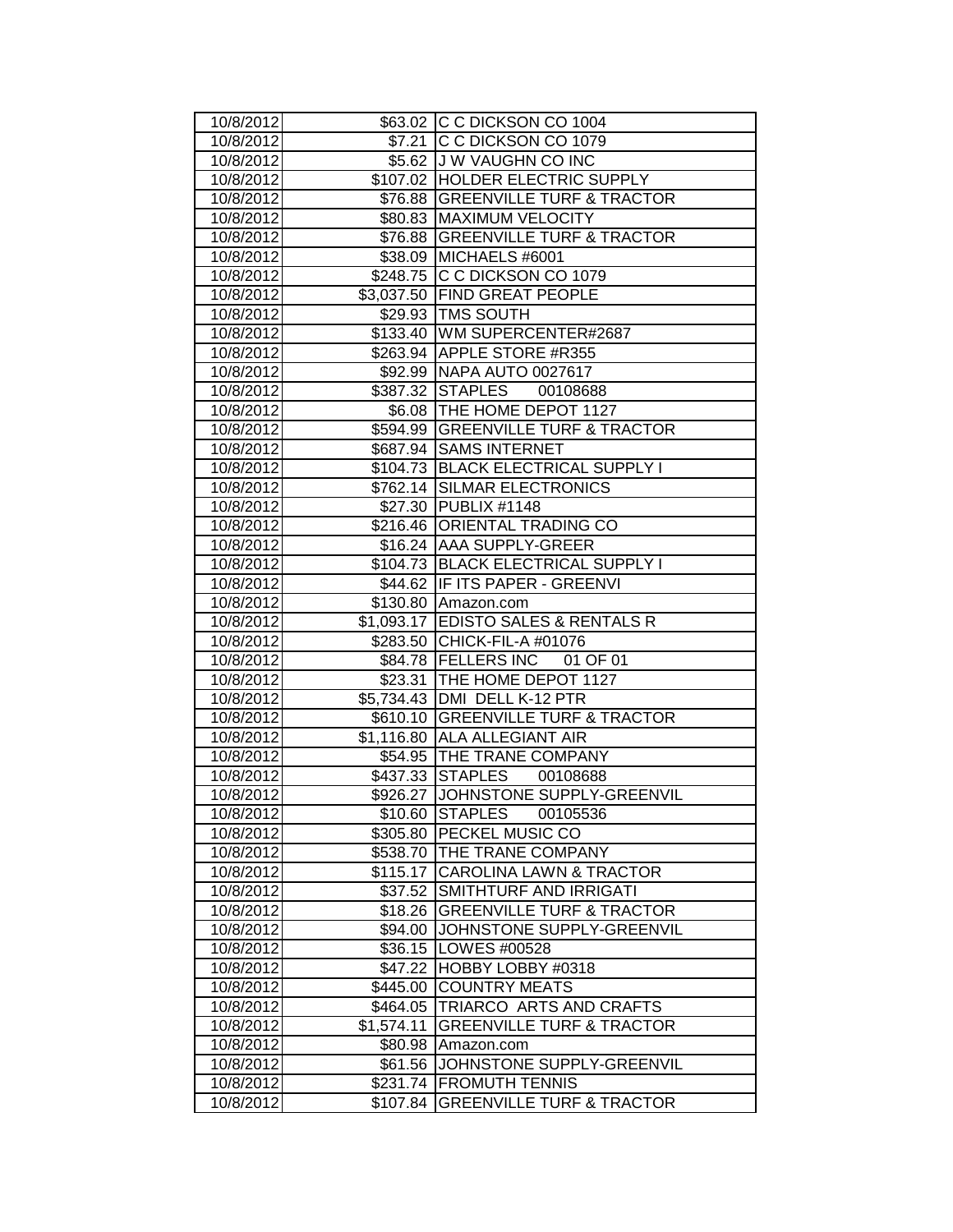| 10/8/2012              |             | \$73.00 SPARTANBURG COUNTY                                   |
|------------------------|-------------|--------------------------------------------------------------|
| 10/8/2012              |             | \$1,110.88 CAROLINA LAWN & TRACTOR                           |
| 10/8/2012              |             | \$397.50 LIGHTING CENTER TH                                  |
| 10/8/2012              |             | \$24.00 TAQUERIA ARANDAS #33                                 |
| 10/8/2012              |             | \$37.78 ADVANCE AUTO PARTS #5440                             |
| 10/8/2012              |             | \$762.14 SILMAR ELECTRONICS                                  |
| 10/8/2012              |             | \$58.74 WM SUPERCENTER#2265                                  |
| 10/8/2012              |             | \$194.22 WW GRAINGER                                         |
| 10/8/2012              |             | \$47.06   LOWES #01718                                       |
| 10/8/2012              |             | \$80.00 PAYPAL SOUTHCAROLI                                   |
| 10/8/2012              |             | \$18.91 BI-LO 195                                            |
| 10/8/2012              |             | \$28.30 QUALITY FOODS                                        |
| 10/8/2012              |             | \$73.46 MCABEE TRACTOR & TURF                                |
| 10/8/2012              |             | \$24.07 JOHNSTONE SUPPLY-GREENVIL                            |
| 10/8/2012<br>10/8/2012 |             | \$25.43 NAPA AUTO 0027617<br>SOUTHEASTERN ELECTRICA          |
|                        | \$33.04     | <b>COUNTRY INN &amp; SUITES AT H</b>                         |
| 10/8/2012              | \$61.05     |                                                              |
| 10/8/2012<br>10/8/2012 |             | \$22.97 THE HOME DEPOT 1127<br>\$27,440.59 DMI DELL K-12 PTR |
| 10/8/2012              |             | \$210.16 BARNES & NOBLE #2558                                |
| 10/8/2012              |             | \$14.83 OFFICE DEPOT #2690                                   |
| 10/8/2012              |             | \$215.56 HERITAGE FOOD SERVICE                               |
| 10/8/2012              |             | \$422.94 JOYCE EQUIPMENT COMPANY                             |
| 10/8/2012              |             | \$41.12 STEVE SPANGLER SCI                                   |
| 10/8/2012              |             | \$68.87 KIRKLAND'S #370                                      |
| 10/8/2012              | \$68.54     | <b>GREENVILLE TURF &amp; TRACTOR</b>                         |
| 10/8/2012              |             | \$63.60 HEATHERLY BROS AUTO SERVI                            |
| 10/8/2012              |             | \$122.96 APL APPLE ONLINE STORE                              |
| 10/8/2012              |             | \$297.33 SCHOOL CHECK IN                                     |
| 10/8/2012              |             | \$10.55 AAA FASTENER & SUPPLY                                |
| 10/8/2012              |             | \$84.33   TMS SOUTH                                          |
| 10/8/2012              |             | \$68.28 Amazon.com                                           |
| 10/8/2012              | \$90.68     | STAPLES 00118018                                             |
| 10/8/2012              |             | \$73.69   THE TRANE COMPANY                                  |
| 10/8/2012              | \$25.00     | <b>SC LAW ENFORCEMENT</b>                                    |
| 10/8/2012              |             | \$60.32   TMS SOUTH                                          |
| 10/8/2012              |             | \$147.51 AAA SUPPLY - GVILLE                                 |
| 10/8/2012              | \$27,440.59 | DMI DELL K-12 PTR                                            |
| 10/8/2012              | \$24.17     | BENSON CHRYSLER PLYMOUTH                                     |
| 10/8/2012              | \$292.53    | OFFICE DEPOT #1214                                           |
| 10/8/2012              | \$10.00     | BIG LOTS STORES - #1202                                      |
| 10/8/2012              | \$68.77     | LOWES #01718                                                 |
| 10/8/2012              | \$22.68     | BUCKY'S BAR-B-Q DONALDSON                                    |
| 10/8/2012              | \$35.47     | <b>NAPA AUTO 0026146</b>                                     |
| 10/8/2012              | \$550.00    | CARSON'S NUT-BOLT & TO                                       |
| 10/8/2012              |             | \$93.80 FLUKERFARMS.COM                                      |
| 10/8/2012              |             | \$44.16 NAPA AUTO 0022603                                    |
| 10/8/2012              |             | \$274.59 PIONEER REVERE 8008771500                           |
| 10/8/2012              | \$267.05    | ROMANOS 1243                                                 |
| 10/8/2012              | \$132.75    | NAPA AUTO 0027617                                            |
| 10/8/2012              | \$20.71     | LOWES #00667                                                 |
| 10/8/2012              | \$147.29    | NAPA AUTO 0022603                                            |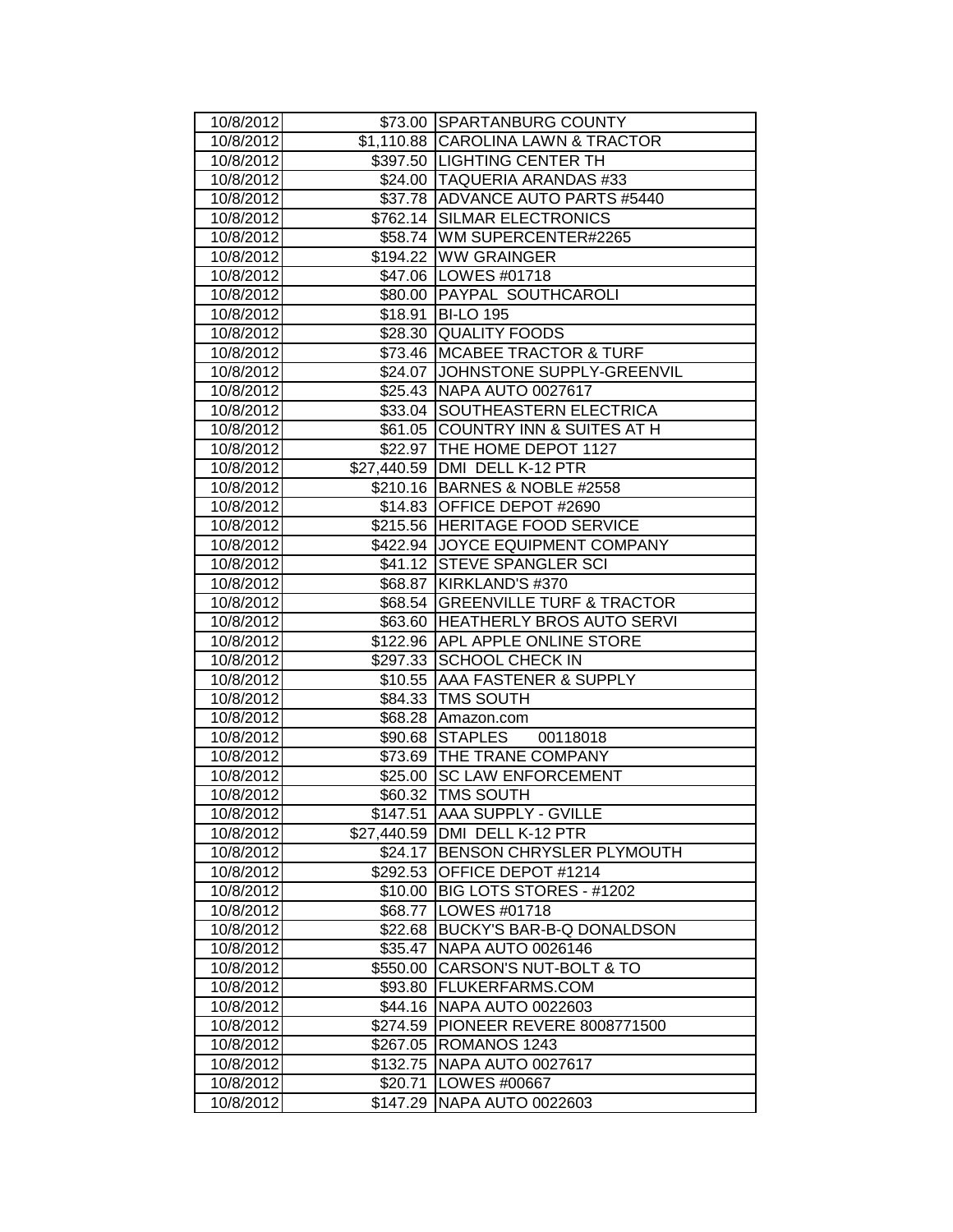| 10/8/2012              |                      | \$349.45 THE TRANE COMPANY                       |
|------------------------|----------------------|--------------------------------------------------|
| 10/8/2012              |                      | \$276.28 SHARP BUSINESS SYS-SC                   |
| 10/8/2012              |                      | \$994.70 ROBBINS TIRE SERVI                      |
| 10/8/2012              |                      | \$85.16 GREENVILLE TURF & TRACTOR                |
| 10/8/2012              |                      | \$1,518.26 LLOYDS SOCCER OF GREENVIL             |
| 10/8/2012              |                      | \$373.65 LOWES #00667                            |
| 10/8/2012              |                      | \$178.38 THE TOOL SHED                           |
| 10/8/2012              |                      | \$371.11 CDW GOVERNMENT                          |
| 10/8/2012              |                      | \$124.44   LOWES #00667                          |
| 10/8/2012              |                      | \$448.00 AUM - K&K FIDUCIARY                     |
| 10/8/2012              |                      | \$3,653.89 RIDDELL ALL AMERICAN                  |
| 10/8/2012              |                      | \$76.88   GREENVILLE TURF & TRACTOR              |
| 10/8/2012              |                      | \$65.06 ADVANCE AUTO PARTS #5440                 |
| 10/8/2012              |                      | \$4.11   LOWES #01983                            |
| 10/8/2012              |                      | \$100.00 GOOGLE Stork Systems                    |
| 10/8/2012              |                      | \$8,468.45   DMI DELL K-12 PTR                   |
| 10/8/2012              |                      | \$210.94 JASONS OAK FURNITURE                    |
| 10/8/2012              |                      | \$327.94   THE TRANE COMPANY                     |
| 10/8/2012              |                      | \$136.74 LOWES #01983                            |
| 10/8/2012              |                      | \$305.28 LOWES #01718                            |
| 10/8/2012              |                      | \$689.00   DMI DELL K-12 PTR                     |
| 10/8/2012              |                      | \$58.01   WM SUPERCENTER#4583                    |
| 10/8/2012              |                      | \$8,295.43 DMI DELL K-12 PTR                     |
| 10/8/2012              |                      | \$23.64 MIXED BAG DESIGNS, INC                   |
| 10/8/2012              |                      | \$13.12 AAA FASTENER & SUPPLY                    |
| 10/8/2012              |                      | \$678.24 GREENVILLE TURF & TRACTOR               |
| 10/8/2012              |                      | \$88.62 STAPLES<br>00118018                      |
| 10/8/2012              |                      | \$31.34 LAMAD-RICE VILLAGE #11                   |
| 10/8/2012              |                      | \$493.73 CRESCENT SUPPLY COMPANY I               |
| 10/8/2012              |                      | (\$1,254.93) BLANCHARD MACHINERY                 |
| 10/8/2012              |                      | \$60.00 SQ ABL CORPORATE TRANSPO                 |
| 10/8/2012              |                      | \$24.07 JOHNSTONE SUPPLY-GREENVIL                |
| 10/8/2012              |                      | \$85.00   NASSP1/NHS/NJHS/NASC                   |
| 10/8/2012              |                      | \$561.80 HEATHERLY BROS AUTO SERVI               |
| 10/8/2012              | \$70.82              | C C DICKSON CO 1079                              |
| 10/8/2012              |                      | \$785.40 DMI DELL K-12 PTR                       |
| 10/8/2012              |                      | \$1,399.78 GCI MUSICIAN'S FRIEND                 |
| 10/8/2012              | \$67.72              | CHICK-FIL-A #00466                               |
| 10/8/2012              |                      | \$16.93   THE HOME DEPOT 1127                    |
| 10/8/2012              | \$240.93             | HERITAGE FOOD SERVICE                            |
| 10/8/2012              | \$549.93             | <b>LIGHTING CENTER TH</b>                        |
| 10/8/2012              | \$84.27              | LOWES #01718                                     |
| 10/8/2012              | \$1,012.50           | FIND GREAT PEOPLE                                |
| 10/8/2012              | \$9.05               | LOWES #00667                                     |
| 10/8/2012              | \$361.11             | WATCH D.O.G.S.                                   |
| 10/8/2012              | \$97.01              | PORTER PAINTS 9388                               |
| 10/8/2012              |                      | (\$148.99) HOLDER ELECTRIC SUPPLY                |
| 10/8/2012              | \$65.00              | <b>HAWKINS TOWING INC</b>                        |
| 10/8/2012              | \$95.25              | <b>WARD'S NATURAL SCIENCE</b>                    |
| 10/8/2012              | \$13.55              | <b>GREENVILLE TURF &amp; TRACTOR</b>             |
|                        |                      |                                                  |
| 10/8/2012<br>10/8/2012 | \$955.06<br>\$104.78 | JOHN DEERE LANDSCAPES522<br>CARQUEST<br>01013663 |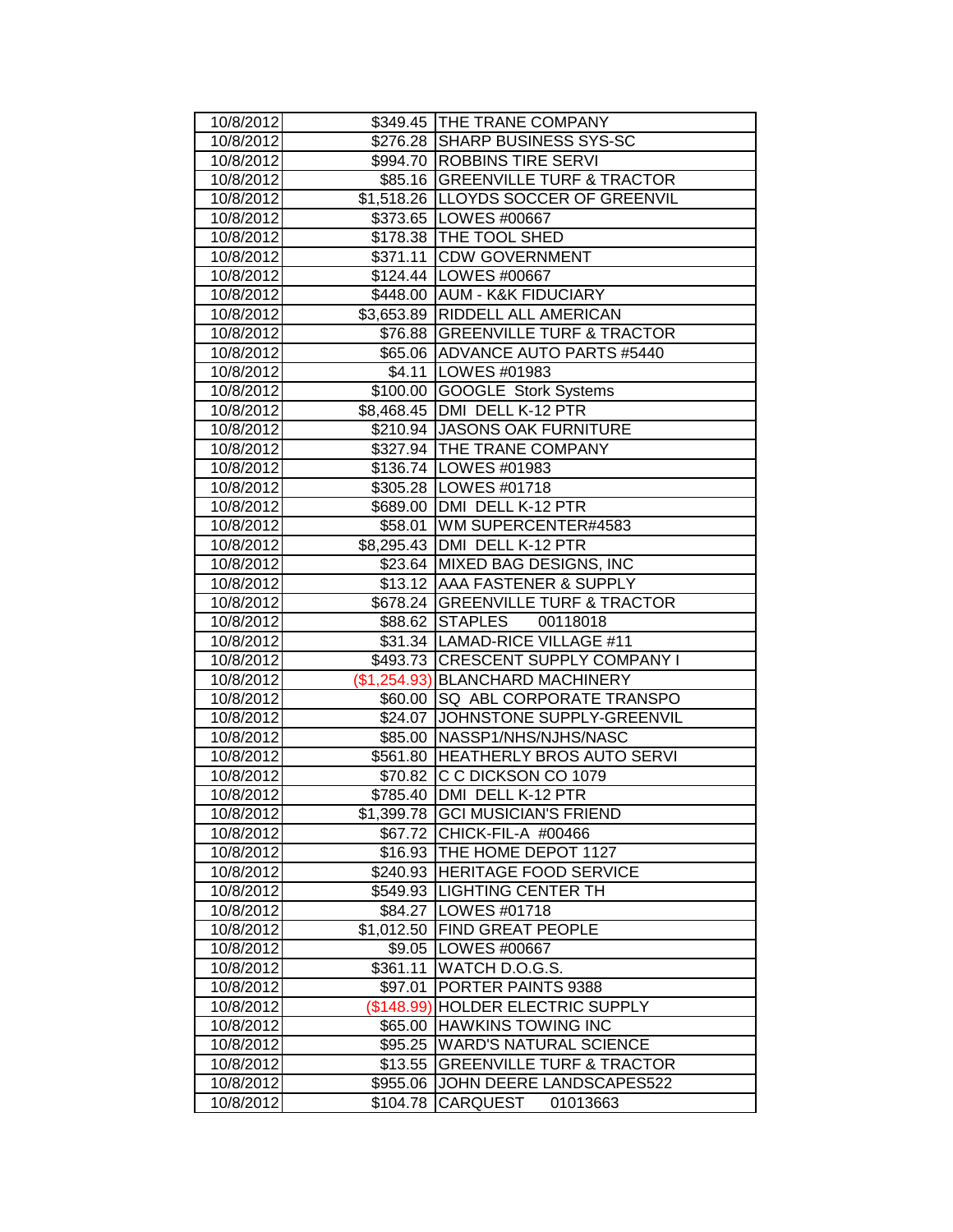| 10/8/2012 |             | \$15.41 JOHNSTONE SUPPLY-GREENVIL    |
|-----------|-------------|--------------------------------------|
| 10/8/2012 |             | \$151.19 CONTINENTAL ENGINE          |
| 10/8/2012 |             | \$108.40 FAST SIGNS                  |
| 10/8/2012 |             | \$3.50 FORMS AND SUPPLY - AOPD       |
| 10/8/2012 |             | \$76.88 GREENVILLE TURF & TRACTOR    |
| 10/8/2012 |             | \$810.45 HERITAGE FOOD SERVICE       |
| 10/8/2012 | \$223.37    | <b>GOS// GREENVILLE OFFICE S</b>     |
| 10/8/2012 |             | \$28.35 GREENVILLE TURF & TRACTOR    |
| 10/8/2012 |             | \$311.68 BOBCAT OF GREENVILLE        |
| 10/8/2012 |             | \$212.17 HOBBY LOBBY #0318           |
| 10/8/2012 | \$39.01     | <b>SPINX #125</b>                    |
| 10/8/2012 |             | \$20.73 JJOHNSTONE SUPPLY-GREENVIL   |
| 10/8/2012 |             | \$213.84   PAPA JOHNS #0584          |
| 10/8/2012 |             | \$48.15 JJOHNSTONE SUPPLY-GREENVIL   |
| 10/8/2012 |             | \$26.13   US PLASTICS/USP HOME       |
| 10/8/2012 |             | \$239.24 KMART 04202                 |
| 10/8/2012 |             | \$105.49   TMS SOUTH                 |
| 10/8/2012 |             | \$1,325.00 EPN TRAVEL SERVICES INC   |
| 10/8/2012 |             | \$86.70 HAWKINS TOWING INC           |
| 10/8/2012 |             | \$25.00 SC LAW ENFORCEMENT           |
| 10/8/2012 |             | \$418.80 ALA ALLEGIANT AIR           |
| 10/8/2012 |             | \$15.39 SPINX #125                   |
| 10/8/2012 |             | \$1,057.48   UPSTATE TROPHIES INC    |
| 10/8/2012 |             | \$359.26 FAST SIGNS                  |
| 10/8/2012 |             | \$10.54   THE HOME DEPOT 1127        |
| 10/9/2012 |             | \$3,019.29 CORPORATE CREATIONS BY HA |
| 10/9/2012 |             | \$75.32 GREER GAS 1911000            |
| 10/9/2012 |             | \$360.00 ROTO ROOTER PLUMBING        |
| 10/9/2012 |             | \$25.00 SC LAW ENFORCEMENT           |
| 10/9/2012 |             | \$116.60   TRUCOLOR                  |
| 10/9/2012 |             | \$239.38 VISSAGE AUTO PARTS CO       |
| 10/9/2012 |             | \$65.00 HAWKINS TOWING INC           |
| 10/9/2012 | \$123.17    | SHEALY ELECT 803-227-0599            |
| 10/9/2012 |             | \$25.00 Amazon.com                   |
| 10/9/2012 |             | \$131.80   LOWES #00528              |
| 10/9/2012 |             | \$89.91   AMAZON MKTPLACE PMTS       |
| 10/9/2012 | \$21.91     | <b>KEVIN WHITAKER CHEVROLET</b>      |
| 10/9/2012 | \$6.48      | LOWES #01718                         |
| 10/9/2012 | \$36.34     | SSI CLASSROOM DIRECT                 |
| 10/9/2012 | \$95.21     | LOWES #00667                         |
| 10/9/2012 | \$8.01      | LOWES #00667                         |
| 10/9/2012 | \$69.95     | AMAZON MKTPLACE PMTS                 |
| 10/9/2012 | \$26,297.23 | DMI DELL K-12 PTR                    |
| 10/9/2012 | \$65.65     |                                      |
|           |             | LOWES #01718                         |
| 10/9/2012 |             | \$1,363.83   DMI DELL K-12 PTR       |
| 10/9/2012 | \$182.74    | SSI SCHOOL SPECIALTY                 |
| 10/9/2012 |             | \$6.28  INGLES STORE #38             |
| 10/9/2012 | \$25.00     | <b>SC LAW ENFORCEMENT</b>            |
| 10/9/2012 | \$52.22     | <b>HICKORY POINT 34</b>              |
| 10/9/2012 | \$32.73     | WM SUPERCENTER#2265                  |
| 10/9/2012 | \$48.50     | LOWES #00667<br>NCTE - MOTO          |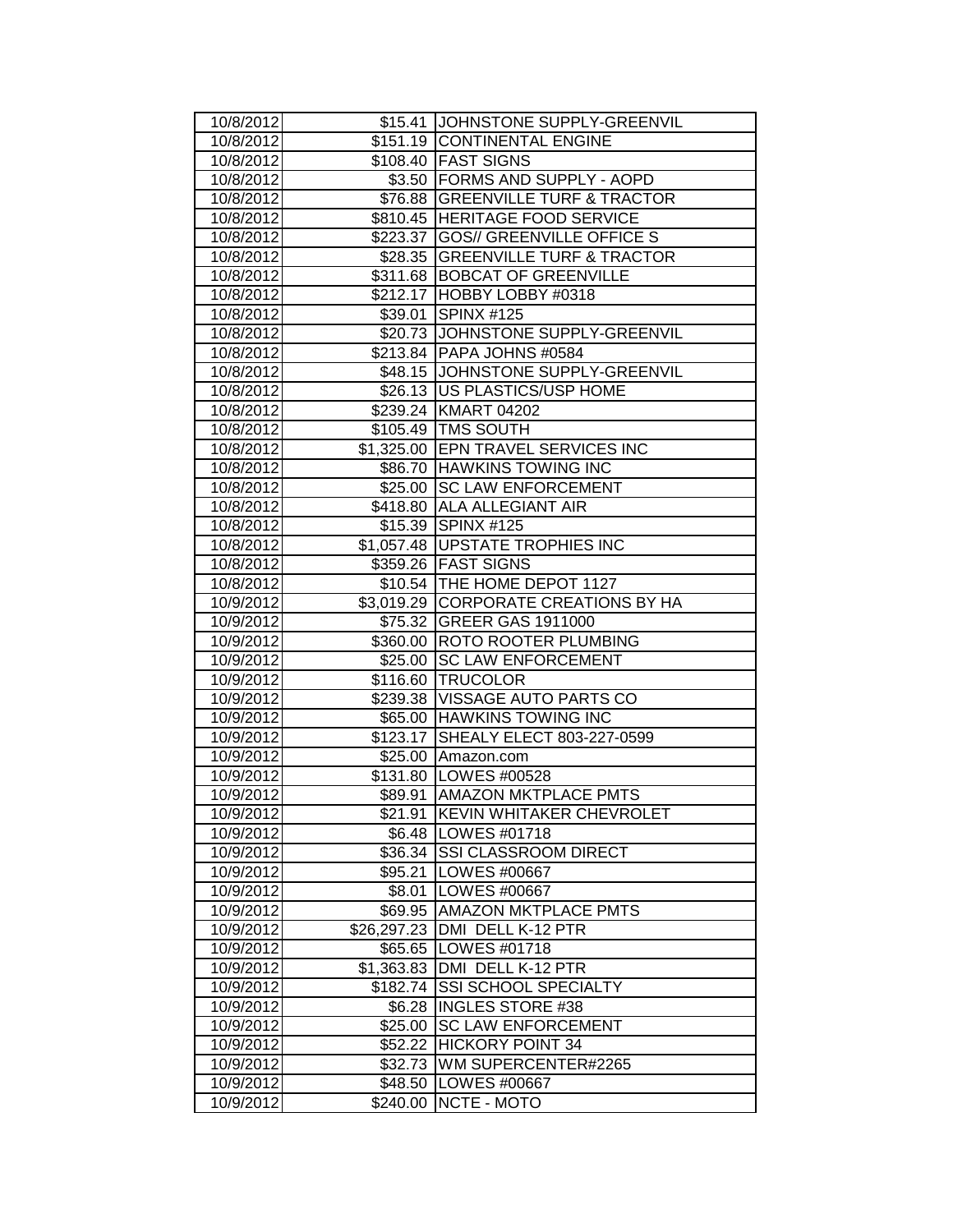| 10/9/2012                |            | \$4,766.65 CAMCOR INC                                             |
|--------------------------|------------|-------------------------------------------------------------------|
| 10/9/2012                |            | \$18.95 LOWES #00667                                              |
| 10/9/2012                |            | \$57.24 CAMCOR INC                                                |
| 10/9/2012                |            | \$59.03 FOOD LION #2211                                           |
| 10/9/2012                |            | \$28.56   DNC TRAVEL - GEORG                                      |
| 10/9/2012                |            | \$235.62 GEORGETOWN MARINA HAMPTON                                |
| 10/9/2012                | \$74.64    | <b>COMMUNICATION SERVICE CEN</b>                                  |
| 10/9/2012                | \$18.59    | Amazon.com<br><b>SSI CLASSROOM DIRECT</b>                         |
| 10/9/2012                | \$41.49    |                                                                   |
| 10/9/2012                |            | \$806.69 Amazon.com<br>\$30.15   LOWES #00667                     |
| 10/9/2012                |            | \$230.78 CAMCOR INC                                               |
| 10/9/2012                |            | \$96.34   SAFETY TEST AND EQUIPMENT                               |
| 10/9/2012                |            | \$654.22 GCI MUSICIAN'S FRIEND                                    |
| 10/9/2012<br>10/9/2012   |            | \$8.34 LOWES #01718                                               |
| 10/10/2012               |            | \$14.88   LOWES #01718                                            |
| 10/10/2012               |            |                                                                   |
| 10/10/2012               |            | \$16,366.05   DMI DELL K-12 PTR                                   |
| 10/10/2012               |            | \$397.16   LOWES #00667<br>\$28.72 LOWES #00667                   |
|                          |            |                                                                   |
| 10/10/2012<br>10/10/2012 |            | (\$1,330.59) BLANCHARD MACHINERY<br>\$560.08 BARNES & NOBLE #2758 |
|                          |            | \$82.81 THE HOME DEPOT 1119                                       |
| 10/10/2012<br>10/10/2012 |            | \$47.48 CRESCENT SUPPLY COMPANY I                                 |
| 10/10/2012               | \$36.95    | <b>SCHOLASTIC INC. KEY 22</b>                                     |
| 10/10/2012               | \$117.21   | <b>HOLDER ELECTRIC SUPPLY</b>                                     |
| 10/10/2012               |            | \$1,437.00 WAYFAIR School Room F                                  |
| 10/10/2012               |            | \$337.46 HOBART CORP GREENVILLE                                   |
| 10/10/2012               |            | \$99.98   LOWES #00667                                            |
| 10/10/2012               |            | \$17.29 FASTENAL COMPANY01                                        |
| 10/10/2012               |            | \$771.98 JOYCE EQUIPMENT COMPANY                                  |
| 10/10/2012               |            | \$52.46 NAPA AUTO 0023416                                         |
| 10/10/2012               |            | \$26.30 SPINX #179                                                |
| 10/10/2012               |            | \$7.10   LOWES #01718                                             |
| 10/10/2012               |            | (\$31.05) THE TOOL SHED                                           |
| 10/10/2012               | \$93.85    | <b>SCHOLASTIC INC. KEY 22</b>                                     |
| 10/10/2012               |            | \$21.84 LOWES #00667                                              |
| 10/10/2012               | \$21.19    | <b>BI-LO 704</b>                                                  |
| 10/10/2012               | \$34.20    | <b>ATLANTIC SUPPLY &amp; EQUIP</b>                                |
| 10/10/2012               | \$26.48    | LOWES #01718                                                      |
| 10/10/2012               | \$18.66    | LOWES #01718                                                      |
| 10/10/2012               | \$115.54   | WM SUPERCENTER#1244                                               |
| 10/10/2012               | \$1,330.59 | <b>BLANCHARD MACHINERY</b>                                        |
| 10/10/2012               | \$627.18   | PARTS ASSOCIATIONS INC                                            |
| 10/10/2012               | \$644.08   | CRESCENT SUPPLY COMPANY I                                         |
| 10/10/2012               | \$15.22    | STAPLS7090930266000002                                            |
| 10/10/2012               | \$54.30    | <b>CAROLINA LAWN &amp; TRACTOR</b>                                |
| 10/10/2012               | \$11.36    | JOHNSTONE SUPPLY-GREENVIL                                         |
| 10/10/2012               | \$11.30    | USPS 45362502729803095                                            |
| 10/10/2012               | \$199.70   | <b>GREENVILLE OFFICE SUPPLY</b>                                   |
| 10/10/2012               | \$146.50   | <b>NORFOLK WIRE &amp; ELECTRONIC</b>                              |
| 10/10/2012               | \$12.72    | HOLDER ELECTRIC SUPPLY                                            |
| 10/10/2012               | \$24.07    | JOHNSTONE SUPPLY-GREENVIL                                         |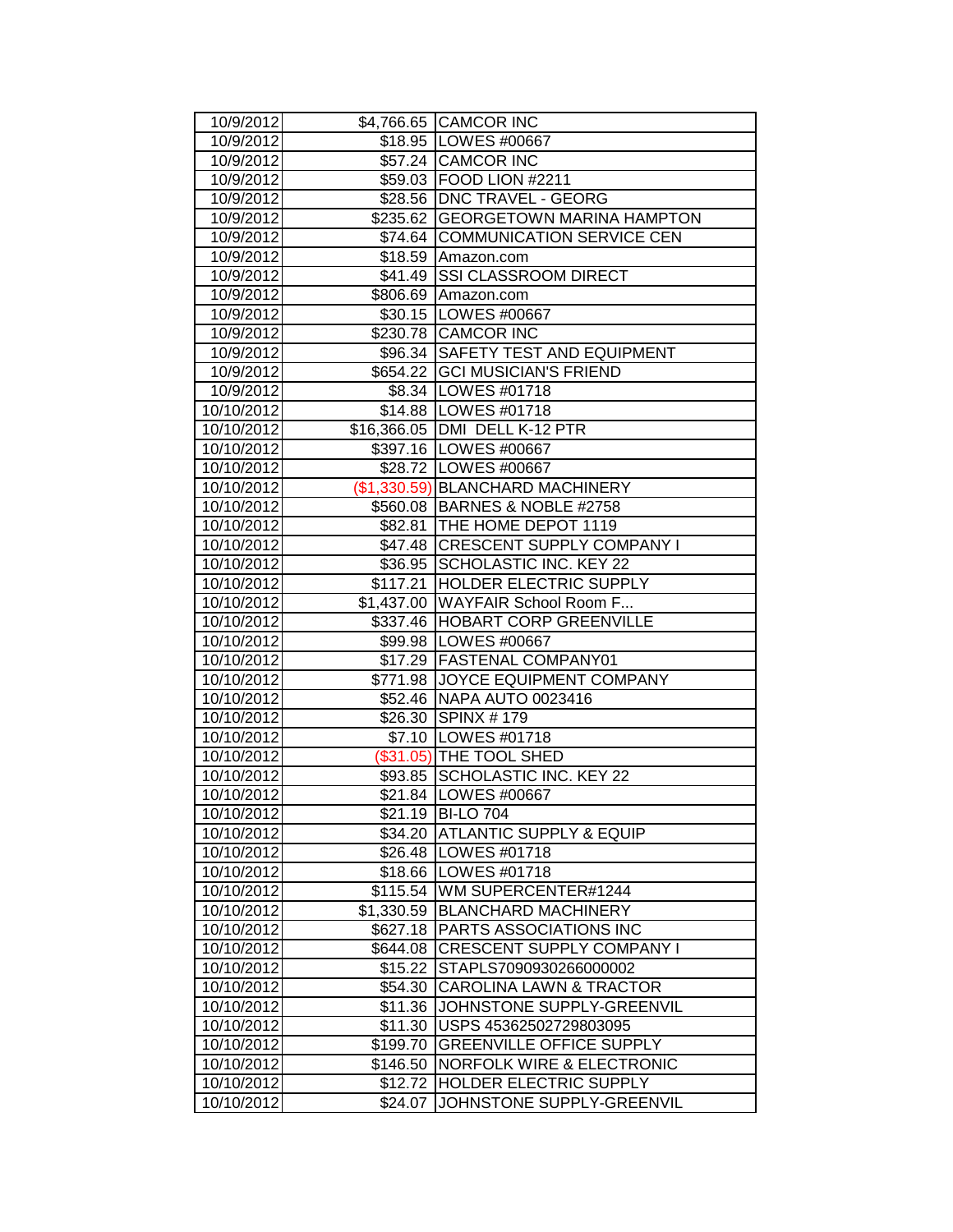| 10/10/2012               |          | \$42.48 W.P.LAW, INC #5                                      |
|--------------------------|----------|--------------------------------------------------------------|
| 10/10/2012               |          | \$25.00 SC LAW ENFORCEMENT                                   |
| 10/10/2012               |          | \$1,797.10 CUSTOM SIGNS                                      |
| 10/10/2012               |          | \$61.08 CLINE HOSE & HYDRAULICS                              |
| 10/10/2012               |          | \$159.53 JJOYCE EQUIPMENT COMPANY                            |
| 10/10/2012               |          | \$265.20 STAPLS7090930266000001                              |
| 10/10/2012               |          | \$42.40 CRESCENT SUPPLY COMPANY I                            |
| 10/10/2012               |          | \$68.05 JOHNSTONE SUPPLY-GREENVIL                            |
| 10/10/2012               |          | \$34.96 DUNCANS HOME CENTER                                  |
| 10/10/2012               |          | \$19.69 SHERWIN WILLIAMS #2194                               |
| 10/10/2012               |          | \$1,217.13 C C DICKSON CO 1004                               |
| 10/10/2012               |          | \$327.43 CRESCENT SUPPLY COMPANY I                           |
| 10/10/2012               |          | \$20.16   LOWES #01718                                       |
| 10/10/2012               |          | \$27.18 STAPLES 00108688                                     |
| 10/10/2012               |          | \$1,363.84   DMI DELL K-12 PTR                               |
| 10/10/2012               |          | \$21.70   TRACTOR SUPPLY #747                                |
| 10/10/2012               |          | \$107.97 APPERSON PRINT RSRCS-C                              |
| 10/10/2012               |          | \$278.25 JJOYCE EQUIPMENT COMPANY                            |
| 10/10/2012               |          | \$22.48 SCHOLASTIC INC. KEY 22                               |
| 10/10/2012               |          | \$38.83 NEFF COMPANY                                         |
| 10/10/2012               |          | \$27.56 WM SUPERCENTER#2265                                  |
| 10/10/2012               |          | \$95.38   GREENVILLE TURF & TRACTOR                          |
| 10/10/2012               |          | \$873.34 AMAZON MKTPLACE PMTS                                |
| 10/10/2012               |          | \$70.47 ABC SUPPLY 0265                                      |
| 10/10/2012               |          | \$181.07 TMS SOUTH                                           |
| 10/10/2012               |          | \$94.13 WILSONS 5 TO \$1 STORE                               |
| 10/10/2012               |          | \$16.85 LOWES #00667                                         |
| 10/10/2012               |          | \$41.72 AAA SUPPLY - GVILLE<br>\$192.10 STAINEDGLASSTILE.COM |
| 10/10/2012<br>10/10/2012 |          | \$31.77 THE TOOL SHED                                        |
| 10/10/2012               |          | \$8.44 LOWES #01983                                          |
| 10/10/2012               |          | \$1,254.93 BLANCHARD MACHINERY                               |
| 10/10/2012               |          | \$2,147.56 NFL OFFICEWORKS                                   |
| 10/10/2012               |          | \$244.86 JJOYCE EQUIPMENT COMPANY                            |
| 10/10/2012               |          | \$25.00 SC LAW ENFORCEMENT                                   |
| 10/10/2012               |          | \$38.14 COUNTRY BOY'S GARDEN CENT                            |
| 10/10/2012               |          | \$244.40 THE TOOL SHED                                       |
| 10/10/2012               |          | \$260.00 NCTE - MOTO                                         |
| 10/10/2012               |          | \$14.83 THE TOOL SHED                                        |
| 10/10/2012               | \$375.42 | <b>NORFOLK WIRE &amp; ELECTRONIC</b>                         |
| 10/10/2012               | \$22.99  | LOWES #01718                                                 |
| 10/10/2012               | \$116.47 | THE TOOL SHED                                                |
| 10/10/2012               | \$267.32 | <b>ADVANCE AUTO PARTS #5440</b>                              |
| 10/10/2012               |          | \$17.98 ADVANCE AUTO PARTS #5440                             |
| 10/10/2012               | \$35.25  | <b>AMAZON MKTPLACE PMTS</b>                                  |
| 10/10/2012               |          | \$5.22 LOWES #00667                                          |
| 10/10/2012               | \$22.15  | <b>AC MOORE STR 58</b>                                       |
| 10/10/2012               |          | \$38.44 LONG TRAILER & BODY SERVI                            |
| 10/10/2012               | \$144.43 | SHERWIN WILLIAMS #2735                                       |
| 10/10/2012               |          | \$16,366.05   DMI DELL K-12 PTR                              |
| 10/10/2012               |          | \$372.63 HOLDER ELECTRIC SUPPLY                              |
| 10/10/2012               | \$76.88  | <b>GREENVILLE TURF &amp; TRACTOR</b>                         |
|                          |          |                                                              |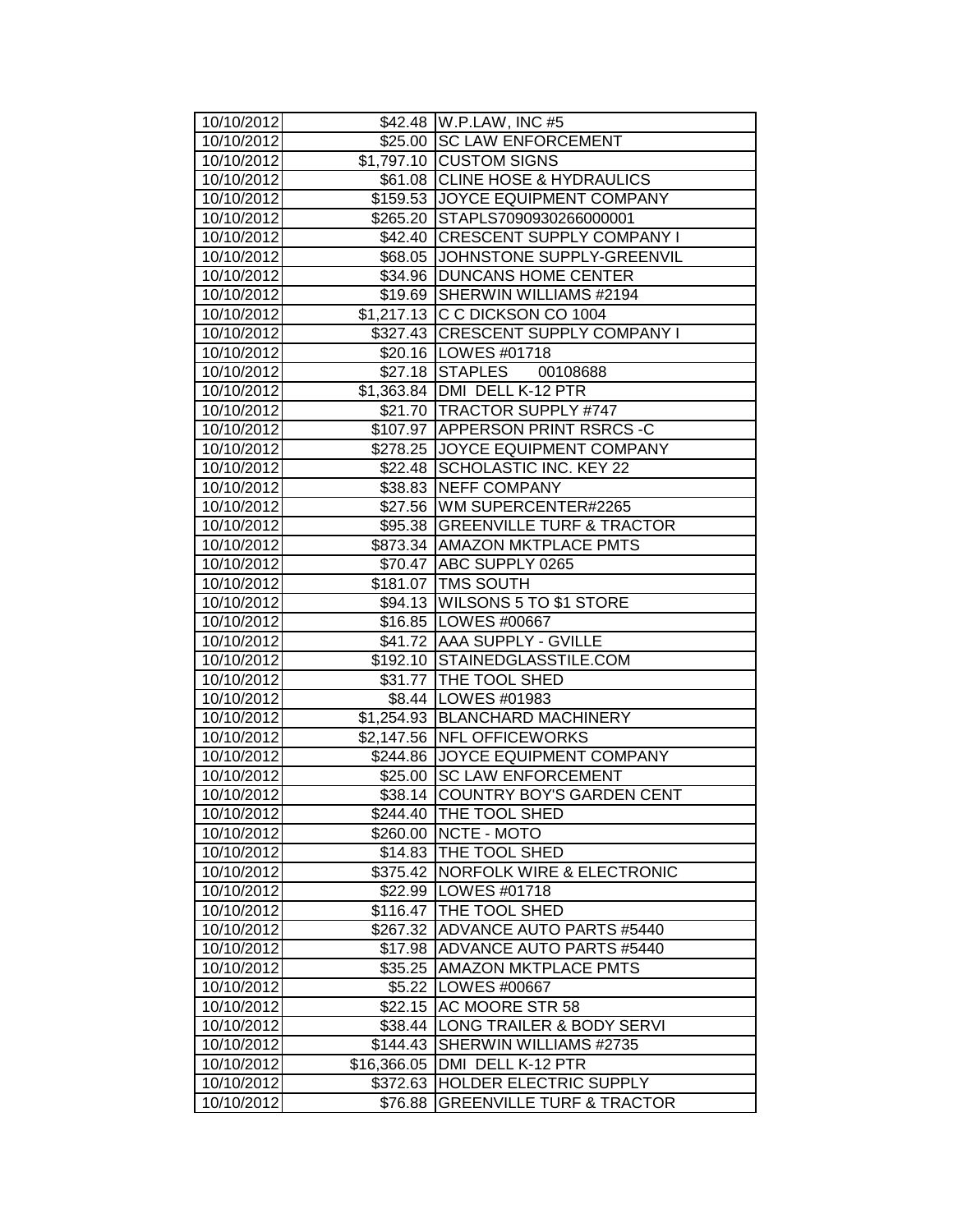| 10/10/2012 |            | \$203.65 CRESCENT SUPPLY COMPANY I   |
|------------|------------|--------------------------------------|
| 10/10/2012 |            | \$311.42 TMS SOUTH                   |
| 10/10/2012 |            | \$52.78 GREENVILLE TURF & TRACTOR    |
| 10/10/2012 |            | \$54.87   FGS HARDWARE               |
| 10/10/2012 |            | \$495.00 NATIONAL FFA                |
| 10/10/2012 |            | \$52.44 JOHNSTONE SUPPLY-GREENVIL    |
| 10/10/2012 |            | \$22,937.72 DMI DELL K-12 PTR        |
| 10/10/2012 |            | \$76.88 GREENVILLE TURF & TRACTOR    |
| 10/10/2012 |            | \$264.60 KRISPY KREME DOUGH          |
| 10/10/2012 |            | \$76.88 GREENVILLE TURF & TRACTOR    |
| 10/10/2012 |            | \$24.34   PUBLIX #1012               |
| 10/10/2012 |            | \$13.49 CRESCENT SUPPLY COMP INC     |
| 10/10/2012 |            | \$240.00 NCTE - MOTO                 |
| 10/10/2012 |            | \$157.08   DMI DELL K-12 PTR         |
| 10/10/2012 |            | \$57.24 HOLDER ELECTRIC SUPPLY       |
| 10/10/2012 |            | \$20.42 CRESCENT SUPPLY COMPANY I    |
| 10/10/2012 |            | \$28.70   LOWES #01718               |
| 10/10/2012 |            | \$25.00 SC LAW ENFORCEMENT           |
| 10/10/2012 |            | \$605.19 JOHNSTONE SUPPLY-GREENVIL   |
| 10/10/2012 |            | \$823.54   BWI - GREENVILLE/         |
| 10/10/2012 | \$9.01     | <b>NORFOLK WIRE &amp; ELECTRONIC</b> |
| 10/10/2012 |            | \$381.59 Best Buy 00002725           |
| 10/10/2012 |            | \$33.20 LOWES #01718                 |
| 10/10/2012 |            | \$89.06 AAA SUPPLY - GVILLE          |
| 10/10/2012 |            | \$30.01 ADVANCE AUTO PARTS #5440     |
| 10/10/2012 |            | \$49.42 THE TOOL SHED                |
| 10/10/2012 |            | \$34.34  I D WHOLESALERS             |
| 10/10/2012 |            | \$59.32 JOYCE EQUIPMENT COMPANY      |
| 10/10/2012 |            | \$15,435.72 APL APPLE ONLINE STORE   |
| 10/10/2012 |            | \$13.53   LOWES #00528               |
| 10/10/2012 |            | \$16.94 HOBBY LOBBY #328             |
| 10/10/2012 |            | \$843.27 JJOHNSTONE SUPPLY-GREENVIL  |
| 10/10/2012 |            | \$271.72 SHERWIN WILLIAMS #2735      |
| 10/11/2012 |            | \$308.92 SHEALY ELECT 803-227-0599   |
| 10/11/2012 |            | \$1,500.00   VARSITY SPIRIT CLOTHING |
| 10/11/2012 |            | \$9.42 HOLDER ELECTRIC SUPPLY        |
| 10/11/2012 | \$91.80    | Thomas Sand Company Inc              |
| 10/11/2012 | \$3.14     | CARO-TILE                            |
| 10/11/2012 | \$66.28    | <b>BI-LO 57</b>                      |
| 10/11/2012 | \$23.71    | <b>SYSTEM DISTRIBUTORS INC</b>       |
| 10/11/2012 | \$3,622.41 | <b>CAMCOR INC</b>                    |
| 10/11/2012 | (\$104.73) | <b>BLACK ELECTRICAL SUPPLY I</b>     |
| 10/11/2012 | \$213.06   | HOLDER ELECTRIC SUPPLY               |
| 10/11/2012 | \$302.10   | <b>SILMAR ELECTRONICS</b>            |
| 10/11/2012 | \$21.91    | LOWES #01718                         |
| 10/11/2012 | \$418.88   | DMI DELL K-12 PTR                    |
| 10/11/2012 | \$17.36    | <b>WW GRAINGER</b>                   |
| 10/11/2012 | \$76.10    | SMITHTURF AND IRRIGATI               |
| 10/11/2012 | \$29.63    | SHERWIN WILLIAMS #2735               |
| 10/11/2012 | \$165.06   | LOWES #01718                         |
| 10/11/2012 | \$905.70   | <b>SYSTEM DISTRIBUTORS INC</b>       |
| 10/11/2012 | \$30.60    | Thomas Sand Company Inc              |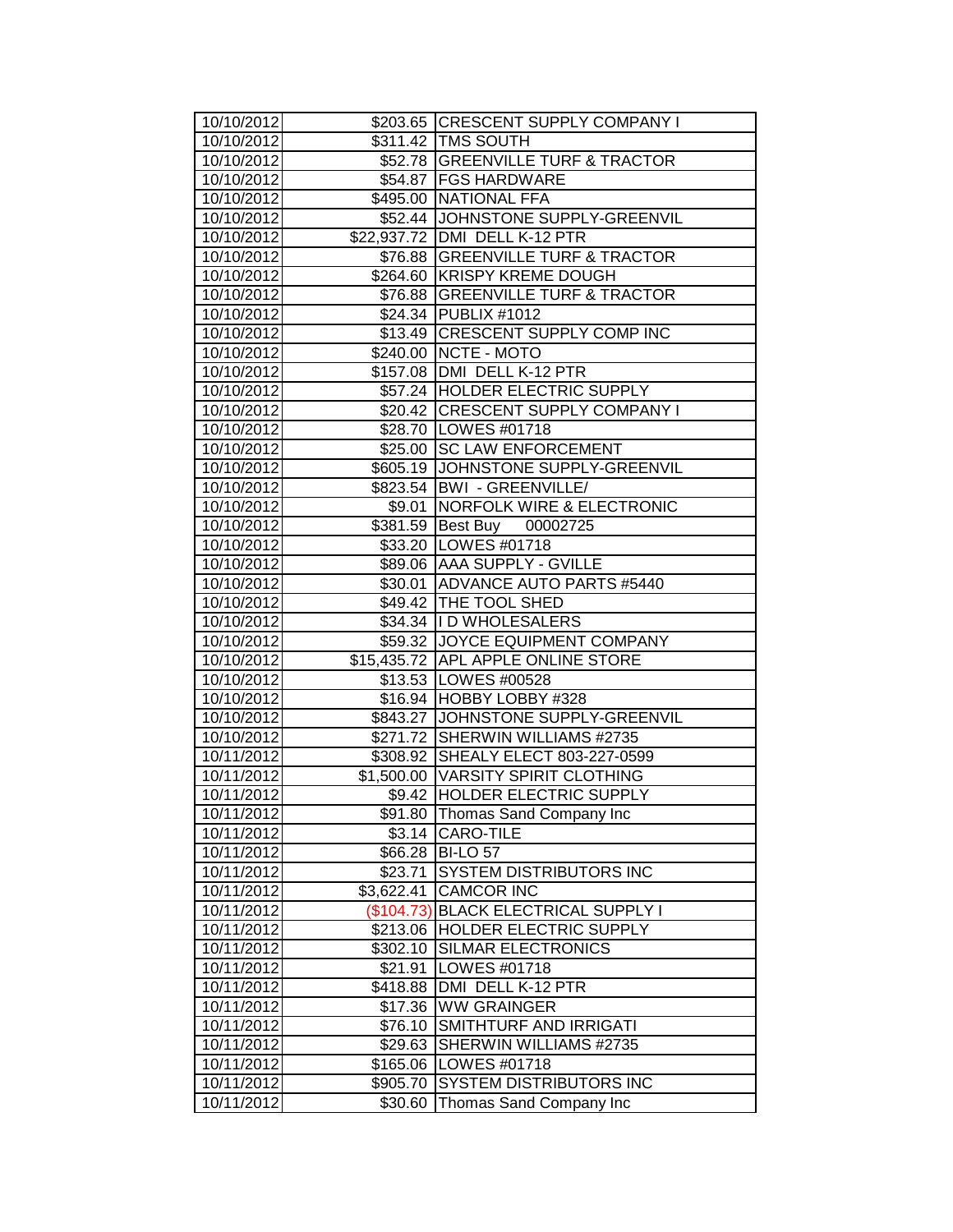| 10/11/2012               |                        | \$22.19 STEWART FARMS                                     |
|--------------------------|------------------------|-----------------------------------------------------------|
| 10/11/2012               |                        | \$62.52   BWI - GREENVILLE/                               |
| 10/11/2012               |                        | \$289.20 ACP DIRECT                                       |
| 10/11/2012               |                        | \$38.22 BARNES&NOBLE COM                                  |
| 10/11/2012               |                        | \$10.90 SYSTEM DISTRIBUTORS INC                           |
| 10/11/2012               |                        | \$629.36 JJOHNSTONE SUPPLY-GREENVIL                       |
| 10/11/2012               |                        | \$18.24   AMAZON MKTPLACE PMTS                            |
| 10/11/2012               |                        | \$47.56   LOWES #01718                                    |
| 10/11/2012               |                        | \$25.00 SC LAW ENFORCEMENT                                |
| 10/11/2012               |                        | \$13.84 BANKS APPLIANCE PARTS & S                         |
| 10/11/2012               |                        | \$30.00 C C DICKSON CO 1004                               |
| 10/11/2012               |                        | \$72.46 STAPLES 00108688                                  |
| 10/11/2012               |                        | \$4.23 RADIOSHACK COR00187518                             |
| 10/11/2012               |                        | \$172.42 ADVANCE AUTO PARTS #5440                         |
| 10/11/2012               |                        | \$13.98 ADVANCE AUTO PARTS #5440                          |
| 10/11/2012               |                        | \$1,027.07 SEARS ROEBUCK 7533                             |
| 10/11/2012               |                        | \$11,172.42 DMI DELL K-12 PTR                             |
| 10/11/2012               |                        | \$5,236.00 DMI DELL K-12 PTR                              |
| 10/11/2012               |                        | \$54.44   LOWES #01718                                    |
| 10/11/2012               |                        | \$30.00 VZWRLSS PREPAID PYMNT                             |
| 10/11/2012               |                        | \$7.96 ADVANCE AUTO PARTS #5440                           |
| 10/11/2012               |                        | \$9.48 THE HOME DEPOT 1127                                |
| 10/11/2012               |                        | \$159.80 BENSON CHRYSLER PLYMOUTH                         |
| 10/11/2012               |                        | \$11.60 STEWART FARMS                                     |
| 10/11/2012               |                        | \$103.92 NAPA AUTO 0023416                                |
| 10/11/2012               |                        | \$115.28 SYSTEM DISTRIBUTORS INC                          |
| 10/11/2012               |                        | \$6.52 HOLDER ELECTRIC SUPPLY                             |
| 10/11/2012               |                        | \$67.37 LOWES #01983                                      |
| 10/11/2012               |                        | \$339.91 ADVANCE AUTO PARTS #5440                         |
| 10/11/2012               |                        | \$23.85 COWART AWARDS                                     |
| 10/11/2012               |                        | (\$146.46) ADVANCE AUTO PARTS #5440                       |
| 10/11/2012               |                        | \$77.75   LOWES #00667                                    |
| 10/11/2012               |                        | \$88.43 WM SUPERCENTER#0640                               |
| 10/11/2012               |                        | \$25.00 SC LAW ENFORCEMENT                                |
| 10/11/2012               |                        | \$71.00 RADIOSHACK COR00196238                            |
| 10/11/2012               | \$8.39                 | <b>BI-LO 273</b>                                          |
| 10/11/2012               |                        | \$19.63   LOWES #00667                                    |
| 10/11/2012               | \$283.50               | <b>KRISPY KREME DOUGH</b>                                 |
| 10/11/2012               | \$37.11                | <b>AMAZON MKTPLACE PMTS</b><br><b>DUNCANS HOME CENTER</b> |
| 10/11/2012<br>10/11/2012 | \$16.92<br>\$10,527.57 | DMI DELL K-12 PTR                                         |
| 10/11/2012               | \$16.48                | PUBLIX #576                                               |
| 10/11/2012               | \$27.53                | <b>WW GRAINGER</b>                                        |
| 10/11/2012               | \$1,498.50             | <b>SYSTEM DISTRIBUTORS INC</b>                            |
| 10/11/2012               | \$302.00               | <b>MECO INC OF AUGUSTA</b>                                |
| 10/11/2012               | \$315.63               | KING ASPHALT INC                                          |
| 10/11/2012               | \$7.50                 | <b>AMAZON MKTPLACE PMTS</b>                               |
| 10/11/2012               | \$1,754.60             | DMI DELL K-12 PTR                                         |
| 10/11/2012               | \$30.00                | <b>VZWRLSS PRPAY AUTOPAY</b>                              |
| 10/11/2012               | \$750.80               | SMITHTURF AND IRRIGATI                                    |
| 10/11/2012               | \$23.19                | <b>BANKS APPLIANCE PARTS &amp; S</b>                      |
| 10/11/2012               | \$25.00                | <b>SC LAW ENFORCEMENT</b>                                 |
|                          |                        |                                                           |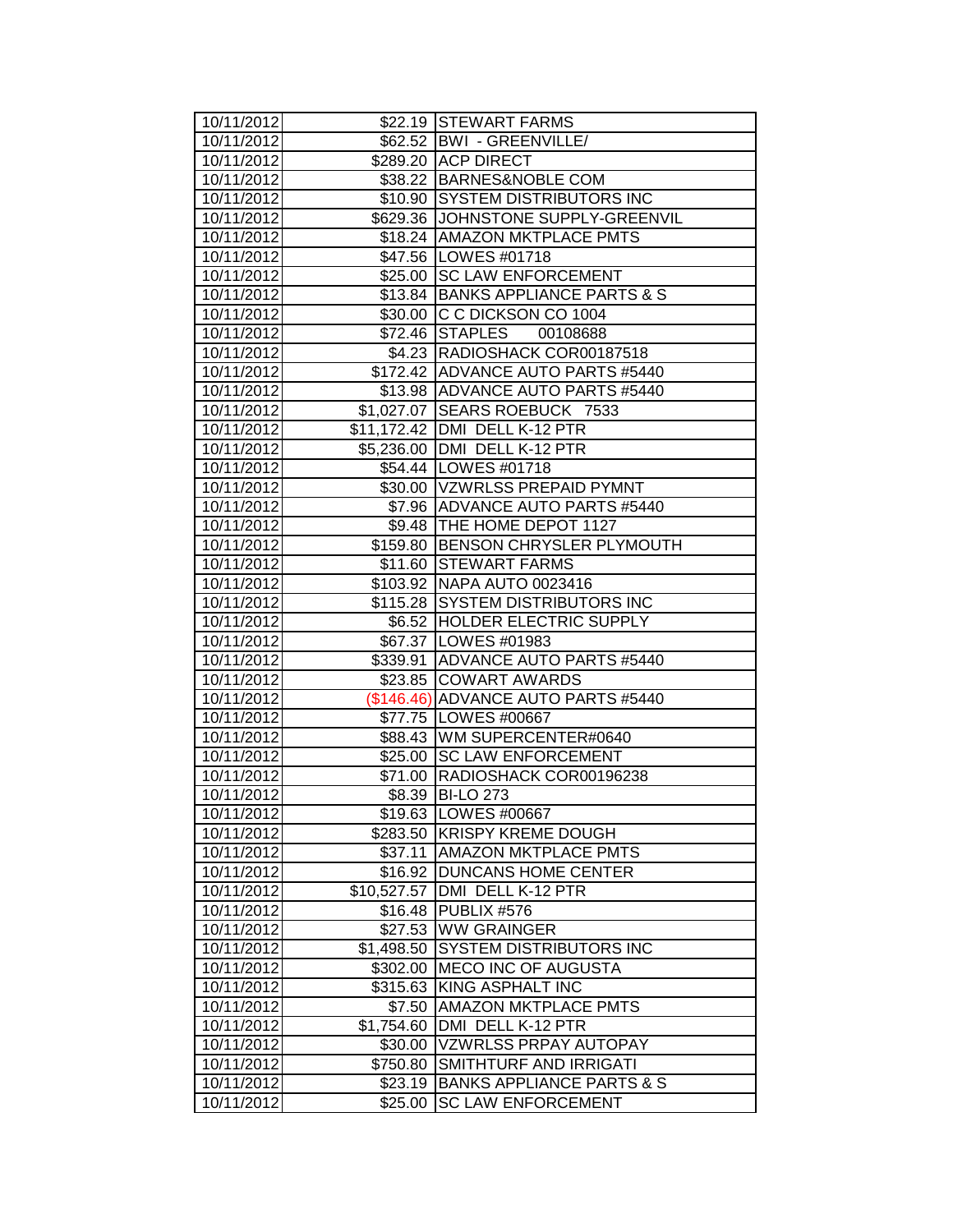| 10/11/2012               |            | \$38.22 BARNES&NOBLE COM                                            |
|--------------------------|------------|---------------------------------------------------------------------|
| 10/11/2012               |            | \$87.24 PROSOURCE                                                   |
| 10/11/2012               |            | \$30.68   THE HOME DEPOT 1127                                       |
| 10/11/2012               |            | \$19.85 SAV-MOR FOODS #832                                          |
| 10/11/2012               |            | \$51.55 HAJOCA TAYLORS 72                                           |
| 10/11/2012               |            | \$12.13   LOWES #01718                                              |
| 10/11/2012               |            | \$149.22 STUDIO 1 PRODUCTIONS                                       |
| 10/11/2012               |            | \$312.49 SILMAR ELECTRONICS                                         |
| 10/11/2012               |            | \$42,110.32 DMI DELL K-12 PTR                                       |
| 10/11/2012               |            | \$15.98 ADVANCE AUTO PARTS #5440                                    |
| 10/11/2012               |            | \$139.02 CLINE HOSE & HYDRAULICS                                    |
| 10/11/2012               |            | \$40.05 BATTERIES PLUS                                              |
| 10/11/2012               |            | \$241.68 C C DICKSON CO 1079                                        |
| 10/11/2012               |            | \$59.14 W.P.LAW, INC                                                |
| 10/11/2012               |            | \$89.04 JOYCE EQUIPMENT COMPANY                                     |
| 10/11/2012               |            | \$138.37 SHERATON HOTEL                                             |
| 10/11/2012               |            | \$13.18 PUBLIX #576                                                 |
| 10/11/2012               |            | \$59.30 KEVIN WHITAKER CHEVROLET                                    |
| 10/11/2012               |            | \$32.78   LOWES #00667                                              |
| 10/11/2012               |            | (\$126.14) NAPA AUTO 0022603                                        |
| 10/11/2012               |            | \$21.54 ADVANCE AUTO PARTS #5440                                    |
| 10/11/2012               |            | \$757.98 WW GRAINGER                                                |
| 10/11/2012               |            | \$204.01 MECO INC OF AUGUSTA                                        |
| 10/11/2012               |            | \$296.50 CHEERLEADING COMPANY                                       |
| 10/11/2012               |            | \$19.65   DRAMATIC PUBLISHING CO IN                                 |
| 10/11/2012               |            | \$67.30 NAPA AUTO 0027617                                           |
| 10/11/2012               |            | \$501.22 C C DICKSON CO 1063                                        |
| 10/11/2012               |            | \$197.63 WM SUPERCENTER#2265                                        |
| 10/11/2012               |            | \$77.14 SMITHTURF AND IRRIGATI                                      |
| 10/11/2012               |            | \$367.19 SMITHTURF AND IRRIGATI                                     |
| 10/11/2012               |            | \$4.95 LOWES #00667                                                 |
| 10/11/2012<br>10/11/2012 |            | \$99.70 SYSTEM DISTRIBUTORS INC<br>\$854.71 JOYCE EQUIPMENT COMPANY |
| 10/11/2012               |            | \$207.81 HERITAGE FOOD SERVICE                                      |
| 10/11/2012               |            | \$397.34 THE TRANE COMPANY                                          |
| 10/11/2012               |            | \$21.89 C C DICKSON CO 1063                                         |
| 10/11/2012               |            | \$84.90 DUNCANS HOME CENTER                                         |
| 10/11/2012               | \$229.00   | B & H PHOTO-VIDEO.COM                                               |
| 10/11/2012               |            | \$20.50   TMS SOUTH                                                 |
| 10/11/2012               | \$303.87   | <b>BINSWANGER GLASS #043</b>                                        |
| 10/11/2012               | \$8,953.26 | DMI DELL K-12 PTR                                                   |
| 10/11/2012               | \$41.99    | Amazon.com                                                          |
| 10/11/2012               | \$71.70    | LOWES #00667                                                        |
| 10/11/2012               | \$123.83   | <b>STAPLES</b><br>00108688                                          |
| 10/11/2012               | \$461.05   | <b>KIMBALL MIDWEST</b>                                              |
| 10/11/2012               |            | \$26.54   LOWES #00667                                              |
| 10/11/2012               |            | \$15.07 LOWES #00667                                                |
| 10/11/2012               |            | \$191.82 HYDRADYNE FLUID AIR 585                                    |
| 10/11/2012               | \$261.52   | <b>FOLLETT LIBRARY RES</b>                                          |
| 10/11/2012               | \$25.15    | WM SUPERCENTER#2687                                                 |
| 10/11/2012               | \$61.88    | <b>AAA SUPPLY - GVILLE</b>                                          |
| 10/11/2012               | \$31.35    | THE HOME DEPOT #1126                                                |
|                          |            |                                                                     |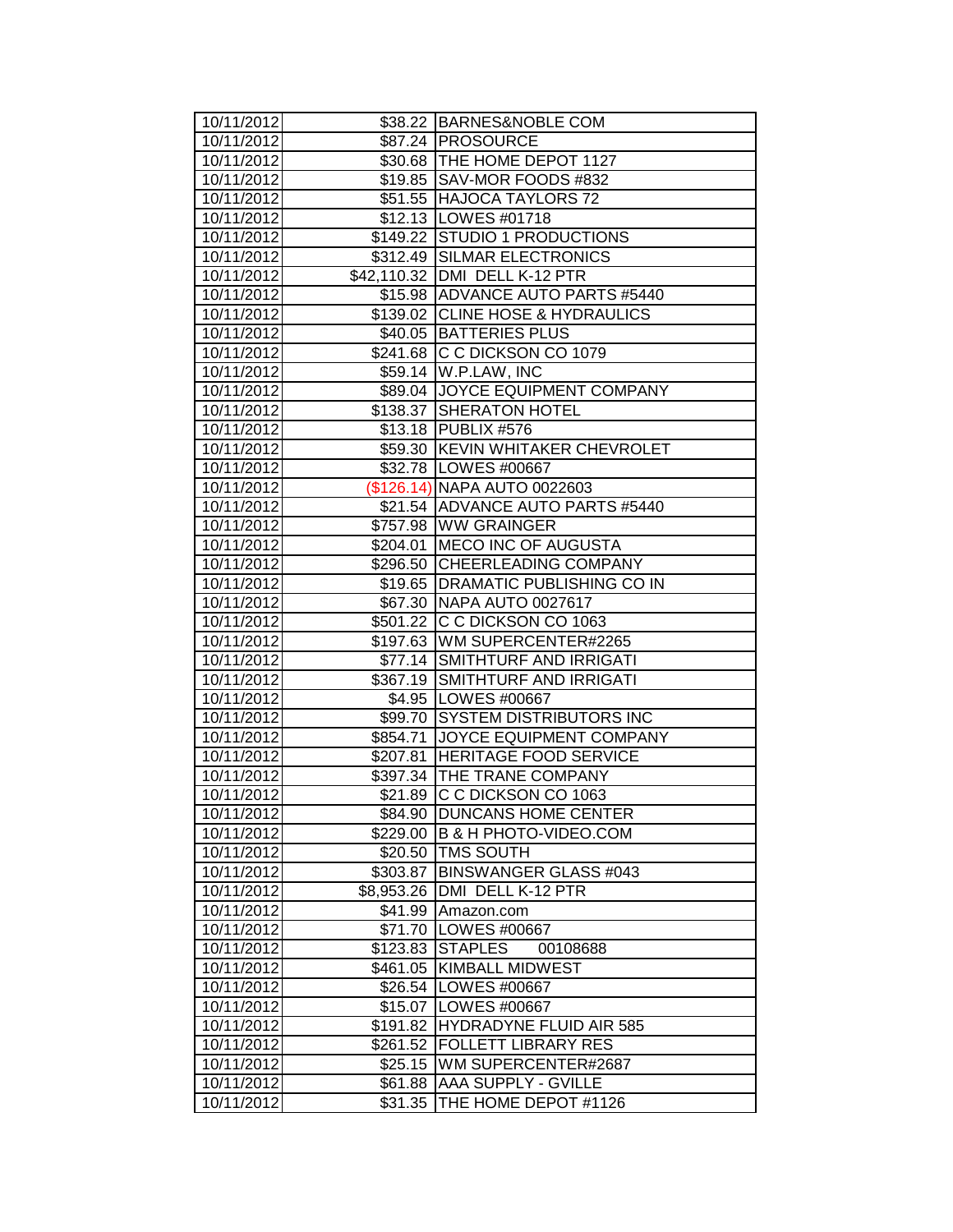| 10/11/2012               |                     | \$126.01 OFFICE DEPOT #1214                                 |
|--------------------------|---------------------|-------------------------------------------------------------|
| 10/11/2012               |                     | \$90.25 WRIST-BAND COM                                      |
| 10/11/2012               |                     | \$49.96 WM SUPERCENTER#2265                                 |
| 10/11/2012               |                     | \$17.98 ADVANCE AUTO PARTS #5440                            |
| 10/11/2012               |                     | \$95.24 BATTERY SPECIALISTS                                 |
| 10/11/2012               |                     | \$110.12 C C DICKSON CO 1079                                |
| 10/11/2012               |                     | \$4.24 WM SUPERCENTER#1244                                  |
| 10/11/2012               |                     | \$90.00 USPS 45868006829808953                              |
| 10/11/2012               |                     | \$63.00   USPS 45870006808229825                            |
| 10/11/2012               |                     | \$9,971.82 DMI DELL K-12 PTR                                |
| 10/11/2012               |                     | \$6.75 THE HOME DEPOT 1127                                  |
| 10/11/2012               |                     | \$323.32 HAWKINS TOWING INC                                 |
| 10/11/2012               |                     | \$145.14 J AND D ELECTRONICS                                |
| 10/11/2012               |                     | \$149.46   BWI - GREENVILLE/                                |
| 10/11/2012               |                     | \$363.28 AHERNRENTALS GREENVILLE                            |
| 10/11/2012               |                     | \$99.70 SYSTEM DISTRIBUTORS INC                             |
| 10/11/2012               |                     | \$32.38   FOOD LION #2211                                   |
| 10/11/2012               |                     | \$27.50 GREER DMV 49                                        |
| 10/11/2012               |                     | \$423.83 THE TRANE COMPANY                                  |
| 10/11/2012               |                     | \$5.45   THE HOME DEPOT 1127                                |
| 10/11/2012               |                     | \$37.93 THE HOME DEPOT 1127                                 |
| 10/11/2012               |                     | (\$311.82) ADVANCE AUTO PARTS #5440                         |
| 10/11/2012               |                     | \$11.97   BARBARA'S HALLMARK SHOP                           |
| 10/11/2012               |                     | \$25.00 SC LAW ENFORCEMENT                                  |
| 10/11/2012               |                     | \$10.90 SYSTEM DISTRIBUTORS INC                             |
| 10/12/2012               |                     | \$12,052.20 APL APPLE ONLINE STORE                          |
| 10/12/2012               |                     | \$18.59 TARGET 00011825                                     |
| 10/12/2012               |                     | \$30.15   LOWES #01718                                      |
| 10/12/2012               |                     | \$42.91 GRAYBAR ELECTRIC                                    |
| 10/12/2012               |                     | \$25.00 SC LAW ENFORCEMENT                                  |
| 10/12/2012               |                     | \$367.29 JOYCE EQUIPMENT COMPANY                            |
| 10/12/2012               |                     | \$98.17   WM SUPERCENTER#3222                               |
| 10/12/2012               |                     | \$132.50 LAKESIDE ASPHALT                                   |
| 10/12/2012               |                     | \$213.06 FIRST TEAM SPORTS                                  |
| 10/12/2012               |                     | \$23.74 ANDY OXY CO INC 6                                   |
| 10/12/2012               |                     | \$195.00 FORMAL FASHIONS                                    |
| 10/12/2012<br>10/12/2012 | \$29.37             | Amazon.com                                                  |
| 10/12/2012               | \$51.49<br>\$485.48 | JOHNSTONE SUPPLY-GREENVIL<br><b>JOYCE EQUIPMENT COMPANY</b> |
| 10/12/2012               | \$27.00             | <b>GREER DMV 49</b>                                         |
| 10/12/2012               | \$43.92             | LOWES #00667                                                |
| 10/12/2012               | \$1.25              | LOWES #01718                                                |
| 10/12/2012               | \$47.84             | WM SUPERCENTER#1244                                         |
| 10/12/2012               | \$34.61             | WM SUPERCENTER#0640                                         |
| 10/12/2012               | \$292.56            | <b>IDIXIE MESSER MIRROR AN</b>                              |
| 10/12/2012               | \$39.17             | <b>ADVANCE AUTO PARTS #8572</b>                             |
| 10/12/2012               | \$24.01             | LOWES #01718                                                |
| 10/12/2012               | \$25.09             | WM SUPERCENTER#0640                                         |
| 10/12/2012               | \$2,547.45          | <b>FIRST TEAM SPORTS</b>                                    |
| 10/12/2012               | \$5.40              | UPS 2929L44FEEA                                             |
| 10/12/2012               | \$348.05            | <b>ADVERTISING AUTHORITIES I</b>                            |
|                          | \$35.92             | <b>GREENVILLE FENCE CO</b>                                  |
| 10/12/2012               |                     |                                                             |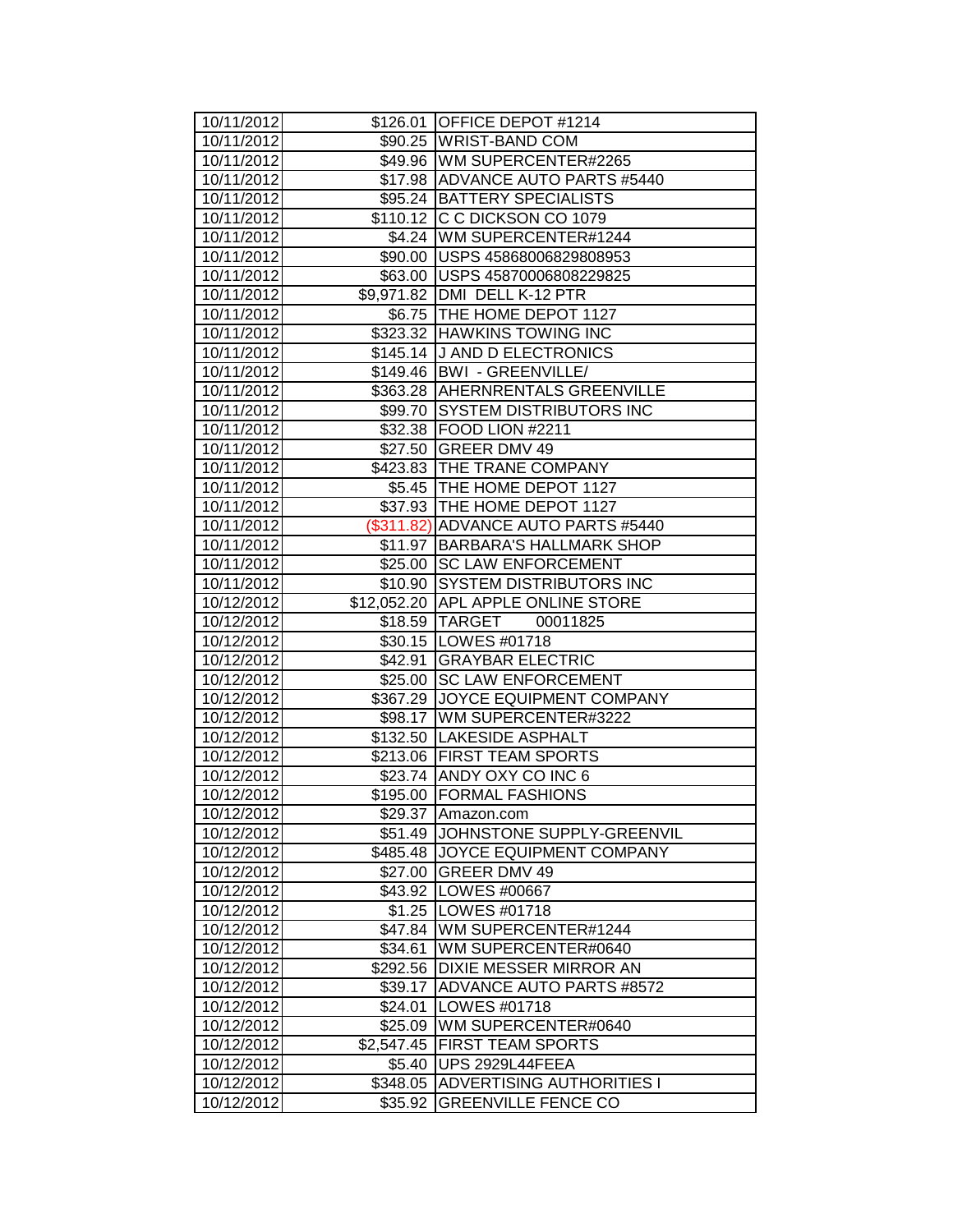| 10/12/2012               |                  | \$100.56 STAPLES 00108688                          |
|--------------------------|------------------|----------------------------------------------------|
| 10/12/2012               |                  | \$39.88 WM SUPERCENTER#2687                        |
| 10/12/2012               |                  | \$614.80 APL APPLE ONLINE STORE                    |
| 10/12/2012               |                  | \$95.00 J W PEPPER                                 |
| 10/12/2012               |                  | \$24.07 JOHNSTONE SUPPLY-GREENVIL                  |
| 10/12/2012               |                  | \$25.00 SC LAW ENFORCEMENT                         |
| 10/12/2012               |                  | \$896.07  HOBART CORP GREENVILLE                   |
| 10/12/2012               |                  | \$21.20 CRESCENT SUPPLY COMPANY I                  |
| 10/12/2012               |                  | \$60.36 PORTER PAINTS 9388                         |
| 10/12/2012               | \$149.50 Audible |                                                    |
| 10/12/2012               |                  | \$80.55 STAPLS9232642375000                        |
| 10/12/2012               |                  | \$156.14 CRESCENT SUPPLY COMPANY I                 |
| 10/12/2012               |                  | \$614.80 W. W. WILLIAMS                            |
| 10/12/2012               |                  | \$15.29 BI-LO 57                                   |
| 10/12/2012               |                  | \$134.55 1120GMVILLNEWSNSSCCIRC                    |
| 10/12/2012               |                  | \$25.00 SC LAW ENFORCEMENT                         |
| 10/12/2012               |                  | \$177.23 FIRST TEAM SPORTS                         |
| 10/12/2012               |                  | \$207.54   NAPA AUTO 0022603                       |
| 10/12/2012               |                  | \$32.00 PECKEL MUSIC CO                            |
| 10/12/2012               |                  | \$25.00 SC LAW ENFORCEMENT                         |
| 10/12/2012               |                  | \$94.50 KRISPY KREME DOUGH                         |
| 10/12/2012               |                  | \$45.12 NAPA AUTO 0023416                          |
| 10/12/2012               |                  | \$48.15 JOHNSTONE SUPPLY-GREENVIL                  |
| 10/12/2012               |                  | \$8.96 WM SUPERCENTER#0640                         |
| 10/12/2012               |                  | \$25.00 SC LAW ENFORCEMENT                         |
| 10/12/2012               |                  | \$99.20 TLF TWIN TOWER FLORIST                     |
| 10/12/2012               |                  | \$89.10 TMS SOUTH                                  |
| 10/12/2012               |                  | \$44.84 ADVANCE AUTO PARTS #5440                   |
| 10/12/2012               |                  | \$4.95 AUTO PARTS WAREHOUSE                        |
| 10/12/2012<br>10/12/2012 |                  | \$20.00 GREER DMV 49<br>\$25.00 SC LAW ENFORCEMENT |
| 10/12/2012               |                  | \$47.49   HOBART CORP GREENVILLE                   |
| 10/12/2012               |                  | \$30.28   LOWES #00667                             |
| 10/12/2012               |                  | \$25.86 ADVANCE AUTO PARTS #5440                   |
| 10/12/2012               |                  | \$58.09   LOWES #00667                             |
| 10/12/2012               |                  | \$7.73   LOWES #01983                              |
| 10/12/2012               |                  | \$121.24   LOWES #00667                            |
| 10/12/2012               |                  | \$5,060.05 NETWORK CONTROLS                        |
| 10/12/2012               |                  | \$20.53 Amazon.com                                 |
| 10/12/2012               | \$13.18          | HOBBY LOBBY #0318                                  |
| 10/12/2012               | \$29.28          | <b>HOLDER ELECTRIC SUPPLY</b>                      |
| 10/12/2012               | \$59.75          | LOWES #00667                                       |
| 10/12/2012               | \$108.63         | <b>STAPLES</b><br>00105536                         |
| 10/12/2012               | \$269.96         | <b>HERITAGE FOOD SERVICE</b>                       |
| 10/12/2012               | \$121.72         | C C DICKSON CO 1004                                |
| 10/12/2012               | \$36.31          | <b>ADVANCE AUTO PARTS #5440</b>                    |
| 10/12/2012               | \$6,360.00       | RONCO COMMUNICTNS BC1                              |
| 10/12/2012               | \$54.44          | <b>JW VAUGHN CO INC</b>                            |
| 10/12/2012               | \$46.00          | <b>CHARLESTON VISITOR CENTER</b>                   |
| 10/12/2012               | \$271.36         | <b>FIRST TEAM SPORTS</b>                           |
| 10/12/2012               | \$34.76          | <b>FLEET LANDING RESTAURA</b>                      |
| 10/12/2012               | \$669.24         | SMITHTURF AND IRRIGATI                             |
|                          |                  |                                                    |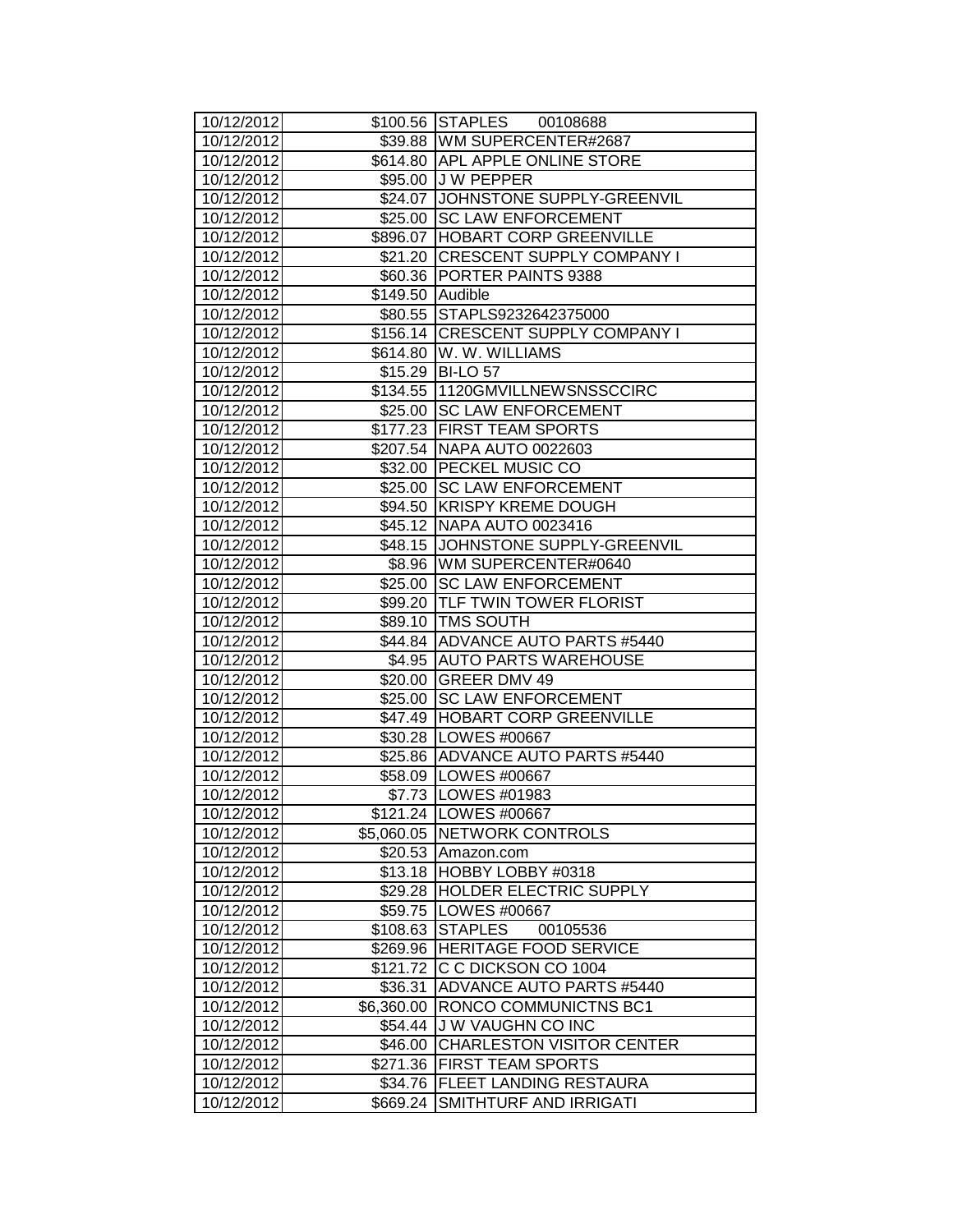| 10/12/2012               |            | \$53.90 AAFES SHAW MCSS                                   |
|--------------------------|------------|-----------------------------------------------------------|
| 10/12/2012               |            | \$8.94   TMS SOUTH                                        |
| 10/12/2012               |            | \$277.75 OFFICE DEPOT #1099                               |
| 10/12/2012               |            | \$21.73 THE HOME DEPOT 1127                               |
| 10/12/2012               |            | \$305.00 PAYPAL FORENSICSFI                               |
| 10/12/2012               |            | \$304.42 FRAME WAREHOUSE 17                               |
| 10/12/2012               |            | \$515.83 LOWES #00667                                     |
| 10/12/2012               |            | \$302.10 COOK & BOARDMAN OF                               |
| 10/12/2012               |            | \$18.54 ELLIS FLOORING SALES #43                          |
| 10/12/2012               |            | \$46.22 CRESCENT SUPPLY COMPANY I                         |
| 10/12/2012               |            | \$4.95 JJOHNSTONE SUPPLY-GREENVIL                         |
| 10/12/2012               |            | \$146.77 BLACK ELECTRICAL SUPPLY I                        |
| 10/12/2012               |            | \$9.54   LOWES #00667                                     |
| 10/12/2012               |            | \$891.00 THE PEACE CENTER FOR THE                         |
| 10/12/2012               |            | \$1,168.12 APL APPLE ONLINE STORE                         |
| 10/12/2012               |            | \$70.95 ADVANCE AUTO PARTS #5440                          |
| 10/12/2012               |            | \$720.70 A AUGUSTA ROAD RADIATOR S                        |
| 10/12/2012               |            | \$14.82 ADVANCE AUTO PARTS #5750                          |
| 10/12/2012               |            | \$340.20 KRISPY KREME DOUGH                               |
| 10/12/2012               |            | \$81.24 SHERWIN WILLIAMS #2785                            |
| 10/12/2012               |            | \$24.07 JJOHNSTONE SUPPLY-GREENVIL                        |
| 10/12/2012               |            | \$31.02 PARTY CITY #200                                   |
| 10/12/2012               |            | \$33.80 ADVANCE AUTO PARTS #5440                          |
| 10/12/2012               |            | \$50.91 CURRENT USA                                       |
| 10/12/2012               |            | \$514.51  INTERSTATE TRANSPORTATION                       |
| 10/12/2012               |            | \$114.48 CAMCOR INC                                       |
| 10/12/2012               |            | \$169.18 HOLDER ELECTRIC SUPPLY                           |
| 10/12/2012               |            | \$35.30 HOLDER ELECTRIC SUPPLY                            |
| 10/12/2012               |            | \$36.57   LOWES #00528                                    |
| 10/12/2012               |            | \$2,373.00 JJASPER ENGINE EXCHANGE                        |
| 10/12/2012               |            | \$291.00 MARRIOTT RESORT MYRTLE BC                        |
| 10/12/2012               |            | \$25.00 CAMERAS UNLIMITED INC                             |
| 10/12/2012               |            | \$28.34 WM SUPERCENTER#4583                               |
| 10/12/2012               |            | \$347.15  LAKESIDE ASPHALT                                |
| 10/12/2012               |            | \$6.88 RADIOSHACK COR00196238                             |
| 10/12/2012               |            | \$88.00   AMAZON MKTPLACE PMTS                            |
| 10/12/2012               |            | \$23.24 SMITHTURF AND IRRIGATI                            |
| 10/12/2012<br>10/12/2012 |            | \$107.46   WM SUPERCENTER#2687<br><b>JW VAUGHN CO INC</b> |
| 10/12/2012               | \$26.91    | \$10.48 RADIOSHACK COR00187518                            |
| 10/12/2012               | \$1,000.00 | <b>HOBART CORP GREENVILLE</b>                             |
| 10/12/2012               |            | \$11.24   LOWES #00528                                    |
| 10/12/2012               | \$19.99    | <b>ADVANCE AUTO PARTS #5440</b>                           |
| 10/12/2012               |            | \$11.87   LOWES #01718                                    |
| 10/12/2012               | \$75.18    | <b>TARGET</b><br>00011825                                 |
| 10/12/2012               | \$125.46   | JOHNSTONE SUPPLY-GREENVIL                                 |
| 10/15/2012               | (\$738.93) | <b>BLANCHARD MACHINERY</b>                                |
| 10/15/2012               |            | \$717.45 CONTINENTAL ENGINE                               |
| 10/15/2012               | \$10.88    | <b>TMS SOUTH</b>                                          |
| 10/15/2012               | \$44.71    | JOHNSTONE SUPPLY-GREENVIL                                 |
| 10/15/2012               | \$41.62    | LANDSCAPERS SUPPLY                                        |
| 10/15/2012               | \$600.00   | <b>SKRATCHERS INC</b>                                     |
|                          |            |                                                           |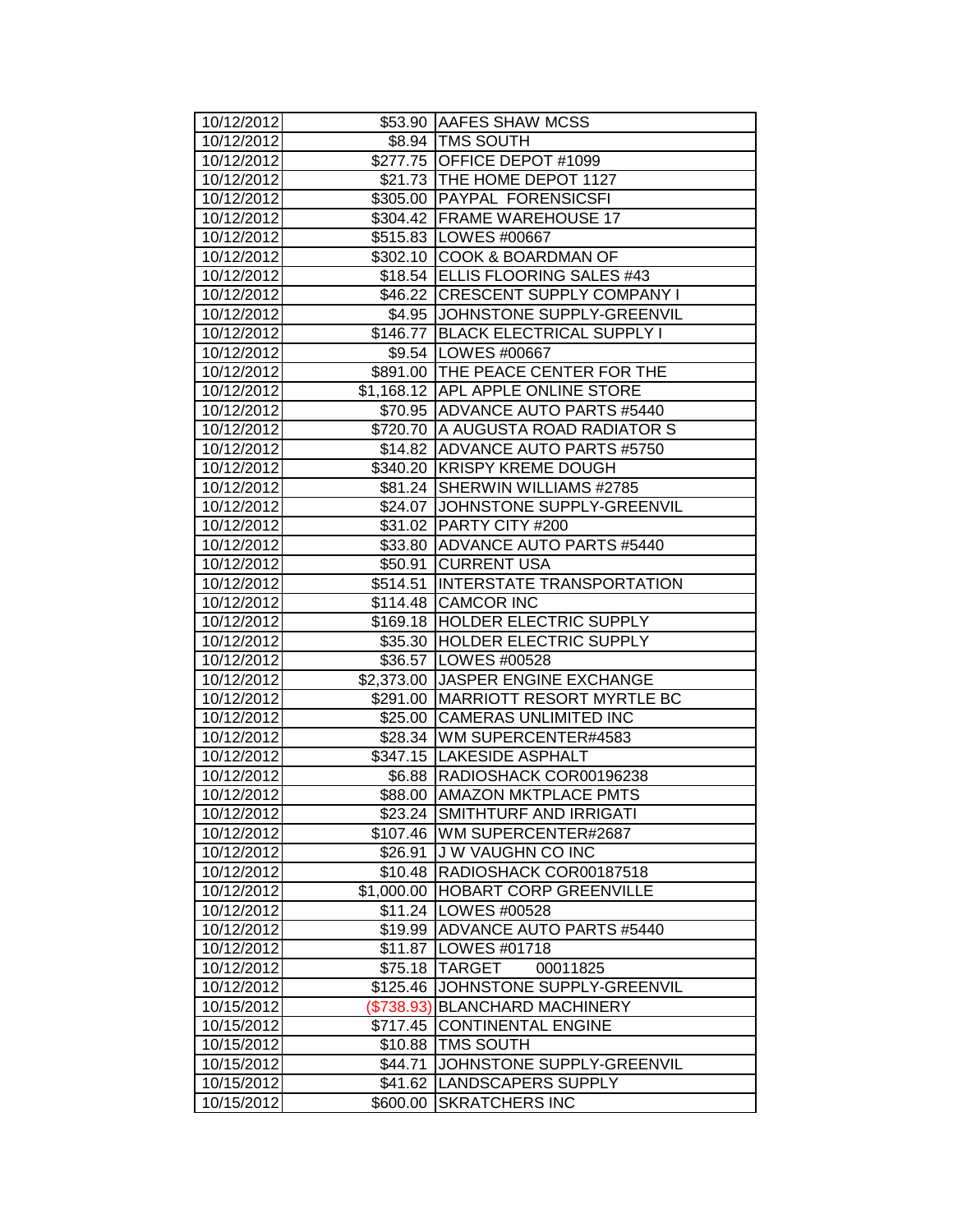| 10/15/2012               |                         | \$37.65   WALGREENS #7447                      |
|--------------------------|-------------------------|------------------------------------------------|
| 10/15/2012               |                         | \$33.85 MICHAELS #6001                         |
| 10/15/2012               |                         | \$2,013.00 GENESIS PRESS INC                   |
| 10/15/2012               |                         | \$22,937.72 DMI DELL K-12 PTR                  |
| 10/15/2012               |                         | \$76.49 EXXONMOBIL 97135461                    |
| 10/15/2012               |                         | \$27,440.59 DMI DELL K-12 PTR                  |
| 10/15/2012               |                         | \$128.47 WW GRAINGER                           |
| 10/15/2012               |                         | \$153.98 HILTON HEAD QUALITY INN S             |
| 10/15/2012               |                         | \$105.78 THE HOME DEPOT 1127                   |
| 10/15/2012               |                         | \$244.22 TMS SOUTH                             |
| 10/15/2012               |                         | \$20.00 THE HOME DEPOT 1119                    |
| 10/15/2012               |                         | \$28.30   LOWES #00528                         |
| 10/15/2012               |                         | \$31.78 PARTY CITY #200                        |
| 10/15/2012               |                         | \$12.72 HAWKINS TOWING INC                     |
| 10/15/2012               |                         | \$35.98 J W PEPPER                             |
| 10/15/2012               |                         | \$53.59 THE TRANE COMPANY                      |
| 10/15/2012               |                         | \$44.93 PORTER PAINTS 9250                     |
| 10/15/2012               |                         | \$153.98 HILTON HEAD QUALITY INN S             |
| 10/15/2012               |                         | \$17.07 AIRGAS NAT WELDERS #8                  |
| 10/15/2012               |                         | \$733.12 J W PEPPER                            |
| 10/15/2012               |                         | \$66.45 BUCK'S PIZZA                           |
| 10/15/2012               |                         | \$35.47 SPINX #134                             |
| 10/15/2012               |                         | \$16.51 SOUTHEASTERN ELECTRICA                 |
| 10/15/2012               |                         | \$338.87 THE TRANE COMPANY                     |
| 10/15/2012               |                         | \$25.00 SC LAW ENFORCEMENT                     |
| 10/15/2012               |                         | \$790.97 CAMCOR INC                            |
| 10/15/2012               |                         | \$153.98 HILTON HEAD QUALITY INN S             |
| 10/15/2012               |                         | \$6,143.76 DMI DELL K-12 PTR                   |
| 10/15/2012               |                         | \$5,261.26 DMI DELL K-12 PTR                   |
| 10/15/2012               |                         | \$5,077.40 APL APPLE ONLINE STORE              |
| 10/15/2012               |                         | \$46.64 Amazon.com                             |
| 10/15/2012               |                         | \$50.08 VZWRLSS IVR VE                         |
| 10/15/2012               |                         | \$27,440.59 DMI DELL K-12 PTR                  |
| 10/15/2012               |                         | \$94.34   DMI DELL K-12 PTR                    |
| 10/15/2012               |                         | \$24.66   THE HOME DEPOT 1127                  |
| 10/15/2012               |                         | \$1,462.80   DMI DELL K-12 PTR                 |
| 10/15/2012               |                         | \$25.00 SC LAW ENFORCEMENT                     |
| 10/15/2012               |                         | \$25.00 SC LAW ENFORCEMENT<br>OFFICE DEPOT #62 |
| 10/15/2012<br>10/15/2012 | \$70.91                 | <b>BROOKLYN PUBLISHERS LLC</b>                 |
| 10/15/2012               | \$212.00<br>\$22,867.17 | DMI DELL K-12 PTR                              |
| 10/15/2012               | \$70.00                 | <b>SPINX #125</b>                              |
| 10/15/2012               | \$0.94                  | <b>WW GRAINGER</b>                             |
| 10/15/2012               | \$539.83                | JOHNSTONE SUPPLY-GREENVIL                      |
| 10/15/2012               | \$22.14                 | <b>SHOW ME CABLES</b>                          |
| 10/15/2012               |                         | \$80.68 HOLDER ELECTRIC SUPPLY                 |
| 10/15/2012               | \$34.52                 | <b>STAPLES</b><br>00108688                     |
| 10/15/2012               |                         | \$212.28 ADVANCE AUTO PARTS #5440              |
| 10/15/2012               | \$8.06                  | <b>SAUNDERS OFFICE SUPPLY</b>                  |
| 10/15/2012               |                         | \$139.92 Amazon.com                            |
| 10/15/2012               | \$3,565.89              | CHICK-FIL-A #01076                             |
| 10/15/2012               | \$165.00                | DIXIE MESSER MIRROR AN                         |
|                          |                         |                                                |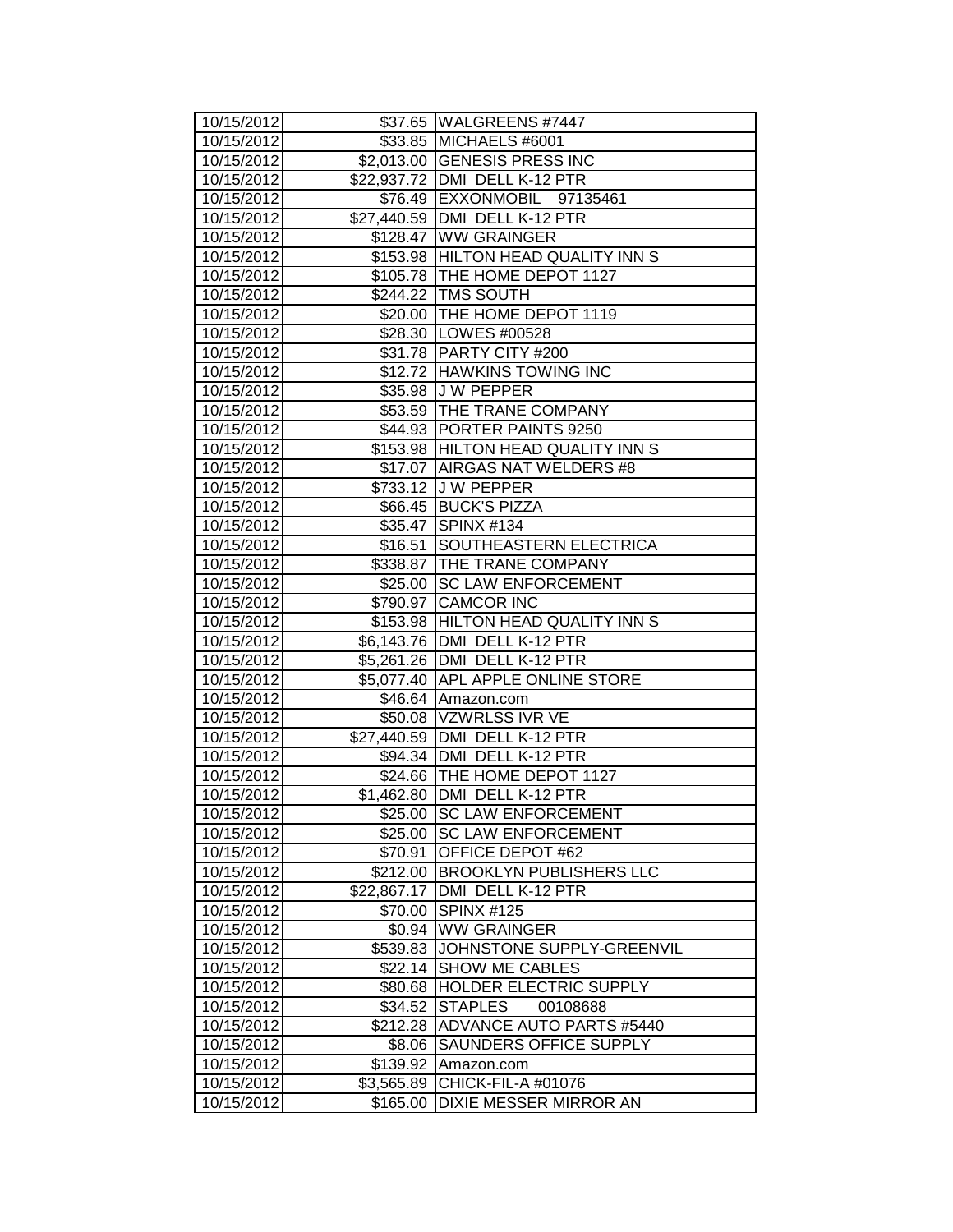| 10/15/2012               |                        | \$226.80 KRISPY KREME DOUGH                                 |
|--------------------------|------------------------|-------------------------------------------------------------|
| 10/15/2012               |                        | \$291.98 ADVANCE AUTO PARTS #5440                           |
| 10/15/2012               |                        | \$22.76 BANKS APPLIANCE PARTS & S                           |
| 10/15/2012               |                        | \$250.00 TUMBLEWEED PRESS INC                               |
| 10/15/2012               |                        | \$41.42 DAMON'S GRILL                                       |
| 10/15/2012               |                        | \$80.18 SHELL OIL 57545039505                               |
| 10/15/2012               |                        | \$7,568.40   DMI DELL K-12 PTR                              |
| 10/15/2012               |                        | \$77.54 BATTERY SPECIALISTS                                 |
| 10/15/2012               |                        | \$55.01 PUBLIX 035                                          |
| 10/15/2012               |                        | \$5,045.60 DMI DELL K-12 PTR                                |
| 10/15/2012               |                        | \$167.67 WW GRAINGER                                        |
| 10/15/2012               |                        | \$147.38 THE TRANE COMPANY                                  |
| 10/15/2012               |                        | (\$1,330.59) BLANCHARD MACHINERY                            |
| 10/15/2012               |                        | \$101.21 AAA SUPPLY - GVILLE                                |
| 10/15/2012               |                        | \$780.00 JUNIOR LIBRARY GUILD                               |
| 10/15/2012               |                        | \$54.00 LITTLE CAESARS 0101 0018                            |
| 10/15/2012               |                        | \$23.60   THE HOME DEPOT #1124                              |
| 10/15/2012               |                        | \$80.54 AAA SUPPLY - GVILLE                                 |
| 10/15/2012               |                        | \$189.00 CHICK-FIL-A #01076                                 |
| 10/15/2012               |                        | \$247.00 OCHARLEYS393SMPNVLE                                |
| 10/15/2012               |                        | \$91.78 ATLAS PEN & PENCIL                                  |
| 10/15/2012               |                        | \$262.64 RAMADA LTD                                         |
| 10/15/2012               |                        | \$153.98 HILTON HEAD QUALITY INN S                          |
| 10/15/2012               |                        | \$14,336.07   DMI DELL K-12 PTR                             |
| 10/15/2012               |                        | \$302.40 KRISPY KREME DOUGH                                 |
| 10/15/2012               |                        | \$253.77 JJOHNSTONE SUPPLY-GREENVIL                         |
|                          |                        | \$67.45 GREENVILLE OFFICE SUPPLY                            |
| 10/15/2012               |                        |                                                             |
| 10/15/2012               |                        | \$25.00 SC LAW ENFORCEMENT                                  |
| 10/15/2012               |                        | \$45.77 HOBBY LOBBY #0318                                   |
| 10/15/2012               |                        | \$40.30 SHELL OIL 57545039505                               |
| 10/15/2012               |                        | \$30,464.40 APL APPLE ONLINE STORE                          |
| 10/15/2012               |                        | \$1,049.76   TONYS PIZZA & SUBS                             |
| 10/15/2012               |                        | \$278.63 THE SYSTEM DEPOT                                   |
| 10/15/2012               |                        | \$740.94 APL APPLE ONLINE STORE                             |
| 10/15/2012               |                        | \$31.70   THE HOME DEPOT 1104                               |
| 10/15/2012               |                        | \$87.83   LOWES #00667                                      |
| 10/15/2012               |                        | \$38.38 ADVANCE AUTO PARTS #5440                            |
| 10/15/2012               |                        | \$77.58 MIXED BAG DESIGNS, INC                              |
| 10/15/2012               | \$70.38                | JOHNSTONE SUPPLY-GREENVIL                                   |
| 10/15/2012               | \$95.04                | PAPA JOHNS #0584                                            |
| 10/15/2012               | \$20.90                | PIGGLY WIGGLY 073                                           |
| 10/15/2012               | \$177.82               | SOUTHEASTERN ELECTRICA                                      |
| 10/15/2012               | \$74.18                | WM SUPERCENTER#0640                                         |
| 10/15/2012               | \$100.00               | <b>BI-LO 563</b>                                            |
| 10/15/2012               | \$357.94               | <b>DEMCO INC</b>                                            |
| 10/15/2012               |                        | \$65.90   DOMINO'S 5658                                     |
| 10/15/2012               | \$320.14               | <b>HAWKINS TOWING INC</b>                                   |
| 10/15/2012               | \$239.98               | THE TRANE COMPANY                                           |
| 10/15/2012               | \$65.00                | <b>HAWKINS TOWING INC</b>                                   |
| 10/15/2012               | \$388.00               | <b>MARRIOTT RESORT MYRTLE BC</b>                            |
| 10/15/2012<br>10/15/2012 | (\$129.11)<br>\$686.72 | <b>GOS// GREENVILLE OFFICE S</b><br>JOYCE EQUIPMENT COMPANY |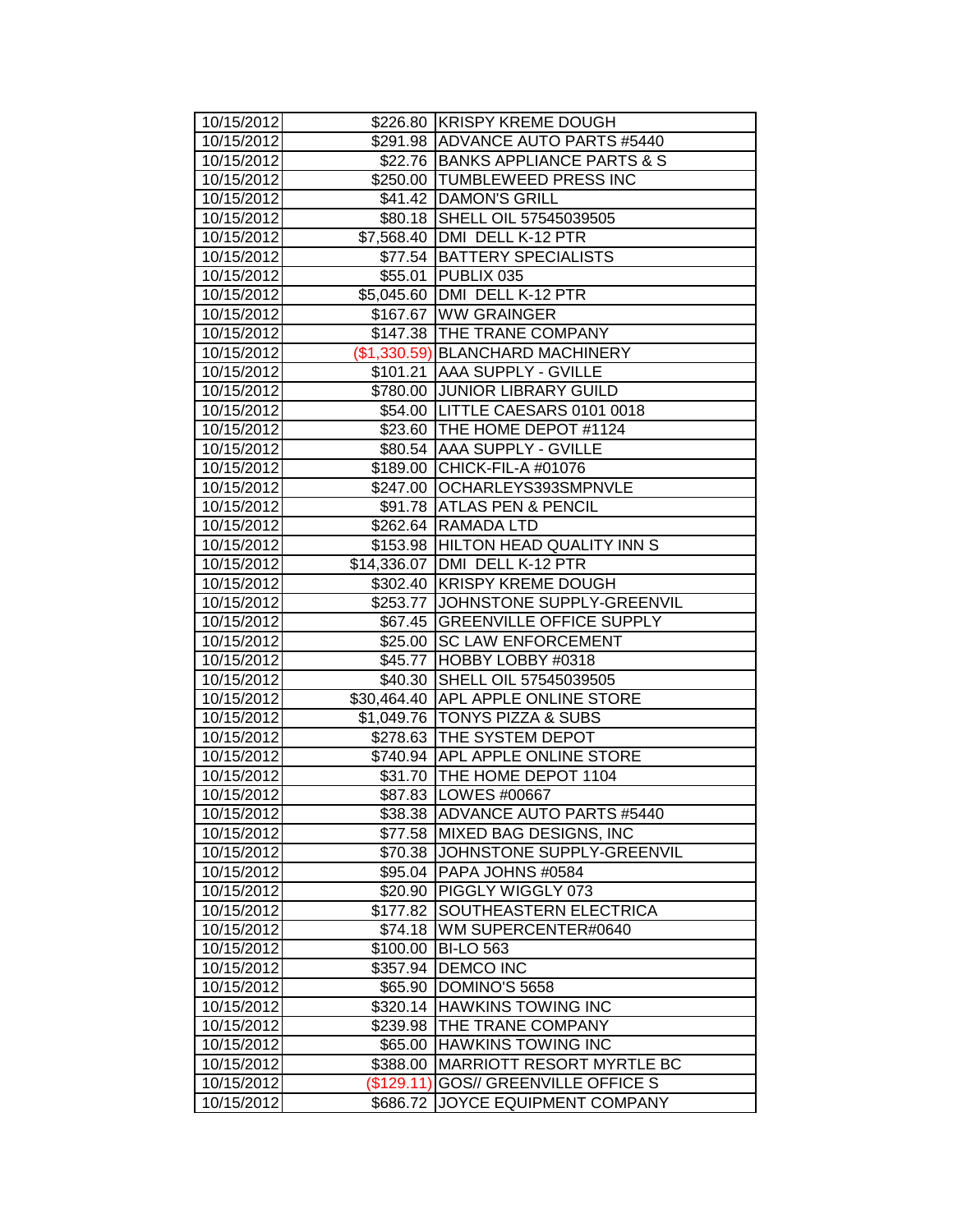| 10/15/2012               |                    | \$276.36 C C DICKSON CO 1004                                   |
|--------------------------|--------------------|----------------------------------------------------------------|
| 10/15/2012               |                    | \$44.41 SOCAR CHEMICAL COMPANY                                 |
| 10/15/2012               |                    | \$9,244.20 DMI DELL K-12 PTR                                   |
| 10/15/2012               |                    | \$34.98 Amazon.com                                             |
| 10/15/2012               |                    | \$75.93 Amazon.com                                             |
| 10/15/2012               |                    | \$62.00 EXXONMOBIL 97135461                                    |
| 10/15/2012               |                    | \$11.29 JOHNSTONE SUPPLY-GREENVIL                              |
| 10/15/2012               |                    | \$247.87 Amazon.com                                            |
| 10/15/2012               |                    | \$814.10 LOWES #00528                                          |
| 10/15/2012               |                    | \$949.16 CAMCOR INC                                            |
| 10/15/2012               |                    | \$195.00 OLGETREE, DEAKINS, NASH                               |
| 10/15/2012               | \$25.00            | <b>SC LAW ENFORCEMENT</b>                                      |
| 10/15/2012               |                    | \$127.09 GOS// GREENVILLE OFFICE S                             |
| 10/15/2012               |                    | \$291.00 MARRIOTT RESORT MYRTLE BC                             |
| 10/15/2012               |                    | \$103.38   TMS SOUTH                                           |
| 10/15/2012               |                    | \$44.93 CRESCENT SUPPLY COMPANY I                              |
| 10/15/2012               |                    | \$185.39 HOBBY LOBBY #395                                      |
| 10/15/2012               |                    | \$90.85 POSITIVE PROMOTIONS                                    |
| 10/15/2012               |                    | \$30.20 TMS SOUTH                                              |
| 10/15/2012               |                    | \$5.58  DAMON'S GRILL                                          |
| 10/15/2012               |                    | \$39.45 TMS SOUTH                                              |
| 10/15/2012               | \$882.61           | <b>CHEF WORKS</b>                                              |
| 10/15/2012               | \$101.21           | <b>AAA SUPPLY - GVILLE</b>                                     |
| 10/15/2012               |                    | \$738.93 BLANCHARD MACHINERY                                   |
| 10/15/2012               | \$212.77           | JOHNSTONE SUPPLY-GREENVIL                                      |
| 10/15/2012               |                    | \$373.80 HAWKINS TOWING INC                                    |
| 10/15/2012               | \$100.00           | <b>INGLES STORE #69</b>                                        |
| 10/15/2012               |                    | \$283.50 KRISPY KREME DOUGH                                    |
| 10/15/2012               |                    | \$53.59 THE TRANE COMPANY                                      |
| 10/15/2012               |                    | \$738.93 BLANCHARD MACHINERY                                   |
| 10/15/2012               |                    | \$439.37 THE GRAPHIC COW CO.                                   |
| 10/15/2012               | \$25.00            | <b>SC LAW ENFORCEMENT</b>                                      |
| 10/15/2012               | \$25.00            | <b>SC LAW ENFORCEMENT</b>                                      |
| 10/15/2012               | \$25.00            | <b>SC LAW ENFORCEMENT</b>                                      |
| 10/15/2012               |                    | \$22,937.72   DMI DELL K-12 PTR                                |
| 10/15/2012               |                    | \$29.38 TMS SOUTH                                              |
| 10/15/2012               |                    | \$25.00 SC LAW ENFORCEMENT                                     |
| 10/15/2012               |                    | \$2.06 THE HOME DEPOT 1127                                     |
| 10/15/2012               |                    | \$12.65 CHICK-FIL-A #01762                                     |
| 10/15/2012               |                    | \$150.00 TMS SOUTH                                             |
| 10/15/2012               | \$112.31           | LOWES #01718                                                   |
| 10/15/2012               | \$25.07            | MCMASTER-CARR                                                  |
| 10/15/2012               | \$45.41<br>\$61.94 | <b>NORFOLK WIRE &amp; ELECTRONIC</b><br><b>WW GRAINGER</b>     |
| 10/15/2012               |                    |                                                                |
| 10/15/2012<br>10/15/2012 |                    | \$31.36 ADVANCE AUTO PARTS #5440<br>\$221.07 THE TRANE COMPANY |
| 10/15/2012               |                    | (\$5.30) TLF SIMPSONVILLE FLORIST                              |
| 10/15/2012               | \$2.00             | <b>INTERNATIONAL TRANSACTION</b>                               |
| 10/15/2012               |                    | (\$170.00) AHERNRENTALS GREENVILLE                             |
| 10/15/2012               | \$488.08           | <b>MCBRIDES INC</b>                                            |
| 10/15/2012               | \$195.00           | OLGETREE, DEAKINS, NASH                                        |
| 10/15/2012               | \$47.70            | <b>TLF SIMPSONVILLE FLORIST</b>                                |
|                          |                    |                                                                |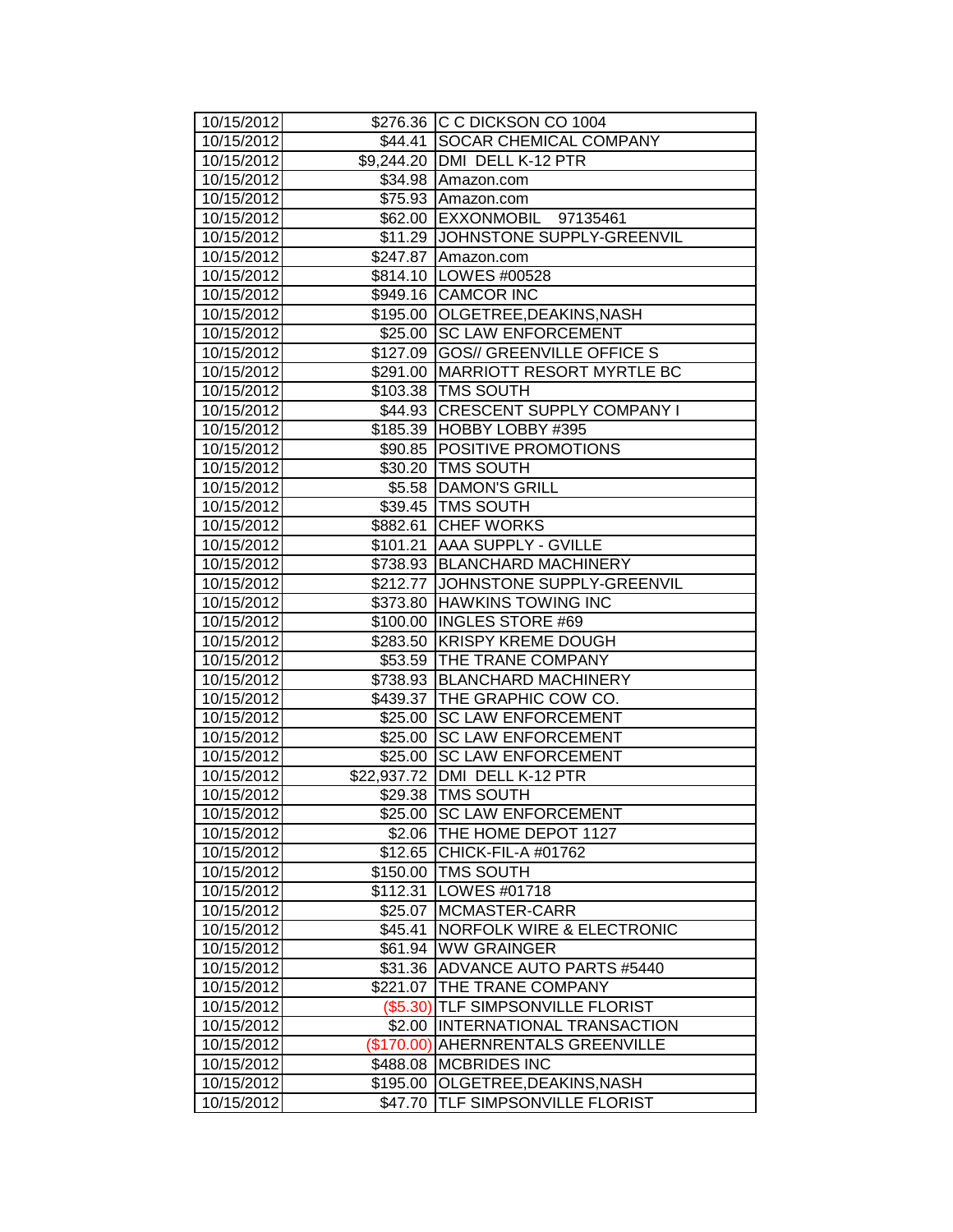| 10/15/2012               |                    | \$224.80 TMS SOUTH                               |
|--------------------------|--------------------|--------------------------------------------------|
| 10/15/2012               |                    | \$123.13 CAROLINA BIOLOGICAL SUPPL               |
| 10/15/2012               |                    | \$37.96   WM SUPERCENTER#0640                    |
| 10/15/2012               |                    | \$2,197.91 DMI DELL K-12 PTR                     |
| 10/15/2012               |                    | \$1,802.00   DMI DELL K-12 PTR                   |
| 10/15/2012               |                    | \$57.08 KMART 04016                              |
| 10/15/2012               |                    | \$4.63 MCCALLS SUPPLY INC 19                     |
| 10/15/2012               |                    | \$25.00 SC LAW ENFORCEMENT                       |
| 10/15/2012               |                    | \$153.98 HILTON HEAD QUALITY INN S               |
| 10/15/2012               |                    | \$69.88 NAPA AUTO 0023416                        |
| 10/15/2012               |                    | \$47.48   FOOD LION # 2644                       |
| 10/15/2012               |                    | \$35.98 J W PEPPER                               |
| 10/15/2012               |                    | \$12.18 THE HOME DEPOT 1127                      |
| 10/15/2012               |                    | \$26.17 STAPLES 00108688                         |
| 10/15/2012               |                    | \$30.70 ADVANCE AUTO PARTS #5440                 |
| 10/15/2012               |                    | \$226.15 CAROLINA LAWN & TRACTOR                 |
| 10/15/2012               |                    | \$78.16 CRESCENT SUPPLY COMPANY I                |
| 10/15/2012               |                    | \$49.36 STAPLS7091095674000001                   |
| 10/15/2012               |                    | \$41.81   PUBLIX #632                            |
| 10/15/2012               |                    | \$283.50 CHICK-FIL-A #01076                      |
| 10/15/2012               |                    | \$30.74   UPSTATE TROPHIES INC                   |
| 10/15/2012               |                    | \$88.43 HOBBY LOBBY #0318                        |
| 10/15/2012               |                    | \$35,987.00 APL APPLE ONLINE STORE               |
| 10/15/2012               |                    | \$148.40 SOUTHEASTERN ELECTRICA                  |
| 10/15/2012               |                    | \$622.86 HAWKINS TOWING INC                      |
| 10/15/2012               |                    | \$25.56   WM SUPERCENTER#0640                    |
| 10/15/2012               |                    | \$27.35   WM SUPERCENTER#2265                    |
| 10/15/2012               |                    | \$15,232.20 APL APPLE ONLINE STORE               |
| 10/15/2012               |                    | \$55.25 J W VAUGHN CO INC                        |
| 10/15/2012               |                    | \$75.23 TARGET 00011825                          |
| 10/15/2012               |                    | \$38.71 ADVANCE AUTO PARTS #5440                 |
| 10/15/2012               |                    | \$25.93 THE HOME DEPOT 1127                      |
| 10/15/2012               |                    | \$9.05 ADVANCE AUTO PARTS #5440                  |
| 10/15/2012               |                    | \$252.53 GATTI TOWN                              |
| 10/15/2012               |                    | \$46.70 HUFFS POWER EQUIPMENT                    |
| 10/15/2012               | \$3,669.01         | <b>CAMCOR INC</b>                                |
| 10/15/2012               |                    | \$60.06 BLANCHARD MACHINERY                      |
| 10/15/2012               |                    | \$5,859.53 CAMCOR INC<br><b>JW VAUGHN CO INC</b> |
| 10/15/2012<br>10/15/2012 | \$10.11<br>\$15.86 | THE HOME DEPOT 1127                              |
| 10/15/2012               | \$5,759.19         | DMI DELL K-12 PTR                                |
| 10/15/2012               | \$25.00            | <b>SC LAW ENFORCEMENT</b>                        |
| 10/15/2012               | \$23.66            | JOYCE EQUIPMENT COMPANY                          |
| 10/15/2012               | \$24.02            | <b>TMS SOUTH</b>                                 |
| 10/15/2012               | \$248.02           | <b>STAPLES</b><br>00105536                       |
| 10/15/2012               | \$2,800.00         | <b>IXL</b>                                       |
| 10/15/2012               | \$4,095.84         | DMI DELL K-12 PTR                                |
| 10/15/2012               | \$20.00            | <b>VZWRLSS PRPAY AUTOPAY</b>                     |
| 10/15/2012               | \$63.60            | DOLRTREE 980 00009803                            |
| 10/15/2012               | \$66.65            | <b>CARQUEST</b><br>01013663                      |
| 10/15/2012               | \$89.21            | WM SUPERCENTER#4583                              |
| 10/15/2012               | \$9.18             | LOWES #01718                                     |
|                          |                    |                                                  |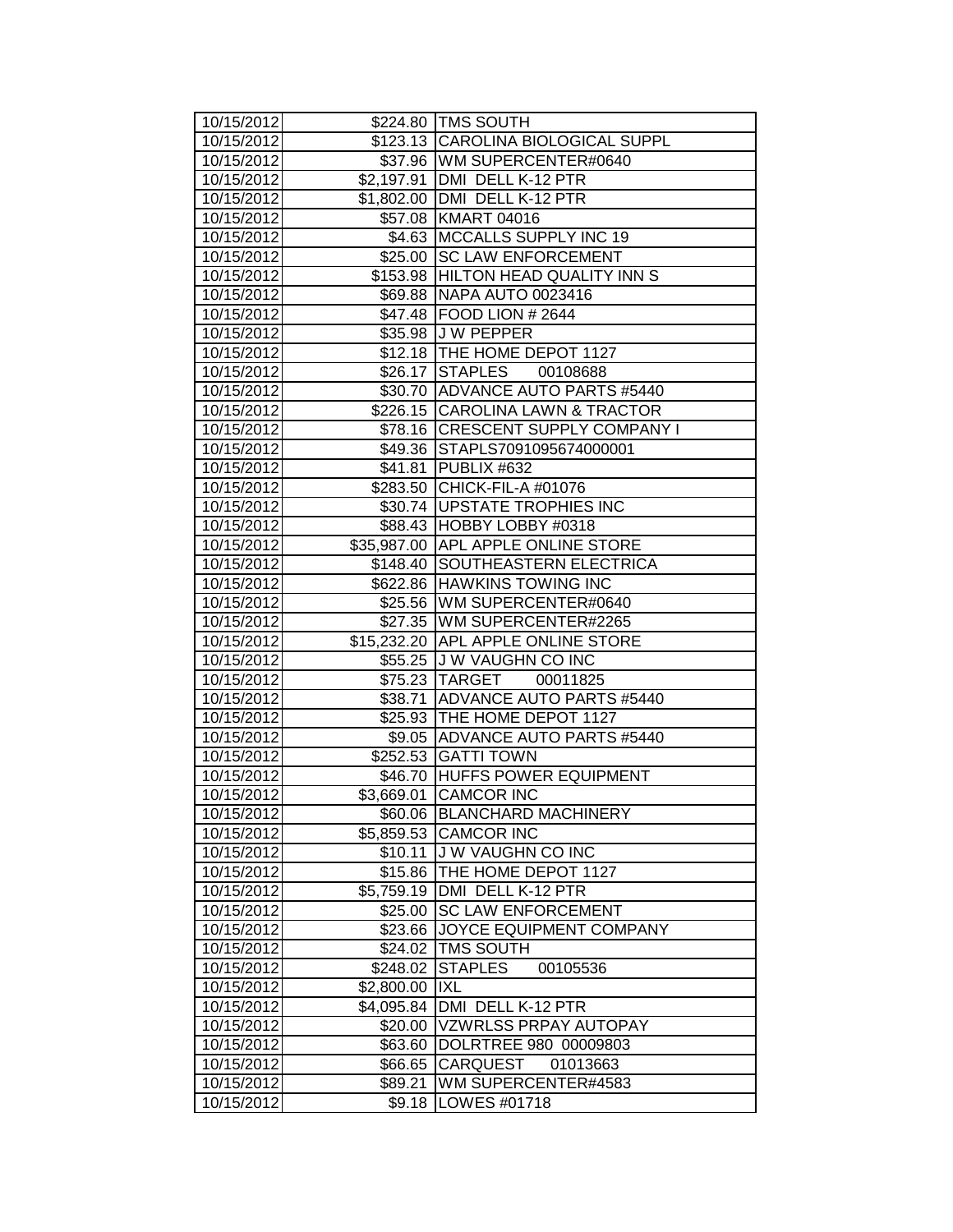| 10/15/2012               |                       | \$238.18 CRESCENT SUPPLY COMPANY I                                |
|--------------------------|-----------------------|-------------------------------------------------------------------|
| 10/15/2012               |                       | \$17.01 ZAXBY'S 01306<br>Q31                                      |
| 10/15/2012               |                       | \$33.92 PORTER PAINTS 9388                                        |
| 10/15/2012               |                       | \$11.61   TMS SOUTH                                               |
| 10/15/2012               |                       | \$2,867.21 DMI DELL K-12 PTR                                      |
| 10/15/2012               |                       | \$36.33 CHICK-FIL-A #01936                                        |
| 10/15/2012               |                       | \$346.94 BATTERY SPECIALISTS                                      |
| 10/15/2012               |                       | \$17,150.38   DMI DELL K-12 PTR                                   |
| 10/15/2012               |                       | \$1,545.48 APL APPLE ONLINE STORE                                 |
| 10/15/2012               |                       | \$181.02 NATL BUS SALES & LEASING                                 |
| 10/15/2012               |                       | \$17.95 AMERICAN LEGACY PUBLIS                                    |
| 10/15/2012               |                       | \$50.00 KEITH WHEELER'S FLOWERS                                   |
| 10/16/2012               |                       | \$8.00 SC LAW ENFORCEMENT                                         |
| 10/16/2012               |                       | \$10.99 AMAZON MKTPLACE PMTS                                      |
| 10/16/2012               |                       | \$239.90   HAMPTON INN MYRTLE BEACH<br>\$609.26 THE TRANE COMPANY |
| 10/16/2012               |                       |                                                                   |
| 10/16/2012<br>10/16/2012 |                       | \$1,112.85 THE TRANE COMPANY<br>\$8.00 SC LAW ENFORCEMENT         |
| 10/16/2012               |                       | \$12.58   WM SUPERCENTER#5487                                     |
| 10/16/2012               |                       | \$25.00 SC LAW ENFORCEMENT                                        |
| 10/16/2012               |                       | \$8.00 SC LAW ENFORCEMENT                                         |
| 10/16/2012               |                       | \$23.32 Amazon.com                                                |
| 10/16/2012               |                       | \$95.70 SHERWIN WILLIAMS #2735                                    |
| 10/16/2012               |                       | \$232.97 THE TRANE COMPANY                                        |
| 10/16/2012               |                       | \$16,968.48   DMI DELL K-12 PTR                                   |
| 10/16/2012               |                       | \$2,303.69 DMI DELL K-12 PTR                                      |
| 10/16/2012               | \$25.00               | <b>SC LAW ENFORCEMENT</b>                                         |
| 10/16/2012               |                       | \$171.56 PCI MEDCO SUPPLY                                         |
| 10/16/2012               |                       | \$25.00   SC LAW ENFORCEMENT                                      |
| 10/16/2012               |                       | \$212.56 C C DICKSON CO 1004                                      |
| 10/16/2012               |                       | \$499.00 PAYPAL TEAMINFOAPP                                       |
| 10/16/2012               |                       | \$1,277.30 JJOHN DEERE LANDSCAPES191                              |
| 10/16/2012               |                       | \$520.50 THE READING SOURCE                                       |
| 10/16/2012               |                       | \$7,583.10   DMI DELL K-12 PTR                                    |
| 10/16/2012               |                       | \$33.47   LOWES #00667                                            |
| 10/16/2012               |                       | \$67.50 USPS 45362302729802758                                    |
| 10/16/2012               | \$93.17               | <b>HOLDER ELECTRIC SUPPLY</b>                                     |
| 10/16/2012               | \$126.66              | <b>PETSMART INC 400</b>                                           |
| 10/16/2012               | \$46.72               | SHERWIN WILLIAMS #2785                                            |
| 10/16/2012               | \$6,059.46            | DMI DELL K-12 PTR                                                 |
| 10/16/2012               | \$8.00                | <b>SC LAW ENFORCEMENT</b>                                         |
| 10/16/2012               | \$17.88               | Amazon.com                                                        |
| 10/16/2012               | \$120.00              | GOOGLE Stork Systems                                              |
| 10/16/2012               | \$335.76              | MUSICAL INNOVATIONS                                               |
| 10/16/2012               | \$187.00              | <b>GOOGLE Stork Systems</b>                                       |
| 10/16/2012               | \$53.39               | <b>HERITAGE FOOD SERVICE</b>                                      |
| 10/16/2012               | \$83.66               | <b>CRESCENT SUPPLY COMPANY I</b>                                  |
| 10/16/2012               | \$8.00                | <b>SC LAW ENFORCEMENT</b>                                         |
| 10/16/2012               | \$25.00               | <b>SC LAW ENFORCEMENT</b>                                         |
| 10/16/2012<br>10/16/2012 | \$205.00              | <b>WHOLESALE CROWNS</b><br>HD SUPPLY                              |
| 10/16/2012               | \$81.28<br>\$4,607.35 | DMI DELL K-12 PTR                                                 |
|                          |                       |                                                                   |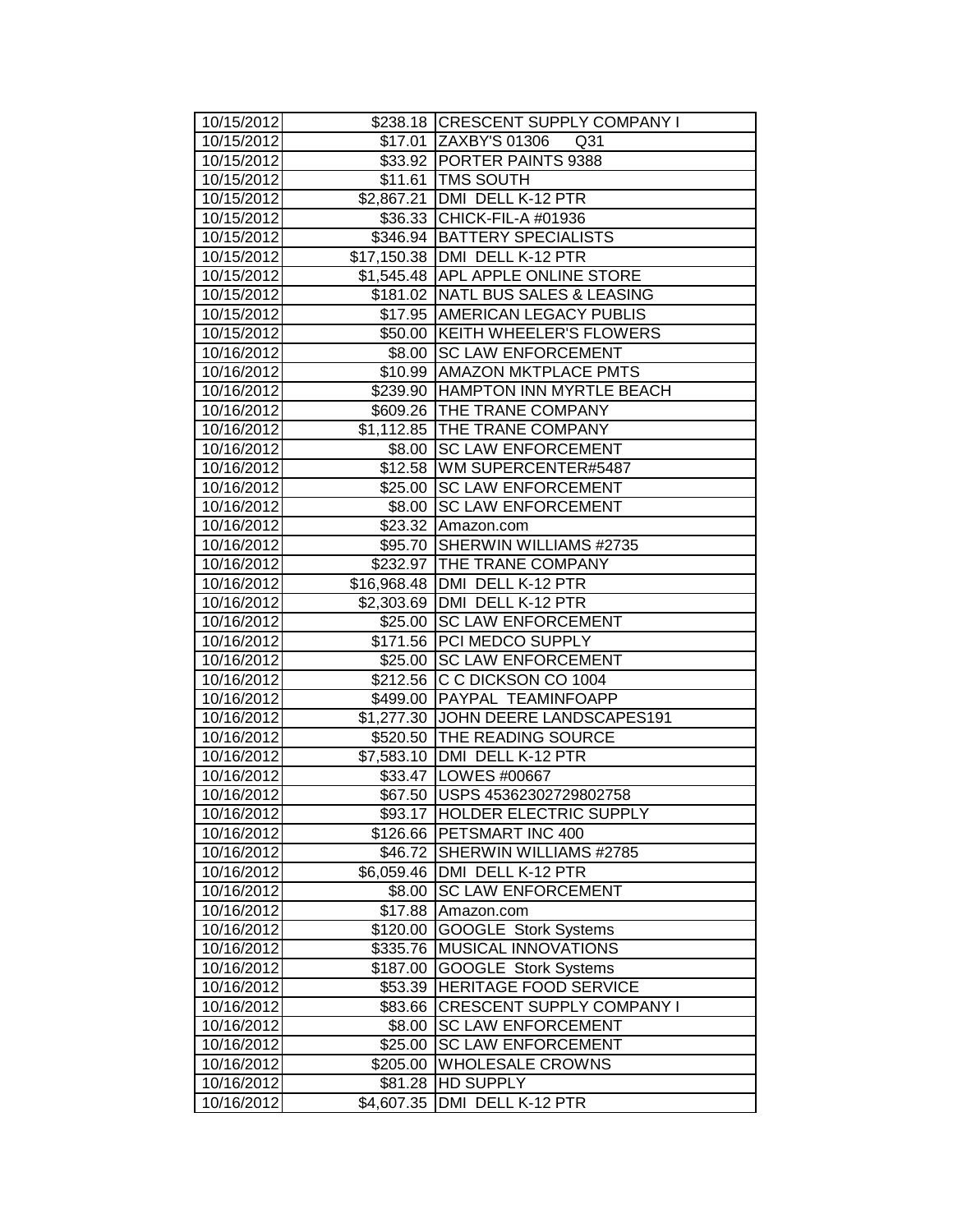| \$26.12   LOWES #00667<br>\$25.00 SC LAW ENFORCEMENT<br>10/16/2012<br>\$239.90 HAMPTON INN MYRTLE BEACH<br>10/16/2012<br>\$20.00 VZWRLSS PRPAY AUTOPAY<br>10/16/2012<br>10/16/2012<br>\$239.90 HAMPTON INN MYRTLE BEACH<br>10/16/2012<br>\$432.48   LOWES #01718<br>\$513.96 THE TRANE COMPANY<br>10/16/2012<br>10/16/2012<br>\$92.60 PARTY CITY #198<br>\$22.81   RITE AID STORE #11650<br>10/16/2012<br>\$45,696.60 APL APPLE ONLINE STORE<br>10/16/2012<br>\$25.00 SC LAW ENFORCEMENT<br>10/16/2012<br>\$8.00 SC LAW ENFORCEMENT<br>10/16/2012<br>\$469.44 THE READING SOURCE<br>10/16/2012<br>10/16/2012<br>\$25.00 SC LAW ENFORCEMENT<br>\$15.60 LOWES #01983<br>10/16/2012<br>10/16/2012<br>\$347.00 THE READING SOURCE<br>\$1,350.70 EMBASSY SUITES<br>10/16/2012<br>10/16/2012<br>\$36.31 BI-LO 563<br>10/16/2012<br>\$239.90 HAMPTON INN MYRTLE BEACH<br>\$24.31 SHERWIN WILLIAMS #2785<br>10/16/2012<br>\$151.60 HERITAGE FOOD SERVICE<br>10/16/2012<br>10/16/2012<br>\$73.54 WM SUPERCENTER#2687<br>\$15.37 CRESCENT SUPPLY COMPANY I<br>10/16/2012<br>\$8.00 SC LAW ENFORCEMENT<br>10/16/2012<br>\$5.89   LOWES #01718<br>10/16/2012<br>\$10.07 HOLDER ELECTRIC SUPPLY<br>10/16/2012<br><b>SC LAW ENFORCEMENT</b><br>10/16/2012<br>\$25.00<br>\$8.00 SC LAW ENFORCEMENT<br>10/16/2012<br>\$288.96 BURNETT ATHLETICS INC<br>10/16/2012<br>\$8.00 SC LAW ENFORCEMENT<br>10/16/2012<br>\$8.00 SC LAW ENFORCEMENT<br>10/16/2012<br>10/16/2012<br>\$95.53   LOWES #01718<br>10/16/2012<br>\$239.90 HAMPTON INN MYRTLE BEACH<br>\$35.00 WILCO 920<br>10/16/2012<br>00009209<br>\$39.19 PETCO 2742<br>10/16/2012<br>63527428<br>10/16/2012<br>\$193.43   IHOP #4475<br>10/16/2012<br>\$8.00 SC LAW ENFORCEMENT<br>10/16/2012<br>COUNTRY BOY'S GARDEN CENT<br>\$49.27<br>\$52.94 LOWES #00667<br>10/16/2012<br>\$2.51 HD SUPPLY<br>10/16/2012<br>GNC #379<br>10/16/2012<br>\$26.49<br>HAMPTON INN MYRTLE BEACH<br>10/16/2012<br>\$239.90<br>\$5.77 LOWES #00667<br>10/16/2012<br>\$173.50<br>10/16/2012<br>THE READING SOURCE<br>THE READING SOURCE<br>10/16/2012<br>\$138.37<br>10/16/2012<br>SHERWIN WILLIAMS #2785<br>\$70.91<br>DMI DELL K-12 PTR<br>10/16/2012<br>\$1,731.29<br>10/16/2012<br><b>SCHOLASTIC STORE</b><br>(\$209.07)<br>HOLDER ELECTRIC SUPPLY<br>10/16/2012<br>\$232.22<br>10/16/2012<br>SAFEGUARD BUS SYS INC<br>\$453.40<br>10/16/2012<br>LOWES #01718<br>\$38.13 |            |         |                    |
|----------------------------------------------------------------------------------------------------------------------------------------------------------------------------------------------------------------------------------------------------------------------------------------------------------------------------------------------------------------------------------------------------------------------------------------------------------------------------------------------------------------------------------------------------------------------------------------------------------------------------------------------------------------------------------------------------------------------------------------------------------------------------------------------------------------------------------------------------------------------------------------------------------------------------------------------------------------------------------------------------------------------------------------------------------------------------------------------------------------------------------------------------------------------------------------------------------------------------------------------------------------------------------------------------------------------------------------------------------------------------------------------------------------------------------------------------------------------------------------------------------------------------------------------------------------------------------------------------------------------------------------------------------------------------------------------------------------------------------------------------------------------------------------------------------------------------------------------------------------------------------------------------------------------------------------------------------------------------------------------------------------------------------------------------------------------------------------------------------------------------------------------------------------------------------------------------------------------------------------------------------------------------------------------------------------------------------------------------------------------------------------------|------------|---------|--------------------|
|                                                                                                                                                                                                                                                                                                                                                                                                                                                                                                                                                                                                                                                                                                                                                                                                                                                                                                                                                                                                                                                                                                                                                                                                                                                                                                                                                                                                                                                                                                                                                                                                                                                                                                                                                                                                                                                                                                                                                                                                                                                                                                                                                                                                                                                                                                                                                                                              | 10/16/2012 |         |                    |
|                                                                                                                                                                                                                                                                                                                                                                                                                                                                                                                                                                                                                                                                                                                                                                                                                                                                                                                                                                                                                                                                                                                                                                                                                                                                                                                                                                                                                                                                                                                                                                                                                                                                                                                                                                                                                                                                                                                                                                                                                                                                                                                                                                                                                                                                                                                                                                                              |            |         |                    |
|                                                                                                                                                                                                                                                                                                                                                                                                                                                                                                                                                                                                                                                                                                                                                                                                                                                                                                                                                                                                                                                                                                                                                                                                                                                                                                                                                                                                                                                                                                                                                                                                                                                                                                                                                                                                                                                                                                                                                                                                                                                                                                                                                                                                                                                                                                                                                                                              |            |         |                    |
|                                                                                                                                                                                                                                                                                                                                                                                                                                                                                                                                                                                                                                                                                                                                                                                                                                                                                                                                                                                                                                                                                                                                                                                                                                                                                                                                                                                                                                                                                                                                                                                                                                                                                                                                                                                                                                                                                                                                                                                                                                                                                                                                                                                                                                                                                                                                                                                              |            |         |                    |
|                                                                                                                                                                                                                                                                                                                                                                                                                                                                                                                                                                                                                                                                                                                                                                                                                                                                                                                                                                                                                                                                                                                                                                                                                                                                                                                                                                                                                                                                                                                                                                                                                                                                                                                                                                                                                                                                                                                                                                                                                                                                                                                                                                                                                                                                                                                                                                                              |            |         |                    |
|                                                                                                                                                                                                                                                                                                                                                                                                                                                                                                                                                                                                                                                                                                                                                                                                                                                                                                                                                                                                                                                                                                                                                                                                                                                                                                                                                                                                                                                                                                                                                                                                                                                                                                                                                                                                                                                                                                                                                                                                                                                                                                                                                                                                                                                                                                                                                                                              |            |         |                    |
|                                                                                                                                                                                                                                                                                                                                                                                                                                                                                                                                                                                                                                                                                                                                                                                                                                                                                                                                                                                                                                                                                                                                                                                                                                                                                                                                                                                                                                                                                                                                                                                                                                                                                                                                                                                                                                                                                                                                                                                                                                                                                                                                                                                                                                                                                                                                                                                              |            |         |                    |
|                                                                                                                                                                                                                                                                                                                                                                                                                                                                                                                                                                                                                                                                                                                                                                                                                                                                                                                                                                                                                                                                                                                                                                                                                                                                                                                                                                                                                                                                                                                                                                                                                                                                                                                                                                                                                                                                                                                                                                                                                                                                                                                                                                                                                                                                                                                                                                                              |            |         |                    |
|                                                                                                                                                                                                                                                                                                                                                                                                                                                                                                                                                                                                                                                                                                                                                                                                                                                                                                                                                                                                                                                                                                                                                                                                                                                                                                                                                                                                                                                                                                                                                                                                                                                                                                                                                                                                                                                                                                                                                                                                                                                                                                                                                                                                                                                                                                                                                                                              |            |         |                    |
|                                                                                                                                                                                                                                                                                                                                                                                                                                                                                                                                                                                                                                                                                                                                                                                                                                                                                                                                                                                                                                                                                                                                                                                                                                                                                                                                                                                                                                                                                                                                                                                                                                                                                                                                                                                                                                                                                                                                                                                                                                                                                                                                                                                                                                                                                                                                                                                              |            |         |                    |
|                                                                                                                                                                                                                                                                                                                                                                                                                                                                                                                                                                                                                                                                                                                                                                                                                                                                                                                                                                                                                                                                                                                                                                                                                                                                                                                                                                                                                                                                                                                                                                                                                                                                                                                                                                                                                                                                                                                                                                                                                                                                                                                                                                                                                                                                                                                                                                                              |            |         |                    |
|                                                                                                                                                                                                                                                                                                                                                                                                                                                                                                                                                                                                                                                                                                                                                                                                                                                                                                                                                                                                                                                                                                                                                                                                                                                                                                                                                                                                                                                                                                                                                                                                                                                                                                                                                                                                                                                                                                                                                                                                                                                                                                                                                                                                                                                                                                                                                                                              |            |         |                    |
|                                                                                                                                                                                                                                                                                                                                                                                                                                                                                                                                                                                                                                                                                                                                                                                                                                                                                                                                                                                                                                                                                                                                                                                                                                                                                                                                                                                                                                                                                                                                                                                                                                                                                                                                                                                                                                                                                                                                                                                                                                                                                                                                                                                                                                                                                                                                                                                              |            |         |                    |
|                                                                                                                                                                                                                                                                                                                                                                                                                                                                                                                                                                                                                                                                                                                                                                                                                                                                                                                                                                                                                                                                                                                                                                                                                                                                                                                                                                                                                                                                                                                                                                                                                                                                                                                                                                                                                                                                                                                                                                                                                                                                                                                                                                                                                                                                                                                                                                                              |            |         |                    |
|                                                                                                                                                                                                                                                                                                                                                                                                                                                                                                                                                                                                                                                                                                                                                                                                                                                                                                                                                                                                                                                                                                                                                                                                                                                                                                                                                                                                                                                                                                                                                                                                                                                                                                                                                                                                                                                                                                                                                                                                                                                                                                                                                                                                                                                                                                                                                                                              |            |         |                    |
|                                                                                                                                                                                                                                                                                                                                                                                                                                                                                                                                                                                                                                                                                                                                                                                                                                                                                                                                                                                                                                                                                                                                                                                                                                                                                                                                                                                                                                                                                                                                                                                                                                                                                                                                                                                                                                                                                                                                                                                                                                                                                                                                                                                                                                                                                                                                                                                              |            |         |                    |
|                                                                                                                                                                                                                                                                                                                                                                                                                                                                                                                                                                                                                                                                                                                                                                                                                                                                                                                                                                                                                                                                                                                                                                                                                                                                                                                                                                                                                                                                                                                                                                                                                                                                                                                                                                                                                                                                                                                                                                                                                                                                                                                                                                                                                                                                                                                                                                                              |            |         |                    |
|                                                                                                                                                                                                                                                                                                                                                                                                                                                                                                                                                                                                                                                                                                                                                                                                                                                                                                                                                                                                                                                                                                                                                                                                                                                                                                                                                                                                                                                                                                                                                                                                                                                                                                                                                                                                                                                                                                                                                                                                                                                                                                                                                                                                                                                                                                                                                                                              |            |         |                    |
|                                                                                                                                                                                                                                                                                                                                                                                                                                                                                                                                                                                                                                                                                                                                                                                                                                                                                                                                                                                                                                                                                                                                                                                                                                                                                                                                                                                                                                                                                                                                                                                                                                                                                                                                                                                                                                                                                                                                                                                                                                                                                                                                                                                                                                                                                                                                                                                              |            |         |                    |
|                                                                                                                                                                                                                                                                                                                                                                                                                                                                                                                                                                                                                                                                                                                                                                                                                                                                                                                                                                                                                                                                                                                                                                                                                                                                                                                                                                                                                                                                                                                                                                                                                                                                                                                                                                                                                                                                                                                                                                                                                                                                                                                                                                                                                                                                                                                                                                                              |            |         |                    |
|                                                                                                                                                                                                                                                                                                                                                                                                                                                                                                                                                                                                                                                                                                                                                                                                                                                                                                                                                                                                                                                                                                                                                                                                                                                                                                                                                                                                                                                                                                                                                                                                                                                                                                                                                                                                                                                                                                                                                                                                                                                                                                                                                                                                                                                                                                                                                                                              |            |         |                    |
|                                                                                                                                                                                                                                                                                                                                                                                                                                                                                                                                                                                                                                                                                                                                                                                                                                                                                                                                                                                                                                                                                                                                                                                                                                                                                                                                                                                                                                                                                                                                                                                                                                                                                                                                                                                                                                                                                                                                                                                                                                                                                                                                                                                                                                                                                                                                                                                              |            |         |                    |
|                                                                                                                                                                                                                                                                                                                                                                                                                                                                                                                                                                                                                                                                                                                                                                                                                                                                                                                                                                                                                                                                                                                                                                                                                                                                                                                                                                                                                                                                                                                                                                                                                                                                                                                                                                                                                                                                                                                                                                                                                                                                                                                                                                                                                                                                                                                                                                                              |            |         |                    |
|                                                                                                                                                                                                                                                                                                                                                                                                                                                                                                                                                                                                                                                                                                                                                                                                                                                                                                                                                                                                                                                                                                                                                                                                                                                                                                                                                                                                                                                                                                                                                                                                                                                                                                                                                                                                                                                                                                                                                                                                                                                                                                                                                                                                                                                                                                                                                                                              |            |         |                    |
|                                                                                                                                                                                                                                                                                                                                                                                                                                                                                                                                                                                                                                                                                                                                                                                                                                                                                                                                                                                                                                                                                                                                                                                                                                                                                                                                                                                                                                                                                                                                                                                                                                                                                                                                                                                                                                                                                                                                                                                                                                                                                                                                                                                                                                                                                                                                                                                              |            |         |                    |
|                                                                                                                                                                                                                                                                                                                                                                                                                                                                                                                                                                                                                                                                                                                                                                                                                                                                                                                                                                                                                                                                                                                                                                                                                                                                                                                                                                                                                                                                                                                                                                                                                                                                                                                                                                                                                                                                                                                                                                                                                                                                                                                                                                                                                                                                                                                                                                                              |            |         |                    |
|                                                                                                                                                                                                                                                                                                                                                                                                                                                                                                                                                                                                                                                                                                                                                                                                                                                                                                                                                                                                                                                                                                                                                                                                                                                                                                                                                                                                                                                                                                                                                                                                                                                                                                                                                                                                                                                                                                                                                                                                                                                                                                                                                                                                                                                                                                                                                                                              |            |         |                    |
|                                                                                                                                                                                                                                                                                                                                                                                                                                                                                                                                                                                                                                                                                                                                                                                                                                                                                                                                                                                                                                                                                                                                                                                                                                                                                                                                                                                                                                                                                                                                                                                                                                                                                                                                                                                                                                                                                                                                                                                                                                                                                                                                                                                                                                                                                                                                                                                              |            |         |                    |
|                                                                                                                                                                                                                                                                                                                                                                                                                                                                                                                                                                                                                                                                                                                                                                                                                                                                                                                                                                                                                                                                                                                                                                                                                                                                                                                                                                                                                                                                                                                                                                                                                                                                                                                                                                                                                                                                                                                                                                                                                                                                                                                                                                                                                                                                                                                                                                                              |            |         |                    |
|                                                                                                                                                                                                                                                                                                                                                                                                                                                                                                                                                                                                                                                                                                                                                                                                                                                                                                                                                                                                                                                                                                                                                                                                                                                                                                                                                                                                                                                                                                                                                                                                                                                                                                                                                                                                                                                                                                                                                                                                                                                                                                                                                                                                                                                                                                                                                                                              |            |         |                    |
|                                                                                                                                                                                                                                                                                                                                                                                                                                                                                                                                                                                                                                                                                                                                                                                                                                                                                                                                                                                                                                                                                                                                                                                                                                                                                                                                                                                                                                                                                                                                                                                                                                                                                                                                                                                                                                                                                                                                                                                                                                                                                                                                                                                                                                                                                                                                                                                              |            |         |                    |
|                                                                                                                                                                                                                                                                                                                                                                                                                                                                                                                                                                                                                                                                                                                                                                                                                                                                                                                                                                                                                                                                                                                                                                                                                                                                                                                                                                                                                                                                                                                                                                                                                                                                                                                                                                                                                                                                                                                                                                                                                                                                                                                                                                                                                                                                                                                                                                                              |            |         |                    |
|                                                                                                                                                                                                                                                                                                                                                                                                                                                                                                                                                                                                                                                                                                                                                                                                                                                                                                                                                                                                                                                                                                                                                                                                                                                                                                                                                                                                                                                                                                                                                                                                                                                                                                                                                                                                                                                                                                                                                                                                                                                                                                                                                                                                                                                                                                                                                                                              |            |         |                    |
|                                                                                                                                                                                                                                                                                                                                                                                                                                                                                                                                                                                                                                                                                                                                                                                                                                                                                                                                                                                                                                                                                                                                                                                                                                                                                                                                                                                                                                                                                                                                                                                                                                                                                                                                                                                                                                                                                                                                                                                                                                                                                                                                                                                                                                                                                                                                                                                              |            |         |                    |
|                                                                                                                                                                                                                                                                                                                                                                                                                                                                                                                                                                                                                                                                                                                                                                                                                                                                                                                                                                                                                                                                                                                                                                                                                                                                                                                                                                                                                                                                                                                                                                                                                                                                                                                                                                                                                                                                                                                                                                                                                                                                                                                                                                                                                                                                                                                                                                                              |            |         |                    |
|                                                                                                                                                                                                                                                                                                                                                                                                                                                                                                                                                                                                                                                                                                                                                                                                                                                                                                                                                                                                                                                                                                                                                                                                                                                                                                                                                                                                                                                                                                                                                                                                                                                                                                                                                                                                                                                                                                                                                                                                                                                                                                                                                                                                                                                                                                                                                                                              |            |         |                    |
|                                                                                                                                                                                                                                                                                                                                                                                                                                                                                                                                                                                                                                                                                                                                                                                                                                                                                                                                                                                                                                                                                                                                                                                                                                                                                                                                                                                                                                                                                                                                                                                                                                                                                                                                                                                                                                                                                                                                                                                                                                                                                                                                                                                                                                                                                                                                                                                              |            |         |                    |
|                                                                                                                                                                                                                                                                                                                                                                                                                                                                                                                                                                                                                                                                                                                                                                                                                                                                                                                                                                                                                                                                                                                                                                                                                                                                                                                                                                                                                                                                                                                                                                                                                                                                                                                                                                                                                                                                                                                                                                                                                                                                                                                                                                                                                                                                                                                                                                                              |            |         |                    |
|                                                                                                                                                                                                                                                                                                                                                                                                                                                                                                                                                                                                                                                                                                                                                                                                                                                                                                                                                                                                                                                                                                                                                                                                                                                                                                                                                                                                                                                                                                                                                                                                                                                                                                                                                                                                                                                                                                                                                                                                                                                                                                                                                                                                                                                                                                                                                                                              |            |         |                    |
|                                                                                                                                                                                                                                                                                                                                                                                                                                                                                                                                                                                                                                                                                                                                                                                                                                                                                                                                                                                                                                                                                                                                                                                                                                                                                                                                                                                                                                                                                                                                                                                                                                                                                                                                                                                                                                                                                                                                                                                                                                                                                                                                                                                                                                                                                                                                                                                              |            |         |                    |
|                                                                                                                                                                                                                                                                                                                                                                                                                                                                                                                                                                                                                                                                                                                                                                                                                                                                                                                                                                                                                                                                                                                                                                                                                                                                                                                                                                                                                                                                                                                                                                                                                                                                                                                                                                                                                                                                                                                                                                                                                                                                                                                                                                                                                                                                                                                                                                                              |            |         |                    |
|                                                                                                                                                                                                                                                                                                                                                                                                                                                                                                                                                                                                                                                                                                                                                                                                                                                                                                                                                                                                                                                                                                                                                                                                                                                                                                                                                                                                                                                                                                                                                                                                                                                                                                                                                                                                                                                                                                                                                                                                                                                                                                                                                                                                                                                                                                                                                                                              |            |         |                    |
|                                                                                                                                                                                                                                                                                                                                                                                                                                                                                                                                                                                                                                                                                                                                                                                                                                                                                                                                                                                                                                                                                                                                                                                                                                                                                                                                                                                                                                                                                                                                                                                                                                                                                                                                                                                                                                                                                                                                                                                                                                                                                                                                                                                                                                                                                                                                                                                              |            |         |                    |
|                                                                                                                                                                                                                                                                                                                                                                                                                                                                                                                                                                                                                                                                                                                                                                                                                                                                                                                                                                                                                                                                                                                                                                                                                                                                                                                                                                                                                                                                                                                                                                                                                                                                                                                                                                                                                                                                                                                                                                                                                                                                                                                                                                                                                                                                                                                                                                                              |            |         |                    |
|                                                                                                                                                                                                                                                                                                                                                                                                                                                                                                                                                                                                                                                                                                                                                                                                                                                                                                                                                                                                                                                                                                                                                                                                                                                                                                                                                                                                                                                                                                                                                                                                                                                                                                                                                                                                                                                                                                                                                                                                                                                                                                                                                                                                                                                                                                                                                                                              |            |         |                    |
|                                                                                                                                                                                                                                                                                                                                                                                                                                                                                                                                                                                                                                                                                                                                                                                                                                                                                                                                                                                                                                                                                                                                                                                                                                                                                                                                                                                                                                                                                                                                                                                                                                                                                                                                                                                                                                                                                                                                                                                                                                                                                                                                                                                                                                                                                                                                                                                              |            |         |                    |
|                                                                                                                                                                                                                                                                                                                                                                                                                                                                                                                                                                                                                                                                                                                                                                                                                                                                                                                                                                                                                                                                                                                                                                                                                                                                                                                                                                                                                                                                                                                                                                                                                                                                                                                                                                                                                                                                                                                                                                                                                                                                                                                                                                                                                                                                                                                                                                                              |            |         |                    |
|                                                                                                                                                                                                                                                                                                                                                                                                                                                                                                                                                                                                                                                                                                                                                                                                                                                                                                                                                                                                                                                                                                                                                                                                                                                                                                                                                                                                                                                                                                                                                                                                                                                                                                                                                                                                                                                                                                                                                                                                                                                                                                                                                                                                                                                                                                                                                                                              |            |         |                    |
|                                                                                                                                                                                                                                                                                                                                                                                                                                                                                                                                                                                                                                                                                                                                                                                                                                                                                                                                                                                                                                                                                                                                                                                                                                                                                                                                                                                                                                                                                                                                                                                                                                                                                                                                                                                                                                                                                                                                                                                                                                                                                                                                                                                                                                                                                                                                                                                              |            |         |                    |
|                                                                                                                                                                                                                                                                                                                                                                                                                                                                                                                                                                                                                                                                                                                                                                                                                                                                                                                                                                                                                                                                                                                                                                                                                                                                                                                                                                                                                                                                                                                                                                                                                                                                                                                                                                                                                                                                                                                                                                                                                                                                                                                                                                                                                                                                                                                                                                                              |            |         |                    |
|                                                                                                                                                                                                                                                                                                                                                                                                                                                                                                                                                                                                                                                                                                                                                                                                                                                                                                                                                                                                                                                                                                                                                                                                                                                                                                                                                                                                                                                                                                                                                                                                                                                                                                                                                                                                                                                                                                                                                                                                                                                                                                                                                                                                                                                                                                                                                                                              |            |         |                    |
|                                                                                                                                                                                                                                                                                                                                                                                                                                                                                                                                                                                                                                                                                                                                                                                                                                                                                                                                                                                                                                                                                                                                                                                                                                                                                                                                                                                                                                                                                                                                                                                                                                                                                                                                                                                                                                                                                                                                                                                                                                                                                                                                                                                                                                                                                                                                                                                              | 10/17/2012 | \$39.41 | TARGET<br>00018705 |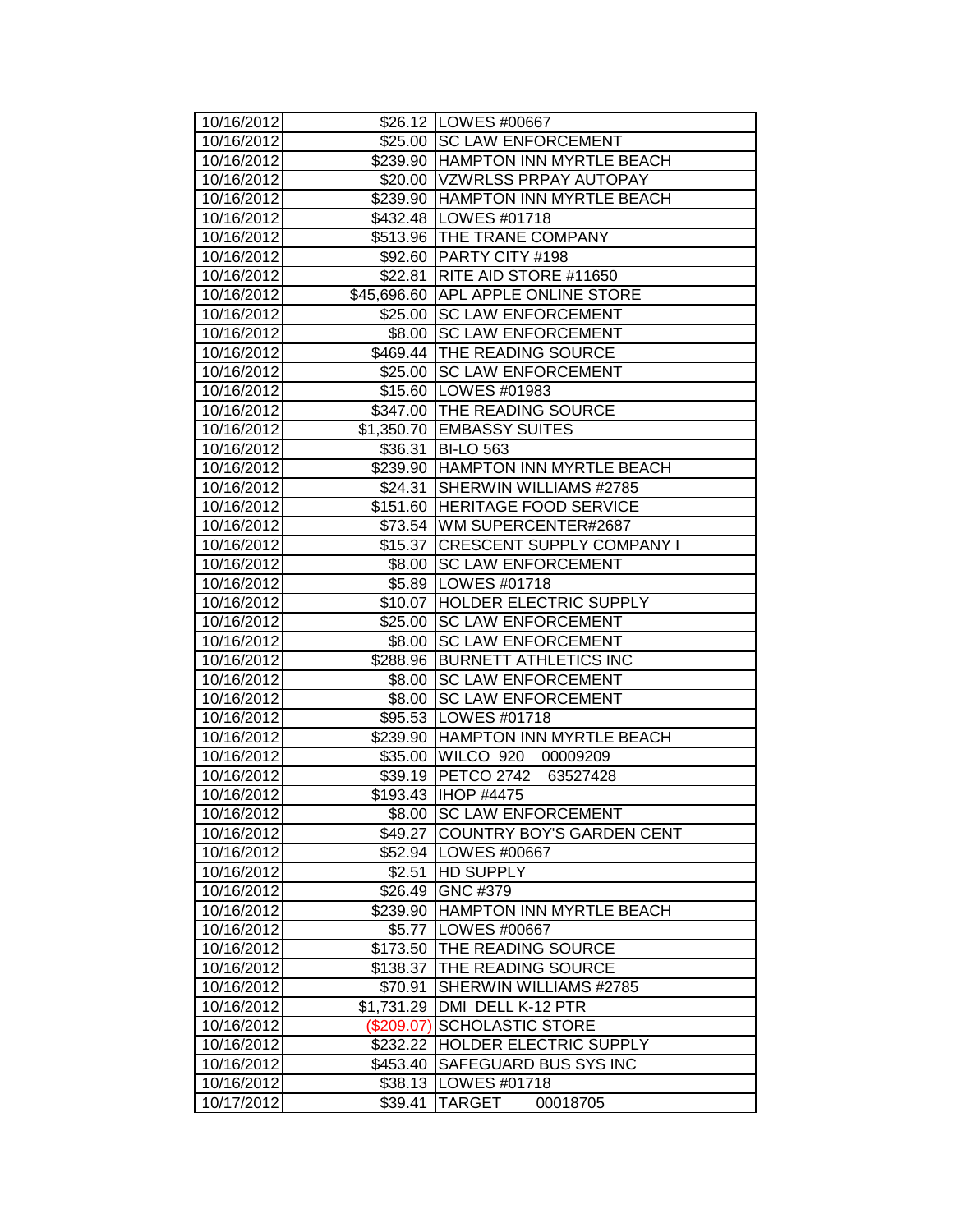| 10/17/2012               |            | \$25.00 SC LAW ENFORCEMENT                                      |
|--------------------------|------------|-----------------------------------------------------------------|
| 10/17/2012               |            | \$16,668.66   DMI DELL K-12 PTR                                 |
| 10/17/2012               |            | \$5.63 HOLDER ELECTRIC SUPPLY                                   |
| 10/17/2012               |            | \$20,903.20 DMI DELL K-12 PTR                                   |
| 10/17/2012               |            | \$47.65 CLASSIC ACE & POSTAL                                    |
| 10/17/2012               |            | \$378.11 GREENVILLE TURF AND TRACT                              |
| 10/17/2012               |            | \$1,840.15 LAMINEX INC                                          |
| 10/17/2012               |            | \$6,342.20 DMI DELL K-12 PTR                                    |
| 10/17/2012               |            | \$15.84 WM SUPERCENTER#4583                                     |
| 10/17/2012               |            | \$112.63 BLACK ELECTRICAL SUPPLY I                              |
| 10/17/2012               |            | \$48.55 FERGUSON ENT #43                                        |
| 10/17/2012               |            | \$159.98 GREENVILLE TURF AND TRACT                              |
| 10/17/2012               |            | \$111.22 SOUTH PLEASANTBURG NUR                                 |
| 10/17/2012               |            | (\$371.11) CDW GOVERNMENT                                       |
| 10/17/2012               |            | \$164.82   DEMCO INC                                            |
| 10/17/2012               |            | \$144.78 JOHNSTONE SUPPLY-GREENVIL                              |
| 10/17/2012               |            | \$291.75 JOHNSTONE SUPPLY-GREENVIL                              |
| 10/17/2012               |            | \$106.50 SYSTEMS DISTRIBUTOR                                    |
| 10/17/2012               |            | \$74.54 CLINE HOSE & HYDRAULICS                                 |
| 10/17/2012               |            | \$149.48 HERITAGE FOOD SERVICE                                  |
| 10/17/2012               |            | \$227.05 SUNBELT RENTALS #002                                   |
| 10/17/2012               |            | \$137.12 HOLDER ELECTRIC SUPPLY                                 |
| 10/17/2012               |            | \$70.85 ELLIS FLOORING SALES #43                                |
| 10/17/2012               |            | \$95.93 FLINT EQUIP CO SIMPSONV                                 |
| 10/17/2012               |            | \$11.24 CARQUEST 01013663                                       |
| 10/17/2012               | \$214.54   | <b>GRAYBAR ELECTRIC</b>                                         |
| 10/17/2012               |            | \$155.95 JJOHNSTONE SUPPLY-GREENVIL                             |
| 10/17/2012               |            | \$63.60 BLACK ELECTRICAL SUPPLY I                               |
| 10/17/2012               |            | \$114.27 HOBBY LOBBY #328                                       |
| 10/17/2012               |            | \$486.65 JJOYCE EQUIPMENT COMPANY                               |
| 10/17/2012               |            | \$56.06 KEVIN WHITAKER CHEVROLET                                |
| 10/17/2012<br>10/17/2012 |            | \$34.00 MARATHON PETRO136648<br>\$48.70   LANDSCAPERS SUPPLY II |
| 10/17/2012               |            | \$154.08 GREENVILLE TURF AND TRACT                              |
| 10/17/2012               |            | \$230.70 J W VAUGHN CO INC                                      |
| 10/17/2012               |            | \$18.15 ONLINE PHOTO ORDER                                      |
| 10/17/2012               |            | \$4.99 BI-LO 16                                                 |
| 10/17/2012               | \$342.50   | SMALL PRESS DIST. INC.                                          |
| 10/17/2012               |            | \$125.16 JOYCE EQUIPMENT COMPANY                                |
| 10/17/2012               | \$38.72    | <b>AMAZON MKTPLACE PMTS</b>                                     |
| 10/17/2012               | (\$202.21) | JOHNSTONE SUPPLY-GREENVIL                                       |
| 10/17/2012               | \$25.00    | <b>SC LAW ENFORCEMENT</b>                                       |
| 10/17/2012               | \$20.29    | CARSON'S NUT-BOLT & TO                                          |
| 10/17/2012               | \$68.05    | JOHNSTONE SUPPLY-GREENVIL                                       |
| 10/17/2012               | \$15.54    | SHERWIN WILLIAMS #2785                                          |
| 10/17/2012               | \$158.45   | MCMASTER-CARR                                                   |
| 10/17/2012               | \$28.23    | <b>AMAZON MKTPLACE PMTS</b>                                     |
| 10/17/2012               | \$349.68   | DECKER, INC.                                                    |
| 10/17/2012               | \$8,468.45 | DMI DELL K-12 PTR                                               |
| 10/17/2012               | \$14.59    | LOWES #00667                                                    |
| 10/17/2012               | \$48.15    | JOHNSTONE SUPPLY-GREENVIL                                       |
| 10/17/2012               | \$405.67   | <b>GLASS CRAFTERS</b>                                           |
|                          |            |                                                                 |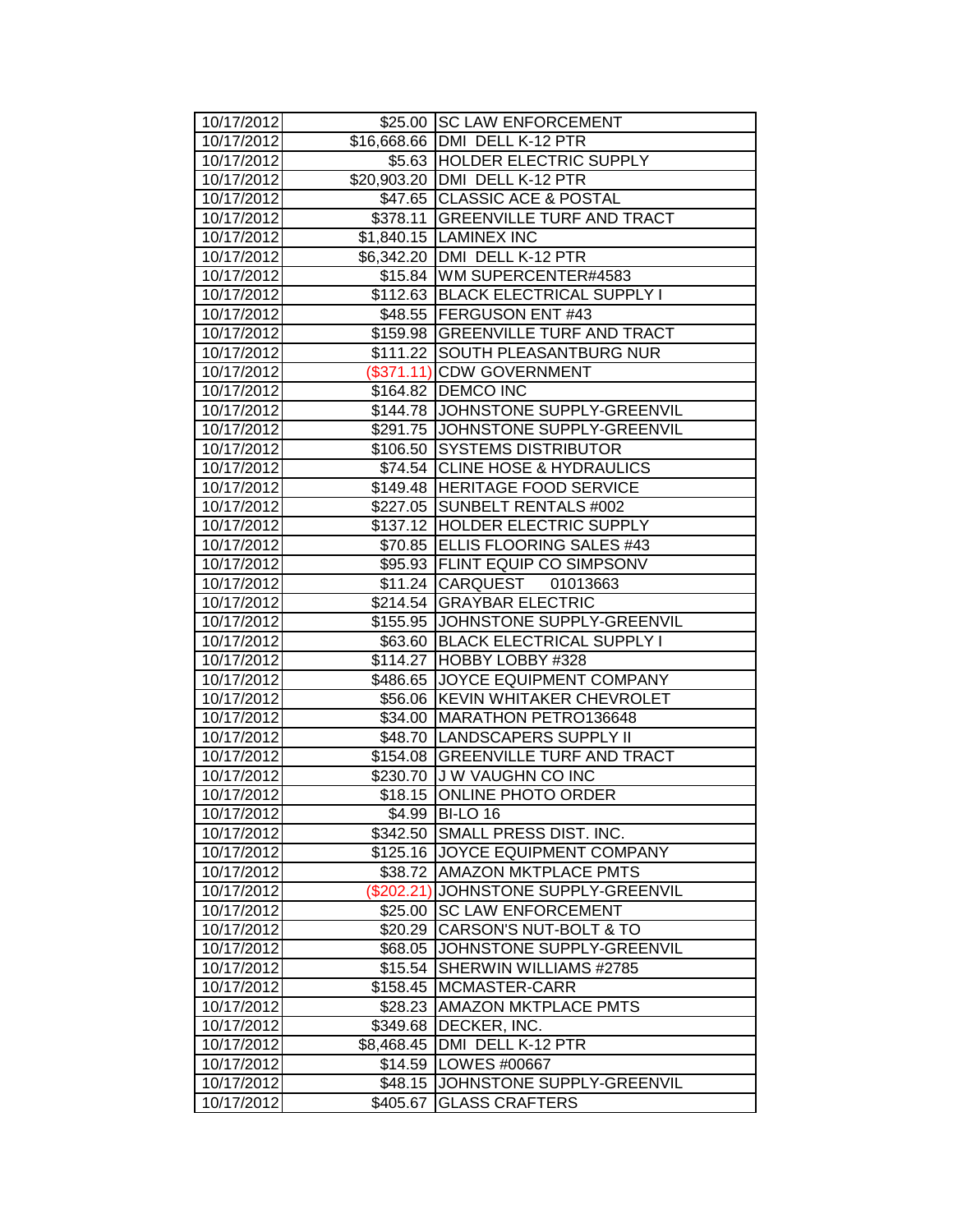| 10/17/2012               |             | \$318.50 BARKER AIR & HYDRAULICS,                |
|--------------------------|-------------|--------------------------------------------------|
| 10/17/2012               |             | \$1,341.62 FOLLETT LIBRARY RES                   |
| 10/17/2012               |             | \$156.13 DECKER, INC.                            |
| 10/17/2012               |             | \$110.63 GREENVILLE TURF AND TRACT               |
| 10/17/2012               |             | \$3,095.14 CAMCOR INC                            |
| 10/17/2012               |             | \$567.99 FERGUSON ENT #43                        |
| 10/17/2012               |             | \$25.00 SC LAW ENFORCEMENT                       |
| 10/17/2012               |             | \$56.82 LOWES #00528                             |
| 10/17/2012               |             | \$77.65   TMS SOUTH                              |
| 10/17/2012               |             | \$150.05 MUR MCMURRAY HATCHERY                   |
| 10/17/2012               |             | \$38.20   LOWES #00667                           |
| 10/17/2012               |             | \$177.44 W. W. WILLIAMS                          |
| 10/17/2012               |             | \$26.45 FINISHMASTER INC 140                     |
| 10/17/2012               |             | \$10.65   AAA FASTENER & SUPPLY                  |
| 10/17/2012               |             | \$83.11 Amazon.com                               |
| 10/17/2012               |             | \$99.05 AIRGAS NAT WELDERS #8                    |
| 10/17/2012               |             | \$13,822.03 DMI DELL K-12 PTR                    |
| 10/17/2012               |             | \$362.30 LAMINEX INC                             |
| 10/17/2012               |             | \$115.19 GREENVILLE TURF AND TRACT               |
| 10/17/2012               |             | \$25.00 SC LAW ENFORCEMENT                       |
| 10/17/2012               |             | \$341.32 CUSTOMINK TSHIRTS                       |
| 10/17/2012               |             | \$95.30 GREENVILLE TURF AND TRACT                |
| 10/17/2012               |             | \$342.60 NASCO CATALOG SALES                     |
| 10/17/2012               |             | (\$24.00) Amazon.com                             |
| 10/17/2012               |             | \$66.04 JOHNSTONE SUPPLY-GREENVIL                |
| 10/17/2012               |             | \$207.37 HAWKINS TOWING INC                      |
| 10/17/2012               |             | \$202.21 JOHNSTONE SUPPLY-GREENVIL               |
| 10/17/2012               |             | \$43.75 ADVANCE AUTO PARTS #5440                 |
| 10/17/2012               |             | \$71.34 BI-LO 661                                |
| 10/17/2012<br>10/17/2012 |             | \$538.35 LOWES #01983<br>\$40.51 FOOD LION #2644 |
| 10/17/2012               |             | \$105.66 C C DICKSON CO 1079                     |
| 10/17/2012               |             | \$9.99 APL APPLE ITUNES STORE                    |
| 10/17/2012               |             | \$11.20 ONLINE PHOTO ORDER                       |
| 10/17/2012               |             | \$431.21 PAYPAL CTCRYOGENIC                      |
| 10/17/2012               |             | \$230.65   FORTILINE-GREENVILLE                  |
| 10/17/2012               |             | \$191.80 CUSTOMINK TSHIRTS                       |
| 10/17/2012               | \$20.49     | <b>TRACTOR SUPPLY #747</b>                       |
| 10/17/2012               | \$200.00    | AMERICAN SCHOOL COUNSELOR                        |
| 10/17/2012               | \$20.00     | <b>VZWRLSS PRPAY AUTOPAY</b>                     |
| 10/17/2012               | \$16,007.02 | DMI DELL K-12 PTR                                |
| 10/17/2012               | \$59.37     | KEVIN WHITAKER CHEVROLET                         |
| 10/17/2012               | \$3,186.36  | <b>FIRST TEAM SPORTS</b>                         |
| 10/17/2012               | \$5,073.76  | DMI DELL K-12 PTR                                |
| 10/17/2012               | \$8.28      | <b>GREENVILLE TURF AND TRACT</b>                 |
| 10/17/2012               |             | \$84.70   DESIGNS UNLIMITED                      |
| 10/17/2012               | \$689.26    | SOUTHERN TRADITIONS WINDO                        |
| 10/17/2012               | \$49.99     | <b>DRI VMWARE</b>                                |
| 10/17/2012               | \$190.04    | SMITHTURF AND IRRIGATI                           |
| 10/17/2012               | \$34.10     | WM SUPERCENTER#4583                              |
| 10/17/2012               | \$21.44     | LOWES #00667                                     |
| 10/17/2012               | \$22,809.75 | DMI DELL K-12 PTR                                |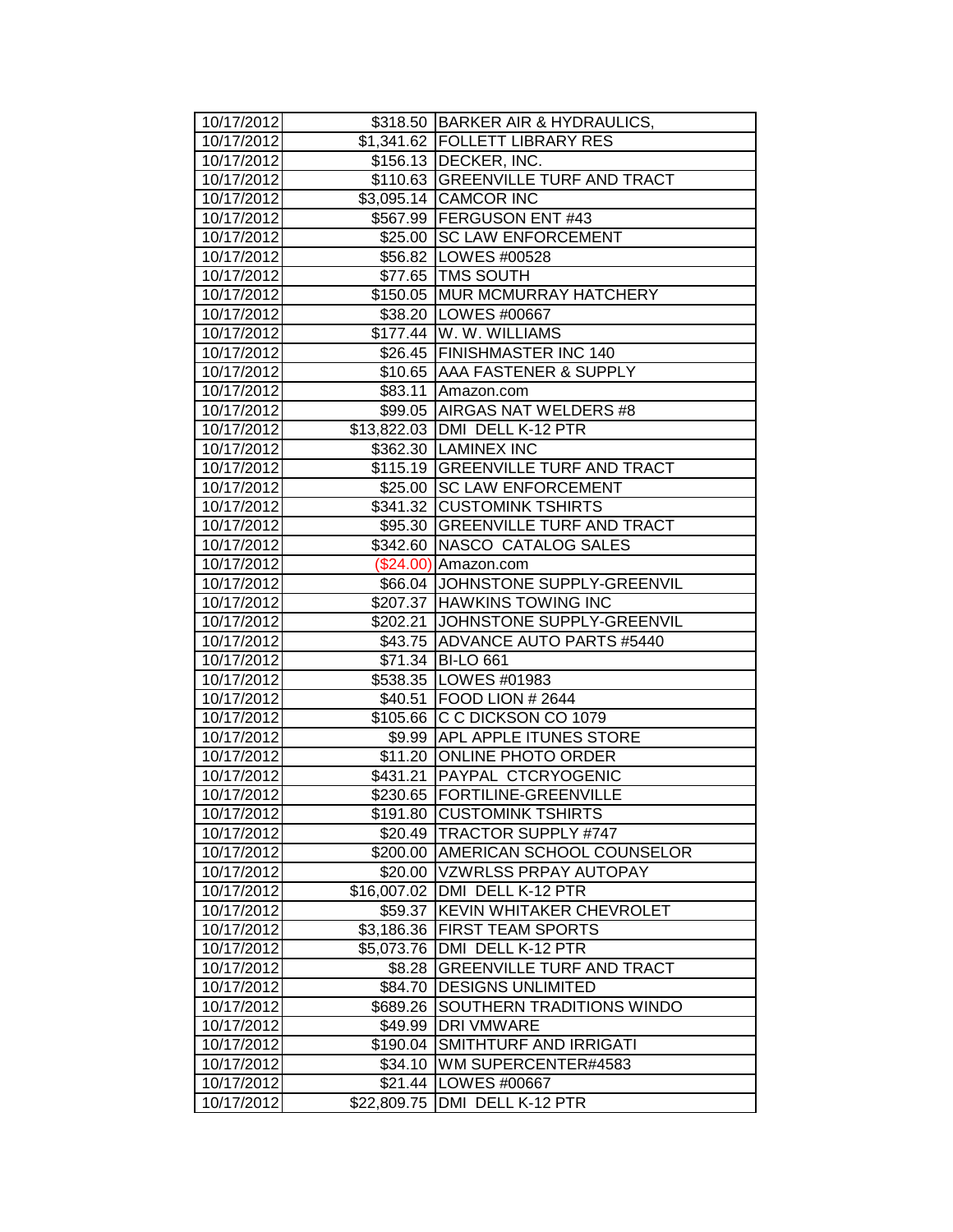| 10/17/2012               |            | \$57.24   LOWES #01718                  |
|--------------------------|------------|-----------------------------------------|
| 10/17/2012               |            | \$500.35 SCHNEIDER ELECTRIC             |
| 10/17/2012               |            | \$133.19 DISCOUNTOFFICEITEMS            |
| 10/17/2012               |            | \$27.03   PRO AUTO PARTS WARE           |
| 10/17/2012               |            | \$19.47 WM SUPERCENTER#2806             |
| 10/17/2012               |            | \$123.95 TMS SOUTH                      |
| 10/17/2012               |            | \$20.00 VZWRLSS PRPAY AUTOPAY           |
| 10/17/2012               |            | \$18.02 TRUCOLOR                        |
| 10/17/2012               |            | (\$15.54) SHERWIN WILLIAMS #2785        |
| 10/17/2012               |            | \$830.00 C & J ENTERPRISES              |
| 10/17/2012               |            | \$24.00   LOWES #01983                  |
| 10/17/2012               |            | \$3.95 MUR MCMURRAY HATCHERY            |
| 10/17/2012               |            | \$93.28 Amazon.com                      |
| 10/17/2012               |            | \$14.07 SHERWIN WILLIAMS #2785          |
| 10/17/2012               |            | \$5,073.76 DMI DELL K-12 PTR            |
| 10/17/2012               |            | \$115.95 LOWES #01718                   |
| 10/17/2012               |            | \$105.04   TMS SOUTH                    |
| 10/17/2012               |            | \$24.07 JJOHNSTONE SUPPLY-GREENVIL      |
| 10/17/2012               |            | \$232.11 RACO INDUSTRIES L01 OF 01      |
| 10/17/2012               |            | \$10.09 TMS SOUTH                       |
| 10/17/2012               |            | \$7,610.62 DMI DELL K-12 PTR            |
| 10/17/2012               |            | (\$43.75) ADVANCE AUTO PARTS #5440      |
| 10/17/2012               |            | \$45.77 AMAZON MKTPLACE PMTS            |
| 10/17/2012               |            | \$74.54 BI-LO 661                       |
| 10/17/2012               |            | \$186.23 SHERWIN WILLIAMS #2735         |
| 10/17/2012               |            | \$43.12 SHERWIN WILLIAMS #2735          |
| 10/18/2012               |            | \$29.51 ADVANCE AUTO PARTS #5440        |
| 10/18/2012<br>10/18/2012 |            | \$134.25 BI-LO 274<br>\$15.99 BI-LO 704 |
| 10/18/2012               |            | \$74.64 SHEETMUSICPLUS.COM              |
| 10/18/2012               |            | \$36.06 PORTER PAINTS 9388              |
| 10/18/2012               |            | \$116.97 MERUS WATER SYSTEMS            |
| 10/18/2012               |            | \$275.60 THE SYSTEM DEPOT               |
| 10/18/2012               |            | \$10.89 C C DICKSON CO 1004             |
| 10/18/2012               |            | \$431.34 KEVIN WHITAKER CHEVROLET       |
| 10/18/2012               |            | \$12.72 INORFOLK WIRE & ELECTRONIC      |
| 10/18/2012               |            | \$1,269.88 APL APPLE ONLINE STORE       |
| 10/18/2012               |            | \$25.00 SC LAW ENFORCEMENT              |
| 10/18/2012               |            | \$1,400.00 STALLARD TECHNOLOGIES INC    |
| 10/18/2012               |            | \$740.94 APL APPLE ONLINE STORE         |
| 10/18/2012               |            | \$20.03   LOWES #00667                  |
| 10/18/2012               |            | \$48.15 JJOHNSTONE SUPPLY-GREENVIL      |
| 10/18/2012               |            | \$52.32   LOWES #00667                  |
| 10/18/2012               |            | \$12.74   WM SUPERCENTER#4583           |
| 10/18/2012               |            | \$46.66 PORTER PAINTS 9388              |
| 10/18/2012               |            | \$149.62 WW GRAINGER                    |
| 10/18/2012               |            | \$398.56 TLF FLORAL DESIGNS LTD         |
| 10/18/2012               | \$80.54    | <b>AAA SUPPLY - GVILLE</b>              |
| 10/18/2012               |            | \$84.59 HOLDER ELECTRIC SUPPLY          |
| 10/18/2012               | \$1,140.85 | <b>SSI SCHOOL SPECIALTY</b>             |
| 10/18/2012               | \$162.56   | <b>WW GRAINGER</b>                      |
| 10/18/2012               | \$418.46   | <b>WW GRAINGER</b>                      |
|                          |            |                                         |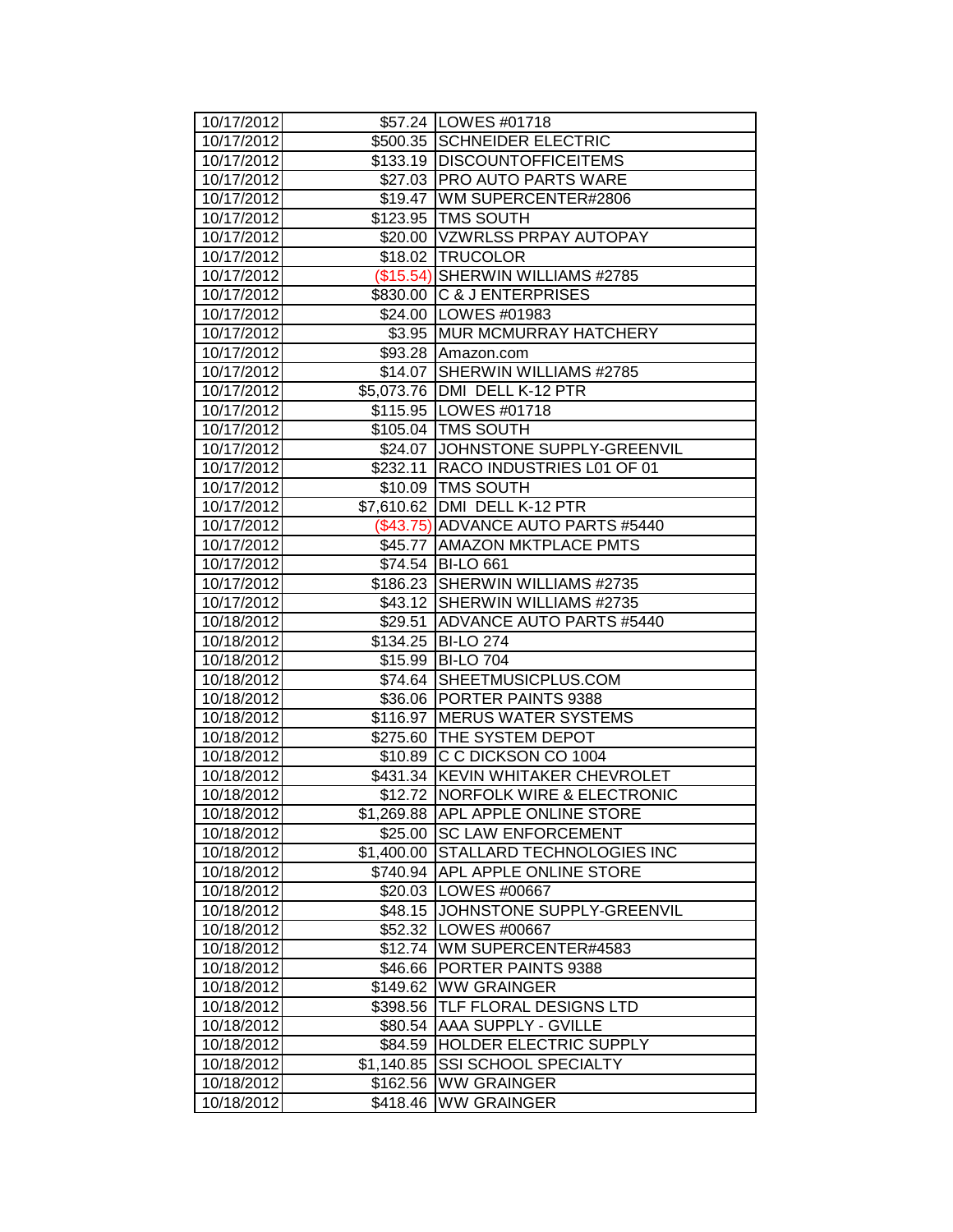| 10/18/2012               |                        | \$38.84 KFC 310                                               |
|--------------------------|------------------------|---------------------------------------------------------------|
| 10/18/2012               |                        | \$1,040.00 THE PEACE CENTER FOR THE<br>\$64.29   LOWES #01718 |
| 10/18/2012<br>10/18/2012 |                        | \$19.79 PORTER PAINTS 9388                                    |
| 10/18/2012               |                        | \$871.36 HOLDER ELECTRIC SUPPLY                               |
| 10/18/2012               |                        | \$80.89 FORMS AND SUPPLY-AOPD                                 |
| 10/18/2012               |                        | \$6,781.88 DMI DELL K-12 PTR                                  |
| 10/18/2012               |                        | \$9.00   FASTENAL COMPANY01                                   |
| 10/18/2012               |                        | \$1,098.00 THE PEACE CENTER FOR THE                           |
| 10/18/2012               |                        | \$175.85 THE TRANE COMPANY                                    |
| 10/18/2012               |                        | \$52.32 LOWES #00528                                          |
| 10/18/2012               |                        | \$387.96 SILMAR ELECTRONICS                                   |
| 10/18/2012               |                        | \$3,702.58 APL APPLE ONLINE STORE                             |
| 10/18/2012               |                        | \$28.47 TMS SOUTH                                             |
| 10/18/2012               |                        | \$69.93   AMAZON MKTPLACE PMTS                                |
| 10/18/2012               |                        | \$80.55 AAA SUPPLY - GVILLE                                   |
| 10/18/2012               |                        | \$49.99   LOWES #00667                                        |
| 10/18/2012               |                        | \$69.01 JOYCE EQUIPMENT COMPANY                               |
| 10/18/2012               |                        | \$370.63   THE TRANE COMPANY                                  |
| 10/18/2012               |                        | \$20.00 VZWRLSS PRPAY AUTOPAY                                 |
| 10/18/2012               |                        | \$32.94   LOWES #00667                                        |
| 10/18/2012               |                        | \$975.20 CUSTOM SIGNS                                         |
| 10/18/2012               |                        | \$12.57 CAROLINA LAWN & TRACTOR                               |
| 10/18/2012               |                        | \$94.90 PUBLIX #602                                           |
| 10/18/2012               |                        | \$2,539.76 APL APPLE ONLINE STORE                             |
| 10/18/2012               |                        | \$1,586.82 APL APPLE ONLINE STORE                             |
| 10/18/2012               |                        | \$3,010.76 PIEDMONT FARM & NURSERY                            |
|                          |                        |                                                               |
|                          |                        |                                                               |
| 10/18/2012               |                        | \$30.50 JOHNSTONE SUPPLY-GREENVIL                             |
| 10/18/2012               |                        | \$36.39 TMS SOUTH                                             |
| 10/18/2012               |                        | \$6.00 THE SYSTEM DEPOT                                       |
| 10/18/2012               |                        | \$104.81 SCHOOL SPOT                                          |
| 10/18/2012               |                        | \$15.90 PECKNEL MUSIC CO                                      |
| 10/18/2012               |                        | \$285.68 SUPLAY WRESTLERS                                     |
| 10/18/2012               |                        | \$365.38 CDW GOVERNMENT                                       |
| 10/18/2012               |                        | \$22.72 FASTENAL COMPANY01                                    |
| 10/18/2012               |                        | \$320.33 THE STATE HOUSE GIFT SH                              |
| 10/18/2012               | \$418.81               | <b>HOLDER ELECTRIC SUPPLY</b>                                 |
| 10/18/2012               | \$93.17                | <b>BATTERY SPECIALISTS</b>                                    |
| 10/18/2012               | \$1,586.82             | APL APPLE ONLINE STORE                                        |
| 10/18/2012               | \$580.23               | HERITAGE FOOD SERVICE                                         |
| 10/18/2012               | \$175.57               | LOWES #01718                                                  |
| 10/18/2012               | \$1,586.82             | APL APPLE ONLINE STORE                                        |
| 10/18/2012               | \$699.30               | CHICK-FIL-A #00726                                            |
| 10/18/2012               | \$3,173.64             | APL APPLE ONLINE STORE                                        |
| 10/18/2012               | \$25.66                | <b>LIQUID HIGHWAY ROASTERS L</b>                              |
| 10/18/2012               | \$82.85                | ADVANCE AUTO PARTS #5440                                      |
| 10/18/2012               | \$695.47               | <b>VARSITY SPIRIT CLOTHING</b>                                |
| 10/18/2012               | \$106.46               | OFFICE DEPOT #479                                             |
| 10/18/2012<br>10/18/2012 | \$807.62<br>\$1,493.79 | <b>CUSTOM SIGNS</b><br>THE TRANE COMPANY                      |
| 10/18/2012               | \$42,110.32            | DMI DELL K-12 PTR                                             |
| 10/18/2012               | \$107.51               | <b>SCHOOL TECH INC</b>                                        |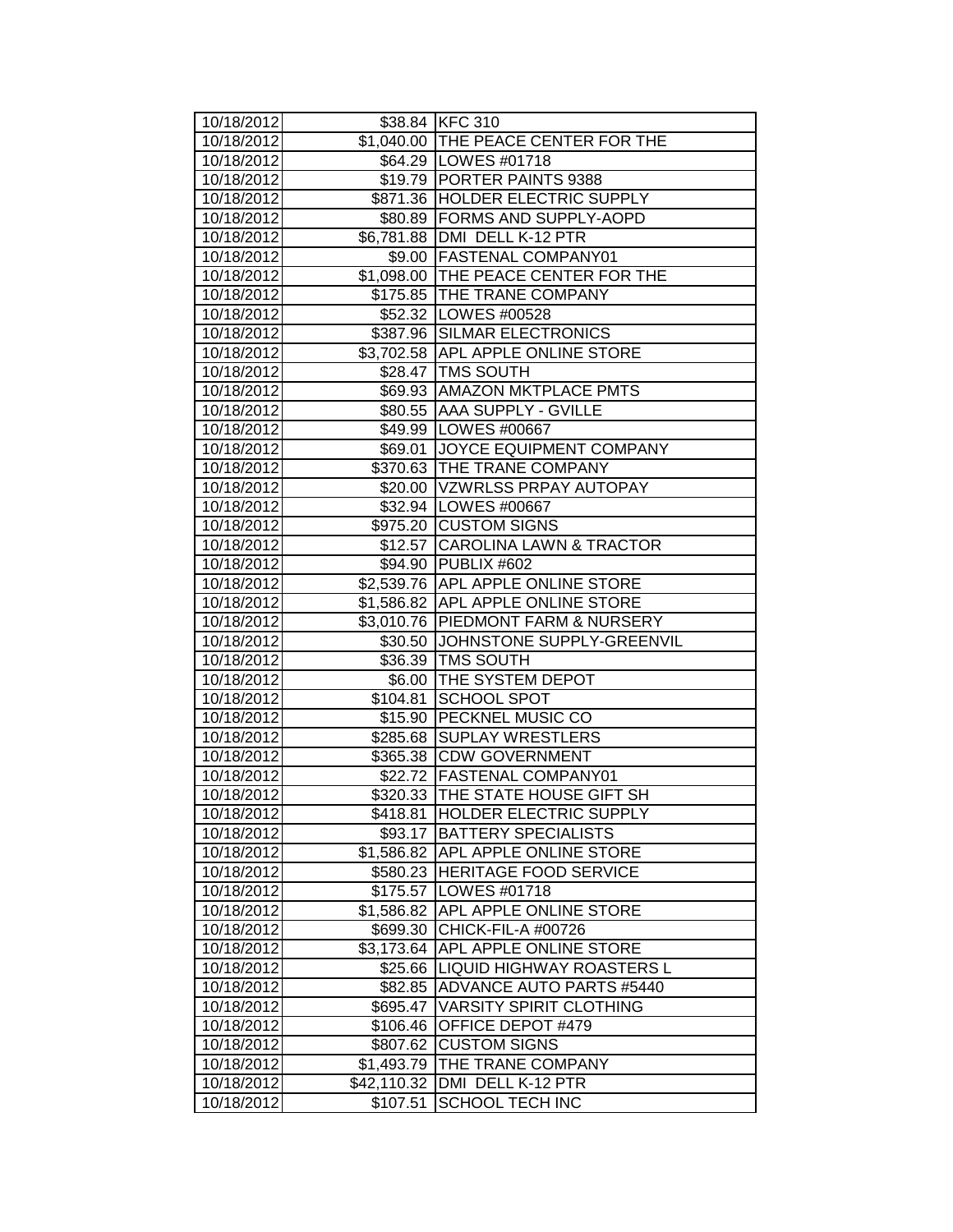| 10/18/2012<br>10/18/2012 |            | \$27.59 WM SUPERCENTER#4583<br>\$221.02 TMS SOUTH |
|--------------------------|------------|---------------------------------------------------|
| 10/18/2012               |            | \$1,057.88 APL APPLE ONLINE STORE                 |
| 10/18/2012               |            | \$24,010.51 DMI DELL K-12 PTR                     |
| 10/18/2012               |            | \$27.28 OFFICE DEPOT #2690                        |
| 10/18/2012               |            | \$1,413.72 DMI DELL K-12 PTR                      |
| 10/18/2012               |            | \$88.53 BATTERIES PLUS                            |
| 10/18/2012               |            | \$189.00 CARSON'S NUT-BOLT & TO                   |
| 10/18/2012               |            | \$1,057.88 APL APPLE ONLINE STORE                 |
| 10/18/2012               |            | \$58.30 Amazon.com                                |
| 10/18/2012               |            | \$47.60 J W VAUGHN CO INC                         |
| 10/18/2012               |            | \$129.62 JOHNSTONE SUPPLY-GREENVIL                |
| 10/18/2012               |            | \$114.10   LOWES #02595                           |
| 10/18/2012               |            | \$123.34 HOLDER ELECTRIC SUPPLY                   |
| 10/18/2012               |            | \$21.07 UNITED ELECTRICAL DISTR                   |
| 10/18/2012               |            | \$449.06 CAROLINA LAWN & TRACTOR                  |
| 10/18/2012               |            | \$20.00   VZWRLSS PRPAY AUTOPAY                   |
| 10/18/2012               |            | \$120.00 SC STATE MUSEUM                          |
| 10/18/2012               |            | \$732.99  LAMINEX INC                             |
| 10/18/2012               |            | \$450.00 FRANKIES FUN PARK OF GREE                |
| 10/18/2012               |            | \$120.25 LOWES #00667                             |
| 10/18/2012               |            | \$2,414.34 WILLIAM H. SADLIER, INC.,              |
| 10/18/2012               |            | \$58.89 LOWES #00528                              |
| 10/18/2012               |            | \$162.56 WW GRAINGER                              |
| 10/18/2012               |            | \$103.38 Amazon.com                               |
| 10/18/2012               |            | \$94.98 Amazon.com                                |
| 10/18/2012               |            | \$170.52 CAROLINA LAWN & TRACTOR                  |
| 10/18/2012               |            | \$692.79 LAMINEX INC                              |
| 10/18/2012               |            | \$97.02 BI-LO 274                                 |
| 10/18/2012               |            | \$196.02 FASTENAL COMPANY01                       |
| 10/18/2012               |            | \$982.62 NORFOLK WIRE & ELECTRONIC                |
| 10/18/2012               |            | \$88.65 WM SUPERCENTER#0640                       |
| 10/18/2012               |            | \$14.84 JJOHNSTONE SUPPLY-GREENVIL                |
| 10/18/2012               |            | \$9.58   LOWES #00667                             |
| 10/18/2012               |            | \$8,656.39 DMI DELL K-12 PTR                      |
| 10/18/2012               |            | \$162.56 WW GRAINGER                              |
| 10/18/2012               | \$1,057.88 | <b>APL APPLE ONLINE STORE</b>                     |
| 10/18/2012               | \$789.48   | <b>GREENVILLE TURF AND TRACT</b>                  |
| 10/18/2012               | \$53.96    | Amazon.com                                        |
| 10/18/2012               | \$92.22    | KEVIN WHITAKER CHEVROLET                          |
| 10/18/2012               | \$36.09    | KEVIN WHITAKER CHEVROLET                          |
| 10/19/2012               | \$189.00   | <b>KRISPY KREME DOUGH</b>                         |
| 10/19/2012               | \$40.00    | <b>DUNKIN #345196</b><br>Q <sub>35</sub>          |
| 10/19/2012               | \$274.59   | <b>VISSAGE AUTO PARTS CO</b>                      |
| 10/19/2012               | \$58.25    | <b>TMS SOUTH</b>                                  |
| 10/19/2012               |            | \$47.56 LOWES #00667                              |
| 10/19/2012               | \$225.74   | <b>HOTELS.COM US</b>                              |
| 10/19/2012               | \$77.91    | JOHNSTONE SUPPLY-GREENVIL                         |
| 10/19/2012               | \$46.64    | Amazon.com                                        |
| 10/19/2012               | \$48.69    | <b>BI-LO 195</b>                                  |
| 10/19/2012               | \$60.60    | JOHNSTONE SUPPLY-GREENVIL                         |
| 10/19/2012               | \$17.70    | LOWES #01718                                      |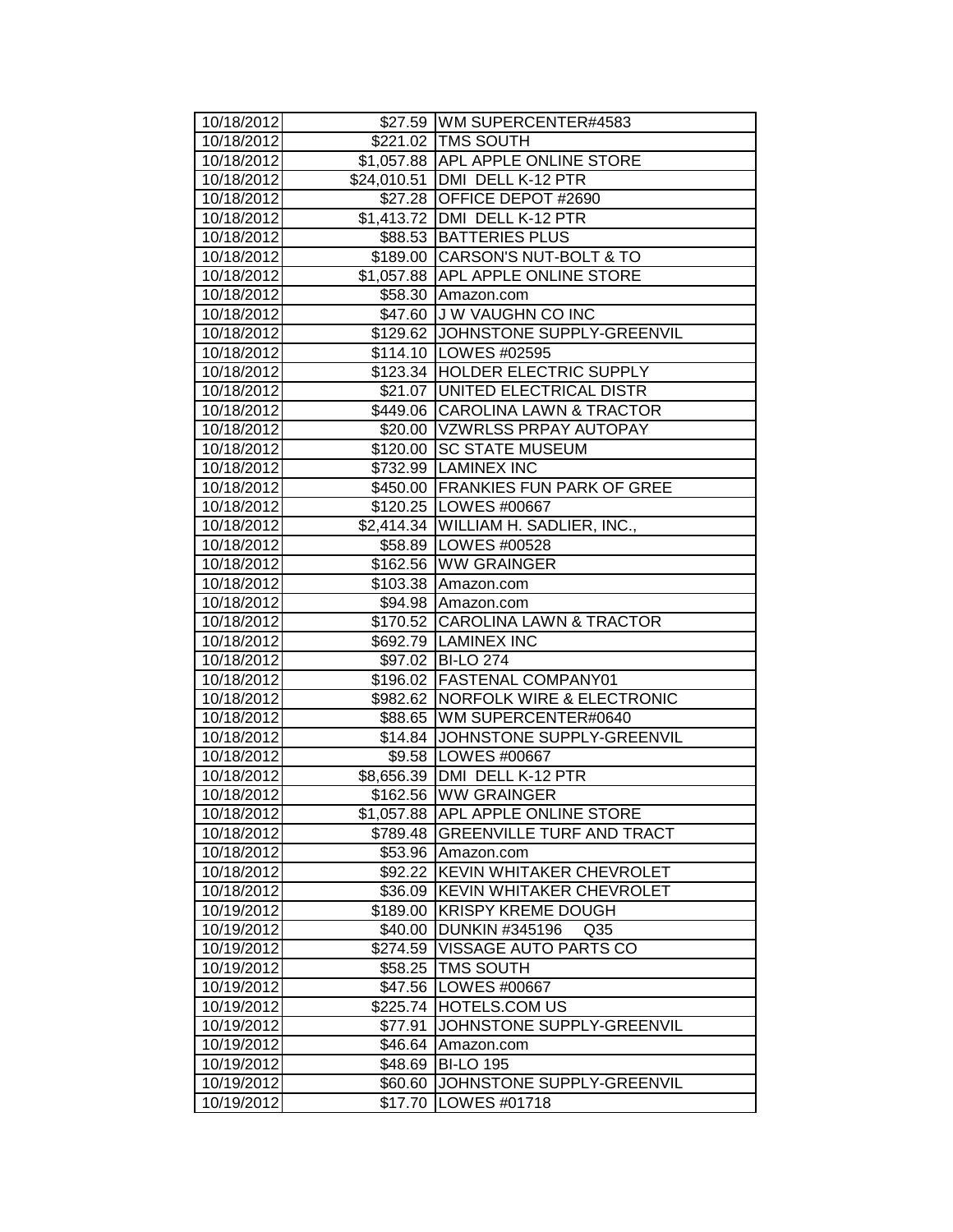|                          |             | \$8.00 ISC LAW ENFORCEMENT                                   |
|--------------------------|-------------|--------------------------------------------------------------|
| 10/19/2012               |             |                                                              |
| 10/19/2012<br>10/19/2012 |             | \$99.88   FERGUSON ENT #43<br>\$61.64 SHERWIN WILLIAMS #2735 |
| 10/19/2012               |             | \$71.00 SYSTEM DISTRIBUTORS INC                              |
| 10/19/2012               |             | \$82.08  INGLES MARKET #29                                   |
| 10/19/2012               |             | \$8.00 SC LAW ENFORCEMENT                                    |
| 10/19/2012               |             | \$74.20 JOYCE EQUIPMENT COMPANY                              |
| 10/19/2012               |             | \$56.17 FTD THE FLOWER BOX INC                               |
| 10/19/2012               |             | \$53.71 MCMASTER-CARR                                        |
| 10/19/2012               |             | \$13,952.82 DMI DELL K-12 PTR                                |
| 10/19/2012               |             | \$4.89   LOWES #00667                                        |
| 10/19/2012               |             | \$510.00 SMITH'S ADDRESSING MACHIN                           |
| 10/19/2012               |             | \$418.46 WW GRAINGER                                         |
| 10/19/2012               |             | \$2,025.00 FIND GREAT PEOPLE                                 |
| 10/19/2012               |             | \$1,822.50 FIND GREAT PEOPLE                                 |
| 10/19/2012               |             | \$6.12 ADVANCE AUTO PARTS #5440                              |
| 10/19/2012               |             | \$5.05 RADIOSHACK COR00196238                                |
| 10/19/2012               |             | \$162.56   WW GRAINGER                                       |
| 10/19/2012               |             | \$8.00 SC LAW ENFORCEMENT                                    |
| 10/19/2012               |             | \$8.00 ISC LAW ENFORCEMENT                                   |
| 10/19/2012               |             | \$20.00 VZWRLSS PRPAY AUTOPAY                                |
| 10/19/2012               |             | \$16.90   TMS SOUTH                                          |
| 10/19/2012               |             | \$11.98   THE HOME DEPOT 1127                                |
| 10/19/2012               |             | \$278.11   LOWES #01718                                      |
| 10/19/2012               |             | \$162.96 BLACK ELECTRICAL SUPPLY I                           |
| 10/19/2012               |             | \$8.00 SC LAW ENFORCEMENT                                    |
| 10/19/2012               |             | \$451.48 HOTELS.COM US                                       |
| 10/19/2012               |             | \$58.27 THE HOME DEPOT #1124                                 |
| 10/19/2012               |             | \$94.72 CRESCENT SUPPLY COMP INC                             |
| 10/19/2012               |             | \$209.68 CRESCENT SUPPLY COMP INC                            |
| 10/19/2012               |             | \$4.00 AMAZON MKTPLACE PMTS                                  |
| 10/19/2012               |             | \$462.84 THE TOOL SHED                                       |
| 10/19/2012               |             | \$8.00 SC LAW ENFORCEMENT                                    |
| 10/19/2012               |             | \$145.00 NASSP1/NHS/NJHS/NASC                                |
| 10/19/2012               |             | (\$252.21) JOYCE EQUIPMENT COMPANY                           |
| 10/19/2012               |             | \$34.80 SYSTEM DISTRIBUTORS INC                              |
| 10/19/2012               |             | \$24.07 JOHNSTONE SUPPLY-GREENVIL                            |
| 10/19/2012               | \$42.65     | <b>BUTTERCREAM BAKEHOUSE</b>                                 |
| 10/19/2012               | \$87.15     | <b>MAPLE CREEK DISTRIBUTION</b>                              |
| 10/19/2012               | \$71.91     | THE HOME DEPOT #1126                                         |
| 10/19/2012               | \$159.57    | JOHN DEERE LANDSCAPES522                                     |
| 10/19/2012               | \$44.65     | THE HOME DEPOT 1119                                          |
| 10/19/2012               | \$249.13    | CRESCENT SUPPLY COMP INC                                     |
| 10/19/2012               | \$63.49     | <b>GOS// GREENVILLE OFFICE S</b>                             |
| 10/19/2012               | \$42.17     | CRESCENT SUPPLY COMP INC                                     |
| 10/19/2012               |             | \$10.93   LOWES #01718                                       |
| 10/19/2012               | \$7,261.65  | <b>CHARTER COMM</b>                                          |
| 10/19/2012               | \$73.18     | <b>CHARTER COMM</b>                                          |
| 10/19/2012               | \$37.08     | ELLIS FLOORING SALES #43                                     |
| 10/19/2012               | \$27,440.59 | DMI DELL K-12 PTR                                            |
| 10/19/2012               | \$85.00     | LONG TRAILER & BODY SERVI                                    |
| 10/19/2012               | \$85.06     | <b>SYSTEM DISTRIBUTORS INC</b>                               |
|                          |             |                                                              |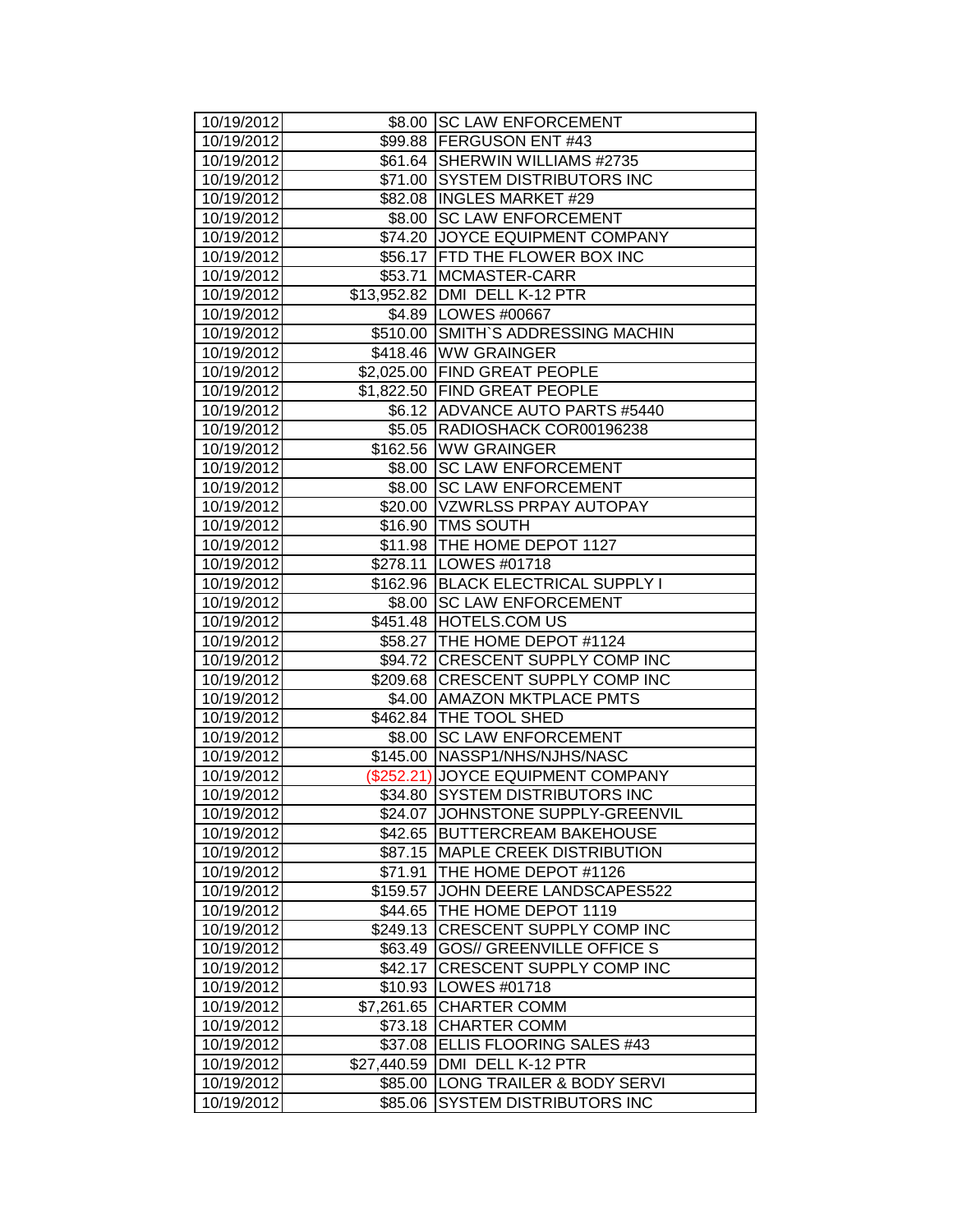| 10/19/2012               |             | \$14.98 ADVANCE AUTO PARTS #5440            |
|--------------------------|-------------|---------------------------------------------|
| 10/19/2012               |             | \$737.25 CITY OF GREENVILLE ZOO             |
| 10/19/2012               |             | \$47.70 C C DICKSON CO 1004                 |
| 10/19/2012               |             | \$440.07 HAWKINS TOWING INC                 |
| 10/19/2012               |             | \$8.00 SC LAW ENFORCEMENT                   |
| 10/19/2012               |             | \$575.00 NETWORK CONTROLS                   |
| 10/19/2012               |             | \$47.34 TMS SOUTH                           |
| 10/19/2012               |             | \$188.58 JOHNSTONE SUPPLY-GREENVIL          |
| 10/19/2012               |             | \$48.15 JOHNSTONE SUPPLY-GREENVIL           |
| 10/19/2012               |             | \$8.00 SC LAW ENFORCEMENT                   |
| 10/19/2012               |             | \$122.43 THE TRANE COMPANY                  |
| 10/19/2012               |             | \$245.04 AWL PEARSON EDUCATION              |
| 10/19/2012               |             | \$1,379.70 WW GRAINGER                      |
| 10/19/2012               |             | \$279.84 Amazon.com                         |
| 10/19/2012               |             | \$137.25 MCABEE TRACTOR & TURF              |
| 10/19/2012               |             | \$33.67   LOWES #00528                      |
| 10/19/2012               |             | \$80.80 J W VAUGHN CO INC                   |
| 10/19/2012               |             | \$39.00 DOLLAR GENERAL #12428               |
| 10/19/2012               |             | \$309.86 JASON'S DELI # 049 Q64             |
| 10/19/2012               |             | \$238.50   RENTAL ONE                       |
| 10/19/2012               |             | \$153.35 KEVIN WHITAKER CHEVROLET           |
| 10/19/2012               |             | \$64.13   TEAM EXPRESS INTERNET             |
| 10/19/2012               |             | \$91.20 PAPA JOHNS #0193                    |
| 10/19/2012               |             | \$8.00 SC LAW ENFORCEMENT                   |
| 10/19/2012               | \$40.81     | SHERWIN WILLIAMS #2735                      |
| 10/19/2012               |             | \$436.62 JJOHNSTONE SUPPLY-GREENVIL         |
| 10/19/2012               |             | \$19.38 ADVANCE AUTO PARTS #5440            |
| 10/19/2012               |             | \$194.09 CRESCENT SUPPLY COMP INC           |
| 10/19/2012               |             | \$251.00 DRAMATIC PUBLISHING CO IN          |
| 10/19/2012               |             | \$999.00 FIND GREAT PEOPLE                  |
| 10/19/2012               |             | \$198.01   THE TRANE COMPANY                |
| 10/19/2012               |             | \$13.91   TMS SOUTH<br>\$257.98   TMS SOUTH |
| 10/19/2012<br>10/19/2012 |             | \$8.00 SC LAW ENFORCEMENT                   |
| 10/19/2012               |             | \$13.83 HUFFS POWER EQUIPMENT               |
| 10/19/2012               |             | \$47.56   LOWES #00667                      |
| 10/19/2012               |             | \$969.06 WW GRAINGER                        |
| 10/19/2012               |             | \$167.82 INTERSTATE TRANSPORTATION          |
| 10/19/2012               |             | \$144.43 PORTER PAINTS 9388                 |
| 10/19/2012               | \$1,400.00  | STALLARD TECHNOLOGIES INC                   |
| 10/19/2012               | \$41.16     | HANCOCK FABRICS 1443                        |
| 10/19/2012               | \$1,248.97  | <b>HYDROTEX</b>                             |
| 10/19/2012               | \$28.95     | SCHOLASTIC INC. KEY 22                      |
| 10/19/2012               | \$69.90     | LOWES #00667                                |
| 10/19/2012               | \$270.00    | <b>STARFALL PUBLICATIONS</b>                |
| 10/19/2012               |             | \$90.35   USPS 45366016508233520            |
| 10/19/2012               | \$27,440.59 | DMI DELL K-12 PTR                           |
| 10/19/2012               | \$9.56      | JOHNSTONE SUPPLY-GREENVIL                   |
| 10/19/2012               | \$1,012.50  | <b>FIND GREAT PEOPLE</b>                    |
| 10/19/2012               | \$11.62     | <b>NAPA AUTO 0026146</b>                    |
| 10/19/2012               | \$19.04     | <b>TMS SOUTH</b>                            |
| 10/19/2012               | \$306.14    | <b>SCHOLASTIC BOOK FAIRS</b>                |
|                          |             |                                             |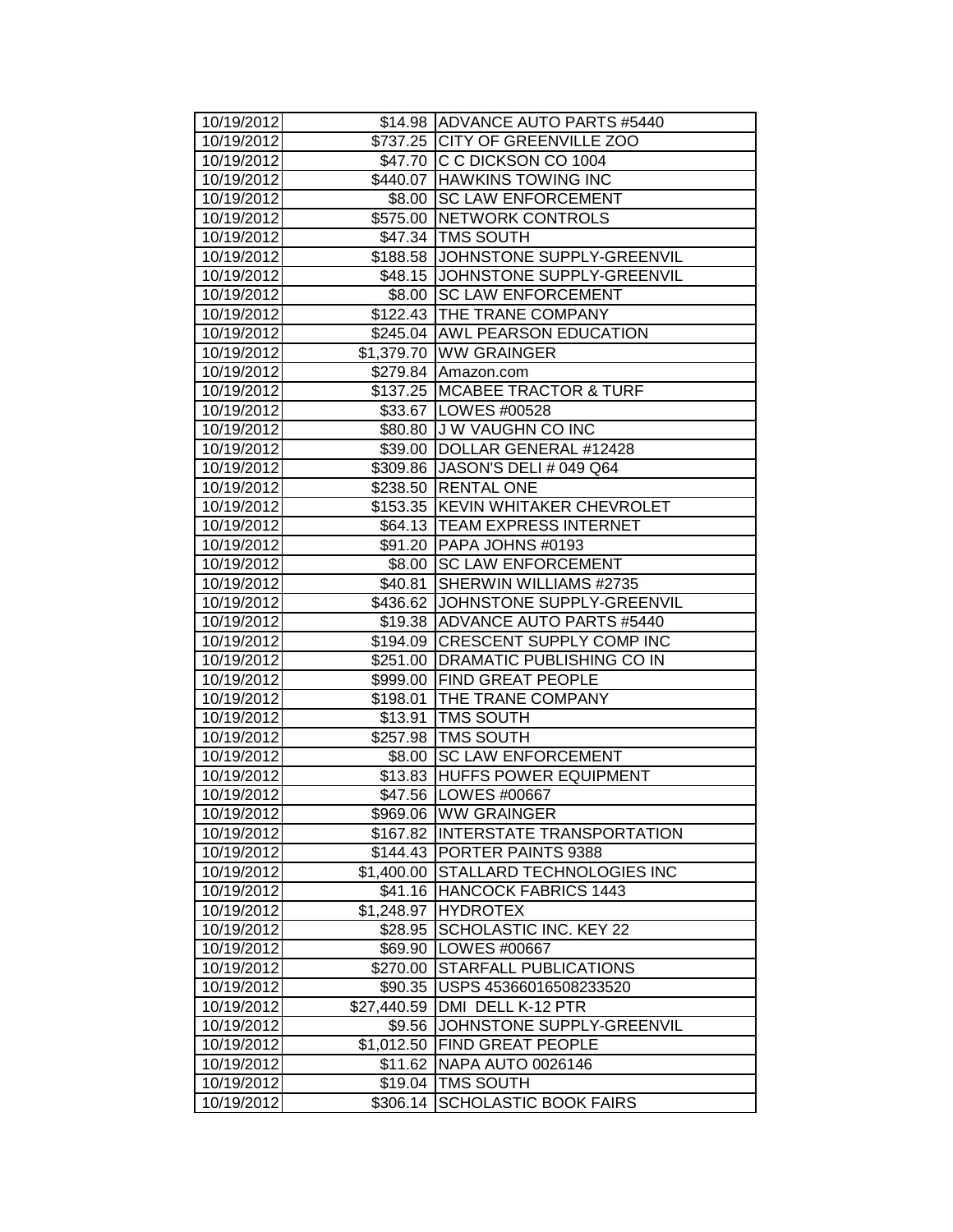| 10/19/2012               |          | (\$53.93) THE HOME DEPOT #1126                              |
|--------------------------|----------|-------------------------------------------------------------|
| 10/19/2012               |          | \$196.29 C C DICKSON CO 1004                                |
| 10/19/2012               |          | \$8.00 SC LAW ENFORCEMENT                                   |
| 10/19/2012               |          | \$256.52 Amazon.com                                         |
| 10/19/2012               |          | \$30.24 BLACK ELECTRICAL SUPPLY I                           |
| 10/19/2012               |          | \$47.74 WM SUPERCENTER#2265                                 |
| 10/19/2012               |          | \$8.17 JJOHNSTONE SUPPLY-GREENVIL                           |
| 10/19/2012               |          | \$65.00 HAWKINS TOWING INC                                  |
| 10/19/2012               |          | \$68.38 UNITED ELECTRICAL DISTR                             |
| 10/19/2012               |          | \$91.39 HOLDER ELECTRIC SUPPLY                              |
| 10/19/2012               |          | \$445.46 MCABEE TRACTOR & TURF                              |
| 10/19/2012               |          | \$150.94 POINSETT PLUMBING SUPPLY                           |
| 10/19/2012               |          | \$90.40   LOWES #01718                                      |
| 10/19/2012               |          | \$14.80 THE HOME DEPOT #1124                                |
| 10/19/2012               |          | \$88.89 JOYCE EQUIPMENT COMPANY                             |
| 10/19/2012               |          | \$8.00 SC LAW ENFORCEMENT                                   |
| 10/22/2012               |          | \$34.17   THE TRANE COMPANY                                 |
| 10/22/2012               |          | \$78.15 OFFICE DEPOT #62                                    |
| 10/22/2012               |          | \$151.90 WORLDWIDE TICKET                                   |
| 10/22/2012               |          | \$61.56 BINSWANGER GLASS #043                               |
| 10/22/2012               |          | \$414.67 CONTINENTAL ENGINE                                 |
| 10/22/2012               |          | \$461.38 HAWKINS TOWING INC                                 |
| 10/22/2012               |          | \$542.03 JOYCE EQUIPMENT COMPANY                            |
| 10/22/2012               |          | \$7,240.97 DMI DELL K-12 PTR                                |
| 10/22/2012               |          | \$647.50 NATL BUS SALES & LEASING                           |
| 10/22/2012               |          | \$204.60 LIQUID HIGHWAY ROASTERS L                          |
| 10/22/2012               |          | \$73.92 WILSONS 5 TO \$1 STORE                              |
| 10/22/2012               |          | \$36.10 HAJOCA TAYLORS 72                                   |
| 10/22/2012               |          | \$82.69 CE GREENVILLE                                       |
| 10/22/2012               |          | \$722.37 WW GRAINGER                                        |
| 10/22/2012               |          | \$6.78   AMAZON MKTPLACE PMTS                               |
| 10/22/2012               |          | \$80.54 AAA SUPPLY - GVILLE                                 |
| 10/22/2012               |          | \$166.63 HOLDER ELECTRIC SUPPLY                             |
| 10/22/2012               |          | \$10.00   WM SUPERCENTER#0640                               |
| 10/22/2012<br>10/22/2012 |          | \$30.04   LOWES #01718<br>\$89.16 GREENVILLE TURF AND TRACT |
| 10/22/2012               |          | \$1,102.40  HOFFMAN & HOFFMAN                               |
| 10/22/2012               |          | \$224.78 THE TRANE COMPANY                                  |
| 10/22/2012               |          | \$27,440.59 DMI DELL K-12 PTR                               |
| 10/22/2012               |          | \$41.50   LOWES #00667                                      |
| 10/22/2012               | \$115.51 | OFFICE DEPOT #2690                                          |
| 10/22/2012               | \$82.12  | <b>THE TRANE COMPANY</b>                                    |
| 10/22/2012               |          | \$244.78 HAWKINS TOWING INC                                 |
| 10/22/2012               |          | \$285.14   LOWES #00528                                     |
| 10/22/2012               |          | \$166.53 NAPA AUTO 0026146                                  |
| 10/22/2012               |          | \$4.99   AMAZON MKTPLACE PMTS                               |
| 10/22/2012               | \$108.54 | <b>GREENVILLE TURF AND TRACT</b>                            |
| 10/22/2012               | \$84.30  | <b>ELLIS FLOORING SALES #43</b>                             |
| 10/22/2012               |          | \$40.96   LOWES #00667                                      |
| 10/22/2012               | \$27.46  | WM SUPERCENTER#1244                                         |
| 10/22/2012               | \$40.75  | J W VAUGHN CO INC                                           |
| 10/22/2012               | \$73.37  | PETSMART INC 400                                            |
|                          |          |                                                             |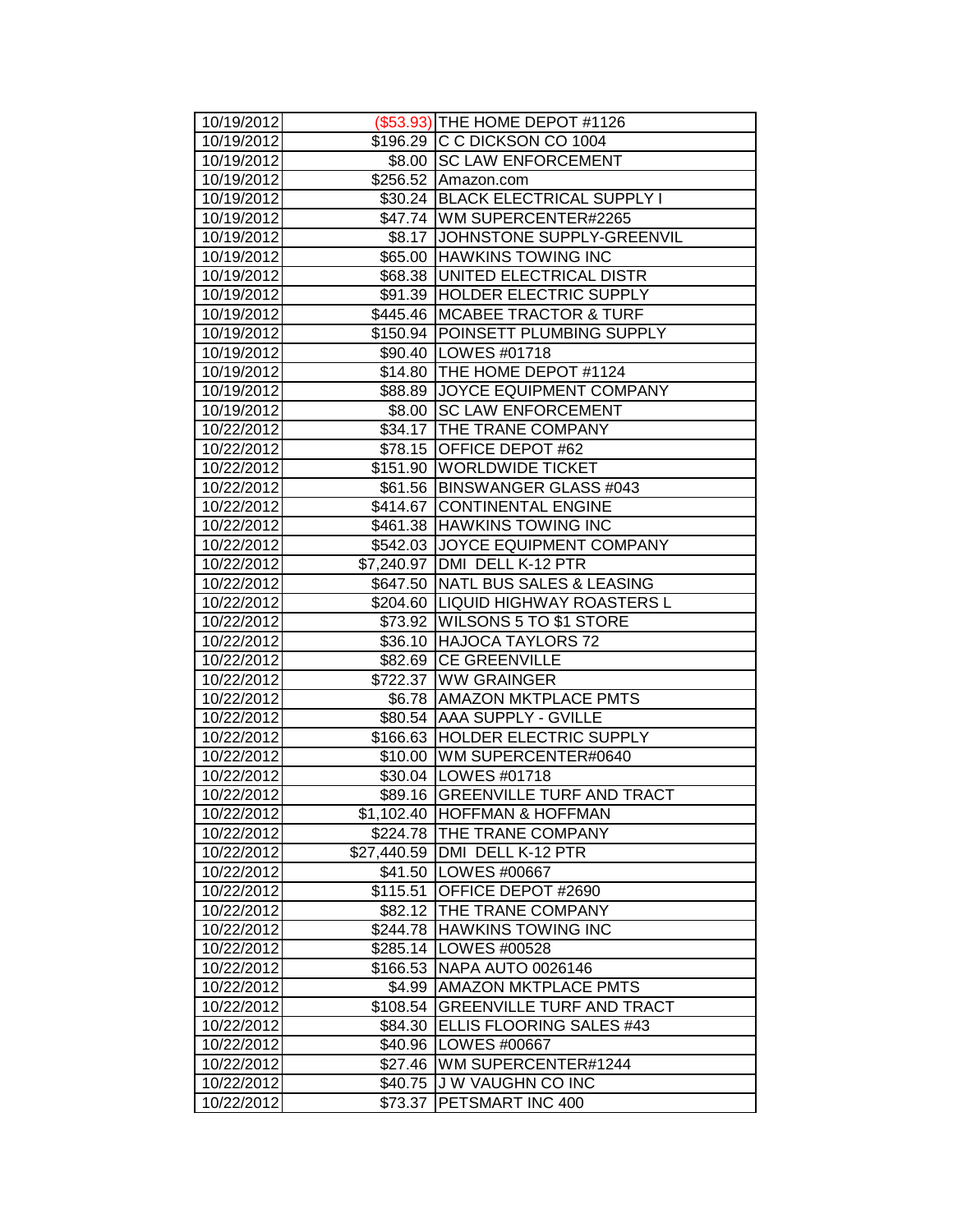| 10/22/2012 |            | \$8.58 WILSONS 5 TO \$1 STORE       |
|------------|------------|-------------------------------------|
| 10/22/2012 |            | \$340.82 BLACK ELECTRICAL SUPPLY I  |
| 10/22/2012 |            | \$157.83 JUNITED RENTALS            |
| 10/22/2012 |            | \$12,951.79   DMI DELL K-12 PTR     |
| 10/22/2012 |            | \$900.00 LONG TRAILER & BODY SERVI  |
| 10/22/2012 |            | \$82.68 AAA SUPPLY - GVILLE         |
| 10/22/2012 |            | \$99.35 ADVANCE AUTO PARTS #5440    |
| 10/22/2012 |            | \$98.42 WALMART.COM 8009666546      |
| 10/22/2012 |            | \$25.93 ORIENTAL TRADING CO         |
| 10/22/2012 |            | \$4.49 AMAZON MKTPLACE PMTS         |
| 10/22/2012 |            | \$480.09 M AND A SUPPLY CO GREENVI  |
| 10/22/2012 |            | \$41.83 LOWES #01718                |
| 10/22/2012 |            | (\$133.00) ALSIDE SUPPLY #250       |
| 10/22/2012 |            | \$699.47 KING ASPHALT INC           |
| 10/22/2012 |            | \$22,828.76   DMI DELL K-12 PTR     |
| 10/22/2012 |            | \$74.98 COMPUTER GEEKS              |
| 10/22/2012 |            | \$224.09 CAROLINA LAWN & TRACTOR    |
| 10/22/2012 |            | \$73.69   THE TRANE COMPANY         |
| 10/22/2012 |            | \$156.90 BARNES & NOBLE #2221       |
| 10/22/2012 |            | \$395.52   MCNAUGHTON MCKAY ELEC CO |
| 10/22/2012 |            | \$727.60 R J SHIRLEY INC            |
| 10/22/2012 |            | \$37.55 BARNES&NOBLE COM            |
| 10/22/2012 |            | \$2.79   ADVANCE AUTO PARTS #5440   |
| 10/22/2012 |            | \$73.53 AAA SUPPLY - GVILLE         |
| 10/22/2012 |            | \$334.95 WRISTBANDS W/A MSSGE       |
| 10/22/2012 |            | \$472.50 JAGUAR EDUCATIONAL         |
| 10/22/2012 |            | \$230.38 NAPA AUTO 0026146          |
| 10/22/2012 |            | \$843.76 SICO AMERICA INC.          |
| 10/22/2012 |            | \$2.08 THE HOME DEPOT 1104          |
| 10/22/2012 |            | \$4,573.43   DMI DELL K-12 PTR      |
| 10/22/2012 |            | \$27,440.59   DMI DELL K-12 PTR     |
| 10/22/2012 |            | \$176.19   TMS SOUTH                |
| 10/22/2012 |            | \$26.61 ADVANCE AUTO PARTS #5440    |
| 10/22/2012 |            | \$360.73 BARNES&NOBLE COM           |
| 10/22/2012 |            | \$27,440.59 DMI DELL K-12 PTR       |
| 10/22/2012 |            | \$25.26 BELT OUTLET.COM             |
| 10/22/2012 |            | \$70.34 CRESCENT SUPPLY COMPANY I   |
| 10/22/2012 |            | \$17.34 SCHOOL SPOT                 |
| 10/22/2012 | \$34.17    | <b>THE TRANE COMPANY</b>            |
| 10/22/2012 | \$34.17    | <b>THE TRANE COMPANY</b>            |
| 10/22/2012 | \$14.30    | BARNES & NOBLE #2221                |
| 10/22/2012 | \$22.58    | <b>HOLDER ELECTRIC SUPPLY</b>       |
| 10/22/2012 | \$29.74    | <b>TMS SOUTH</b>                    |
| 10/22/2012 | \$253.42   | <b>ADVANCE AUTO PARTS #5440</b>     |
| 10/22/2012 | \$6.37     | <b>AMAZON MKTPLACE PMTS</b>         |
| 10/22/2012 | \$4.00     | <b>AMAZON MKTPLACE PMTS</b>         |
| 10/22/2012 | \$327.96   | Amazon.com                          |
| 10/22/2012 | \$28.63    | <b>JW VAUGHN CO INC</b>             |
| 10/22/2012 | \$5,215.19 | DMI DELL K-12 PTR                   |
| 10/22/2012 | \$88.87    | BARNES & NOBLE #2221                |
| 10/22/2012 | \$7.42     | DOLRTREE 3638 00036384              |
| 10/22/2012 | \$14.88    | THE HOME DEPOT 1104                 |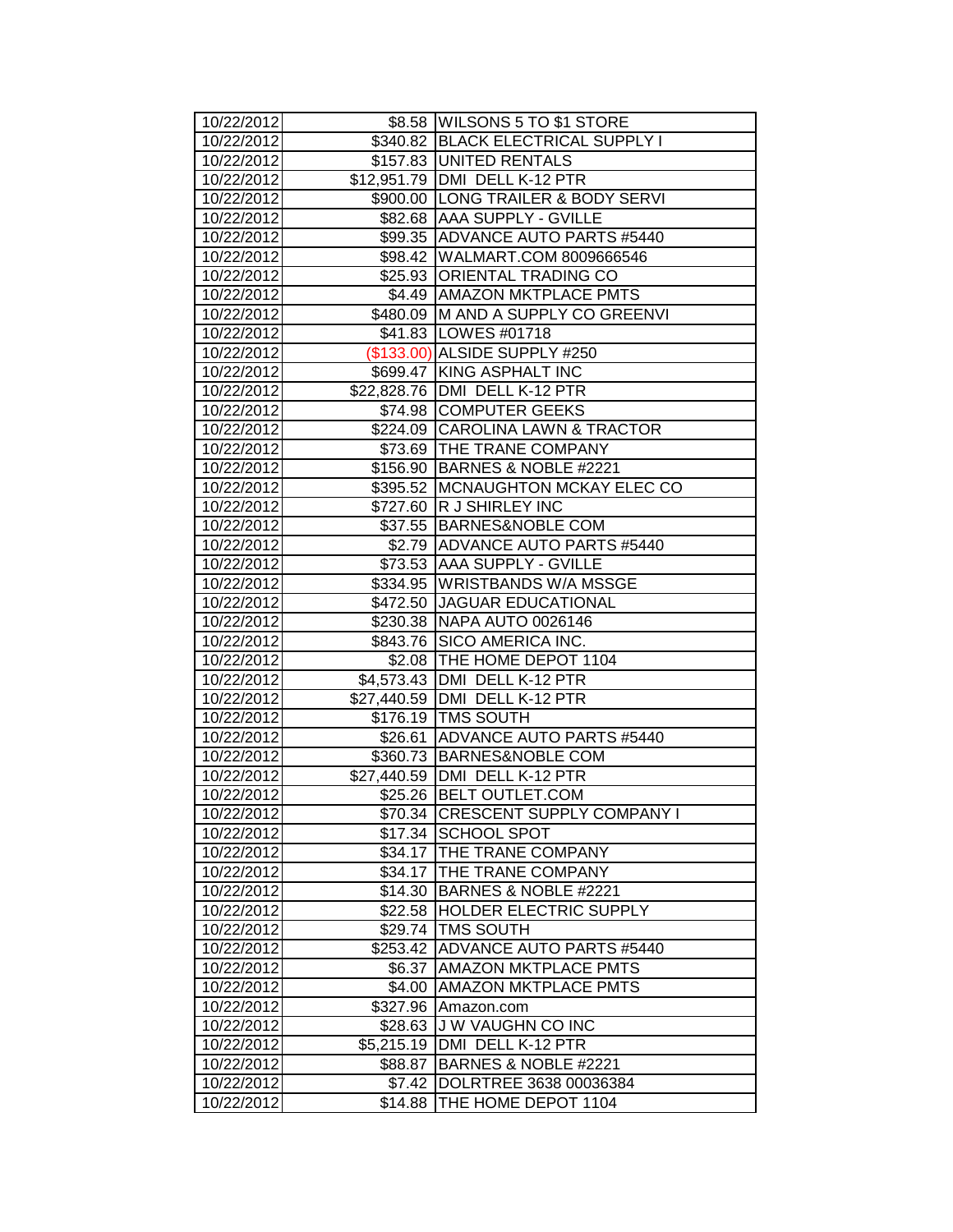| 10/22/2012               |            | \$13.66 ADVANCE AUTO PARTS #5440     |
|--------------------------|------------|--------------------------------------|
| 10/22/2012               |            | \$198.23   GREENVILLE TURF AND TRACT |
| 10/22/2012               |            | \$614.77 GREENVILLE FENCE CO         |
| 10/22/2012               |            | \$91.05 AAA SUPPLY - GVILLE          |
| 10/22/2012               |            | \$915.33 BATTERIES PLUS              |
| 10/22/2012               |            | \$74.74 SPINX #146                   |
| 10/22/2012               |            | \$63.66 HOLDER ELECTRIC SUPPLY       |
| 10/22/2012               |            | \$100.28 WM SUPERCENTER#0640         |
| 10/22/2012               |            | \$285.39 WILSONS 5 TO \$1 STORE      |
| 10/22/2012               |            | \$359.53 GREENVILLE TURF AND TRACT   |
| 10/22/2012               |            | \$243.12 CLINE HOSE & HYDRAULICS     |
| 10/22/2012               |            | \$209.06 THE TRANE COMPANY           |
| 10/22/2012               |            | \$27,440.59   DMI DELL K-12 PTR      |
| 10/22/2012               |            | \$395.52 MCNAUGHTON MCKAY ELEC CO    |
| 10/22/2012               |            | \$53.66   TMS SOUTH                  |
| 10/22/2012               |            | \$65.26 JJOHNSTONE SUPPLY-GREENVIL   |
| 10/22/2012               |            | \$94.51 GREENVILLE TURF AND TRACT    |
| 10/22/2012               |            | \$1,496.72 C C DICKSON CO 1004       |
| 10/22/2012               |            | \$73.14 SILMAR ELECTRONICS           |
| 10/22/2012               |            | \$60.95 GREENVILLE TURF AND TRACT    |
| 10/22/2012               |            | \$63.85 NAPA AUTO 0026146            |
| 10/22/2012               |            | \$137.72 BLACK ELECTRICAL SUPPLY I   |
| 10/22/2012               |            | \$15.98 ADVANCE AUTO PARTS #5440     |
| 10/22/2012               |            | \$13.99 ADVANCE AUTO PARTS #5440     |
| 10/22/2012               |            | \$183.22 LAMINEX INC                 |
| 10/22/2012               |            | \$46.38 AWL PEARSON EDUCATION        |
| 10/22/2012               |            | \$315.35 JOYCE EQUIPMENT COMPANY     |
| 10/22/2012               |            | \$36.93   THE HOME DEPOT #1124       |
| 10/22/2012               |            | \$113.31 THE TRANE COMPANY           |
| 10/22/2012               |            | \$28.34 C C DICKSON CO 1004          |
| 10/22/2012               |            | \$185.20 HOLDER ELECTRIC SUPPLY      |
| 10/22/2012               |            | \$25.96 WM SUPERCENTER#0640          |
| 10/22/2012               |            | \$57.30 TARGET 00019372              |
| 10/22/2012               |            | \$5,266.08   DMI DELL K-12 PTR       |
| 10/22/2012               |            | \$243.56 THE TRANE COMPANY           |
| 10/22/2012               |            | \$303.00 STALLARD TECHNOLOGIES INC   |
| 10/22/2012               | \$6.99     | <b>AMAZON MKTPLACE PMTS</b>          |
| 10/22/2012               | \$19.08    | <b>BC CANNON CO INC</b>              |
| 10/22/2012               |            | \$47.40 THE TRANE COMPANY            |
| 10/22/2012               |            | \$808.96 JOHNSTONE SUPPLY-GREENVIL   |
| 10/22/2012               | \$36.98    | POND5 INC                            |
| 10/22/2012               | \$127.71   | HOBBY LOBBY #0318                    |
| 10/22/2012               | \$13.50    | <b>SUBWAY</b><br>03306578            |
| 10/22/2012               | \$308.31   | <b>TEAM EXPRESS INTERNET</b>         |
| 10/22/2012               | \$27.01    | BARNES & NOBLE #2221                 |
| 10/22/2012               | \$20.00    | <b>VZWRLSS PRPAY AUTOPAY</b>         |
| 10/22/2012               | (\$230.38) | <b>NAPA AUTO 0026146</b>             |
| 10/22/2012               |            | \$72.08 BC CANNON CO INC             |
| 10/22/2012               | \$81.41    | <b>TMS SOUTH</b>                     |
| 10/23/2012               | \$25.00    | <b>SC LAW ENFORCEMENT</b>            |
|                          |            |                                      |
| 10/23/2012<br>10/23/2012 | \$41.49    | WM SUPERCENTER#4583                  |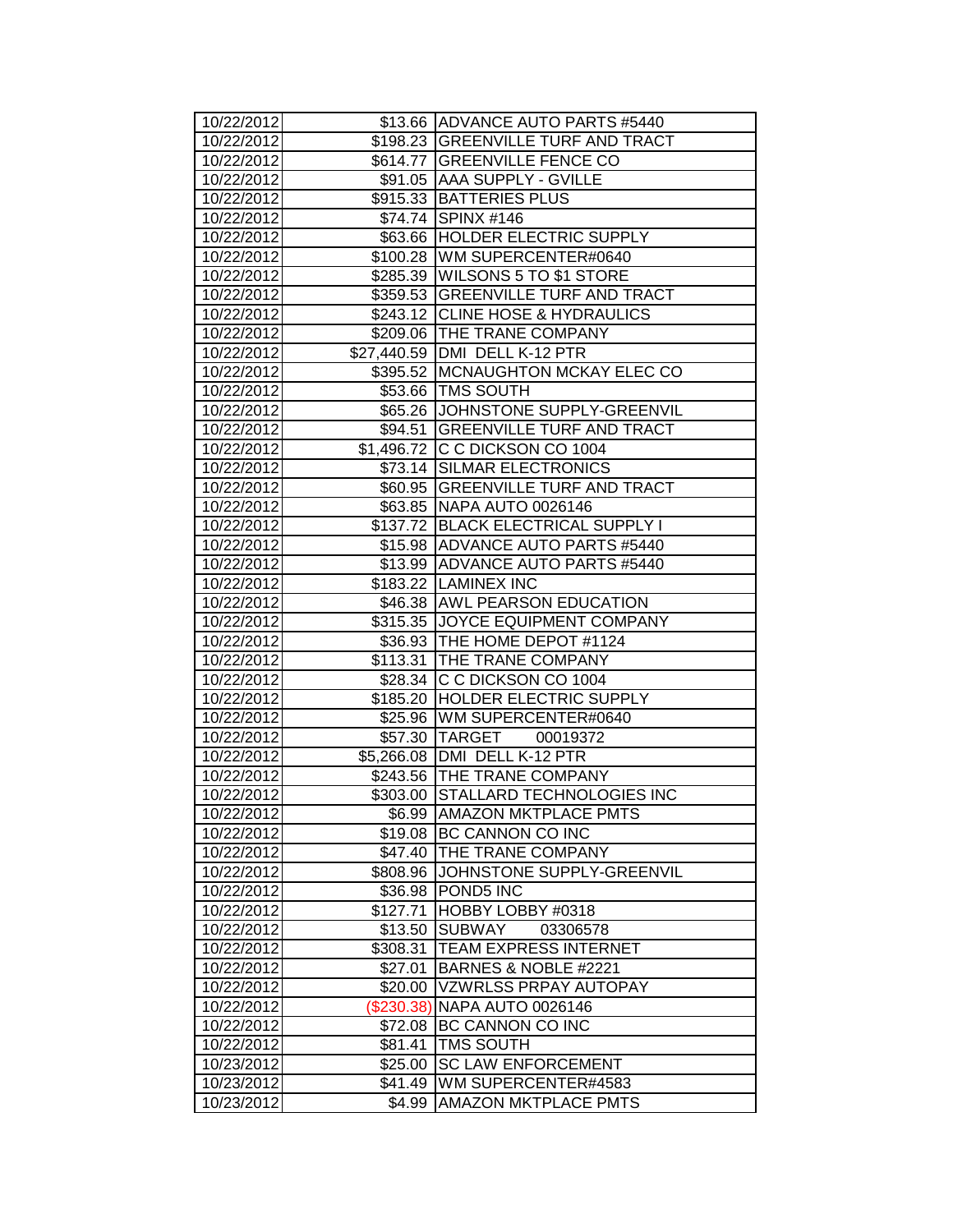| 10/23/2012               |            | \$19.02 QUILL CORPORATION                                       |
|--------------------------|------------|-----------------------------------------------------------------|
| 10/23/2012               |            | \$6.36   AMAZON MKTPLACE PMTS                                   |
| 10/23/2012               |            | \$4.05   USPS 45362502729803095                                 |
| 10/23/2012               |            | \$25.00 SC LAW ENFORCEMENT                                      |
| 10/23/2012               |            | \$114.40 COMPUTER DIRECT OUTLET                                 |
| 10/23/2012               |            | \$4.00 AMAZON MKTPLACE PMTS                                     |
| 10/23/2012               |            | \$1,946.05 VTA VICTORY TEAM                                     |
| 10/23/2012               |            | \$2,646.00 THE PEACE CENTER FOR THE                             |
| 10/23/2012               |            | \$50.10 AMAZON MKTPLACE PMTS                                    |
| 10/23/2012               |            | \$15.77 THE UPS STORE 3564                                      |
| 10/23/2012               |            | \$269.71 HOLDER ELECTRIC SUPPLY                                 |
| 10/23/2012               |            | \$21.94   HOLDER ELECTRIC SUPPLY                                |
| 10/23/2012               |            | \$73.17 TRAVELERS RESTAURANT                                    |
| 10/23/2012               |            | \$44.43 SHERWIN WILLIAMS #2735                                  |
| 10/23/2012               |            | \$25.00 SC LAW ENFORCEMENT                                      |
| 10/23/2012               |            | \$5.29 GARDEN RIDGE - 018                                       |
| 10/23/2012               |            | \$51.93 OFFICE MAX                                              |
| 10/23/2012               |            | \$25.00 SC LAW ENFORCEMENT                                      |
| 10/23/2012               |            | \$1,988.14 DIVERSIFIED ELECTRONICS                              |
| 10/23/2012               |            | \$25.00 SC LAW ENFORCEMENT                                      |
| 10/23/2012               |            | \$416.17   VWR INTERNATIONAL INC                                |
| 10/23/2012               |            | \$74.18   TRACTOR SUPPLY #747                                   |
|                          |            | \$176.08 HARD ROCK MYRTLE BEACH R                               |
| 10/23/2012               |            | \$25.00 SC LAW ENFORCEMENT                                      |
| 10/23/2012               |            | \$65.72 WHOLESALE INDUSTRIAL ELEC                               |
| 10/23/2012               |            |                                                                 |
| 10/23/2012               |            | \$179.99 HOLDER ELECTRIC SUPPLY<br>\$392.20 THE GRAPHIC COW CO. |
| 10/23/2012               |            | \$36.93 PANERA BREAD #859                                       |
| 10/23/2012<br>10/23/2012 |            | \$16.14 W. W. WILLIAMS                                          |
| 10/23/2012               |            | (\$89.16) GREENVILLE TURF AND TRACT                             |
| 10/23/2012               |            | \$38.77   WILSONS 5 TO \$1 STORES                               |
| 10/23/2012               |            | \$82.49   LOWES #01718                                          |
| 10/23/2012               |            | \$182.79 HD SUPPLY WATERWORKS 551                               |
| 10/23/2012               |            | \$7.34   LOWES #01718                                           |
| 10/23/2012               |            | (\$14.95) WRISTBANDS W/A MSSGE                                  |
| 10/23/2012               |            | \$4.58   LOWES #00667                                           |
| 10/23/2012               | \$139.79   | <b>CAROLINA INTL TRUCKS</b>                                     |
| 10/23/2012               |            | \$97.54   LOWES #00667                                          |
| 10/23/2012               | \$90.10    | <b>MR. ALTERNATOR</b>                                           |
| 10/23/2012               | \$127.64   | WM SUPERCENTER#2265                                             |
| 10/23/2012               | \$25.00    | <b>SC LAW ENFORCEMENT</b>                                       |
| 10/23/2012               | \$21.19    | WHOLESALE INDUSTRIAL ELEC                                       |
| 10/23/2012               | \$8.46     | <b>QUILL CORPORATION</b>                                        |
| 10/23/2012               | \$7,298.10 | <b>WENGER CORPORATION</b>                                       |
| 10/23/2012               | \$25.00    | <b>SC LAW ENFORCEMENT</b>                                       |
| 10/23/2012               | \$176.08   | CHILI'S-PALINFIELD                                              |
| 10/24/2012               | \$834.75   | THE GRAPHIC COW CO.                                             |
| 10/24/2012               | \$31.87    | D & D MOTORS, INC.                                              |
| 10/24/2012               | \$204.09   | PAPA JOHNS #0584                                                |
| 10/24/2012               | \$195.86   | WM SUPERCENTER#4583                                             |
| 10/24/2012               | \$14.82    | <b>PUBLIX #1012</b>                                             |
| 10/24/2012               | \$231.08   | S BATSON INC                                                    |
|                          |            |                                                                 |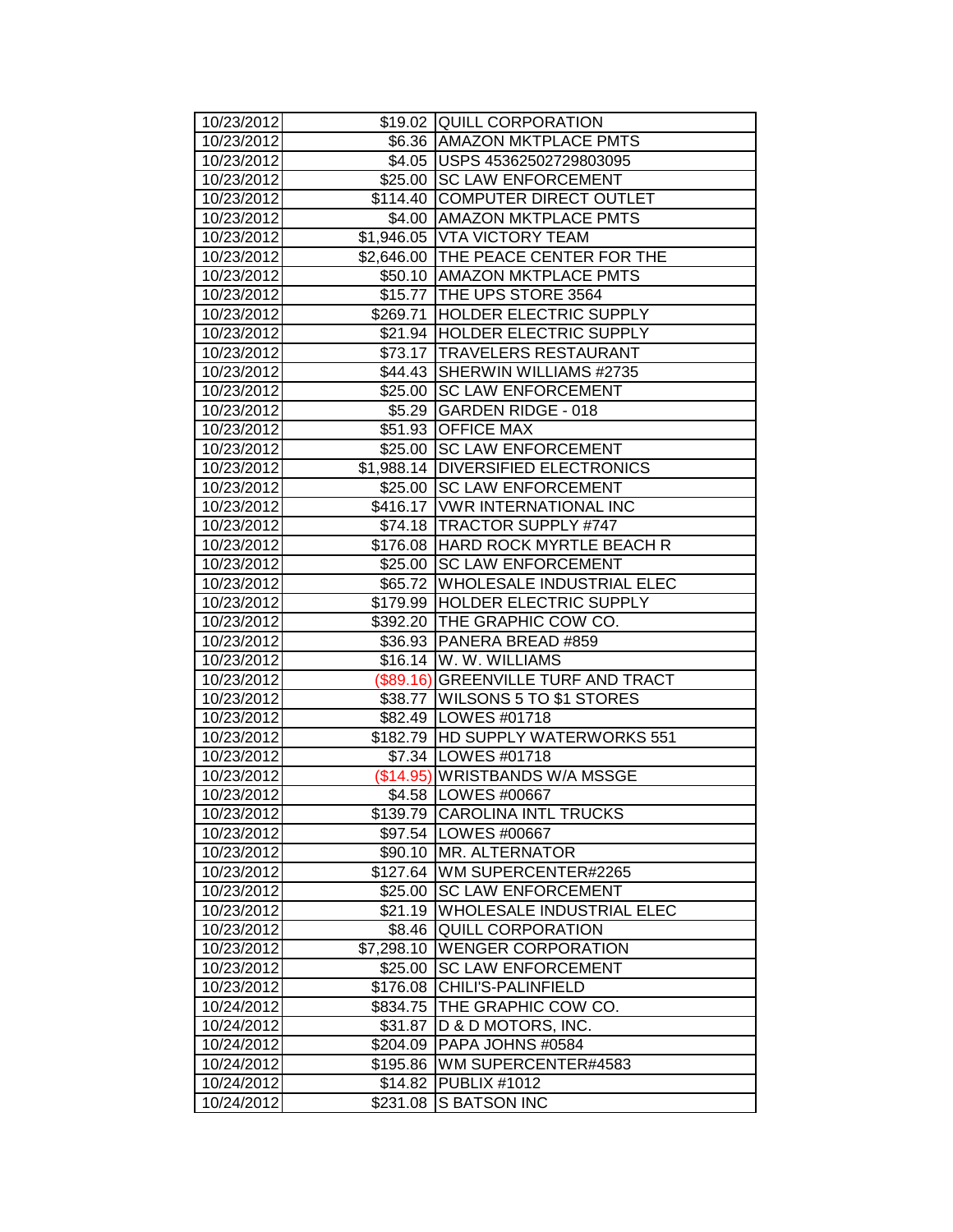| 10/24/2012 |            | \$6,819.21 DMI DELL K-12 PTR         |
|------------|------------|--------------------------------------|
| 10/24/2012 |            | \$170.00 GOVERNMENT FINANCE OFFIC    |
| 10/24/2012 |            | \$79.03 JJOHNSTONE SUPPLY-GREENVIL   |
| 10/24/2012 |            | \$101.73 OFFICE DEPOT #62            |
| 10/24/2012 |            | \$22.72 PORTER PAINTS 9388           |
| 10/24/2012 |            | \$251.75 AAA SUPPLY - GVILLE         |
| 10/24/2012 |            | \$319.84 ALA ALLEGIANT AIR           |
| 10/24/2012 |            | \$6,487.20 DMI DELL K-12 PTR         |
| 10/24/2012 |            | \$44.52 JOYCE EQUIPMENT COMPANY      |
| 10/24/2012 |            | \$418.46 WW GRAINGER                 |
| 10/24/2012 |            | \$279.63 TPC GOPHER                  |
| 10/24/2012 |            | \$2.77 HOLDER ELECTRIC SUPPLY        |
| 10/24/2012 |            | \$42.07 CRESCENT SUPPLY COMPANY I    |
| 10/24/2012 |            | \$9.24 BATTERY SPECIALISTS           |
| 10/24/2012 |            | \$159.95 BLACK ELECTRICAL SUPPLY I   |
| 10/24/2012 |            | \$1,095.43 Amazon.com                |
| 10/24/2012 |            | \$803.91 AMAZON MKTPLACE PMTS        |
| 10/24/2012 |            | \$179.73 CRESCENT SUPPLY COMPANY I   |
| 10/24/2012 |            | \$37.00 GREER DMV 49                 |
| 10/24/2012 |            | \$74.16 AMAZON MKTPLACE PMTS         |
| 10/24/2012 |            | \$105.06 BATTERY SPECIALISTS         |
| 10/24/2012 |            | \$309.21 HOLDER ELECTRIC SUPPLY      |
| 10/24/2012 |            | \$37.52 GATEWAY #12 BEREA            |
| 10/24/2012 |            | (\$530.00) JOHNSTONE SUPPLY-GREENVIL |
| 10/24/2012 |            | \$207.37 MIT FOOD MART               |
| 10/24/2012 |            | \$677.82 AMERICAN LEGACY PUBLIS      |
| 10/24/2012 |            | \$147.56 JJOHNSTONE SUPPLY-GREENVIL  |
| 10/24/2012 |            | \$36.85   DBC BLICK ART MATERIAL     |
| 10/24/2012 |            | \$4.63 CRESCENT SUPPLY COMPANY I     |
| 10/24/2012 |            | \$41.05 FGS HARDWARE                 |
| 10/24/2012 |            | \$101.50 ARAMARK BMW ZENTRUM         |
| 10/24/2012 |            | \$100.68 CHRISTOPHER TRUCKS          |
| 10/24/2012 |            | \$14.01 CHICK-FIL-A #01405           |
| 10/24/2012 |            | \$67.16   WM SUPERCENTER#1244        |
| 10/24/2012 |            | \$42.99 WW GRAINGER                  |
| 10/24/2012 |            | \$4.84 WM SUPERCENTER#4583           |
| 10/24/2012 |            | \$111.68 ADVANCE AUTO PARTS #5440    |
| 10/24/2012 |            | \$199.78 CONTINENTAL ENGINE          |
| 10/24/2012 |            | \$56.16 HOLDER ELECTRIC SUPPLY       |
| 10/24/2012 |            | \$133.45 HERITAGE FOOD SERVICE       |
| 10/24/2012 | \$170.00   | <b>GOVERNMENT FINANCE OFFIC</b>      |
| 10/24/2012 | \$4.99     | <b>POND5 INC</b>                     |
| 10/24/2012 |            | \$99.44   LJ VAUGHN JR FEED AND      |
| 10/24/2012 |            | \$33.20   LOWES #01718               |
| 10/24/2012 |            | \$130.38 MULCH & MORE                |
| 10/24/2012 | \$22.82    | <b>SUBWAY</b><br>00042812            |
| 10/24/2012 | \$25.00    | <b>SC LAW ENFORCEMENT</b>            |
| 10/24/2012 | \$79.45    | <b>STAPLES</b><br>00105536           |
| 10/24/2012 | \$35.33    | WM SUPERCENTER#0640                  |
| 10/24/2012 | \$30.95    | LOWES #00528                         |
| 10/24/2012 | \$213.04   | JOHNSTONE SUPPLY-GREENVIL            |
| 10/24/2012 | \$3,466.00 | <b>JEAN'S BUS SERVICE</b>            |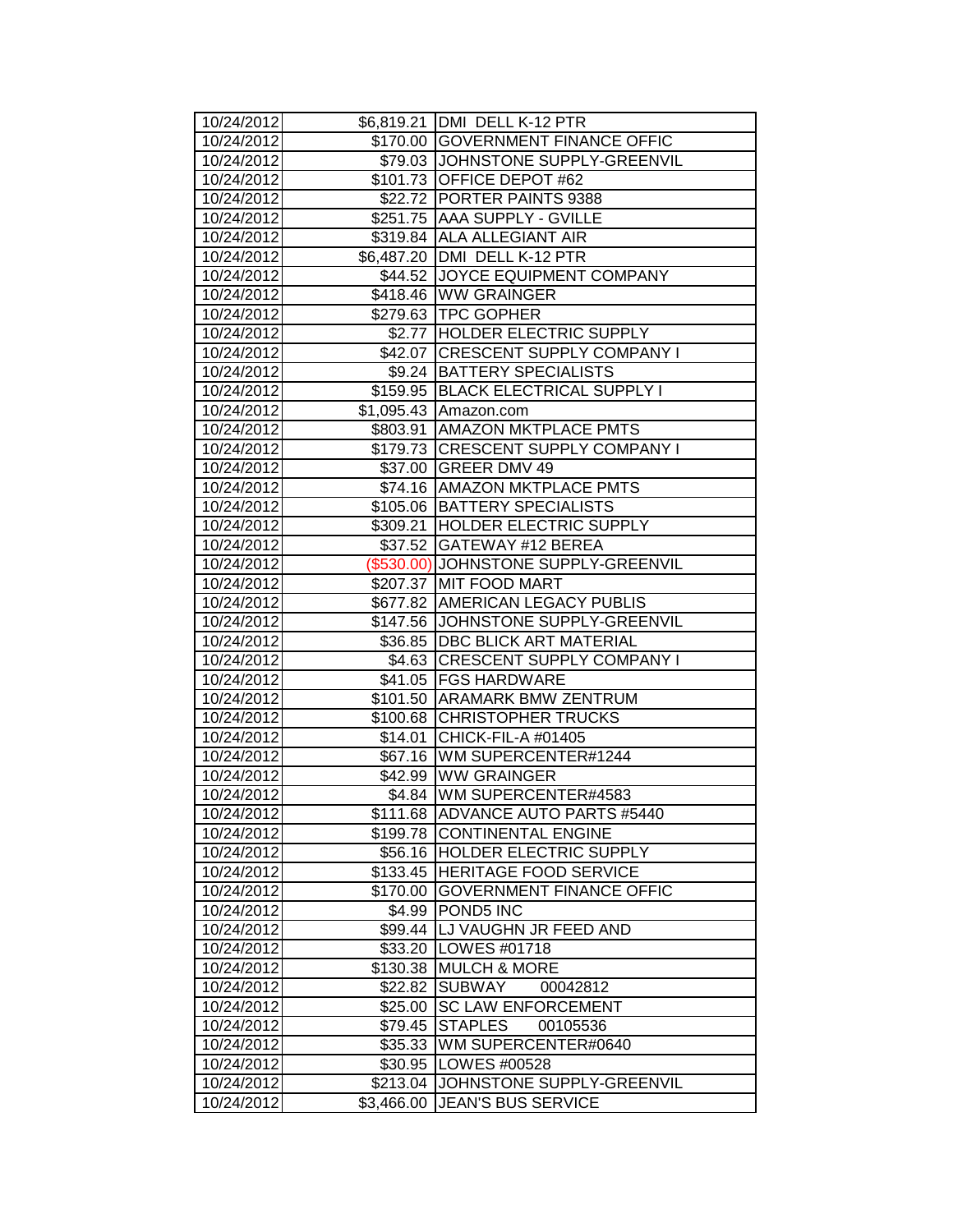|                          |            | \$316.22 CRESCENT SUPPLY COMPANY I                           |
|--------------------------|------------|--------------------------------------------------------------|
| 10/24/2012               |            | \$66.00 MIT FOOD MART                                        |
| 10/24/2012<br>10/24/2012 |            | \$251.76 KING ASPHALT INC                                    |
| 10/24/2012               |            | \$100.68 CHRISTOPHER TRUCKS                                  |
| 10/24/2012               |            | \$11.33 Amazon.com                                           |
| 10/24/2012               |            | \$133.56 STAPLES 00105536                                    |
| 10/24/2012               |            | \$286.05 FREEDOM FUNDRAISING                                 |
| 10/24/2012               |            |                                                              |
| 10/24/2012               |            | \$121.68 NASCO CATALOG SALES<br>\$12.40 AMAZON MKTPLACE PMTS |
| 10/24/2012               |            | \$219.89 JJOHNSTONE SUPPLY-GREENVIL                          |
| 10/24/2012               |            | \$105.99 LIFE SAFETY & COMM. SYS                             |
| 10/24/2012               |            | \$46.52 WM SUPERCENTER#1244                                  |
| 10/24/2012               |            | \$200.00 NFHS SANCTIONING                                    |
| 10/24/2012               |            | \$28.66 WW GRAINGER                                          |
| 10/24/2012               |            | \$353.99 GREENVILLE TURF AND TRACT                           |
| 10/24/2012               |            | \$24.93 FEDEXOFFICE 00030940                                 |
| 10/24/2012               |            | \$62.01 CRESCENT SUPPLY COMPANY I                            |
| 10/24/2012               |            | \$10.21 C C DICKSON CO 1063                                  |
| 10/24/2012               |            | \$38.96 ADVANCE AUTO PARTS #5440                             |
| 10/24/2012               |            | \$1,072.96 GREENVILLE TURF AND TRACT                         |
| 10/24/2012               |            | \$132.92 JJOHNSTONE SUPPLY-GREENVIL                          |
| 10/24/2012               |            | \$5.26 THE HOME DEPOT 1104                                   |
| 10/24/2012               |            | \$242.36 SHERWIN WILLIAMS #2021                              |
| 10/24/2012               |            | \$253.22 ADVANCE AUTO PARTS #5440                            |
| 10/24/2012               |            | \$69.43 TMS SOUTH                                            |
| 10/24/2012               |            | \$19.99 LOWES #01718                                         |
| 10/24/2012               |            | \$119.94 ALL ALLEGIANT AIR                                   |
| 10/24/2012               |            | \$21.69   LOWES #00528                                       |
| 10/24/2012               |            | \$964.60 PIONEER REVERE 8008771500                           |
| 10/24/2012               |            | \$610.19 POINSETT PLUMBING SUPPLY                            |
| 10/24/2012               |            | \$48.57 PORTER PAINTS 9250                                   |
| 10/24/2012               |            | \$452.62 COOK & BOARDMAN OF                                  |
| 10/24/2012               |            | \$13.19 PORTER PAINTS 9250                                   |
| 10/24/2012               |            | \$31.80 COWART AWARDS                                        |
| 10/24/2012               |            | \$20.14 WM SUPERCENTER#2265                                  |
| 10/24/2012               |            | \$89.99 Amazon.com                                           |
| 10/24/2012               |            | \$28.66 WW GRAINGER                                          |
| 10/24/2012               | \$21.20    | <b>COMPUTER DIRECT OUTLET</b>                                |
| 10/24/2012               | \$10.57    | <b>THE TOOL SHED</b>                                         |
| 10/24/2012               | \$137.04   | THE OLIVE GARD00013268                                       |
| 10/24/2012               | \$72.00    | THE HOME DEPOT 1127                                          |
| 10/24/2012               | \$137.49   | SYX TIGERDIRECT.COM                                          |
| 10/24/2012               | \$170.00   | <b>GOVERNMENT FINANCE OFFIC</b>                              |
| 10/24/2012               | \$25.00    | <b>SC LAW ENFORCEMENT</b>                                    |
| 10/24/2012               | \$5,000.00 | WILSON AND ASSOCIATES SPO                                    |
| 10/24/2012               | \$59.44    | <b>HOLDER ELECTRIC SUPPLY</b>                                |
| 10/24/2012               | \$459.28   | <b>VWR SARGENT WELCH</b>                                     |
| 10/24/2012               | \$6.98     | ADVANCE AUTO PARTS #5440                                     |
| 10/24/2012               | \$57.67    | LOWES #01983                                                 |
| 10/24/2012               | \$42.21    | WM SUPERCENTER#0640                                          |
| 10/24/2012               | \$77.83    | LOWES #00667                                                 |
| 10/24/2012               | \$6,028.56 | DMI DELL K-12 PTR                                            |
|                          |            |                                                              |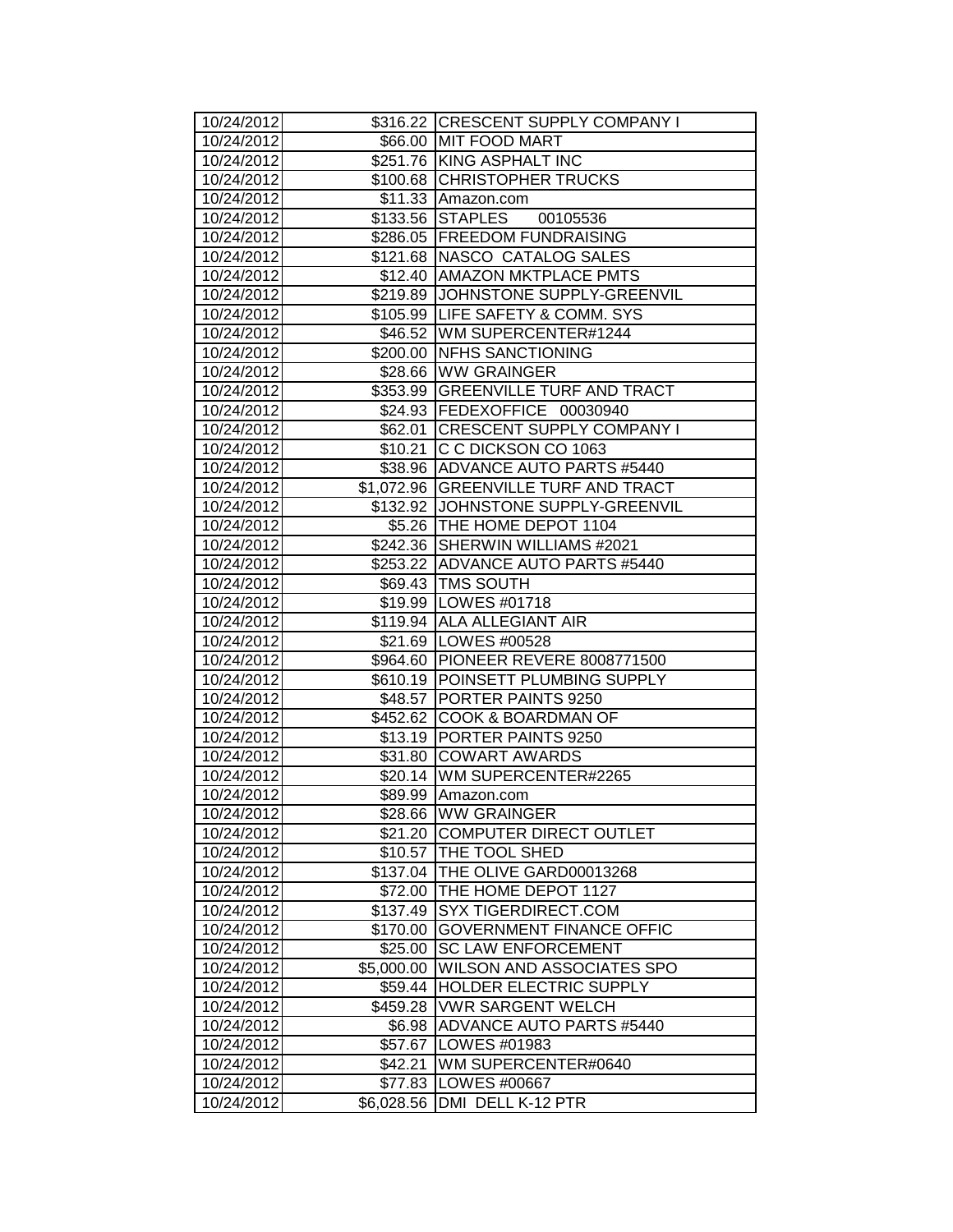| 10/24/2012               |                     | \$225.00 STEWART FARMS                                     |
|--------------------------|---------------------|------------------------------------------------------------|
| 10/24/2012               |                     | \$11.66 CRESCENT SUPPLY COMPANY I                          |
| 10/24/2012               |                     | \$300.00 SUPER TEACHER WORKSHEETS                          |
| 10/24/2012               |                     | \$45.01 GREENVILLE TURF AND TRACT                          |
| 10/25/2012               |                     | \$73.02 CHEF WORKS                                         |
| 10/25/2012               |                     | \$28.93 BLACK ELECTRICAL SUPPLY I                          |
| 10/25/2012               |                     | \$1,405.60 CAINS TRANSMISSION INC                          |
| 10/25/2012               |                     | \$150.00 GEORGE H PENNELL                                  |
| 10/25/2012               |                     | \$11.64 BURDETTE HARDWARE SIMPSON                          |
| 10/25/2012               |                     | \$254.36 FEDEXOFFICE 00030940                              |
| 10/25/2012               |                     | \$216.90 HAWKINS TOWING INC                                |
| 10/25/2012               |                     | \$1,328.00 STEWART FARMS                                   |
| 10/25/2012               |                     | \$140.62 JJOHNSTONE SUPPLY-GREENVIL                        |
| 10/25/2012               |                     | \$25.00 SC LAW ENFORCEMENT                                 |
| 10/25/2012               |                     | \$40.50 PORTER PAINTS 9250                                 |
| 10/25/2012               |                     | \$44.09 SHERWIN WILLIAMS #2628                             |
| 10/25/2012               |                     | \$25.00 SC LAW ENFORCEMENT                                 |
| 10/25/2012               |                     | \$84.18   TEXAS ROADHOUSE 2029                             |
| 10/25/2012               |                     | \$35.99 STAPLES<br>00118018                                |
| 10/25/2012               |                     | \$218.94   BWI - GREENVILLE/                               |
| 10/25/2012               |                     | \$31.87   D & D MOTORS, INC.                               |
| 10/25/2012               |                     | \$4,607.35   DMI DELL K-12 PTR                             |
| 10/25/2012               |                     | \$37.06 JOYCE EQUIPMENT COMPANY                            |
| 10/25/2012               |                     | \$42.00 PAYPAL GRAVITYMOME                                 |
| 10/25/2012               |                     | \$594.25 LANDSCAPE PERCEPTIONS                             |
| 10/25/2012               |                     | \$25.00 SC LAW ENFORCEMENT                                 |
| 10/25/2012               |                     | \$62.72 THE TOOL SHED                                      |
| 10/25/2012               |                     | \$37.10 DIVERSIFIED ELECTRONICS                            |
| 10/25/2012               |                     | \$697.40 CE GREENVILLE                                     |
| 10/25/2012               |                     | \$63.59 TARGET 00011825                                    |
| 10/25/2012               |                     | \$94.89 AC MOORE STR 58                                    |
| 10/25/2012               |                     | \$127.20 D & D MOTORS, INC.                                |
| 10/25/2012               |                     | \$25.00 SC LAW ENFORCEMENT                                 |
| 10/25/2012               |                     | \$310.35 QI SOAP.COM                                       |
| 10/25/2012               |                     | \$316.09   UNITED ELECTRICAL DISTR                         |
| 10/25/2012               |                     | \$3,462.54 DMI DELL K-12 PTR                               |
| 10/25/2012               |                     | \$4.05   USPS 45568006629808466                            |
| 10/25/2012               |                     | (\$12.40) AMAZON MKTPLACE PMTS                             |
| 10/25/2012               |                     | \$23.38 WM SUPERCENTER#4583<br><b>AMAZON MKTPLACE PMTS</b> |
| 10/25/2012               | \$212.00            |                                                            |
| 10/25/2012               | \$27.03             | <b>BI-LO 704</b>                                           |
| 10/25/2012<br>10/25/2012 | (\$0.23)<br>\$73.14 | Amazon.com<br><b>ST CLAIR SIGNS INC</b>                    |
| 10/25/2012               | \$33.07             | LOWES #01718                                               |
| 10/25/2012               | \$15.39             | <b>TEAM EXPRESS INTERNET</b>                               |
| 10/25/2012               | \$50.94             | <b>TMS SOUTH</b>                                           |
| 10/25/2012               | \$88.60             | VISSAGE AUTO PARTS CO                                      |
| 10/25/2012               | \$6,925.11          | DMI DELL K-12 PTR                                          |
| 10/25/2012               | \$57.24             | <b>SOCAR CHEMICAL COMPANY</b>                              |
| 10/25/2012               | \$34.76             | ANDERSON STAMP AND ENGRAV                                  |
| 10/25/2012               | \$25.00             | <b>SC LAW ENFORCEMENT</b>                                  |
| 10/25/2012               | \$22.92             | <b>BABYVISION INC</b>                                      |
|                          |                     |                                                            |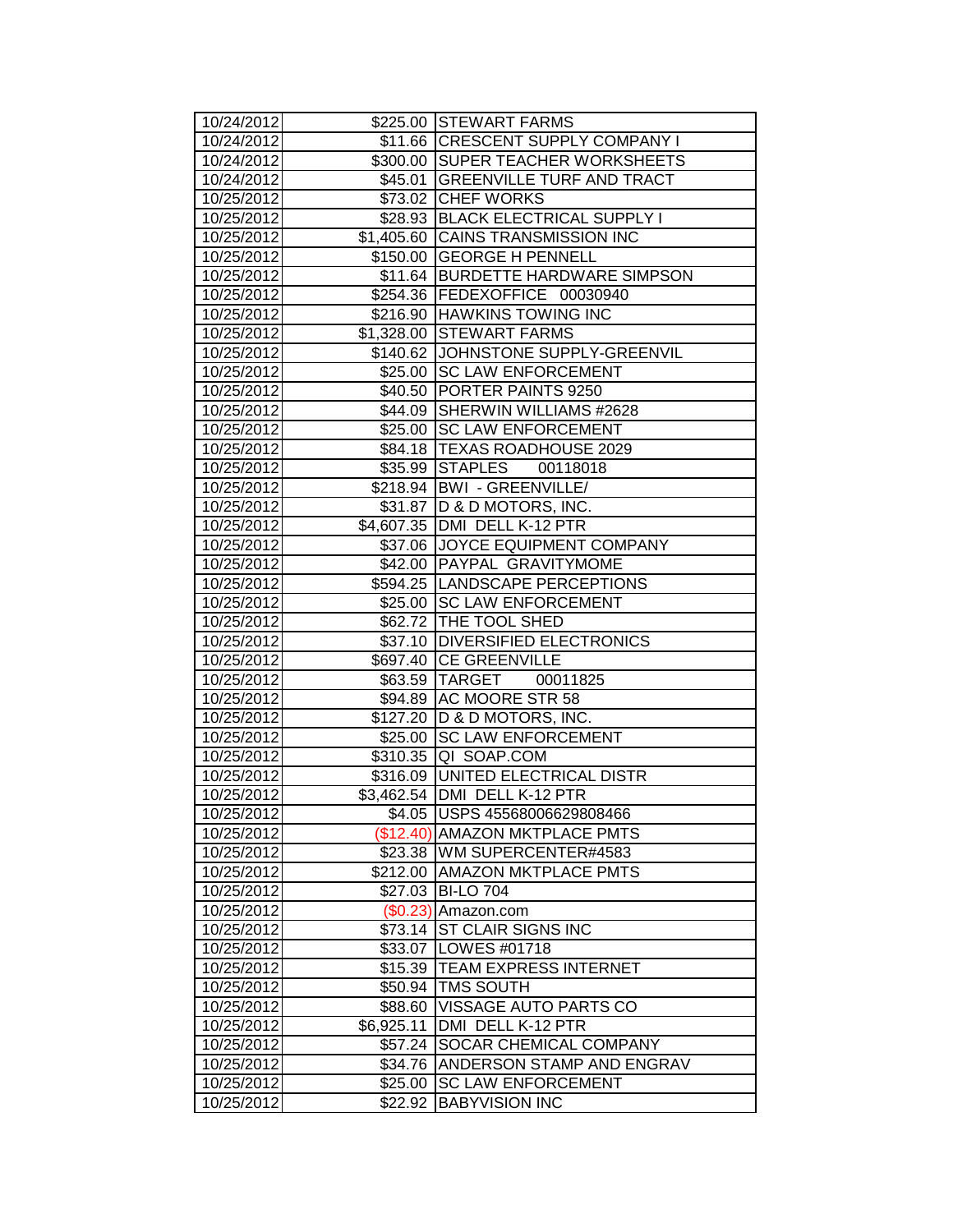| 10/25/2012               |            | \$154.34 JJOYCE EQUIPMENT COMPANY                                 |
|--------------------------|------------|-------------------------------------------------------------------|
| 10/25/2012               |            | \$45.02 C C DICKSON CO 1079                                       |
| 10/25/2012               |            | \$68.99 HMCO BOOKS                                                |
| 10/25/2012               |            | \$21.20 COWART AWARDS                                             |
| 10/25/2012               |            | \$50.68 WM SUPERCENTER#0640                                       |
| 10/25/2012               |            | \$37.06 SSI SCHOOL SPECIALTY                                      |
| 10/25/2012               |            | \$25.00 SC LAW ENFORCEMENT                                        |
| 10/25/2012               |            | \$190.80 BLACK ELECTRICAL SUPPLY I                                |
| 10/25/2012               |            | \$25.00 SC LAW ENFORCEMENT                                        |
| 10/25/2012               |            | \$43.57 J W VAUGHN CO INC                                         |
| 10/25/2012               |            | \$146.44   LOWES #00528                                           |
| 10/25/2012               |            | \$143.28   LABELVALUE.COM                                         |
| 10/25/2012               |            | \$38.92 WM SUPERCENTER#0640<br>\$443.49 CRESCENT SUPPLY COMPANY I |
| 10/25/2012               |            |                                                                   |
| 10/25/2012               |            | \$242.11   TMS SOUTH                                              |
| 10/25/2012               |            | \$75.13 THE HOME DEPOT #1126                                      |
| 10/25/2012               |            | \$150.00 HAWKINS TOWING INC                                       |
| 10/25/2012               |            | \$34.68 BLACK ELECTRICAL SUPPLY I                                 |
| 10/25/2012               |            | \$339.20 JJOYCE EQUIPMENT COMPANY                                 |
| 10/25/2012               |            | (\$289.00) CAROLINA RENAISSANCE<br>\$140.60 AAA SUPPLY - GVILLE   |
| 10/25/2012               |            |                                                                   |
| 10/25/2012               |            | \$179.75 WW GRAINGER                                              |
| 10/25/2012               |            | \$122.19 LOWES #00667                                             |
| 10/25/2012               |            | (\$213.04) JOHNSTONE SUPPLY-GREENVIL                              |
| 10/25/2012               |            | \$50.00 HICKORY POINT 34                                          |
| 10/25/2012               |            | \$452.64 AAA SUPPLY - GVILLE                                      |
| 10/25/2012               |            | \$649.40 HAWKINS TOWING INC<br>\$124.06 LANDSCAPERS SUPPLY        |
| 10/25/2012<br>10/25/2012 |            | \$46.64 CRESCENT SUPPLY COMP INC                                  |
| 10/25/2012               |            | \$25.00 SC LAW ENFORCEMENT                                        |
| 10/25/2012               |            | \$87.42   WILSONS 5 TO \$1 STORE                                  |
| 10/25/2012               |            | \$90.71 STAPLES 00105536                                          |
| 10/25/2012               |            | \$22.53 BLACK ELECTRICAL SUPPLY I                                 |
| 10/25/2012               |            | \$103.50 NAPA AUTO 0026146                                        |
| 10/25/2012               |            | \$25.00 ISC LAW ENFORCEMENT                                       |
| 10/25/2012               |            | \$241.57   LOWES #00667                                           |
| 10/25/2012               | \$140.42   | ADVANCE AUTO PARTS #5440                                          |
| 10/25/2012               | \$1,000.35 | <b>CAMCOR INC</b>                                                 |
| 10/25/2012               | \$16.21    | <b>NORFOLK WIRE &amp; ELECTRONIC</b>                              |
| 10/25/2012               | \$317.64   | <b>THE SYSTEM DEPOT</b>                                           |
| 10/25/2012               | \$1,250.00 | <b>GOOGLE Stork Systems</b>                                       |
| 10/25/2012               | \$721.86   | <b>HOFFMAN &amp; HOFFMAN</b>                                      |
| 10/25/2012               | \$6,767.85 | NETWORK CONTROLS                                                  |
| 10/25/2012               | \$150.00   | <b>GEORGE H PENNELL</b>                                           |
| 10/25/2012               | \$25.00    | <b>SC LAW ENFORCEMENT</b>                                         |
| 10/25/2012               |            | \$137.59   LOWES #00667                                           |
| 10/25/2012               | \$29.91    | UNITED ELECTRICAL DISTR                                           |
| 10/25/2012               |            | \$140.60 AAA SUPPLY - GVILLE                                      |
| 10/25/2012               | \$25.00    | <b>SC LAW ENFORCEMENT</b>                                         |
| 10/25/2012               | \$1,192.12 | DMI DELL K-12 PTR                                                 |
| 10/25/2012               | \$42.35    | <b>WW GRAINGER</b>                                                |
| 10/25/2012               | \$1,731.29 | DMI DELL K-12 PTR                                                 |
|                          |            |                                                                   |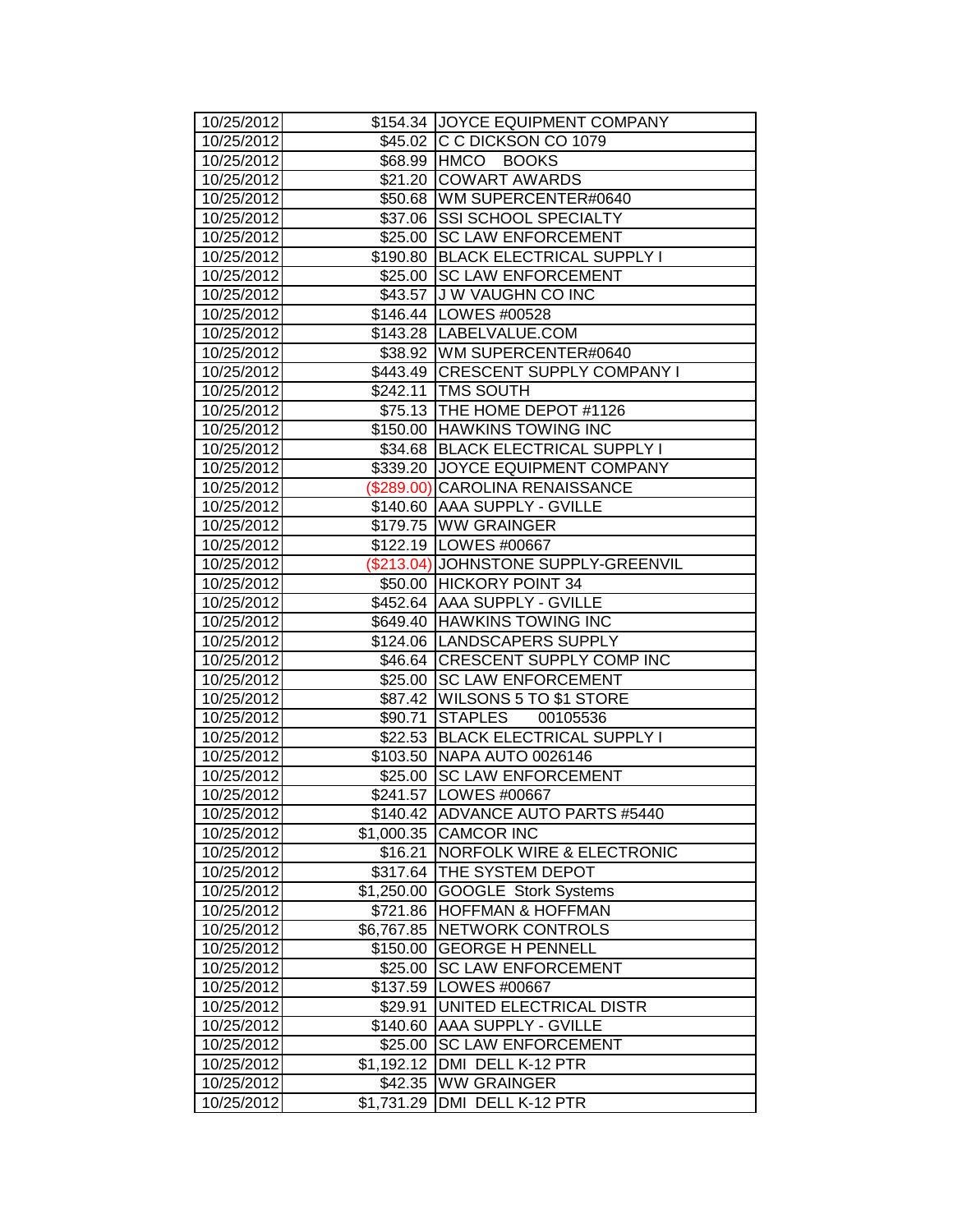| 10/25/2012               |                    | \$2,450.22 HMCO BOOKS                                     |
|--------------------------|--------------------|-----------------------------------------------------------|
| 10/25/2012               |                    | \$4.99 BI-LO 704                                          |
| 10/25/2012               |                    | \$335.90 MIDWEST VOLLEYBALL WHOU                          |
| 10/25/2012               |                    | \$4,091.52   DMI DELL K-12 PTR                            |
| 10/25/2012               |                    | \$128.00 URICK CONCESSIONS 2                              |
| 10/25/2012               |                    | \$25.00 SC LAW ENFORCEMENT                                |
| 10/25/2012               |                    | \$12.61 JOYCE EQUIPMENT COMPANY                           |
| 10/25/2012               | \$25.00            | <b>SC LAW ENFORCEMENT</b>                                 |
| 10/25/2012               |                    | \$24.48 BI-LO 161                                         |
| 10/25/2012               |                    | \$1,136.85 AAA SUPPLY - GVILLE                            |
| 10/25/2012               |                    | \$185.50 AMAZON MKTPLACE PMTS                             |
| 10/25/2012               |                    | \$31.26 WW GRAINGER                                       |
| 10/25/2012               |                    | \$77.65 CRESCENT SUPPLY COMPANY I                         |
| 10/25/2012               |                    | \$84.67   THE HOME DEPOT 1127                             |
| 10/25/2012               |                    | \$209.96 CRESCENT SUPPLY COMPANY I                        |
| 10/25/2012               |                    | \$303.69 JOYCE EQUIPMENT COMPANY                          |
| 10/25/2012               |                    | \$80.90   TEXAS ROADHOUSE 2029                            |
| 10/25/2012               | \$25.00            | <b>SC LAW ENFORCEMENT</b>                                 |
| 10/25/2012               |                    | \$4,607.35   DMI DELL K-12 PTR                            |
| 10/25/2012               |                    | \$2,727.70 DMI DELL K-12 PTR                              |
| 10/25/2012               |                    | \$25.60 LOWES #00528                                      |
| 10/25/2012               |                    | \$2,384.23 DMI DELL K-12 PTR                              |
| 10/25/2012               |                    | \$22.91   LOWES #01718                                    |
| 10/25/2012               |                    | \$34.81   WM SUPERCENTER#4583                             |
| 10/25/2012               |                    | \$38.16  DOLRTREE 5028 00050286                           |
| 10/25/2012               |                    | \$54.00 STAPLES 00108688                                  |
| 10/25/2012               |                    | \$15.86 WW GRAINGER                                       |
| 10/25/2012               |                    | \$113.64 LANDSCAPERS SUPPLY II                            |
| 10/25/2012               |                    | \$205.48 W.P.LAW, INC                                     |
| 10/25/2012               |                    | \$25.00 SC LAW ENFORCEMENT                                |
| 10/25/2012               |                    | \$24.90 THE TOOL SHED                                     |
| 10/25/2012               |                    | \$274.98 CRESCENT SUPPLY COMPANY I                        |
| 10/25/2012               |                    | \$132.62   DENNY'S #7554                                  |
| 10/25/2012               |                    | \$536.40 ATLAS PEN & PENCIL                               |
| 10/25/2012               |                    | \$466.77 BLACK ELECTRICAL SUPPLY I                        |
| 10/25/2012               | $$15.11$           | PANERA BREAD #859                                         |
| 10/25/2012               |                    | \$67.44 BURGER KING #5883                                 |
| 10/25/2012               | \$105.06           | <b>BATTERY SPECIALISTS</b>                                |
| 10/25/2012               | \$566.66           | ANDY OXY CO INC 6<br><b>SC LAW ENFORCEMENT</b>            |
| 10/25/2012               | \$25.00            |                                                           |
| 10/25/2012               | \$79.72<br>\$48.93 | PIZZA HUT #02246821286<br><b>ADVANCE AUTO PARTS #5440</b> |
| 10/25/2012<br>10/25/2012 | \$25.00            | <b>SC LAW ENFORCEMENT</b>                                 |
| 10/25/2012               | \$53.10            | <b>WW GRAINGER</b>                                        |
| 10/25/2012               | \$76.63            | WM SUPERCENTER#0640                                       |
| 10/25/2012               |                    | <b>SC LAW ENFORCEMENT</b>                                 |
| 10/25/2012               | \$25.00<br>\$47.13 | SUBWAY<br>00042812                                        |
| 10/25/2012               | \$28,610.84        | DMI DELL K-12 PTR                                         |
| 10/25/2012               | \$2,596.92         | DMI DELL K-12 PTR                                         |
| 10/25/2012               | \$25.00            | <b>SC LAW ENFORCEMENT</b>                                 |
| 10/25/2012               | \$289.40           | <b>UPSTATE MATERIALS INC</b>                              |
| 10/25/2012               | \$25.97            | <b>NORFOLK WIRE &amp; ELECTRONIC</b>                      |
|                          |                    |                                                           |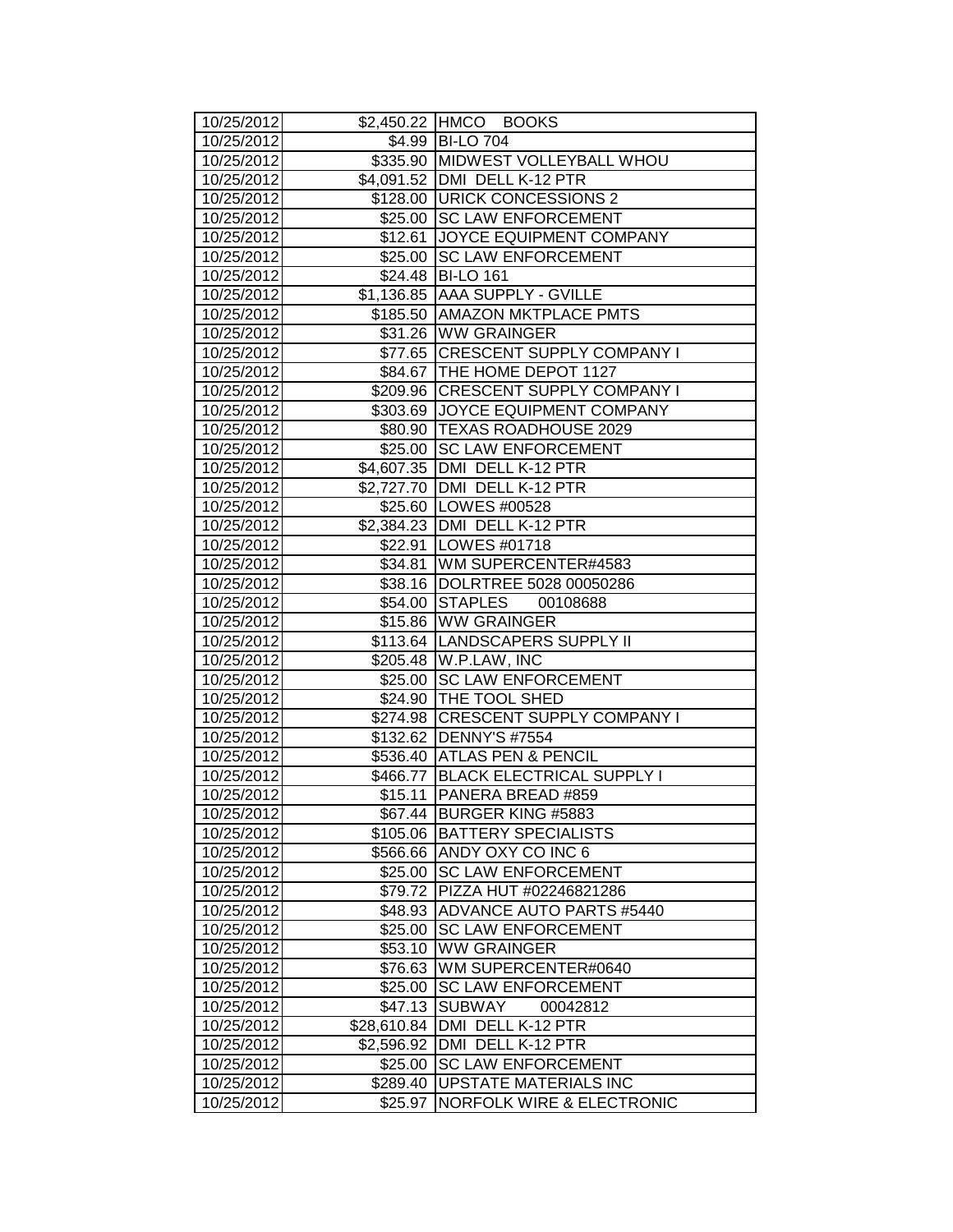| 10/25/2012               |          | \$285.32 HARRIS INTEGRATED INC                        |
|--------------------------|----------|-------------------------------------------------------|
| 10/25/2012               |          | \$13,380.34 DMI DELL K-12 PTR                         |
| 10/25/2012               |          | \$126.92   WM SUPERCENTER#0640                        |
| 10/25/2012               |          | \$7.99   LOWES #01718                                 |
| 10/26/2012               |          | \$12.84 FASTENAL COMPANY01                            |
| 10/26/2012               |          | \$529.79 THE TRANE COMPANY                            |
| 10/26/2012               |          | \$980.00 PAYPAL SUNSETENTER                           |
| 10/26/2012               |          | \$45.95 SCHOLASTIC INC. KEY 22                        |
| 10/26/2012               |          | \$222.37 JJOHNSTONE SUPPLY-GREENVIL                   |
| 10/26/2012               |          | \$55.78 PORTER PAINTS 9388                            |
| 10/26/2012               |          | \$45.28 LOWES #00667                                  |
| 10/26/2012               |          | \$136.42 STAPLES 00108688                             |
| 10/26/2012               |          | \$7.50 THE HOME DEPOT 1127                            |
| 10/26/2012               |          | \$16.78   LOWES #01718                                |
| 10/26/2012               |          | \$11.90 AAA SUPPLY - GVILLE                           |
| 10/26/2012               |          | \$137.69 GOS// GREENVILLE OFFICE S                    |
| 10/26/2012               |          | \$10.87 THE HOME DEPOT 1104                           |
| 10/26/2012               |          | \$3,822.94   DMI DELL K-12 PTR                        |
| 10/26/2012               |          | \$46.31   BI-LO 704                                   |
| 10/26/2012               |          | \$96.16 CHRISTOPHER TRUCKS                            |
| 10/26/2012               |          | \$45.79 HOLDER ELECTRIC SUPPLY                        |
| 10/26/2012               |          | \$137.12 HOLDER ELECTRIC SUPPLY                       |
| 10/26/2012               |          | \$18.37 THE TRANE COMPANY                             |
| 10/26/2012               |          | \$193.98 COOK & BOARDMAN OF                           |
| 10/26/2012               |          | \$6.99 SCHOLASTIC INC. KEY 22                         |
| 10/26/2012               |          | \$274.64 THE SYSTEM DEPOT                             |
| 10/26/2012               |          | \$18.63 ADVANCE AUTO PARTS #5440                      |
| 10/26/2012               |          | \$393.26 JOHN DEERE LANDSCAPES522                     |
| 10/26/2012               |          | \$189.80 ADVANCE AUTO PARTS #5440                     |
| 10/26/2012               |          | \$185.33 CRESCENT SUPPLY COMP INC                     |
| 10/26/2012<br>10/26/2012 |          | \$22.65 CAROLINA INTL TRUCKS<br>\$4.29   LOWES #01718 |
| 10/26/2012               |          | \$105.31 SHERWIN WILLIAMS #2735                       |
| 10/26/2012               |          | \$13.78 GREENVILLE FENCE CO                           |
| 10/26/2012               |          | \$21.18   LOWES #01718                                |
| 10/26/2012               |          | \$392.50 PAYPAL EXPANDINGEX                           |
| 10/26/2012               |          | (\$214.35) ADVANCE AUTO PARTS #5440                   |
| 10/26/2012               |          | \$216.90 HAWKINS TOWING INC                           |
| 10/26/2012               |          | \$10.34 CRESCENT SUPPLY COMPANY I                     |
| 10/26/2012               | \$11.47  | PUBLIX #1148                                          |
| 10/26/2012               | \$694.64 | <b>AAA SUPPLY - GVILLE</b>                            |
| 10/26/2012               | \$673.10 | <b>CORBIN TURF ONAMENTAL SUP</b>                      |
| 10/26/2012               | \$8.54   | <b>LOWES #00667</b>                                   |
| 10/26/2012               | \$20.14  | <b>AAA FASTENER &amp; SUPPLY</b>                      |
| 10/26/2012               | \$156.31 | <b>WW GRAINGER</b>                                    |
| 10/26/2012               | \$80.53  | <b>NORTHERN TOOL EQUIPMNT</b>                         |
| 10/26/2012               | \$48.08  | <b>CHRISTOPHER TRUCKS</b>                             |
| 10/26/2012               | \$10.55  | PARTY CITY #200                                       |
| 10/26/2012               | \$91.99  | THE HOME DEPOT 1119                                   |
| 10/26/2012               | \$119.00 | NATIONAL FORENSIC LEAGUE                              |
| 10/26/2012               | \$52.36  | WM SUPERCENTER#4583                                   |
| 10/26/2012               | \$66.78  | LOWES #00528                                          |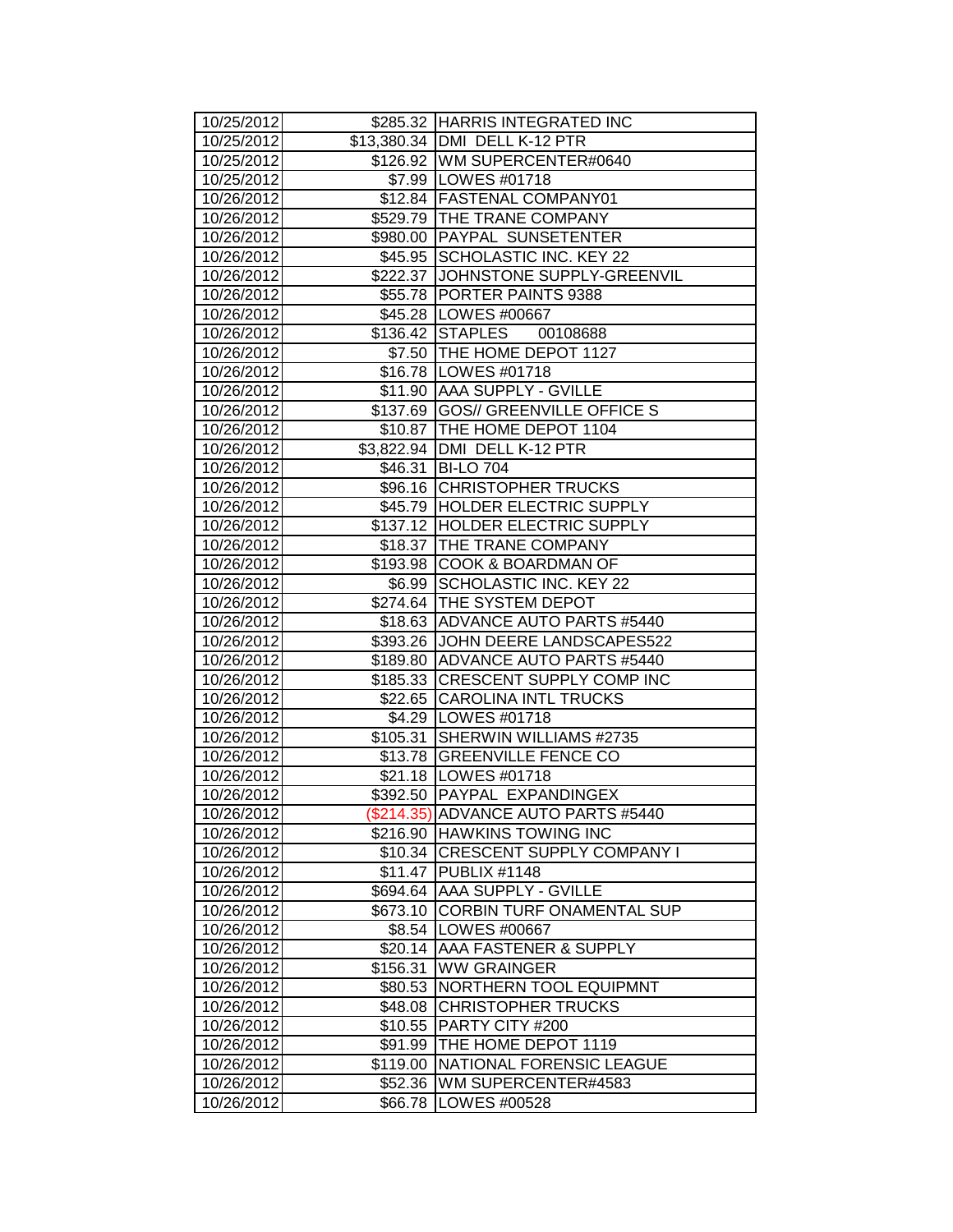| 10/26/2012               |                         | \$12.21   FRESH MKT-006 GVL            |
|--------------------------|-------------------------|----------------------------------------|
| 10/26/2012               |                         | \$51.57 FORTILINE-GREENVILLE           |
| 10/26/2012               |                         | \$50.14   THE HOME DEPOT 1104          |
| 10/26/2012               |                         | \$51.89   LOWES #00667                 |
| 10/26/2012               |                         | \$70.95 ADVANCE AUTO PARTS #5440       |
| 10/26/2012               |                         | \$320.14 HAWKINS TOWING INC            |
| 10/26/2012               |                         | \$84.15 ADVANCE AUTO PARTS #5440       |
| 10/26/2012               |                         | \$114.86 JJOHNSTONE SUPPLY-GREENVIL    |
| 10/26/2012               |                         | \$4,827.24 DMI DELL K-12 PTR           |
| 10/26/2012               |                         | \$127.20 HOLDER ELECTRIC SUPPLY        |
| 10/26/2012               |                         | \$222.35 FOLLETT LIBRARY RES           |
| 10/26/2012               |                         | \$105.20 DENNY'S #7554                 |
| 10/26/2012               |                         | \$176.00 NIVENS APPLE FARM             |
| 10/26/2012               |                         | \$49.22 B & D INDUSTRIAL INC           |
| 10/26/2012               |                         | \$132.24 OVERNIGHTPRINTS               |
| 10/26/2012               |                         | \$26.20   LOWES #00528                 |
| 10/26/2012               |                         | \$46.32 JJOHNSTONE SUPPLY-GREENVIL     |
| 10/26/2012               |                         | \$214.35 ADVANCE AUTO PARTS #5440      |
| 10/26/2012               |                         | \$10.42 MCDONALD'S F12845              |
| 10/26/2012               |                         | \$156.96 WM SUPERCENTER#0640           |
| 10/26/2012               |                         | \$7.35 JJOYCE EQUIPMENT COMPANY        |
| 10/26/2012               |                         | \$266.21 JOHNSTONE SUPPLY-GREENVIL     |
| 10/26/2012               |                         | \$271.57 SHEALY ELECT 803-227-0599     |
| 10/26/2012               |                         | \$62.66 AMAZON MKTPLACE PMTS           |
| 10/26/2012               |                         | \$34.76 ANDERSON STAMP AND ENGRAV      |
| 10/26/2012               |                         | \$47.16 JO-ANN STORE #2207             |
| 10/26/2012               |                         | \$29.99 ADVANCE AUTO PARTS #5440       |
| 10/26/2012               |                         | \$29.83 LOWES #00528                   |
| 10/26/2012               |                         | \$18.37 THE TRANE COMPANY              |
| 10/26/2012               |                         | \$31.46   WM SUPERCENTER#2687          |
| 10/26/2012               |                         | \$25.00 MUSEUM OF N AND S BO           |
| 10/26/2012               |                         | \$46.03 WM SUPERCENTER#0640            |
| 10/26/2012               |                         | \$31.66   WM SUPERCENTER#2265          |
| 10/26/2012               |                         | \$5.30 CAROLINA LOCKSMITHS             |
| 10/26/2012               |                         | \$18.37 THE TRANE COMPANY              |
| 10/26/2012               |                         | \$70.32 VZWRLSS APOCC VISE             |
| 10/26/2012               | \$1,499.90              | <b>FORTILINE-GREENVILLE</b>            |
| 10/26/2012               |                         | \$500.00   THE PLANTATION COURSE AT    |
| 10/26/2012               |                         | \$84.78 OFFICE MAX                     |
| 10/26/2012               | \$66.72                 | <b>BATTERY SPECIALISTS</b>             |
| 10/26/2012               | \$49.74                 | <b>BI-LO 704</b>                       |
| 10/26/2012               | \$16.41                 | FASTENAL COMPANY01                     |
| 10/26/2012               | \$1,578.00              | ROGERS ATHLETIC COMPANY                |
| 10/26/2012               | \$65.21                 | <b>CHRISTOPHER TRUCKS</b>              |
| 10/26/2012               | \$188.32                | FORTILINE-GREENVILLE                   |
|                          |                         |                                        |
| 10/26/2012               | \$98.05                 | <b>COWART AWARDS</b>                   |
| 10/26/2012               | \$99.30                 | WM SUPERCENTER#2265                    |
| 10/26/2012               | \$3,819.18              | <b>MEASUREMENT SPECIALTIES</b>         |
| 10/26/2012               | \$221.54                | <b>NORFOLK WIRE &amp; ELECTRONIC</b>   |
| 10/26/2012               | \$68.88                 | LOWES #01983                           |
| 10/26/2012<br>10/26/2012 | \$12,576.96<br>\$370.63 | DMI DELL K-12 PTR<br>THE TRANE COMPANY |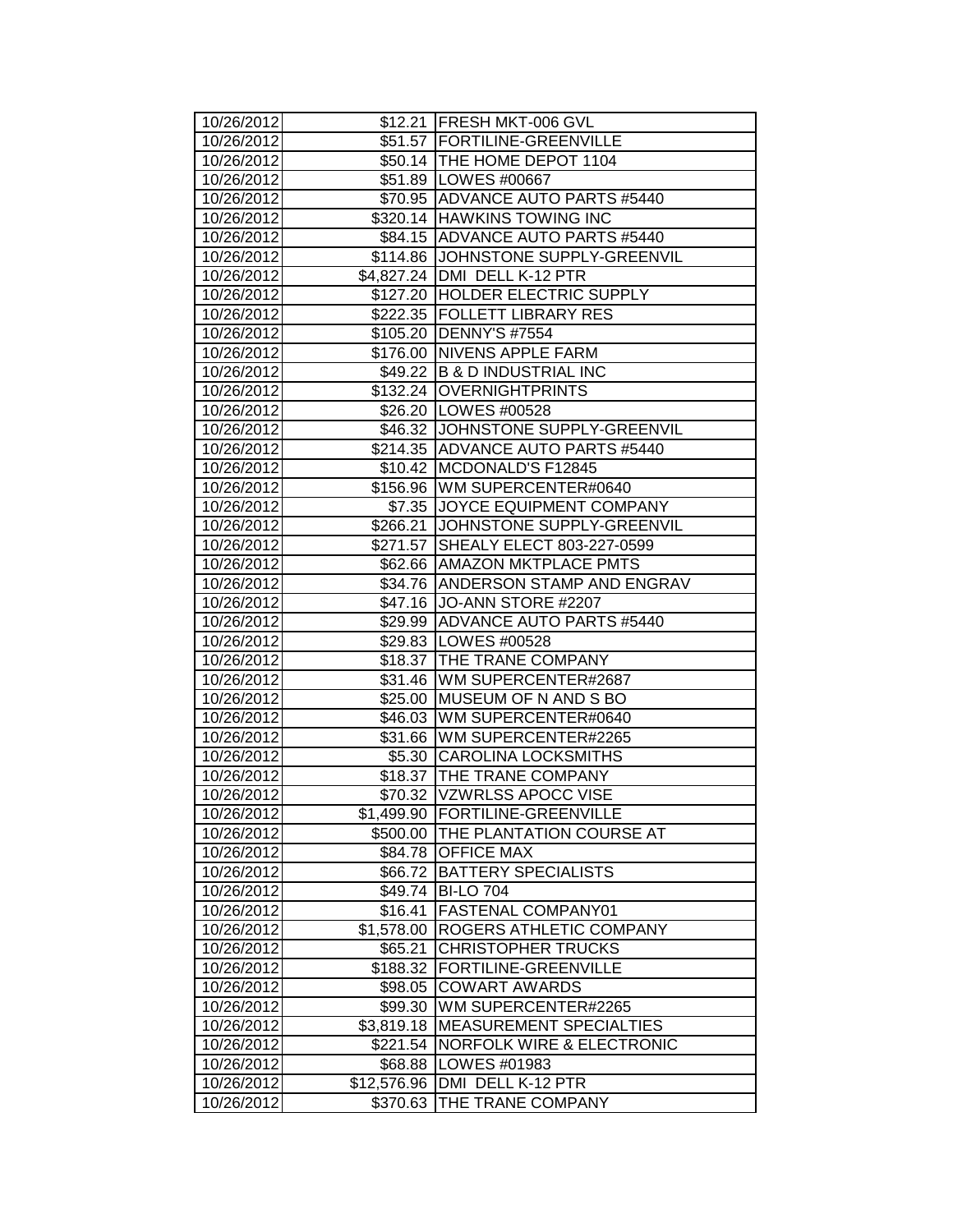| 10/26/2012               |             | \$456.04 THE SYSTEM DEPOT                        |
|--------------------------|-------------|--------------------------------------------------|
| 10/26/2012               |             | \$40.86 PORTER PAINTS 9250                       |
| 10/26/2012               |             | \$30.08  VZWRLSS APOCC VISE                      |
| 10/26/2012               |             | \$31.78   LOWES #01718                           |
| 10/26/2012               |             | \$366.34 240 C-K SIMPSONV                        |
| 10/26/2012               |             | \$15.15 BURDETTE HARDWARE SIMPSON                |
| 10/26/2012               |             | \$26.01 JOHNSTONE SUPPLY-GREENVIL                |
| 10/26/2012               |             | \$54.00 CAESAR'S                                 |
| 10/26/2012               |             | \$317.97 THE TOOL SHED                           |
| 10/26/2012               |             | \$31.79 BEST BUY 00002725                        |
| 10/26/2012               |             | \$144.12 QUILL CORPORATION                       |
| 10/26/2012               |             | \$30.10 HOLDER ELECTRIC SUPPLY                   |
| 10/26/2012               |             | \$150.52 AAA SUPPLY - GVILLE                     |
| 10/26/2012               | \$53.00     | SOUTHEASTERN ELECTRICA                           |
| 10/26/2012               |             | \$164.76 BYRD ENTERPRISES                        |
| 10/26/2012               |             | \$2.50   LOWES #00667                            |
| 10/26/2012               | \$98.71     | SHERWIN WILLIAMS #2785                           |
| 10/26/2012               |             | \$143.16 JOYCE EQUIPMENT COMPANY                 |
| 10/26/2012               |             | \$133.56 JOYCE EQUIPMENT COMPANY                 |
| 10/26/2012               |             | \$28.50 BI-LO 188                                |
| 10/26/2012               |             | \$10.60 FIRST TEAM SPORTS                        |
| 10/26/2012               |             | \$37.31 LOWES #00667                             |
| 10/26/2012               |             | \$129.67 C C DICKSON CO 1004                     |
| 10/26/2012               |             | \$20.33 PUBLIX #874                              |
| 10/26/2012               |             | \$6.23 PUBLIX #874                               |
| 10/26/2012               |             | \$90.09 FEDEXOFFICE 00030940                     |
| 10/29/2012               |             | (\$953.81) THE TRANE COMPANY                     |
| 10/29/2012               |             | \$16.85   THE HOME DEPOT 1127                    |
| 10/29/2012               |             | \$13.13   TMS SOUTH                              |
| 10/29/2012               | \$10.98     | OFFICE DEPOT #1214                               |
| 10/29/2012               | \$54.35     | CHICK-FIL-A #00663                               |
| 10/29/2012               |             | \$103.66 THE HOME DEPOT #1124                    |
| 10/29/2012               |             | \$89.04 JOYCE EQUIPMENT COMPANY                  |
| 10/29/2012               | \$174.96    | STEVI B'S PIZZA - GREE                           |
| 10/29/2012               |             | \$105.90 J W VAUGHN CO INC                       |
| 10/29/2012<br>10/29/2012 | \$59.40     | \$92.32   FIREHOUSE SUBS #34<br>PAPA JOHNS #0584 |
| 10/29/2012               | \$54.18     |                                                  |
| 10/29/2012               | \$58.32     | Amazon.com<br>JOHNSTONE SUPPLY-GREENVIL          |
| 10/29/2012               | \$59.78     | LOWES #01983                                     |
| 10/29/2012               | \$25.00     | <b>SC LAW ENFORCEMENT</b>                        |
| 10/29/2012               | \$6.22      | LOWES #01718                                     |
| 10/29/2012               | \$283.50    | CHICK-FIL-A #01076                               |
| 10/29/2012               | \$1,340.90  | SILMAR ELECTRONICS                               |
| 10/29/2012               | \$67.76     | JOHNSTONE SUPPLY-GREENVIL                        |
| 10/29/2012               | \$2,519.21  | <b>HMCO</b><br><b>BOOKS</b>                      |
| 10/29/2012               | \$38.22     | Amazon.com                                       |
| 10/29/2012               | \$541.44    | KINGSTON PLANTATION                              |
| 10/29/2012               | \$12,100.00 | LIEBERT CORPORATION                              |
| 10/29/2012               | \$126.56    | JOYCE EQUIPMENT COMPANY                          |
| 10/29/2012               | \$35.97     | ADVANCE AUTO PARTS #5440                         |
| 10/29/2012               | \$42.08     | TMS SOUTH                                        |
|                          |             |                                                  |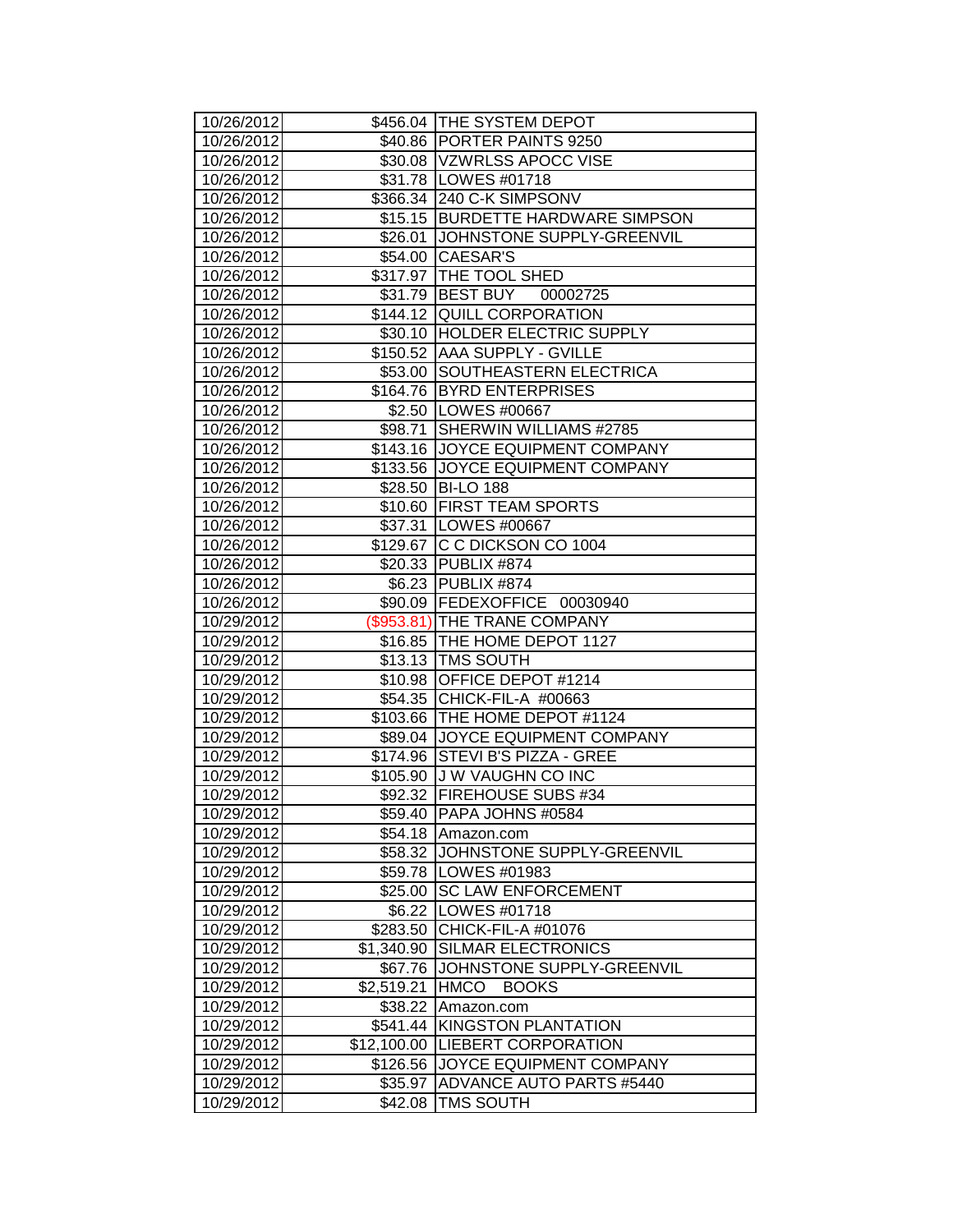| 10/29/2012 |                | \$3.68 INGLES STORE #206           |
|------------|----------------|------------------------------------|
| 10/29/2012 |                | \$1,494.60 THE TRANE COMPANY       |
| 10/29/2012 |                | \$14.10 TMS SOUTH                  |
| 10/29/2012 |                | \$326.78 LOWES #01983              |
| 10/29/2012 |                | \$283.67 HOLLY TREE COUNTRY CLU    |
| 10/29/2012 |                | \$217.50 CHICK-FIL-A #00713        |
| 10/29/2012 |                | \$17.76   WM SUPERCENTER#2265      |
| 10/29/2012 |                | (\$31.78) LOWES #01718             |
| 10/29/2012 |                | \$125.36 TMS SOUTH                 |
| 10/29/2012 |                | \$44.83 SPINX #181                 |
| 10/29/2012 |                | \$232.50 SOUTHERN GALLERIES        |
| 10/29/2012 |                | \$659.32 ADVANCED DOOR SYSTEMS     |
| 10/29/2012 |                | \$429.40 THE TRANE COMPANY         |
| 10/29/2012 |                | \$25.00 SC LAW ENFORCEMENT         |
| 10/29/2012 |                | \$55.98 SPINX #128                 |
| 10/29/2012 |                | \$14.83  LANDSCAPERS SUPPLY        |
| 10/29/2012 |                | \$4,234.22 DMI DELL K-12 PTR       |
| 10/29/2012 |                | \$302.10 HOFFMAN & HOFFMAN         |
| 10/29/2012 |                | \$16.96 SILMAR ELECTRONICS         |
| 10/29/2012 |                | \$6.35 AC MOORE STR 58             |
| 10/29/2012 |                | \$20.00 VZWRLSS PRPAY AUTOPAY      |
| 10/29/2012 |                | \$381.41 THE HOME DEPOT 1127       |
| 10/29/2012 |                | \$825.77   DBC BLICK ART MATERIAL  |
| 10/29/2012 | \$205.00 SCASA |                                    |
| 10/29/2012 |                | \$2,482.00 HOLLYWILD ANIMAL PARK   |
| 10/29/2012 |                | \$404.78 LAMINEX INC               |
| 10/29/2012 |                | \$541.44 KINGSTON PLANTATION       |
| 10/29/2012 |                | \$5.81   LOWES #00528              |
| 10/29/2012 |                | \$163.66 HOLDER ELECTRIC SUPPLY    |
| 10/29/2012 |                | \$164.72 JOYCE EQUIPMENT COMPANY   |
| 10/29/2012 |                | \$1,102.50 MAY LAN TREE PLANTATION |
| 10/29/2012 |                | \$63.38 BATTERY SPECIALISTS        |
| 10/29/2012 |                | \$8.21 KONICA MINOLTA BUSINESS     |
| 10/29/2012 |                | \$25.14 BOJANGLES 880 01008804     |
| 10/29/2012 |                | \$5.91   LOWES #01718              |
| 10/29/2012 |                | \$33.16 PRO AUTO PARTS WARE        |
| 10/29/2012 |                | \$86.27 GREENVILLE INDUSTRIAL      |
| 10/29/2012 | \$318.09       | THE TRANE COMPANY                  |
| 10/29/2012 |                | \$67.90 JJOHNSTONE SUPPLY-GREENVIL |
| 10/29/2012 |                | \$69.96 HEATHERLY BROS AUTO SERVI  |
| 10/29/2012 | \$605.86       | DBC BLICK ART MATERIAL             |
| 10/29/2012 | \$123.93       | HENRYS SMOKEHOUSE II               |
| 10/29/2012 | \$95.08        | <b>BATTERY SPECIALISTS</b>         |
| 10/29/2012 | \$407.42       | <b>BLACK ELECTRICAL SUPPLY I</b>   |
| 10/29/2012 | \$304.50       | PAYPAL MACHINE WAX                 |
| 10/29/2012 | \$781.30       | DBC BLICK ART MATERIAL             |
| 10/29/2012 | \$108.00       | LITTLE CAESARS 0101 0017           |
| 10/29/2012 | \$21.48        | THE HOME DEPOT #1124               |
| 10/29/2012 | \$81.18        | WM SUPERCENTER#5487                |
| 10/29/2012 | \$84.79        | PECKNEL MUSIC CO                   |
| 10/29/2012 | \$21.18        | LOWES #01983                       |
| 10/29/2012 | \$19.88        | <b>SPINX #181</b>                  |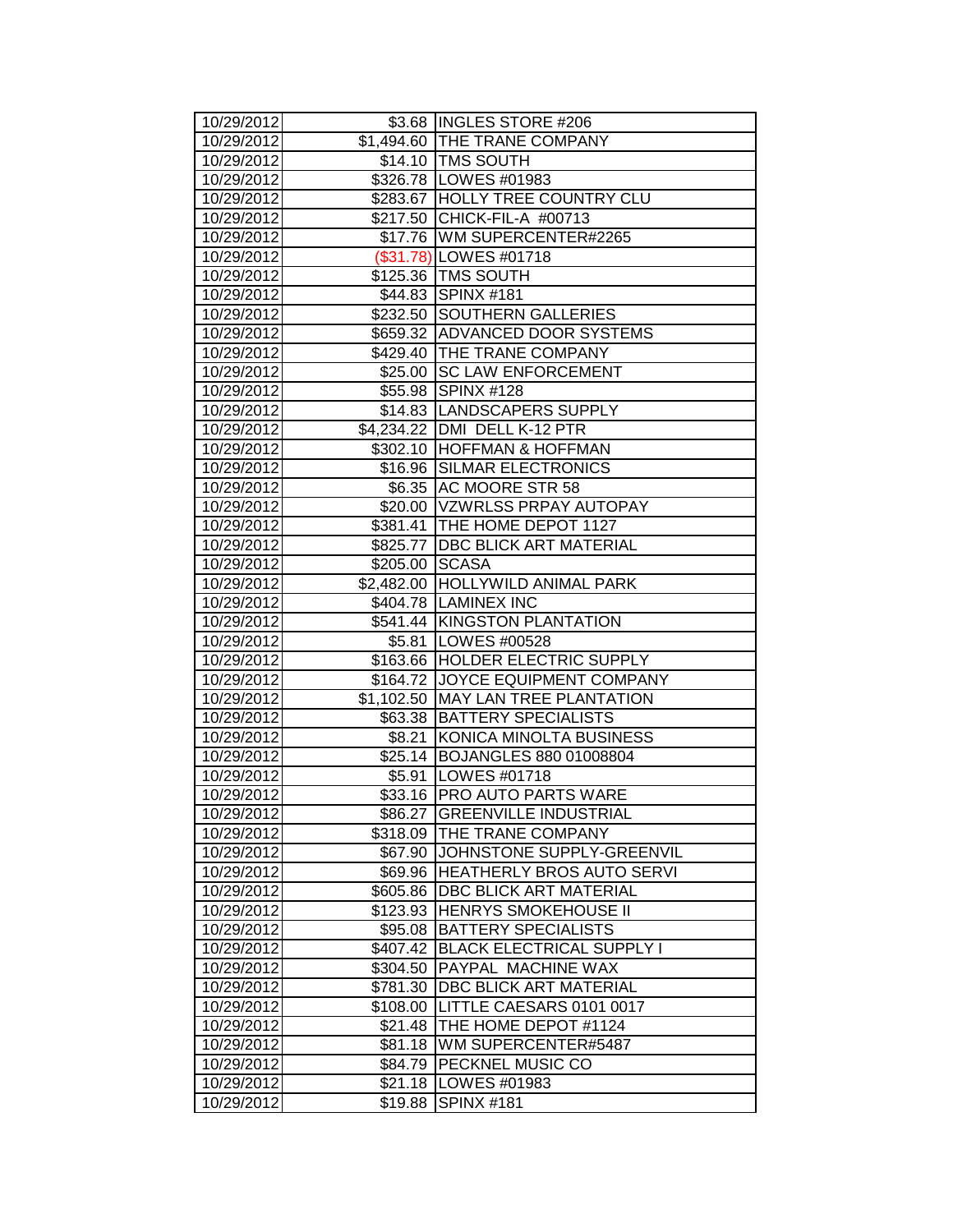| 10/29/2012               |                        | \$336.85 THE SASSY LETTER                      |
|--------------------------|------------------------|------------------------------------------------|
| 10/29/2012               |                        | \$11.83 JJOHNSTONE SUPPLY-GREENVIL             |
| 10/29/2012               |                        | \$1,694.57 CAMCOR INC                          |
| 10/29/2012               |                        | \$48.70 BI-LO 57                               |
| 10/29/2012               |                        | \$100.44 BUCKY'S BAR-B-Q-ROPER MOU             |
| 10/29/2012               |                        | \$24.96 ADVANCE AUTO PARTS #5440               |
| 10/29/2012               |                        | \$100.00 0624 BP SP TRV RESC                   |
| 10/29/2012               |                        | \$8.34   LOWES #01718                          |
| 10/29/2012               |                        | \$105.36 J W VAUGHN CO INC                     |
| 10/29/2012               |                        | \$76.25 FLINN SCIENTIFIC, I                    |
| 10/29/2012               |                        | \$50.88 CRESCENT SUPPLY COMPANY I              |
| 10/29/2012               |                        | \$117.00 FATZ CAFE 39                          |
| 10/29/2012               |                        | \$9.48   THE HOME DEPOT 1127                   |
| 10/29/2012               |                        | \$128.60 THE HOME DEPOT 1127                   |
| 10/29/2012               |                        | \$762.14 SILMAR ELECTRONICS                    |
| 10/29/2012               |                        | \$53.13 MCMASTER-CARR                          |
| 10/29/2012               |                        | \$73.00 MONOPRICE INC                          |
| 10/29/2012               |                        | \$978.42 THE TRANE COMPANY                     |
| 10/29/2012               |                        | \$119.40 BI-LO 661                             |
| 10/29/2012               |                        | \$61.22 SPEEDWAY 06116 164                     |
| 10/29/2012               |                        | \$5.43   LOWES #00667                          |
| 10/29/2012               |                        | \$30.37 STOP A MINIT #16                       |
| 10/29/2012               |                        | \$486.68 THE TRANE COMPANY                     |
| 10/29/2012               |                        | \$10.43 JOHNSTONE SUPPLY-GREENVIL              |
| 10/29/2012               |                        | \$136.74 THE HOME DEPOT 1127                   |
| 10/29/2012               |                        | \$17.98   LOWES #00667                         |
| 10/29/2012               | \$57.11                | <b>SOUTH PLEASANTBURG NUR</b>                  |
| 10/29/2012               |                        | \$101.48   DEMCO INC                           |
| 10/29/2012               |                        | \$9.96 THE HOME DEPOT #1126                    |
| 10/29/2012               |                        | \$17.14 NAPA AUTO 0027617                      |
| 10/29/2012               |                        | \$27.00 LITTLE CAESARS 0101 0013               |
| 10/29/2012               |                        | \$100.00 HOLDER ELECTRIC SUPPLY                |
| 10/29/2012               |                        | \$291.46 HOBBY LOBBY #0318                     |
| 10/29/2012               |                        | \$341.36 SSI SCHOOL SPECIALTY                  |
| 10/29/2012               |                        | \$7,610.62   DMI DELL K-12 PTR                 |
| 10/29/2012               |                        | \$138.78 TONYS PIZZA & SUBS                    |
| 10/29/2012               |                        | \$360.40 SILMAR ELECTRONICS                    |
| 10/29/2012               |                        | \$16.92   LOWES #00667                         |
| 10/29/2012               |                        | \$115.00 RCI, INC.                             |
| 10/29/2012               |                        | (\$529.79) THE TRANE COMPANY                   |
| 10/29/2012               | \$1,727.11             | <b>CAMCOR INC</b>                              |
| 10/29/2012               | \$85.99                | <b>CRESCENT SUPPLY COMPANY I</b>               |
| 10/29/2012               | \$381.32               | <b>HOLDER ELECTRIC SUPPLY</b>                  |
| 10/29/2012               | \$1,006.94             | <b>GUITAR CENTER #736</b>                      |
| 10/29/2012               | \$10.60                | Amazon.com                                     |
| 10/29/2012<br>10/29/2012 | \$1,427.09             | ROBBINS TIRE SERVI                             |
| 10/29/2012               | \$139.86<br>\$5,716.79 | <b>KRISPY KREME DOUGH</b><br>DMI DELL K-12 PTR |
| 10/29/2012               | \$541.44               | <b>KINGSTON PLANTATION</b>                     |
| 10/29/2012               | \$286.10               | <b>CUSTOM SIGNS</b>                            |
| 10/29/2012               | \$365.38               | THE TRANE COMPANY                              |
| 10/29/2012               | \$40.66                | <b>BLACK ELECTRICAL SUPPLY I</b>               |
|                          |                        |                                                |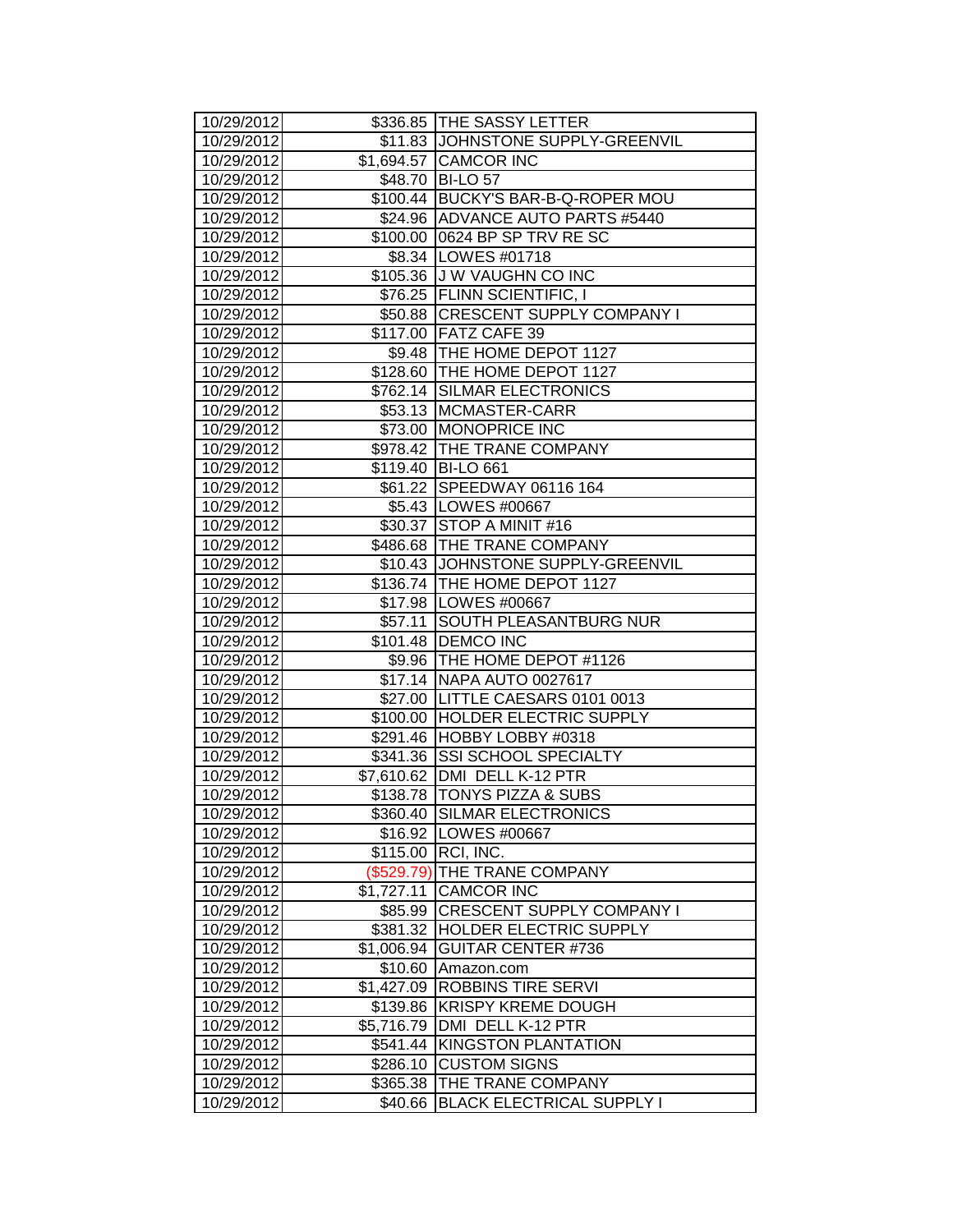| 10/29/2012               |                    | \$933.12 AAA SUPPLY - GVILLE                         |
|--------------------------|--------------------|------------------------------------------------------|
| 10/29/2012               |                    | \$3,805.32 DMI DELL K-12 PTR                         |
| 10/29/2012               |                    | \$31.78   LOWES #01718                               |
| 10/29/2012               |                    | \$18.50 THE HOME DEPOT #1126                         |
| 10/29/2012               |                    | \$184.44 APL APPLE ONLINE STORE                      |
| 10/29/2012               |                    | \$5.51 J W VAUGHN CO INC                             |
| 10/29/2012               |                    | \$49.25 CHICK-FIL-A #00830                           |
| 10/29/2012               |                    | \$27,440.59   DMI DELL K-12 PTR                      |
| 10/29/2012               |                    | \$496.13 MARIETTA TIRE SHOP INC                      |
| 10/29/2012               |                    | \$23.10 Amazon.com                                   |
| 10/29/2012               |                    | \$37.59 HARDEE'S 1500114                             |
| 10/29/2012               |                    | \$24.40 SOUTHEASTERN ELECTRICA                       |
| 10/29/2012               |                    | \$22.65 KRISPY KREME DOUGH                           |
| 10/29/2012               |                    | \$22,937.72   DMI DELL K-12 PTR                      |
| 10/29/2012               |                    | \$253.21   LOWES #00667                              |
| 10/29/2012               |                    | \$741.85   THE TRANE COMPANY                         |
| 10/29/2012               |                    | \$283.50 CHICK-FIL-A #01076                          |
| 10/29/2012               |                    | \$27,440.59   DMI DELL K-12 PTR                      |
| 10/29/2012               |                    | \$116.58   TRACTOR-SUPPLY-CO #0474                   |
| 10/29/2012               |                    | \$308.45 ATLAS PEN & PENCIL                          |
| 10/29/2012               |                    | \$117.09   TMS SOUTH                                 |
| 10/29/2012               |                    | \$116.49 TMS SOUTH                                   |
| 10/29/2012               |                    | \$31.78   LOWES #00667                               |
| 10/29/2012               |                    | \$299.86 BENDER BURKOT EAST COAST                    |
| 10/29/2012               |                    | \$116.35   DENNY'S #7554                             |
| 10/29/2012               |                    | \$48.10 OFFICE DEPOT #1165                           |
| 10/29/2012               |                    | \$103.96 BLACK ELECTRICAL SUPPLY I                   |
| 10/29/2012               |                    | \$9.01 J W VAUGHN CO INC                             |
| 10/29/2012               |                    | \$1,096.49 HEATHERLY BROS AUTO SERVI                 |
| 10/29/2012               |                    | \$28.59 CLASSIC ACE & POSTAL                         |
| 10/29/2012               |                    | \$439.56 CHRISTOPHER TRUCKS                          |
| 10/29/2012               |                    | \$15.95 PUBLIX #874                                  |
| 10/29/2012               |                    | \$3.38 KMART 07274                                   |
| 10/29/2012               |                    | \$90.00 THE PINK MONOGRAM                            |
| 10/29/2012               |                    | \$6.99 ADVANCE AUTO PARTS #5440                      |
| 10/29/2012               |                    | \$380.77   TMS SOUTH                                 |
| 10/29/2012               |                    | \$104.50 CHICK-FIL-A #00466                          |
| 10/29/2012               | \$18.91            | JOHNSTONE SUPPLY-GREENVIL                            |
| 10/29/2012               |                    | \$3.10   LOWES #01983                                |
| 10/29/2012               | \$59.74            | <b>TMS SOUTH</b>                                     |
| 10/29/2012               | \$189.00           | CHICK-FIL-A #01076                                   |
| 10/29/2012               | \$136.18           | JOHNSTONE SUPPLY-GREENVIL                            |
| 10/29/2012               | \$20.00            | <b>VZWRLSS PRPAY AUTOPAY</b>                         |
| 10/29/2012               | \$15.83            | <b>BI-LO 150</b>                                     |
| 10/29/2012               | \$29.93            | THE HOME DEPOT #1124                                 |
| 10/29/2012               | \$68.88            | NAPA AUTO 0027617                                    |
| 10/30/2012               | \$3.90             | <b>PUBLIX #1148</b>                                  |
| 10/30/2012<br>10/30/2012 | \$211.74           | FOOD LION # 2644<br><b>GREENVILLE TURF AND TRACT</b> |
| 10/30/2012               | \$68.54<br>\$14.31 | HOLDER ELECTRIC SUPPLY                               |
| 10/30/2012               |                    |                                                      |
| 10/30/2012               | \$68.87            | Amazon.com<br>LOWES #01983                           |
|                          | \$570.40           |                                                      |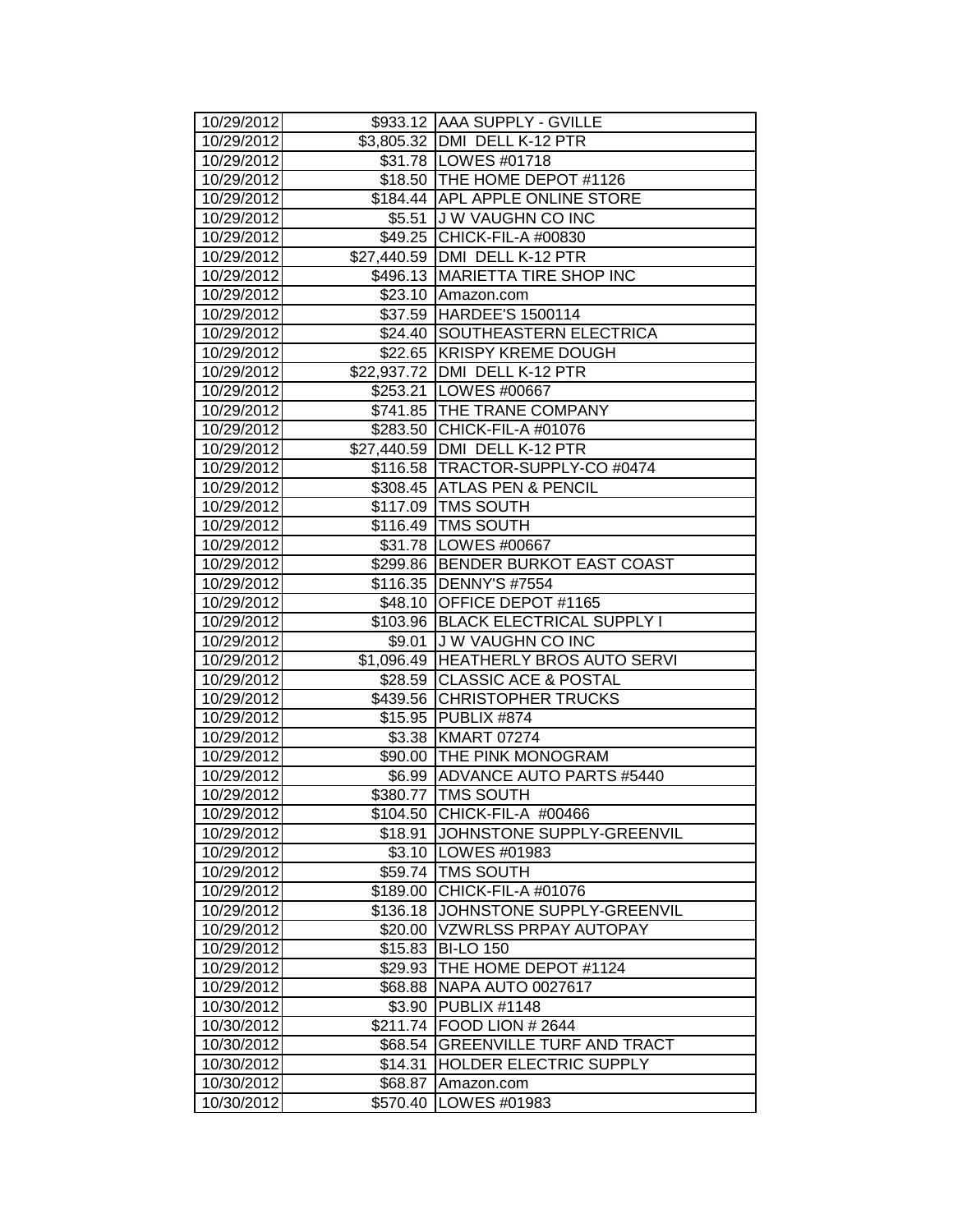| 10/30/2012               |                    | \$319.17 ADMIT ONE PRODUCTS              |
|--------------------------|--------------------|------------------------------------------|
| 10/30/2012               |                    | \$225.00 THE PEACE CENTER FOR THE        |
| 10/30/2012               |                    | \$69.41 0624 BP SP TRV RESC              |
| 10/30/2012               |                    | \$25.00 SC LAW ENFORCEMENT               |
| 10/30/2012               |                    | \$389.95 JUNIOR LIBRARY GUILD            |
| 10/30/2012               |                    | \$544.20 GREENVILLE TURF AND TRACT       |
| 10/30/2012               |                    | \$12.00 BI-LO 277                        |
| 10/30/2012               | \$8.47             | <b>CLASSIC ACE &amp; POSTAL</b>          |
| 10/30/2012               |                    | \$12.00 BI-LO 277                        |
| 10/30/2012               |                    | \$25.00 SC LAW ENFORCEMENT               |
| 10/30/2012               |                    | \$27.23   LOWES #00667                   |
| 10/30/2012               |                    | \$466.44 LEGO SHOP@HOME                  |
| 10/30/2012               |                    | \$427.41 CAROLINA BIOLOGICAL SUPPL       |
| 10/30/2012               |                    | \$1,494.60 THE TRANE COMPANY             |
| 10/30/2012               |                    | \$226.40 GREENVILLE TURF AND TRACT       |
| 10/30/2012               |                    | \$25.00 SC LAW ENFORCEMENT               |
| 10/30/2012               |                    | \$280.65 THE TRANE COMPANY               |
| 10/30/2012               |                    | \$66.00 TEMPLATE-HELP.COM                |
| 10/30/2012               |                    | \$25.00 SC LAW ENFORCEMENT               |
| 10/30/2012               |                    | \$32.75 HUGHES SUPPLY                    |
| 10/30/2012               |                    | \$25.00 SC LAW ENFORCEMENT               |
| 10/30/2012               | \$25.00            | <b>SC LAW ENFORCEMENT</b>                |
| 10/30/2012               |                    | \$25.00 SC LAW ENFORCEMENT               |
| 10/30/2012               |                    | \$0.53  INTERNATIONAL TRANSACTION        |
| 10/30/2012               |                    | \$25.00 SC LAW ENFORCEMENT               |
| 10/30/2012               | \$42.91            | Amazon.com                               |
| 10/30/2012               |                    | \$11.60   LOWES #01718                   |
| 10/30/2012               |                    | \$127.76 BI-LO 150                       |
| 10/30/2012               |                    | \$7.40 HOLDER ELECTRIC SUPPLY            |
| 10/30/2012               |                    | \$312.50 JUNIOR LIBRARY GUILD            |
| 10/30/2012               |                    | \$25.00 SC LAW ENFORCEMENT               |
| 10/30/2012               |                    | \$19.97   AMAZON MKTPLACE PMTS           |
| 10/30/2012               |                    | \$26.24   THE TOOL SHED                  |
| 10/30/2012               |                    | \$10.52   LOWES #00528                   |
| 10/30/2012               |                    | \$25.00 SC LAW ENFORCEMENT               |
| 10/30/2012               |                    | \$39.43 SILMAR ELECTRONICS               |
| 10/30/2012               |                    | \$12.82   WM SUPERCENTER#4583            |
| 10/30/2012               | \$149.93           | <b>WM SUPERCENTER#0640</b>               |
| 10/30/2012               | \$25.00            | <b>SC LAW ENFORCEMENT</b>                |
| 10/30/2012               | \$80.00            | <b>GARFIELD SIGNS &amp; GRAPHICS</b>     |
| 10/30/2012               | \$83.66            | <b>CRESCENT SUPPLY COMPANY I</b>         |
| 10/30/2012               | \$25.00            | <b>SC LAW ENFORCEMENT</b>                |
| 10/30/2012               | \$25.00            | <b>SC LAW ENFORCEMENT</b>                |
| 10/30/2012               | \$254.40           | <b>COSTUME CURIO INC</b>                 |
| 10/30/2012               | \$25.00            | <b>SC LAW ENFORCEMENT</b>                |
|                          |                    |                                          |
| 10/30/2012               | \$25.00            | <b>SC LAW ENFORCEMENT</b>                |
| 10/30/2012               | \$153.56           | WM SUPERCENTER#2265                      |
| 10/30/2012               | \$48.76            | D & D MOTORS, INC.                       |
| 10/30/2012               | \$455.09           | M AND A SUPPLY CO GREENVI                |
| 10/30/2012               | \$25.00            | <b>SC LAW ENFORCEMENT</b>                |
| 10/30/2012<br>10/30/2012 | \$53.97<br>\$52.41 | Amazon.com<br><b>TRACTOR SUPPLY #747</b> |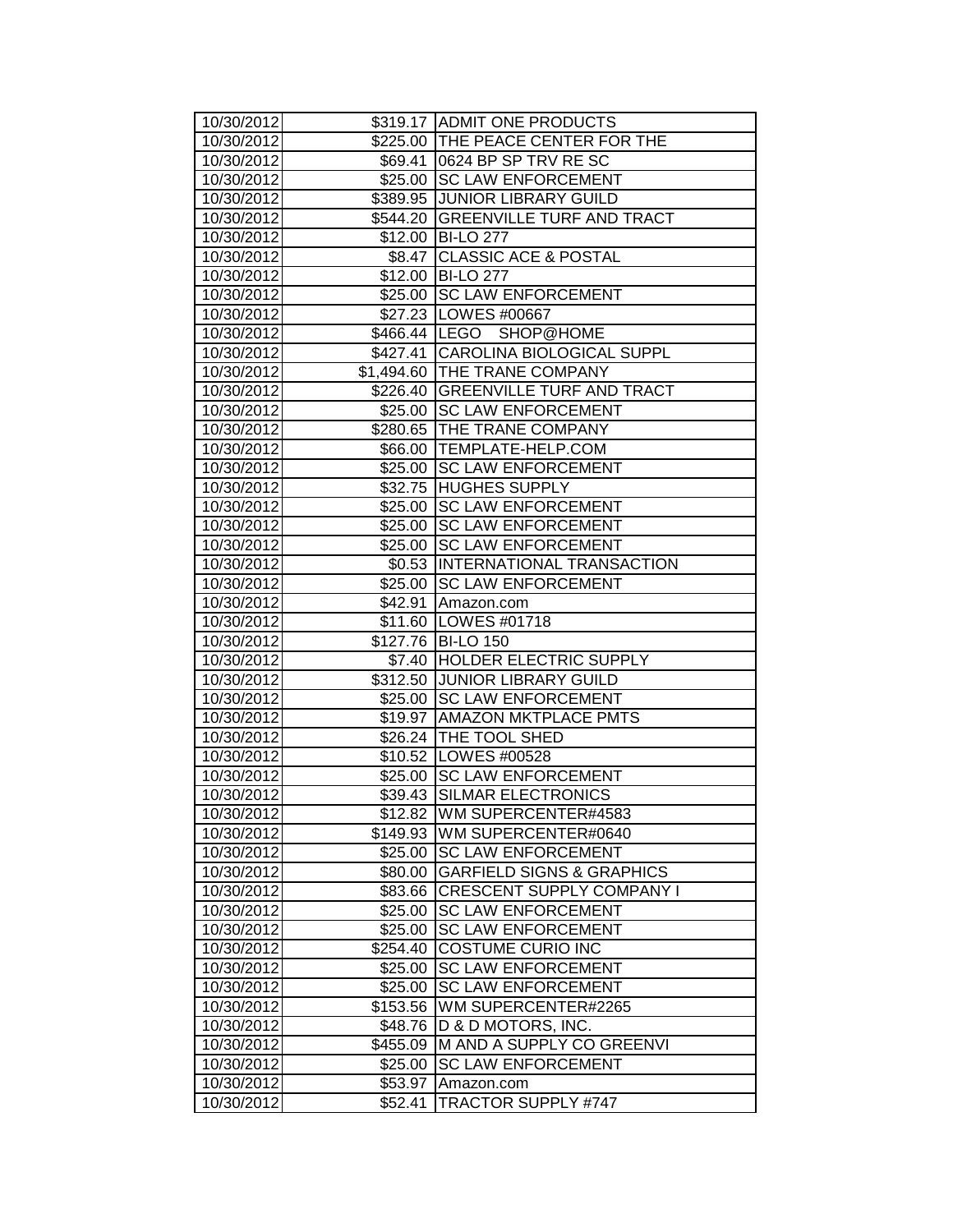| 10/30/2012               |                    | \$242.67   THE TRANE COMPANY                                    |
|--------------------------|--------------------|-----------------------------------------------------------------|
| 10/30/2012               |                    | \$5.89 LOWES #00528                                             |
| 10/30/2012               |                    | \$267.30 LIQUID HIGHWAY ROASTERS L                              |
| 10/30/2012               |                    | \$27.96   MERITLINE.COM                                         |
| 10/30/2012               |                    | \$100.00 CAROWINDS WEB                                          |
| 10/30/2012               |                    | \$25.00 SC LAW ENFORCEMENT                                      |
| 10/30/2012               |                    | \$23.84 THE UPS STORE 5875                                      |
| 10/30/2012               |                    | \$25.00 SC LAW ENFORCEMENT                                      |
| 10/30/2012               |                    | \$44.40   LOWES #00667                                          |
| 10/30/2012               |                    | \$7.25   LOWES #01718                                           |
| 10/30/2012               |                    | \$998.64 NEW READERS PRESS                                      |
| 10/30/2012               |                    | \$25.00 SC LAW ENFORCEMENT                                      |
| 10/30/2012               |                    | \$25.00 SC LAW ENFORCEMENT                                      |
| 10/30/2012               |                    | \$225.00 USPS 45880006929809035                                 |
| 10/30/2012               |                    | \$70.08 COMMERCE TRAVEL CENTER                                  |
| 10/30/2012               |                    | \$809.72 THE TRANE COMPANY                                      |
| 10/30/2012               |                    | \$29.66   LANDSCAPERS SUPPLY II                                 |
| 10/30/2012               |                    | \$93.38 WM SUPERCENTER#1130                                     |
| 10/30/2012               |                    | \$9.38   LOWES #01718                                           |
| 10/30/2012               | \$55.11            | AC MOORE STR 58                                                 |
| 10/30/2012               |                    | \$25.00 SC LAW ENFORCEMENT                                      |
| 10/30/2012               |                    | \$62.52 CAROLINA INTL TRUCKS                                    |
| 10/30/2012               |                    | \$23.40 QUILL CORPORATION                                       |
| 10/30/2012               |                    | \$349.45 THE TRANE COMPANY                                      |
| 10/30/2012               |                    | \$439.75 THE TRANE COMPANY                                      |
| 10/30/2012               | \$25.00            | <b>SC LAW ENFORCEMENT</b>                                       |
| 10/31/2012               |                    | \$94.38 SCHOLASTIC MAGAZINES                                    |
| 10/31/2012<br>10/31/2012 | \$113.26           | <b>SCHOLASTIC MAGAZINES</b><br><b>BLACK ELECTRICAL SUPPLY I</b> |
| 10/31/2012               | \$11.45<br>\$94.38 | <b>SCHOLASTIC MAGAZINES</b>                                     |
| 10/31/2012               |                    | \$250.00 NASSP2/NHS/NJHS/NASC                                   |
| 10/31/2012               |                    | \$78.67 STAPLES<br>00118018                                     |
| 10/31/2012               |                    | \$434.74 HOLDER ELECTRIC SUPPLY                                 |
| 10/31/2012               |                    | \$309.39 COMFORT SUITES                                         |
| 10/31/2012               |                    | \$88.32 LOWES #01983                                            |
| 10/31/2012               |                    | \$24.00 BI-LO 161                                               |
| 10/31/2012               |                    | \$18.42 JAAA SUPPLY - GVILLE                                    |
| 10/31/2012               |                    | \$36.23   LOWES #01718                                          |
| 10/31/2012               |                    | \$105.99 TARGET<br>00019372                                     |
| 10/31/2012               | \$85.48            | <b>GOS// GREENVILLE OFFICE S</b>                                |
| 10/31/2012               | \$16.11            | LOWES #01718                                                    |
| 10/31/2012               | \$28.51            | <b>INTERSTATE TRANSPORTATION</b>                                |
| 10/31/2012               | \$38.08            | <b>TMS SOUTH</b>                                                |
| 10/31/2012               | \$41.24            | THE HOME DEPOT 1119                                             |
| 10/31/2012               | \$113.26           | <b>SCHOLASTIC MAGAZINES</b>                                     |
| 10/31/2012               | \$29.99            | <b>BI-LO 274</b>                                                |
| 10/31/2012               | (\$12.00)          | ADVANCE AUTO PARTS #5440                                        |
| 10/31/2012               |                    | \$17.74   LOWES #00667                                          |
| 10/31/2012               | \$10.85            | <b>ADVANCE AUTO PARTS #5410</b>                                 |
| 10/31/2012               | \$137.81           | LOWES #00667                                                    |
| 10/31/2012               | \$82.78            | SHERWIN WILLIAMS #2735                                          |
| 10/31/2012               | \$473.17           | SHERWIN WILLIAMS #2628                                          |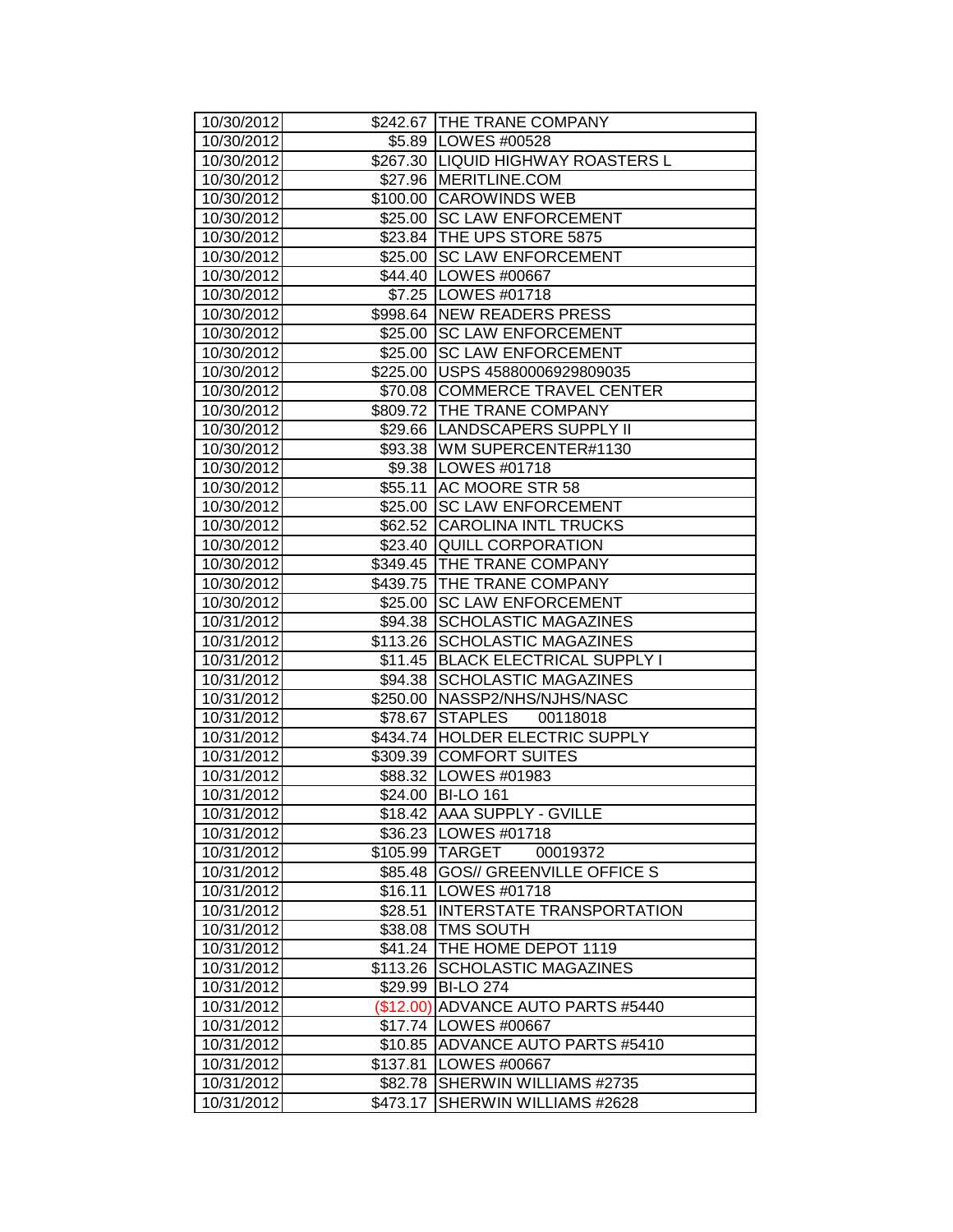| 10/31/2012               |          | \$4.88 STAPLES 00108688                               |  |
|--------------------------|----------|-------------------------------------------------------|--|
| 10/31/2012               |          | \$186.32 HOLDER ELECTRIC SUPPLY                       |  |
| 10/31/2012               |          | \$1,085.59 GLASSCOCK                                  |  |
| 10/31/2012               |          | \$44.88 CHRISTOPHER TRUCKS                            |  |
| 10/31/2012               |          | \$1,282.60 EMBROIDERY SPECIALTIES                     |  |
| 10/31/2012               |          | \$15.90 CRESCENT SUPPLY COMP INC                      |  |
| 10/31/2012               |          | \$266.89 CAROLINA LAWN & TRACTOR                      |  |
| 10/31/2012               |          | 00011825<br>\$13.68 TARGET                            |  |
| 10/31/2012               |          | \$64.17 WM SUPERCENTER#0640                           |  |
| 10/31/2012               |          | \$52.50 ARAMARK BMW ZENTRUM                           |  |
| 10/31/2012               |          | \$24.00 BI-LO 297                                     |  |
| 10/31/2012               |          | \$61.05 BLACK ELECTRICAL SUPPLY I                     |  |
| 10/31/2012               |          | \$132.13 SCHOLASTIC MAGAZINES                         |  |
| 10/31/2012               |          | \$293.94 JOHNSTONE SUPPLY-GREENVIL                    |  |
| 10/31/2012               |          | \$25.99 ADVANCE AUTO PARTS #5440                      |  |
| 10/31/2012               |          | \$70.79 SCHOLASTIC MAGAZINES                          |  |
| 10/31/2012               |          | \$11.01 PUBLIX #1148                                  |  |
| 10/31/2012               |          | \$1,276.88 EMBROIDERY SPECIALTIES                     |  |
| 10/31/2012               |          | \$20.37 W.P.LAW, INC #5                               |  |
| 10/31/2012               |          | \$42.23 J W VAUGHN CO INC                             |  |
| 10/31/2012               |          | \$62.46   LOWES #00667                                |  |
| 10/31/2012               |          | \$132.13 SCHOLASTIC MAGAZINES                         |  |
| 10/31/2012               |          | \$115.60 BSN SPORT SUPPLY GROUP                       |  |
| 10/31/2012               |          | \$141.57 SCHOLASTIC MAGAZINES                         |  |
| 10/31/2012               |          | \$70.79 SCHOLASTIC MAGAZINES                          |  |
| 10/31/2012               |          | \$7.09 OREILLY AUTO 00040022                          |  |
| 10/31/2012               |          | \$137.23 SCHOLASTIC MAGAZINES                         |  |
| 10/31/2012               |          | \$166.72 TMS SOUTH                                    |  |
| 10/31/2012<br>10/31/2012 |          | \$38.57 W.P.LAW, INC #5                               |  |
| 10/31/2012               |          | \$309.39 COMFORT SUITES                               |  |
| 10/31/2012               |          | \$1,083.87 GLASSCOCK<br>\$132.13 SCHOLASTIC MAGAZINES |  |
| 10/31/2012               |          | \$1,498.70 FIRST TEAM SPORTS                          |  |
| 10/31/2012               |          | \$309.39 COMFORT SUITES                               |  |
| 10/31/2012               |          | \$94.38 SCHOLASTIC MAGAZINES                          |  |
| 10/31/2012               |          | \$420.00 PURPLE TUNA TEES                             |  |
| 10/31/2012               |          | \$94.38 SCHOLASTIC MAGAZINES                          |  |
| 10/31/2012               | \$102.57 | <b>WM SUPERCENTER#1244</b>                            |  |
| 10/31/2012               | \$60.62  | SHERWIN WILLIAMS #2785                                |  |
| 10/31/2012               | \$922.20 | <b>SILMAR ELECTRONICS</b>                             |  |
| 10/31/2012               | \$155.59 | <b>AGR GARDENER SUPPLY CO</b>                         |  |
| 10/31/2012               | \$70.79  | <b>SCHOLASTIC MAGAZINES</b>                           |  |
| 10/31/2012               | \$393.53 | HOLDER ELECTRIC SUPPLY                                |  |
| 10/31/2012               | \$285.00 | <b>STEWART FARMS</b>                                  |  |
| 10/31/2012               | \$167.32 | HOLDER ELECTRIC SUPPLY                                |  |
| 10/31/2012               | \$94.38  | <b>SCHOLASTIC MAGAZINES</b>                           |  |
| 10/31/2012               | \$80.54  | <b>AAA SUPPLY - GVILLE</b>                            |  |
| 10/31/2012               | \$39.95  | SALLY BEAUTY #0373                                    |  |
| 10/31/2012               | \$87.71  | <b>PUBLIX #1012</b>                                   |  |
| 10/31/2012               | \$794.94 | <b>CAMCOR INC</b>                                     |  |
| 10/31/2012               | \$21.19  | <b>TRACTOR SUPPLY #747</b>                            |  |
| 10/31/2012               | \$35.66  | <b>BI-LO 661</b>                                      |  |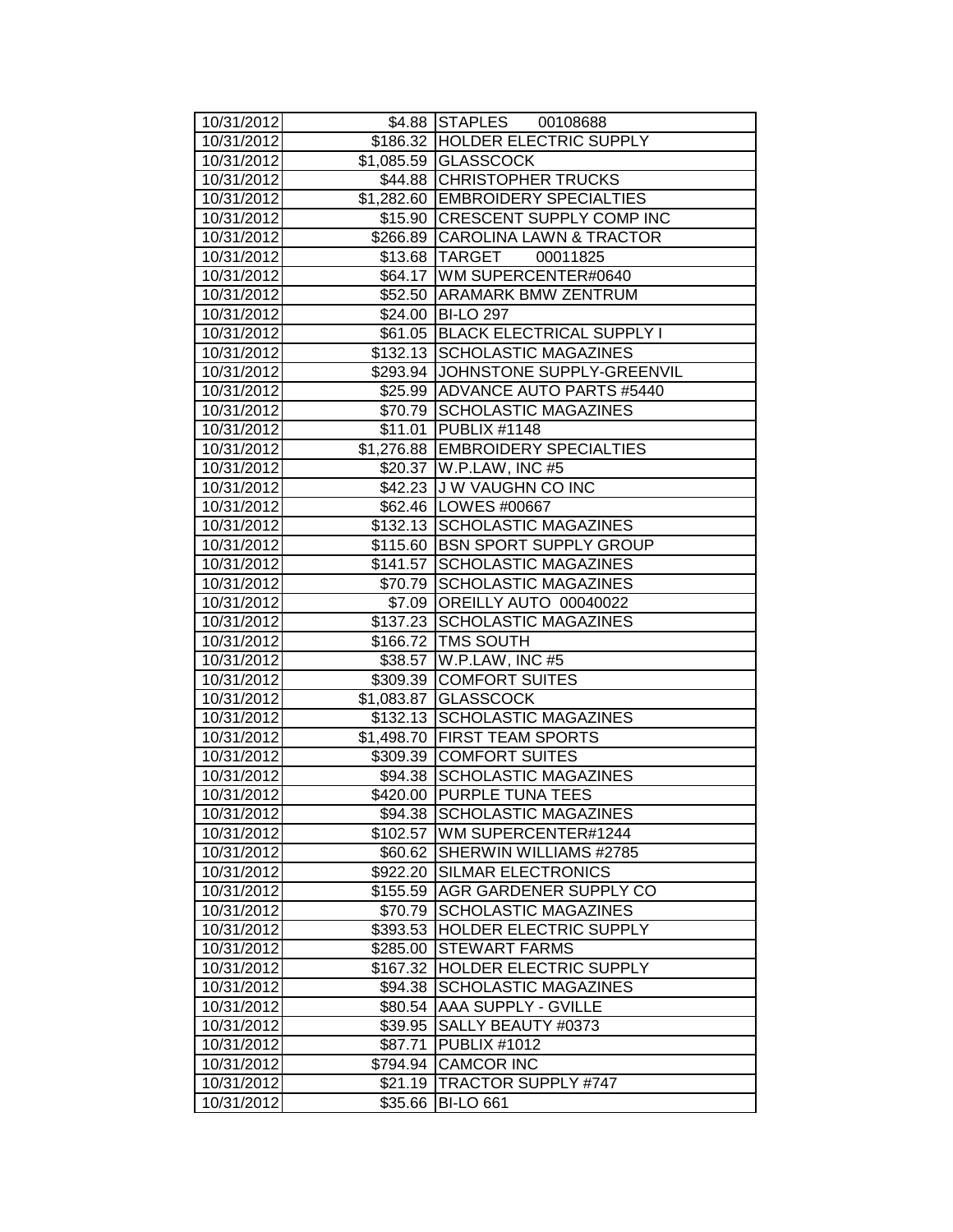| 10/31/2012 |           | \$235.00   NAESP.ORG              |  |
|------------|-----------|-----------------------------------|--|
| 10/31/2012 |           | \$1,391.25 AAA SUPPLY - GVILLE    |  |
| 10/31/2012 |           | \$328.60 COOK & BOARDMAN OF       |  |
| 10/31/2012 |           | \$58.64 0624 BP SP TRV RESC       |  |
| 10/31/2012 |           | \$34.94 STAPLS7091752878000001    |  |
| 10/31/2012 |           | \$46.64   MCABEE TRACTOR & TURF   |  |
| 10/31/2012 |           | \$13.86 J W VAUGHN CO INC         |  |
| 10/31/2012 | \$65.11   | KING ASPHALT INC                  |  |
| 10/31/2012 |           | \$137.23 SCHOLASTIC MAGAZINES     |  |
| 10/31/2012 |           | \$81.52   FOOD LION # 2644        |  |
| 10/31/2012 |           | \$1,365.17 EMBROIDERY SPECIALTIES |  |
| 10/31/2012 |           | \$44.95 PAYPAL FFSE               |  |
| 10/31/2012 |           | \$103.11   BI-LO 624              |  |
| 10/31/2012 |           | \$113.26 SCHOLASTIC MAGAZINES     |  |
| 10/31/2012 |           | \$142.14 CAROLINA LAWN & TRACTOR  |  |
| 10/31/2012 |           | \$93.86 WM SUPERCENTER#2687       |  |
| 10/31/2012 |           | \$5,946.60 DMI DELL K-12 PTR      |  |
| 10/31/2012 |           | \$36.56 PAPA JOHNS #0193          |  |
| 10/31/2012 |           | \$892.49  HOLDER ELECTRIC SUPPLY  |  |
| 10/31/2012 |           | \$309.39 COMFORT SUITES           |  |
| 10/31/2012 |           | \$283.50 CHICK-FIL-A #01076       |  |
| 10/31/2012 | \$10.81   | <b>HOLDER ELECTRIC SUPPLY</b>     |  |
| 10/31/2012 |           | \$309.39 COMFORT SUITES           |  |
| 10/31/2012 | \$119.37  | ADVANCE AUTO PARTS #5440          |  |
| 10/31/2012 |           | \$132.09 KING ASPHALT INC         |  |
| 10/31/2012 | \$271.51  | <b>MCABEE TRACTOR &amp; TURF</b>  |  |
| 10/31/2012 |           | \$234.90 CARRABBAS 9107           |  |
| 10/31/2012 |           | \$44.93 CRESCENT SUPPLY COMP INC  |  |
| 10/31/2012 |           | \$42.22 WM SUPERCENTER#2265       |  |
| 10/31/2012 |           | \$23.91   WM SUPERCENTER#2265     |  |
| 10/31/2012 |           | \$159.11   TMS SOUTH              |  |
| 10/31/2012 |           | \$78.52 AAA SUPPLY - GVILLE       |  |
| 10/31/2012 |           | \$9.76 JOHNSTONE SUPPLY-GREENVIL  |  |
| 10/31/2012 |           | \$137.23 SCHOLASTIC MAGAZINES     |  |
| 10/31/2012 |           | \$289.06 SHERWIN WILLIAMS #2628   |  |
| 10/31/2012 | \$9.95    | <b>ADVANCE AUTO PARTS #5440</b>   |  |
| 10/31/2012 |           | \$137.23 SCHOLASTIC MAGAZINES     |  |
| 10/31/2012 |           | \$269.14 BUTTERCREAM BAKEHOUSE    |  |
| 10/31/2012 |           | \$11.49   LOWES #00528            |  |
| 10/31/2012 |           | \$48.70   LOWES #01983            |  |
| 10/31/2012 | (\$12.00) | ADVANCE AUTO PARTS #5440          |  |
| 10/31/2012 | \$48.95   | <b>HOLDER ELECTRIC SUPPLY</b>     |  |
| 10/31/2012 |           | \$1,469.33 LOWES #01718           |  |
| 10/31/2012 | \$10.58   | <b>CLASSIC ACE &amp; POSTAL</b>   |  |
| 10/31/2012 | \$256.95  | <b>MCABEE TRACTOR &amp; TURF</b>  |  |
| 10/31/2012 | \$184.86  | <b>EMBROIDERY SPECIALTIES</b>     |  |
| 10/31/2012 | \$20.12   | <b>SHERWIN WILLIAMS #2785</b>     |  |
| 10/31/2012 | \$713.55  | <b>PORTER PAINTS 9388</b>         |  |
| 10/31/2012 | \$32.97   | ADVANCE AUTO PARTS #5440          |  |
| 10/31/2012 | \$190.72  | <b>CONTINENTAL ENGINE</b>         |  |
| 10/31/2012 |           | \$11.13 TMS SOUTH                 |  |
| 10/31/2012 | \$113.26  | <b>SCHOLASTIC MAGAZINES</b>       |  |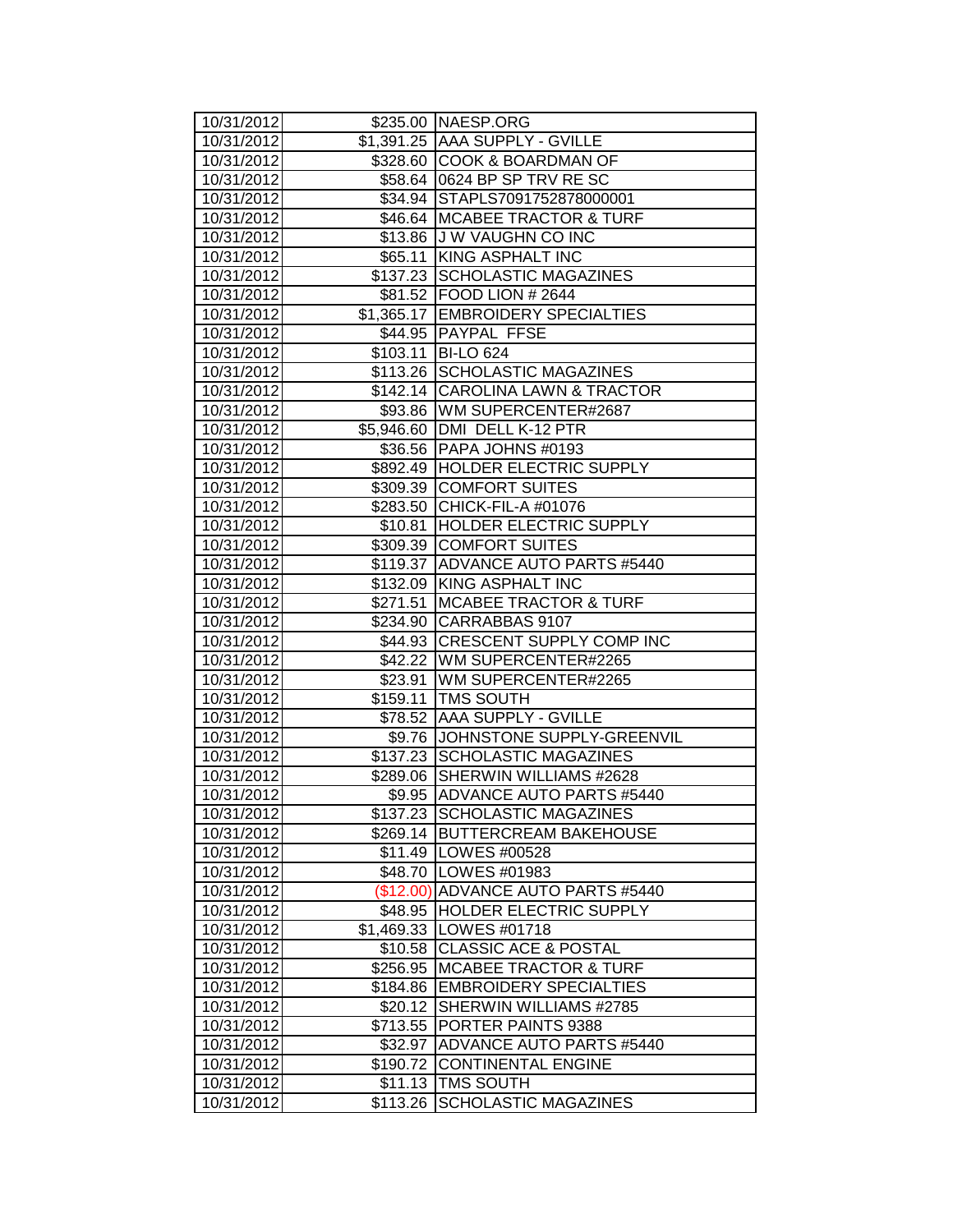| 10/31/2012 |                | \$137.23 SCHOLASTIC MAGAZINES      |  |
|------------|----------------|------------------------------------|--|
| 10/31/2012 |                | \$412.00 AAA SUPPLY - GVILLE       |  |
| 10/31/2012 |                | \$7,054.74 VARSITY SPIRIT CLOTHING |  |
| 10/31/2012 |                | \$94.38 SCHOLASTIC MAGAZINES       |  |
| 10/31/2012 |                | \$20.12 RADIOSHACK COR00117465     |  |
|            |                |                                    |  |
|            | \$2,156,835.36 |                                    |  |